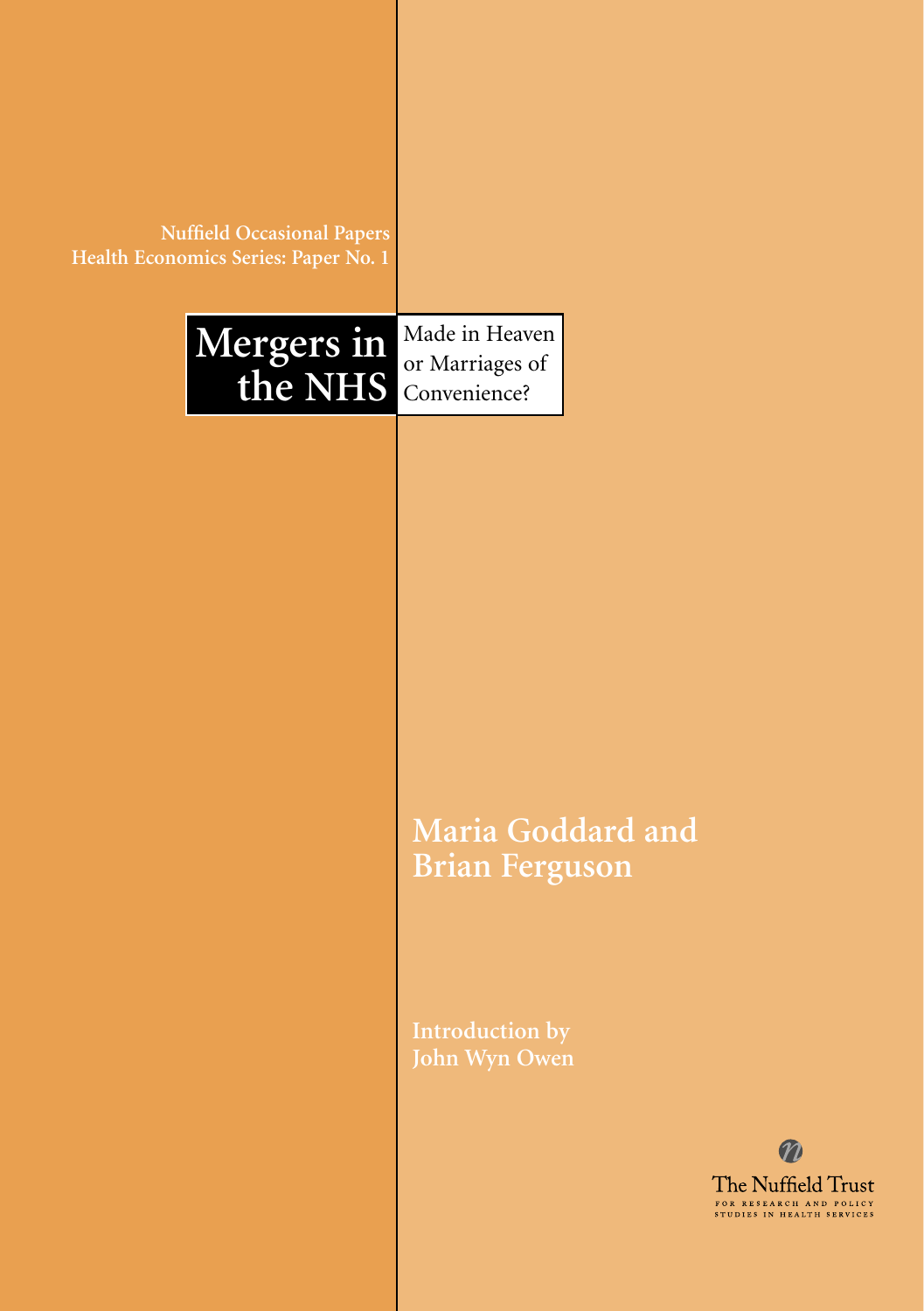#### **TITLES OF OCCASIONAL PAPERS: HEALTH ECONOMICS SERIES**

- 1. *Mergers in the NHS: Made in Heaven or Marriages of Convenience?* Maria Goddard and Brian Ferguson
- 2. *Devolved Purchasing in Health Care: A Review of the Issues.* Peter Smith
- 3. *Going for Gold: The Redistributive Agenda Behind Market-Based Health Care Reform.* Robert Evans
- 4. *A Social Contract for 21st Century American Health Care: Three Tier Health Care with Bounty Hunting.* Uwe Reinhardt
- 5. *Who Pays for and Who Gets Health Care? Equity in the Finance and Delivery of Health Care in the United Kingdom.* Carol Propper
- 6. *Future Hospital Services in the NHS: One Size Fits All?* Peter West
- 7. *Economic Evaluation and Health Care.* John Cairns
- 8. *Managed Care: Panacea or Palliation?* Alan Maynard and Karen Bloor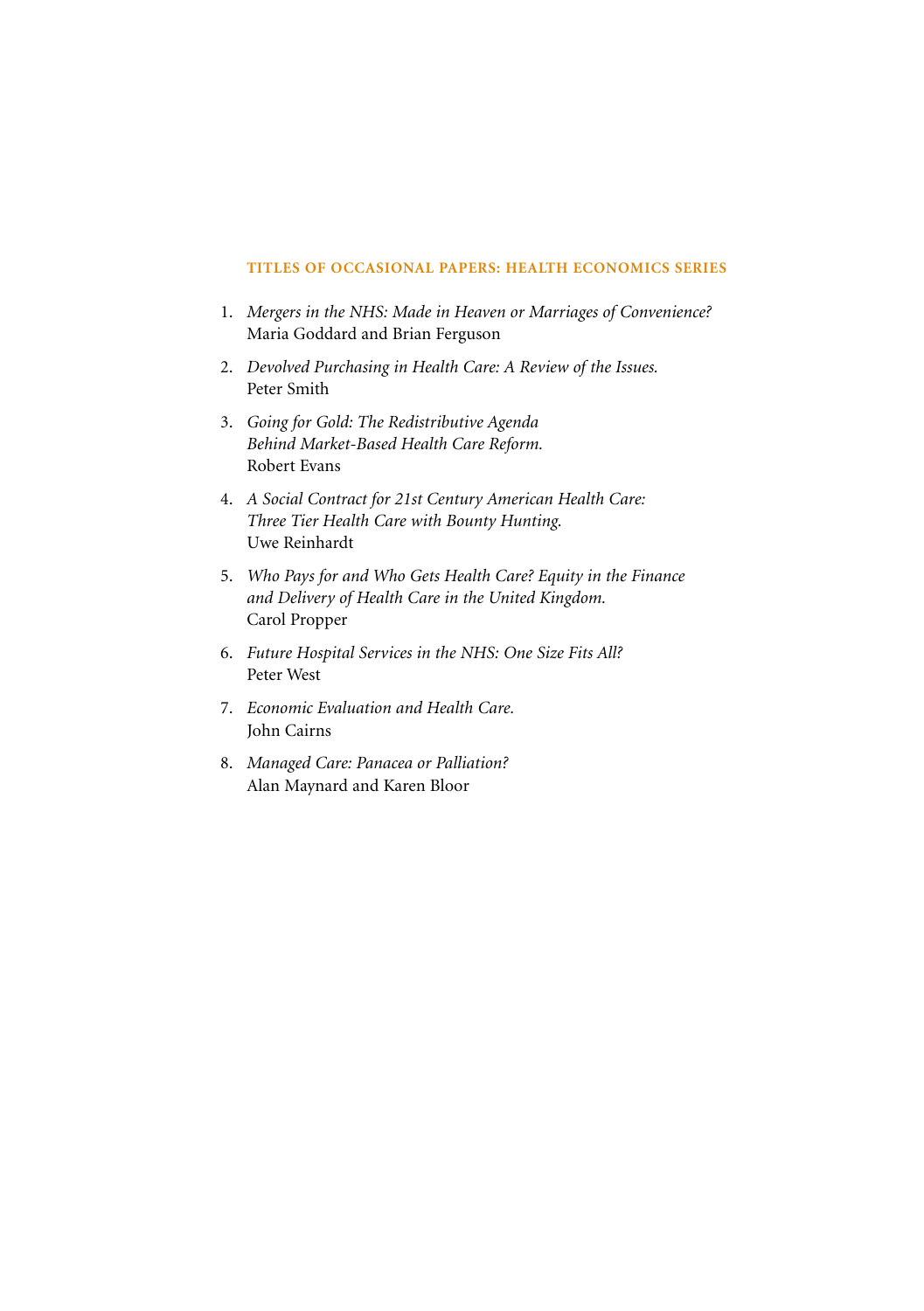| Nuffield Occasional Papers<br>Health Economics Series: Paper No. 1 |                                                   |
|--------------------------------------------------------------------|---------------------------------------------------|
| Mergers in<br>the NHS                                              | Made in Heaven<br>or Marriages of<br>Convenience? |
|                                                                    |                                                   |
|                                                                    |                                                   |
|                                                                    |                                                   |
|                                                                    | Maria Goddard and<br>Brian Ferguson               |
|                                                                    | Introduction by                                   |
| Series Editor<br>Professor Alan Maynard                            | John Wyn Owen                                     |
|                                                                    |                                                   |

 $\overline{\phantom{a}}$ 

 $\boldsymbol{n}$ 

The Nuffield Trust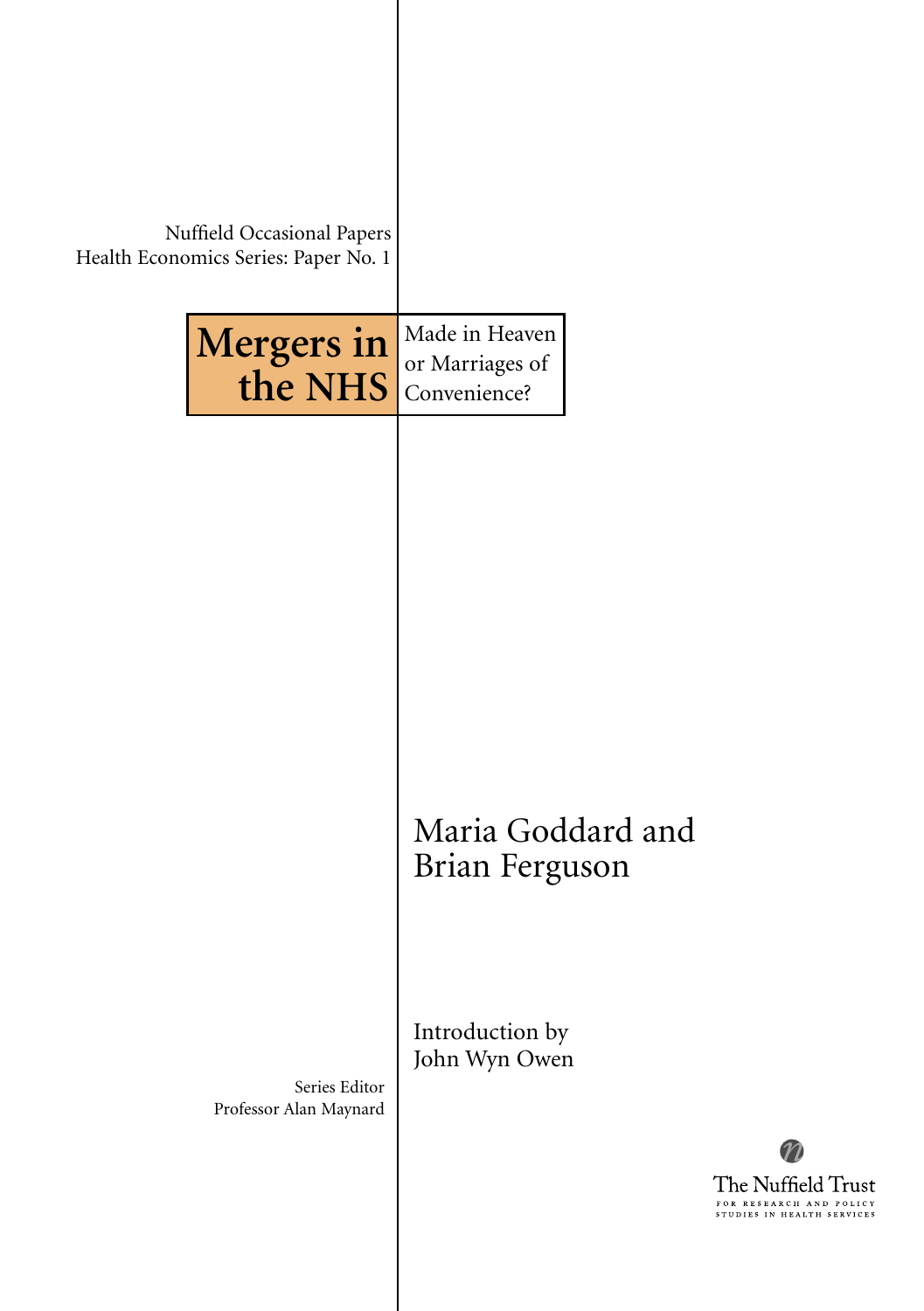Published by The Nuffield Trust 59 New Cavendish Street London W1M 7RD

ISBN 1-902089-01-4

© Nuffield Trust 1997

# **Publications Committee**

Sir Derek Mitchell KCB, CVO Professor John Ledingham DM, FRCP Mr John Wyn Owen CB

2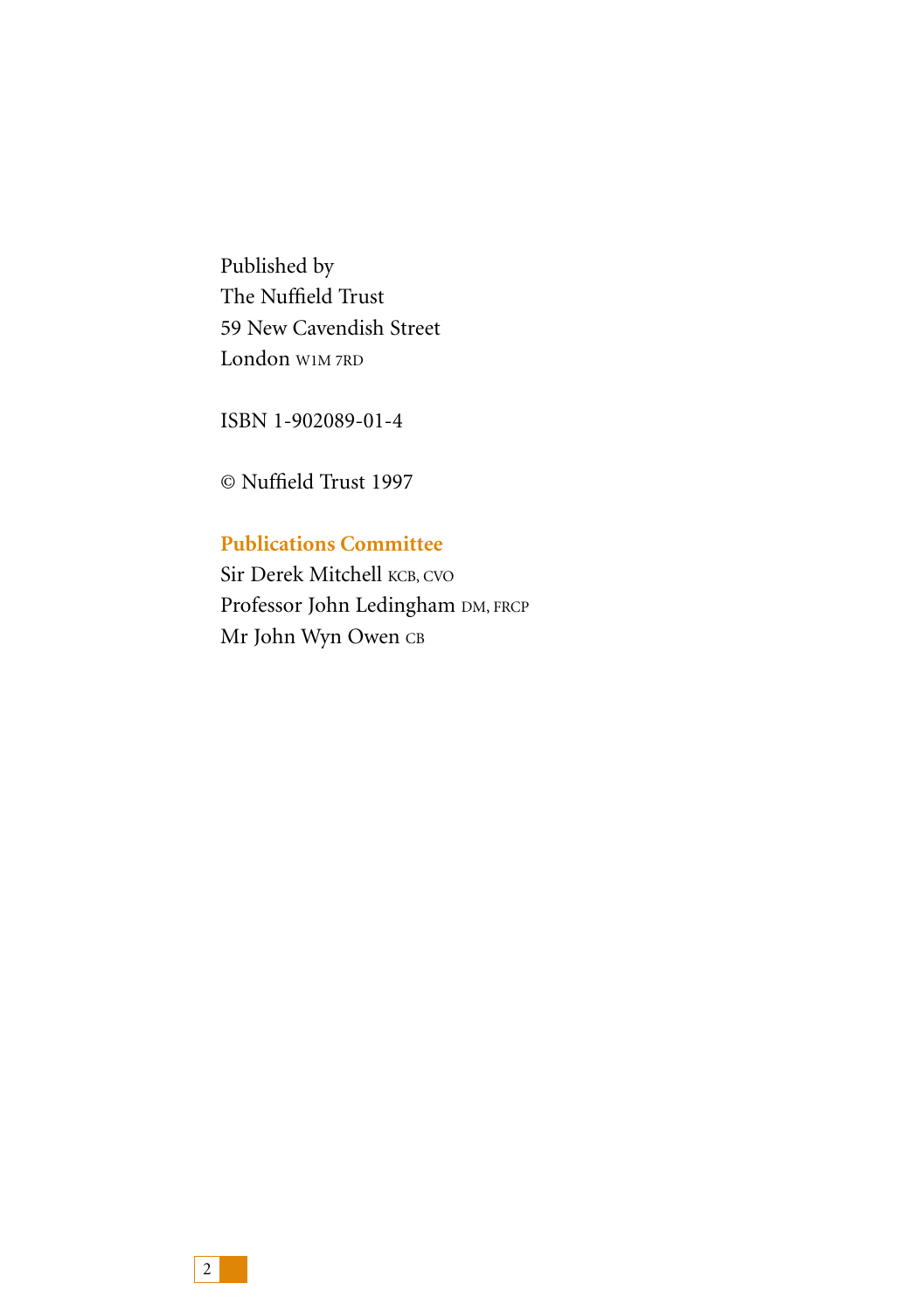## **CONTENTS**

- 4 About the Authors
- 5 Introduction
- 6 Foreword
- 8 Preface
- 10 Abstract
- 13 Some Definitions: What is Meant by 'Merger'?
- 15 Why Worry About Mergers: The Route to Market Dominance?
- 23 Trends in Merger Activity in the Health Care Sector
- 26 Why do Hospitals Merge?
- 39 Hospital Mergers Good or Bad?
- 54 Merger Policy
- 64 The Application of Merger Policy Lessons from the USA
- 75 The Appropriateness of UK Merger Policy
- 86 References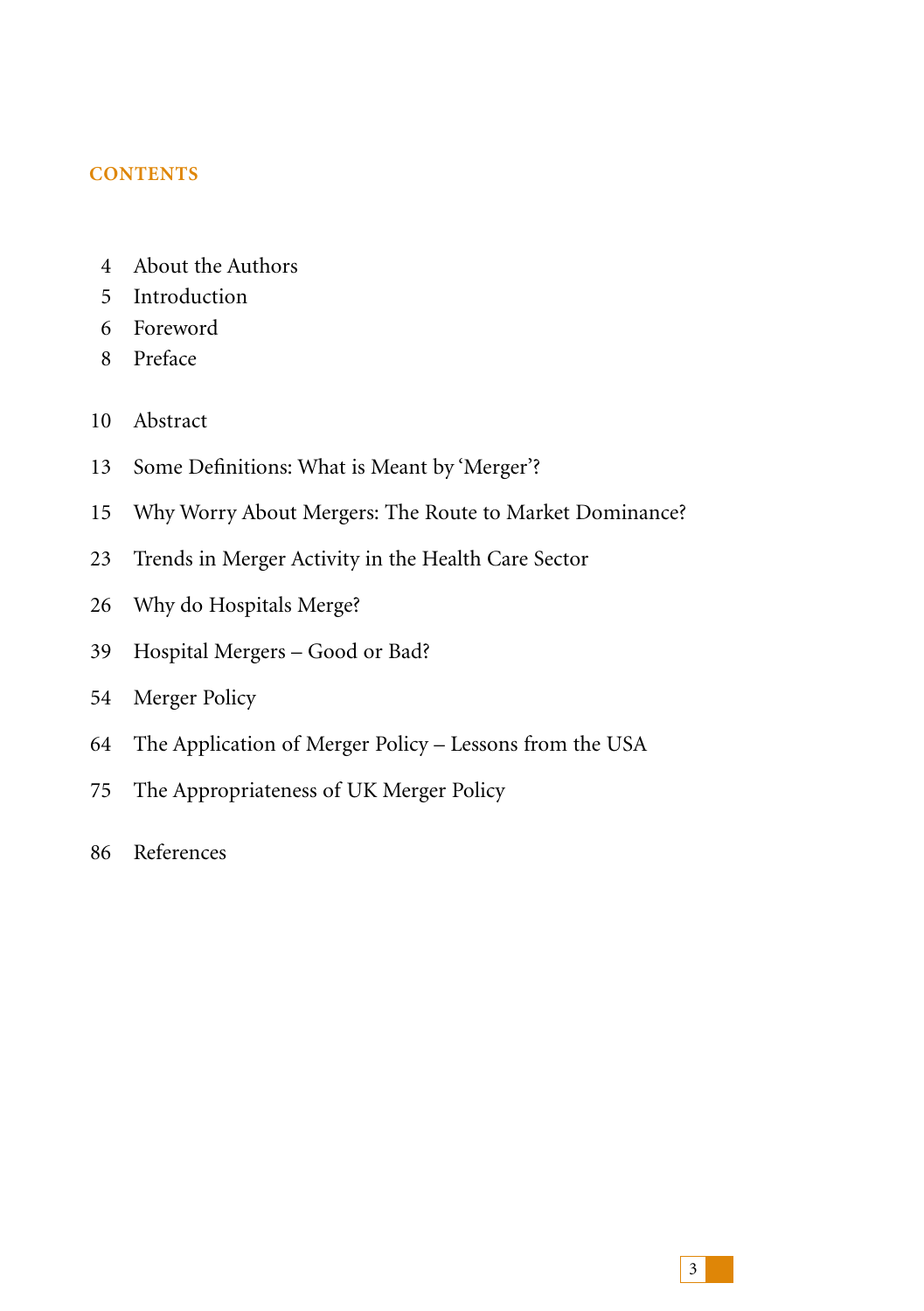### **ABOUT THE AUTHORS**

Made in Heaven or Marriages of Convenience?

**Mergers in the NHS**

> Following a spell as an economic adviser with the NHS Executive, working on policy issues related to the operation of the NHS internal market, Maria Goddard is now a Senior Research Fellow at the Centre for Health Economics at the University of York, addressing issues related to purchaser/provider relations from a research perspective.

> Brian Ferguson is Assistant Director (Clinical Effectiveness), at North Yorkshire Health Authority and Senior Research Fellow at the Centre for Health Economics at York. His research interests include the economics of information provision in the UK NHS, and the economics of hospital structure and organisation.

### **Authors' Acknowledgements**

The authors acknowledge support from the Department of Health during the period in which this paper was written. However, all opinions expressed are those of the authors and are not necessarily shared by the Department of Health. Thanks also go to Helen Parkinson from CHE for typing many drafts of the paper.

### **Editor's Acknowledgements**

This series of Occasional Papers was generously supported by the Nuffield Trust. In addition to the help and support from all the authors and the referees of their papers the editor would like to acknowledge the valuable and generous managerial and editorial assistance provided by Karen Bloor and Frances Sharp of the University of York.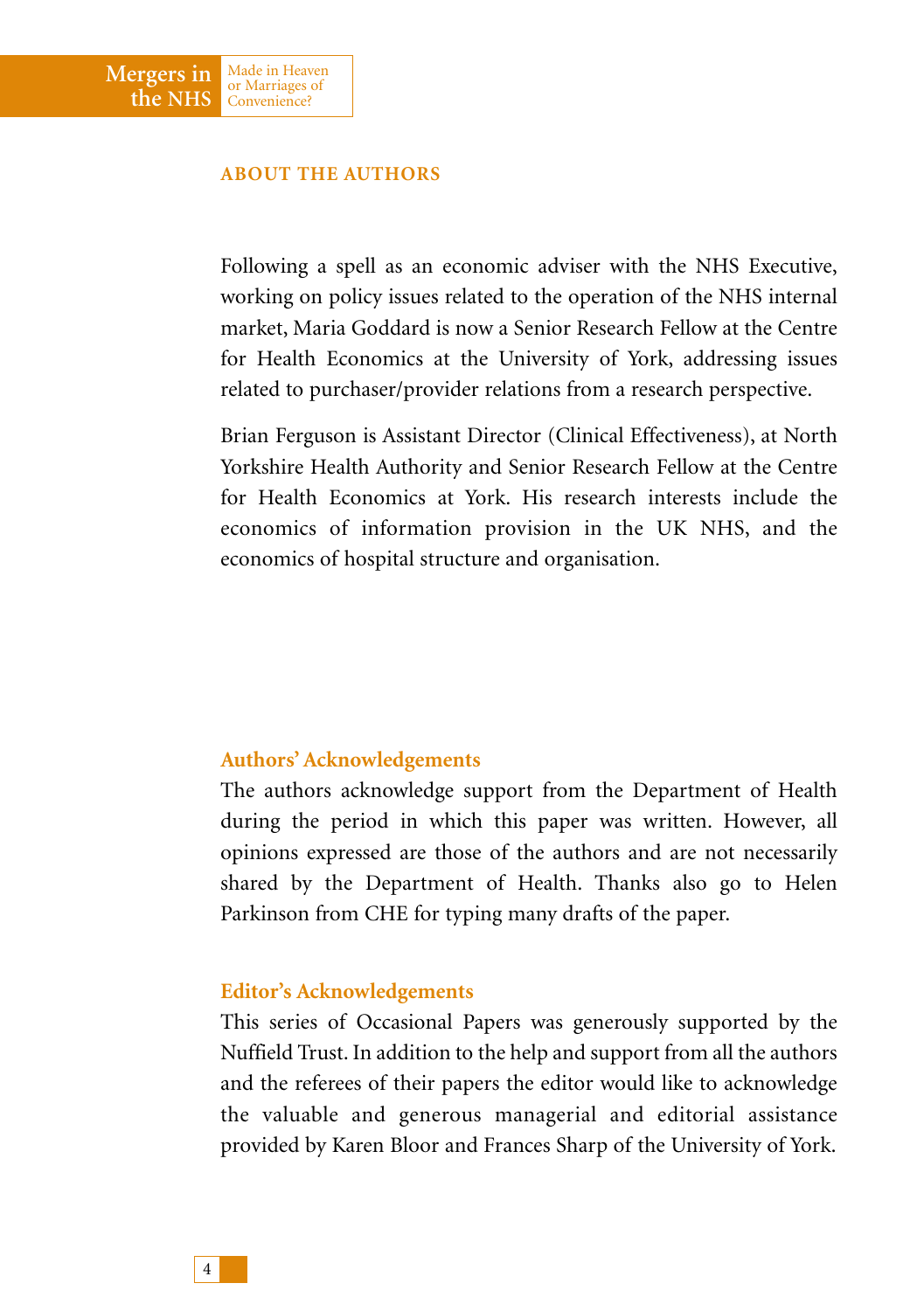## **INTRODUCTION**

The government is once again undertaking a comprehensive health spending review. At the same time it has found funds to avoid a winter of emergency inpatient closures and lengthening waiting lists.

Sustainable financing of health care with appropriate mechanisms for individual community and national priority setting are important public policy objectives which have been under scrutiny over many years and must now be addressed with some urgency. The Trust has informed this debate in the past and will continue to do so.

These Occasional Papers offer the economists' contribution and should be of interest to policy-makers at the highest level as they strive to improve the effectiveness of the National Health Service, improve patient care and create the right incentives to reward efficient performance within inevitable financial constraints.

Paper 1 – *Mergers in the NHS: Made in Heaven or Marriages of Convenience?* – by Maria Goddard and Brian Ferguson, addresses a central theme of the recent NHS reforms – the introduction of competition on the supply side of the internal market. The aim of this was to provide the incentive for efficiency and responsiveness through decentralised decision-making.

The authors examine hospital and service merger policy and practice in the National Health Service in the United Kingdom. They suggest that the evidence on the impact of mergers in the health care sector remains inconclusive and that the expected benefits from merger often fail to materialise. A cautious approach to merger activity and a clear framework for assessment are essential.

John Wyn Owen December 1997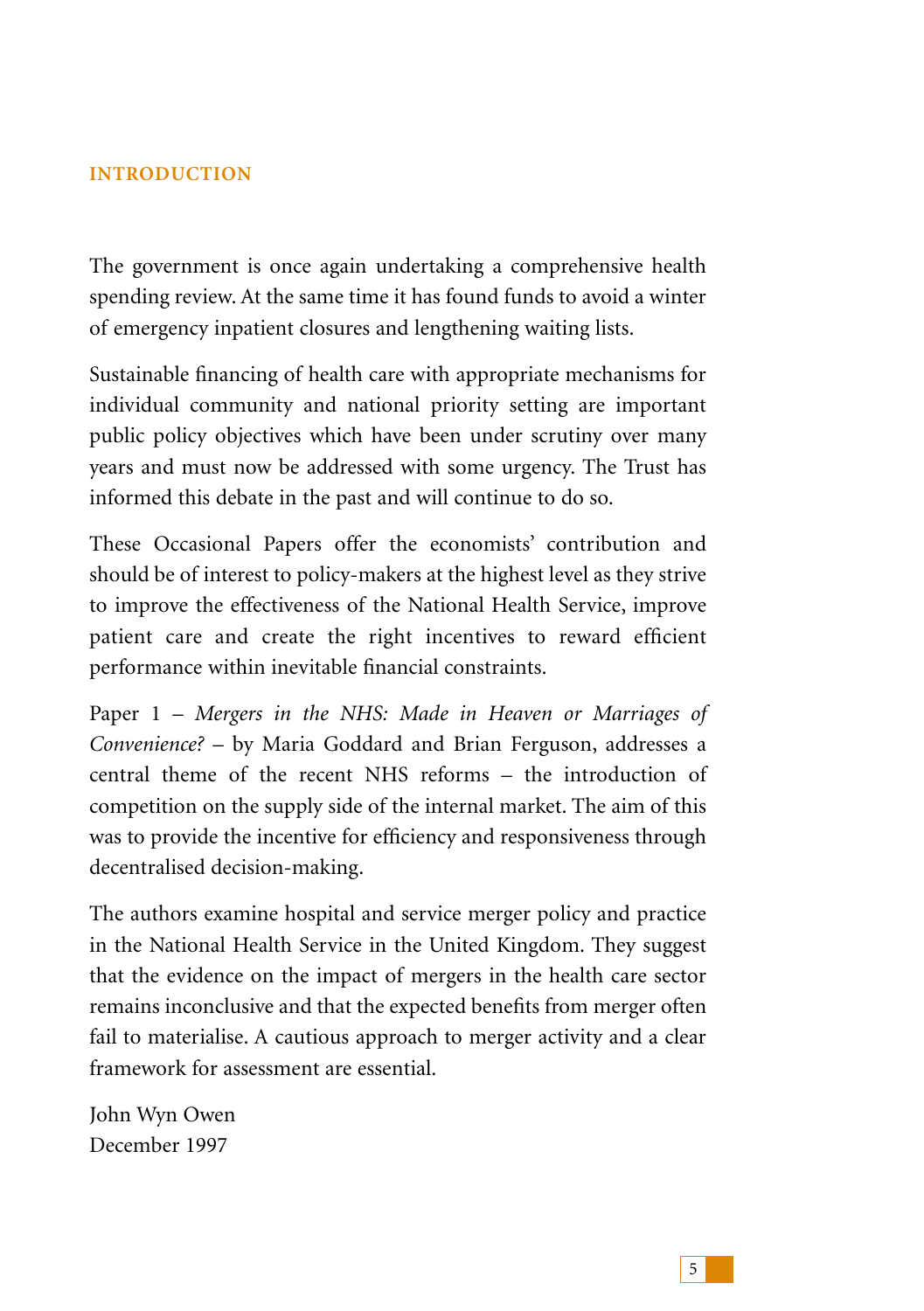### **FOREWORD**

Made in Heaven or Marriages of Convenience?

**Mergers in the NHS**

> The application of economic analysis to health and health care has grown rapidly in recent decades. Alan Williams' conversion of Archie Cochrane to the virtues of the economic approach led the latter to conclude that:

"allocation of funds and facilities are nearly always based on the opinion of consultants but, more and more, requests for additional facilities will have to be based on detailed arguments with 'hard evidence' as to the gain to be expected from the patient's angle and the cost. Few could possibly object to this." \*

During most of the subsequent twenty-five years many clinicians have ignored Cochrane's arguments whilst economists busily colonised the minds of those receptive to their arguments. More recently clinicians and policy makers have come to equate, erroneously of course, health economics with economic evaluation. Thus the architects of the Department of Health's R&D strategy have insisted that all clinical trials should have economic components and tended to ignore the broader framework of policy in which economic techniques can be used to inform policy choices by clinicians, managers and politicians.†

The purpose of this series of Occasional Papers on health economics is to demonstrate how this broad approach to the use of economic techniques in policy analysis can inform choices across a wide spectrum of issues which have challenged decision makers for decades. The authors do not offer 'final solutions' but demonstrate the complexity of their subjects and how economics can provide useful insights into the processes by which the performance of the NHS and other health care systems can be enhanced.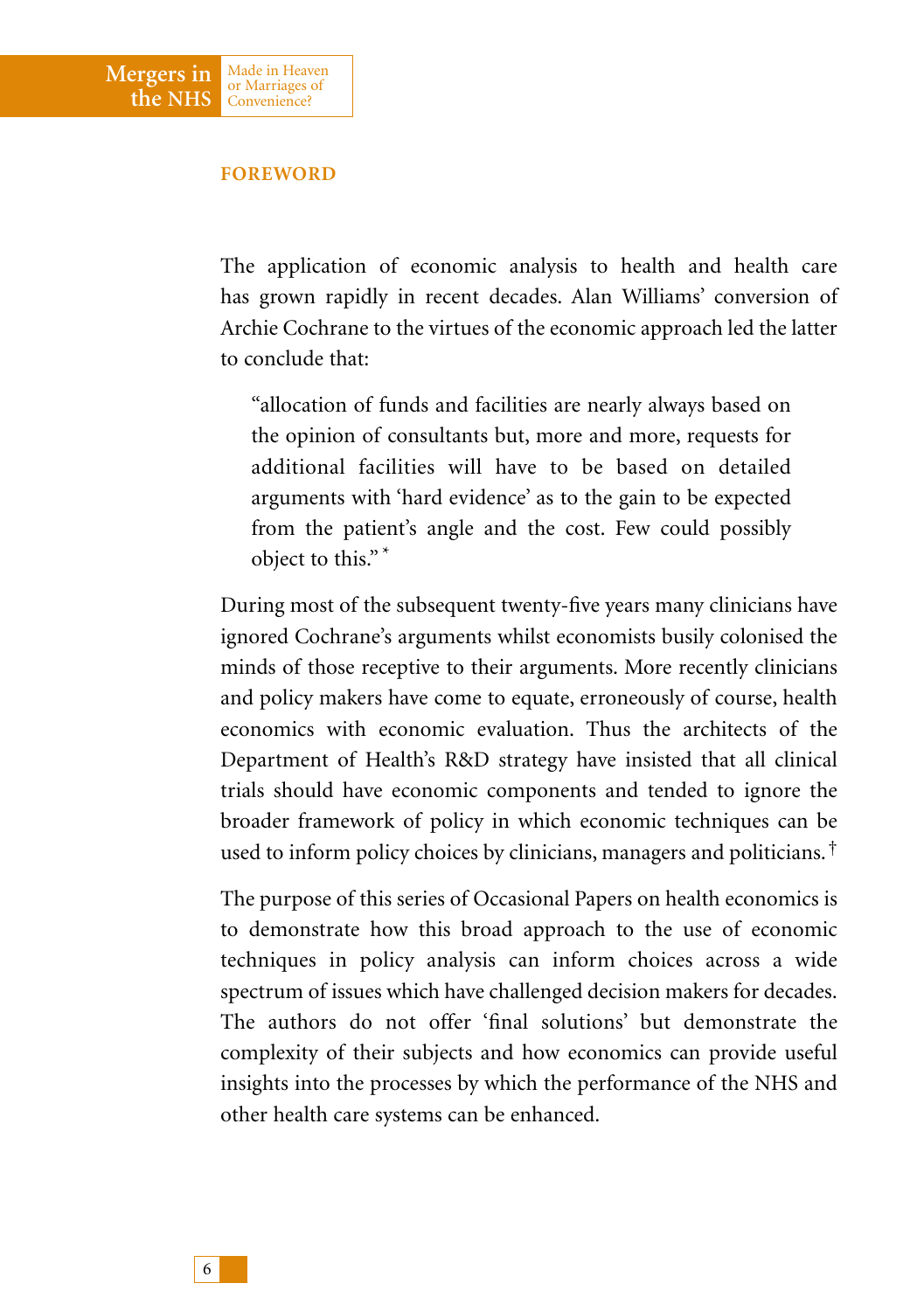The papers in this series are stimulating and informative, offering readers unique insights into many aspects of health care policy which will continue to challenge decision makers in the next decade regardless of the form of government or the structure of health care finance and delivery.

Professor Alan Maynard University of York

<sup>\*</sup> Cochrane AL. *Effectiveness and Efficiency: random reflections on health services.* Nuffield Provincial Hospitals Trust, London, 1972.

<sup>†</sup> Maynard A and Chalmers I (eds). *Non-random Reflections on Health Services Research: on the 25th anniversary of Archie Cochrane's Effectiveness and Efficiency.* British Medical Journal Publishing, London, 1997.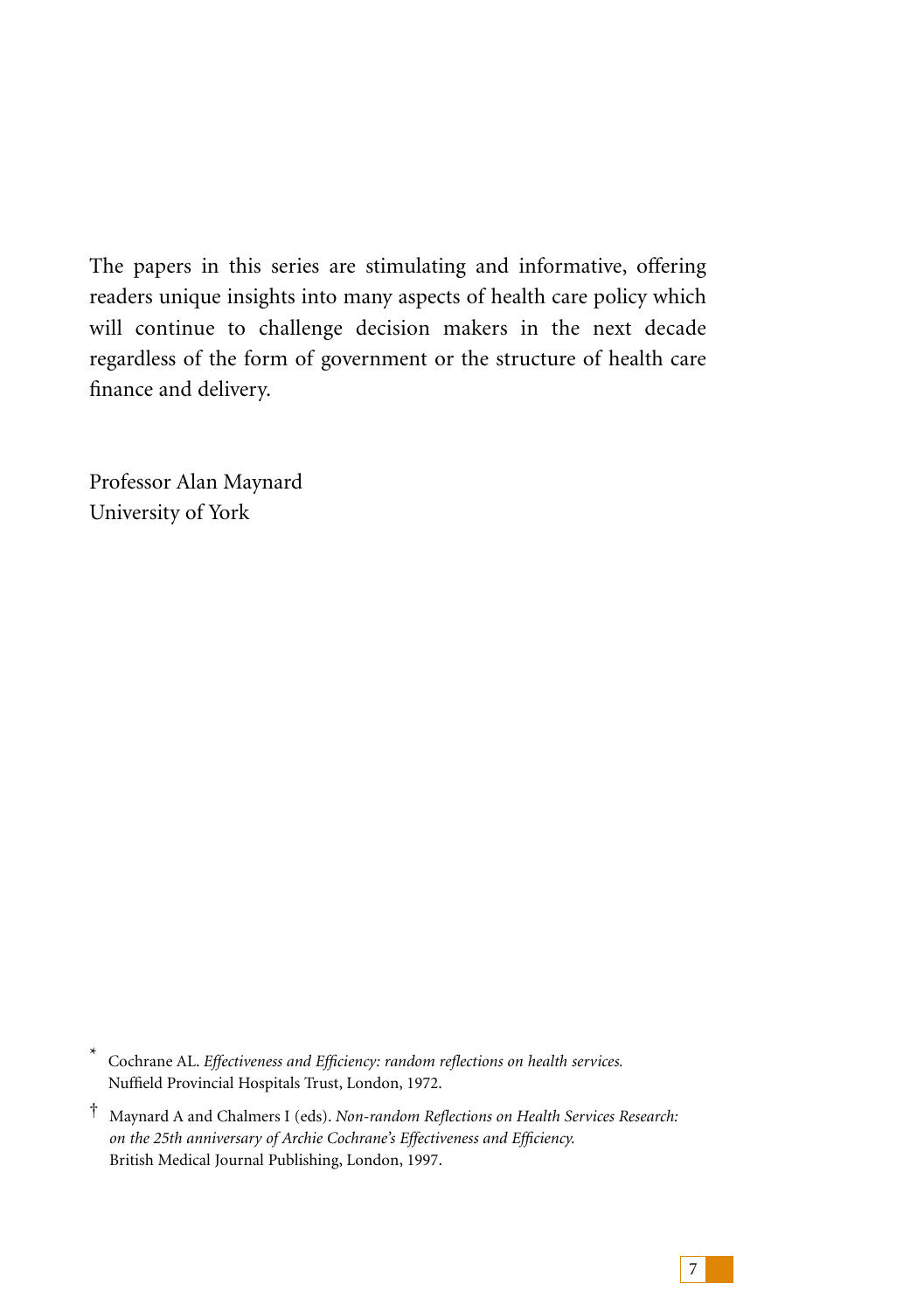## **PREFACE**

A central theme of the NHS reforms was the introduction of competition on the supply side of the internal market. NHS Trusts were expected to compete with each other to win contracts from purchasers, resulting in enhanced Trust efficiency and responsiveness to the demands of purchasers. Thus, the 1989 White Paper announced that the independence of Trusts would allow greater control by those providing the services and, "…supported by a funding system in which successful hospitals can flourish, it will encourage local initiative and greater competition. All this in turn will ensure a better deal for the public, improving choice and quality of the services offered and the efficiency with which those services are delivered and …competition with other hospitals, where it is effective, should also constrain costs".<sup>1</sup> Competition was therefore expected to provide the incentives for efficiency and responsiveness through decentralised decision-making, rather than relying on central control and planning.

Whilst it was clear that the scope for competition would vary geographically and with different types of services, the perceived importance of the role of supply-side competition was reiterated later in the guidance issued by the Department of Health on mergers and joint ventures.<sup>2</sup> This emphasised the need to consider the impact of mergers between hospitals or individual services on the level of competition in the relevant market and stressed that such developments should only go ahead where the benefits from merger would outweigh any anti-competitive effects. This reflects the welfare trade-off approach to the evaluation of mergers in which the potential costs in terms of enhanced monopoly power are weighed against the potential benefits from enhanced efficiency.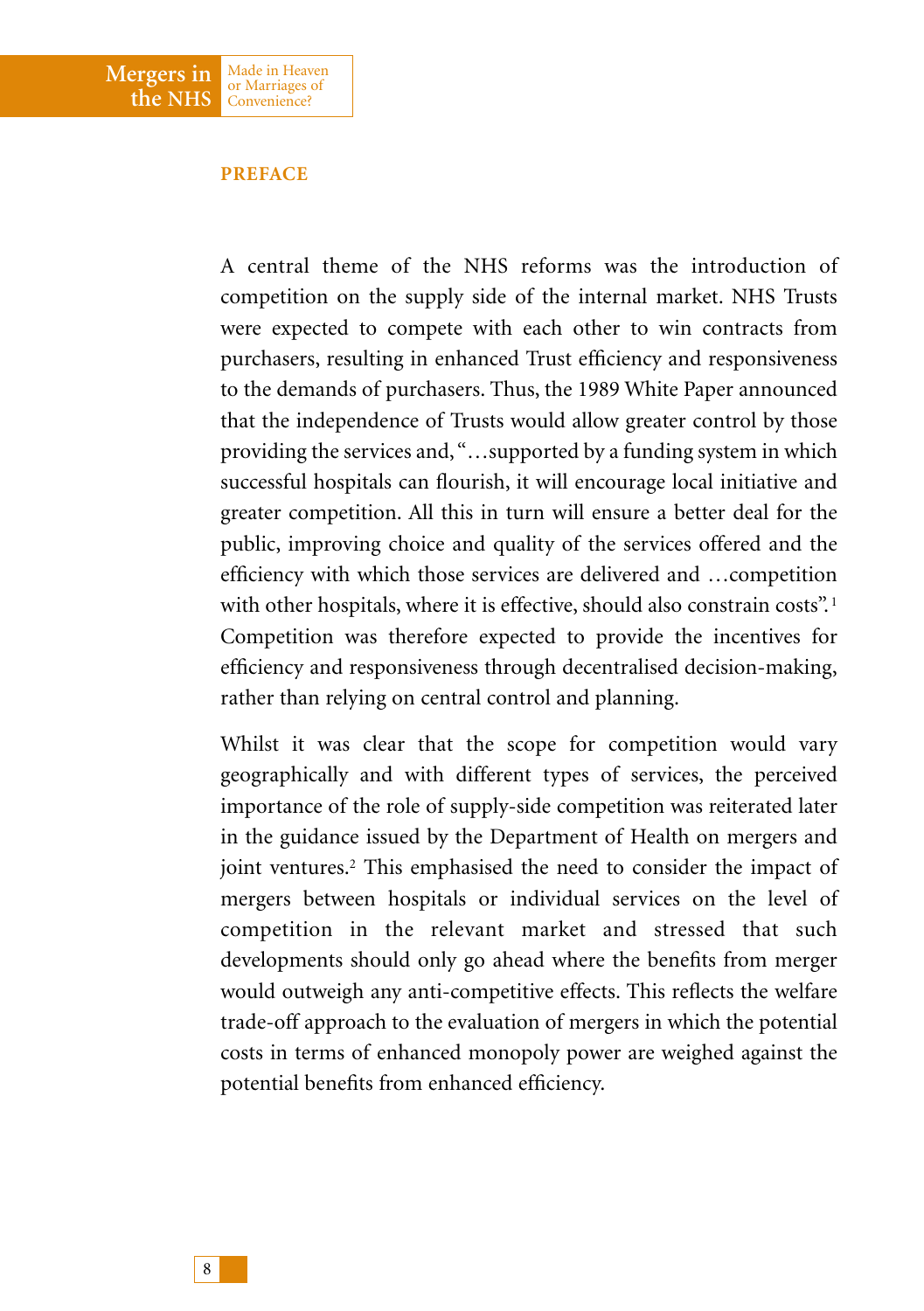However, despite this emphasis on creating and preserving a degree of supply-side competition, several commentators have noted the trend towards concentration of services in the NHS,3,4 with speculation that the number of hospitals will continue to fall dramatically with fewer and larger hospitals becoming the norm. The new government has also stated its intention to consider hospital merger as one route to achieving financial savings<sup>5</sup> and one of its first announcements on management costs referred to the use of 'appropriate' Trust mergers.<sup>6</sup> However, although the concentration of hospital services is often assumed to lead to efficiency gains and quality improvements, the supporting evidence for such gains is not conclusive and there are also trade-offs to consider in terms of patient choice and access.7

Following some definitions of what is meant by the term 'merger', consideration is given to why mergers often raise concerns both in general and in the health care sector specifically. This is followed by a brief overview of merger activity. The driving forces behind mergers are then examined, followed by a review of the evidence on the impact of hospital mergers and concentration of hospital services. The policy implications are explored with reference to both UK and US merger policy in the health care sector. The experience of applying merger policy in the US is then assessed in order to draw out some issues and lessons for the UK. The experience from the US is used as merger policy has been in place there for longer than in the UK and thus, in contrast to the lack of empirical evidence in the UK, offers a wealth of experience on which to draw. In the final section, the appropriateness of UK merger policy is considered within the current policy context and potential changes to the health care market.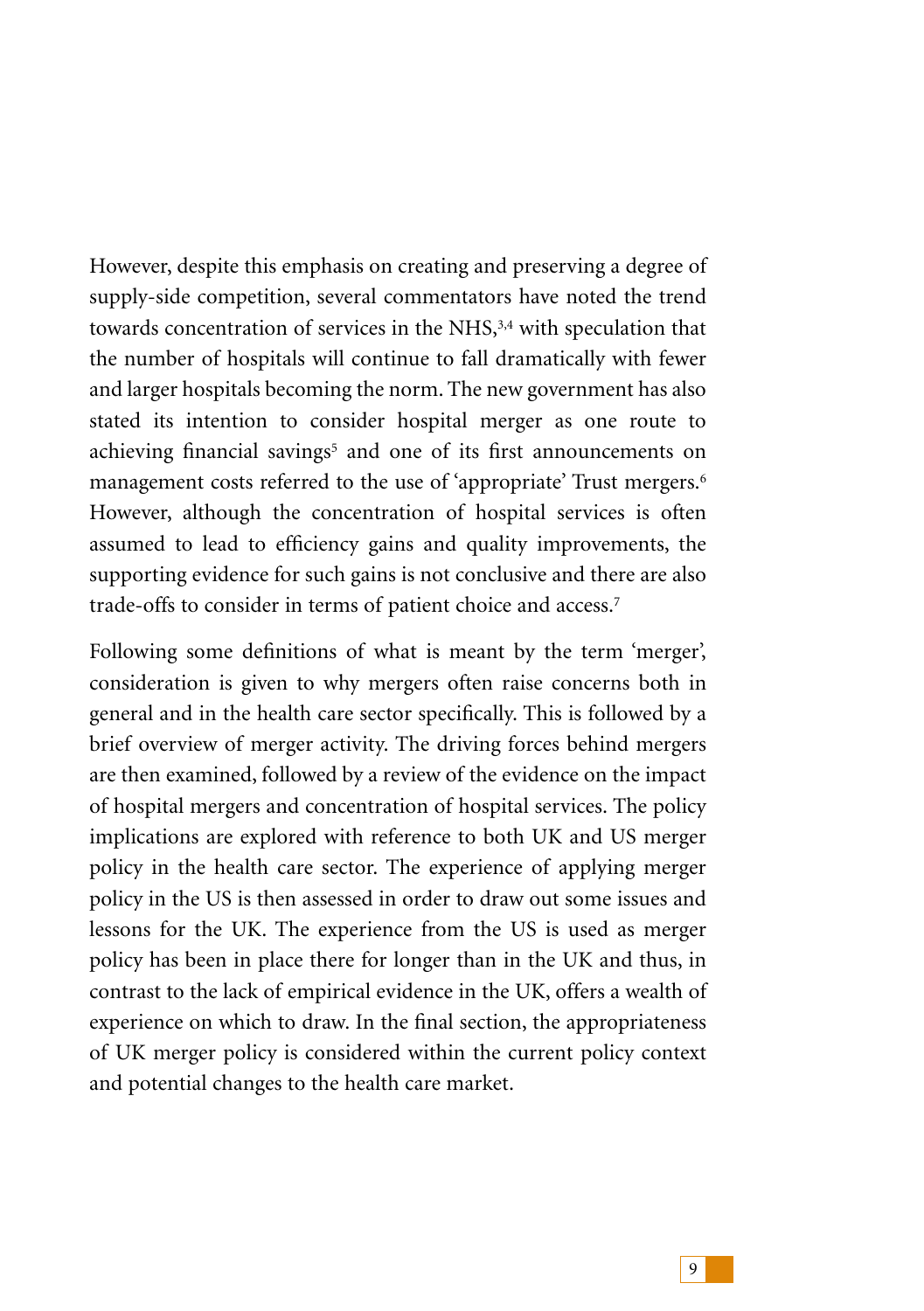

### **ABSTRACT**

The central structural theme of the 1990 UK NHS reforms was the creation of a purchaser/provider split in health care. By introducing an element of competition on the supply side of the market, it was hoped that efficiency gains would be secured. One response of providers has been to merge their activities, whether through specialty or service mergers, a formal Trust merger process or through their initial applications for NHS Trust status (one Trust could be vested with the assets of multiple hospital sites). The consequence has been to increase the concentration of hospital services in some areas, thus potentially counteracting the competitive forces envisaged by the reforms. The Department of Health reiterated the importance of supply-side competition later in its guidance relating to mergers and joint ventures. The very title of the guidance *Local Freedoms, National Responsibilities* highlights the perceived trade-off between securing the efficiency gains from local purchaser/provider contracting and the need for a regulatory framework to ensure appropriate public accountability. The current government has indicated that Trust mergers are very much on the new agenda, partly as a route to achieving a reduction in management costs and the level of bureaucracy.

Within this context, the authors consider the reasons for merger generally and in the specific case of health care in the UK. The experience of the US health care sector is drawn upon as detailed guidelines have been in place longer and there is a wealth of empirical evidence on which to draw. The UK guidance, although simpler and more recent, may prove to be more far-reaching given its inclusion of mergers which deal with services or specialties: that is, at a level of analysis below that of the whole hospital. This potentially allows more freedom of entry to particular sectors, thereby making the market more contestable in certain areas.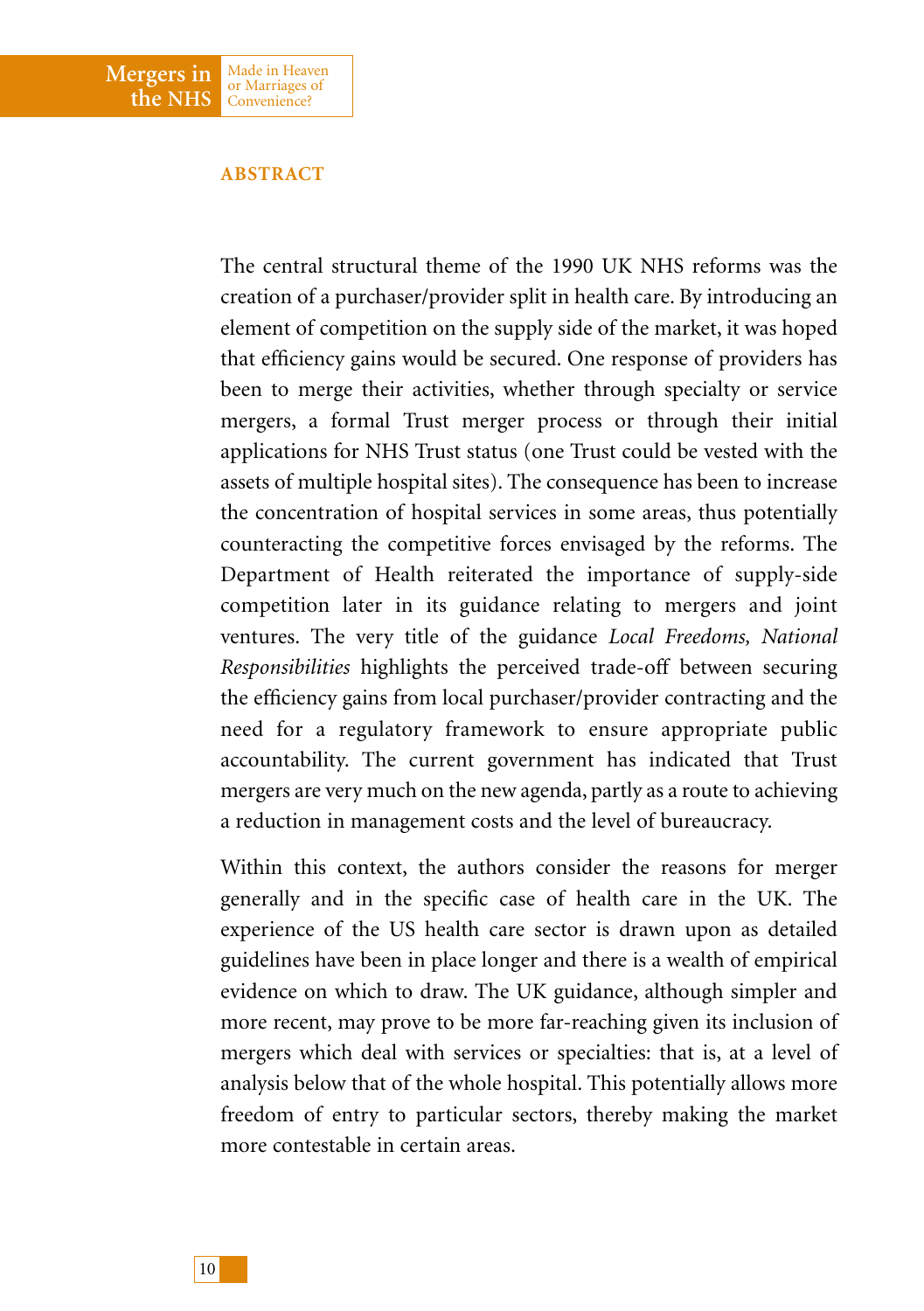Attention is drawn to the complexities associated with evaluating the costs and benefits of mergers. It is extremely difficult to define study controls and to allow for a wide array of confounding factors, the latter being further complicated by the fact that the expected benefits of mergers may not be realised in short timescales. Where evidence does exist, reviews suggest that efficiency may actually decline post-merger, due to unforeseen problems in integration between the merging parties. To date, there is no systematic evidence on post-merger performance or the impact of hospital mergers in the UK NHS. The lack of such evidence reinforces the need to define a framework within which to assess the costs and benefits of merger proposals. Assessments of benefits should include both economic benefits – usually couched in terms of economies of scale and scope – and a consideration of noneconomic benefits (such as whether the proposed merger improves patient accessibility).

There is a need for more explicit links to other central policies, for example those which relate to 'failing Trusts' and those which constitute important driving forces underlying merger activity. The latter category would include professional recommendations for service delivery and training requirements, and other central policies on medical training which have important implications for supplyside configuration. Given the pressures which exist for further subspecialisation and, perhaps unavoidably, greater concentration of at least some services, along with the perceived potential reduction in management costs from merger, further merger activity in the NHS seems inevitable. The onus should be upon those proposing such mergers to demonstrate the likely benefits to purchasers and patients, based on evidence and clear performance criteria which can be evaluated and monitored both prior to and post-merger. Alongside the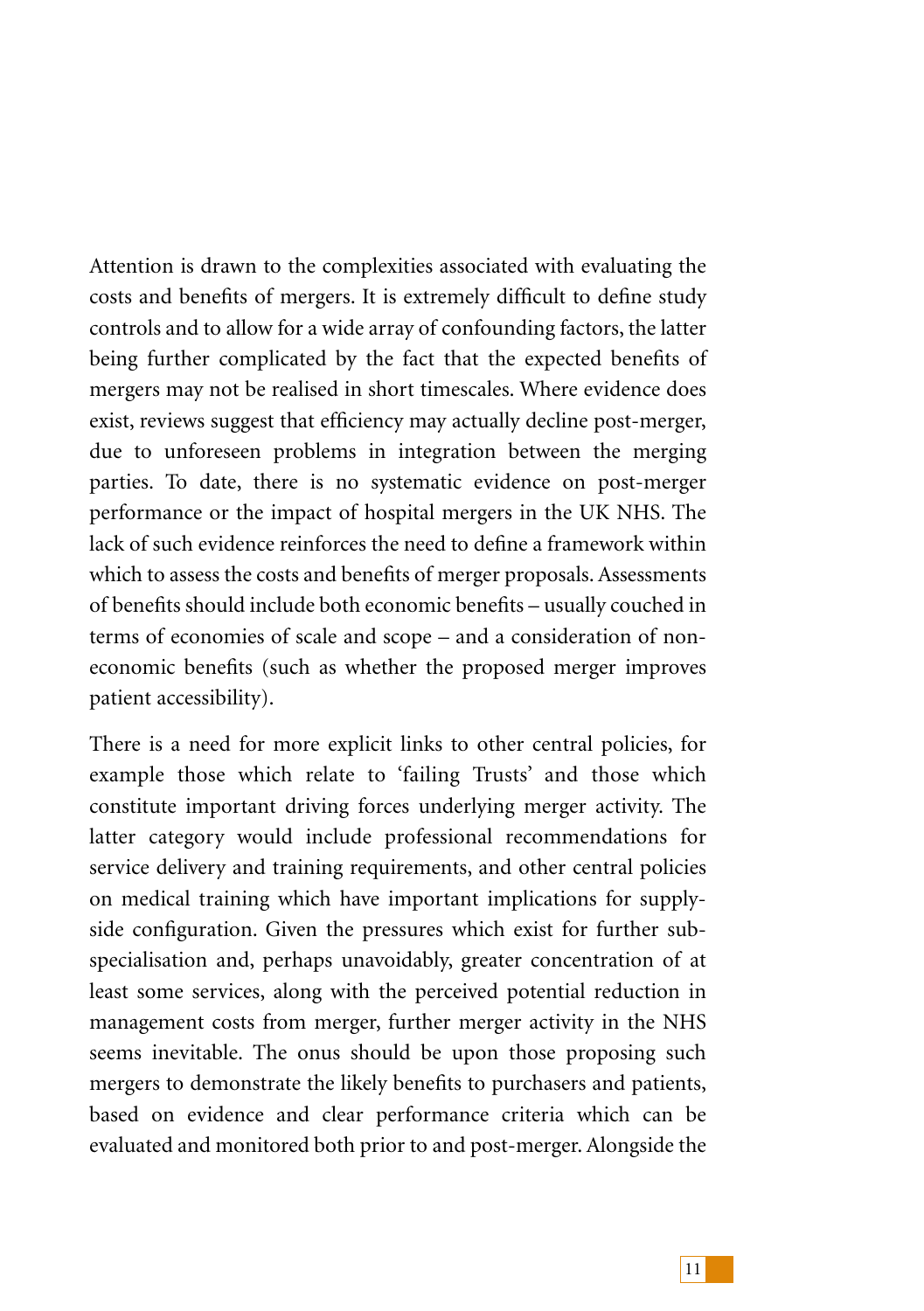

#### **ABSTRACT**

emphasis on maintaining a degree of supply-side competition and avoiding the potential abuse of monopoly power, it is critical that adequate leverage is encouraged on the purchasing side. This does not involve solely increasing the monopsony power of purchasers through merger activity, but should also entail continuing improvements in the availability and quality of information upon which purchasers at all levels base their decisions. This will help to ensure that, if provider mergers prove to be mere marriages of convenience, the purchasers at least have the evidence base with which to initiate divorce proceedings.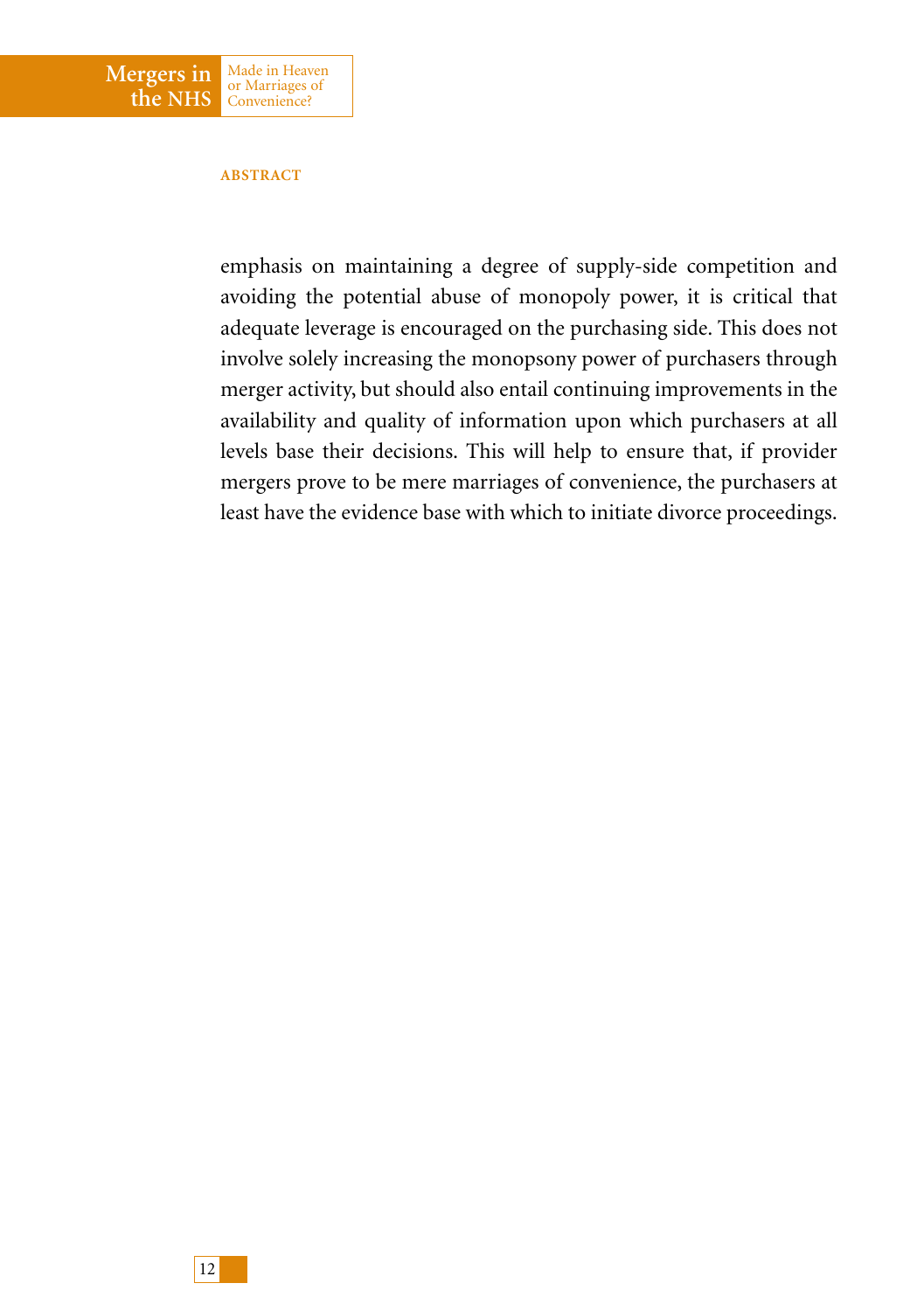### **SOME DEFINITIONS: WHAT IS MEANT BY 'MERGER'?**

Mergers can take a variety of forms. Vertical mergers involve the combination of firms at different parts of the production process, with a single firm producing the goods or services which either suppliers or customers could provide. Horizontal mergers involve the combination of two or more firms producing similar goods or services. There is also a distinction between merger and consolidation as the former technically refers to the dissolution of one or more organisations and their incorporation by another (this arrangement can also be classed as an acquisition if the status of each party is unequal and depending on the arrangements for purchase); the latter involves the formation of a new organisation following the dissolution of two or more organisations.

In the health care sector it is common to use the term integration rather than merger to represent the various re-structuring activities which, in some countries, are seen to be contributing towards the development of integrated (or 'seamless') care. The type of arrangements between organisations involved in such cases varies enormously but the most vital distinction in terms of the discussion of merger is the extent to which the alliances, partnerships, joint operating arrangements and other co-operative arrangements rely on contractual (in the form of either short- or long-term contracts) relationships rather than the unified ownership or management of the integrated parties which characterise mergers. It is often the case that joint ventures and similar arrangements lead eventually to merger between the two parties, which has led the former to be characterised as 'dating' and merger as 'marriage'.<sup>8</sup> The arrangements which fall short of actual merger may be potentially more important than formal mergers in terms of their impact on the health care market.

The focus of this paper is on horizontal rather than vertical mergers, even though the latter are becoming more important in some areas.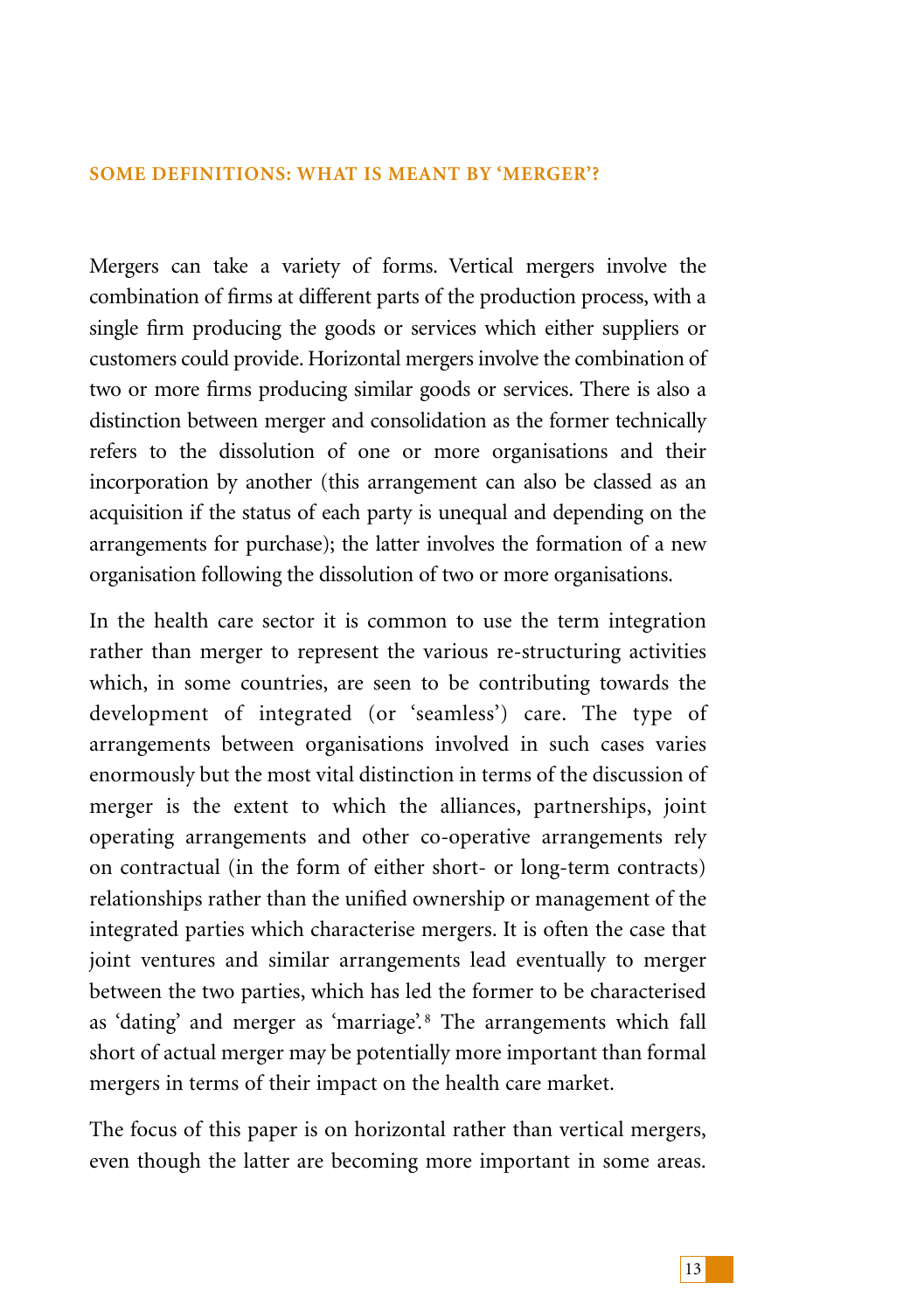#### **SOME DEFINITIONS: WHAT IS MEANT BY 'MERGER'?**

**Mergers in the NHS**

Made in Heaven or Marriages of Convenience?

For example, in the UK, GP fundholder groups increasingly resemble vertically integrated units as they are able to supply in-house some of the services which they formerly purchased. The net impact of these developments on health care system costs remains unclear.

Mergers may occur within or across particular service or geographical markets. Horizontal mergers across geographical markets, which are illustrated in the development of hospital chains in the USA, are often seen as posing fewer problems for antitrust policy as long as their share of local markets remains at an acceptable level.9 Indeed, as the greatest threat of entry to a local market may come not from alternative local providers but from national and regional chains outside the local market, it could be argued that this promotes rather than hinders competition and contestability.10 In the UK there has been some speculation about the development of ownership chains, but proposals by Trusts to set up *new* sites in other areas may be outside the current law,<sup>11</sup> although the management of existing sites may be feasible and this is discussed further in later sections.

A further distinction is necessary in the discussion of mergers in the NHS: mergers at the *Trust* level and at the level of *individual services*. Mergers between whole Trusts are not as common as the merger of services or specialties currently provided at more than one location onto a single site. The latter has no impact on competition if the sites are owned by the same Trust, but where there is an arrangement to re-locate services at one Trust rather than two or more, competition for that service may indeed be affected. The importance of this sort of re-configuration which falls short of merger is acknowledged in the guidance issued by the Department of Health which covered not only formal mergers but also merger activity involving services or specialties<sup>2</sup>.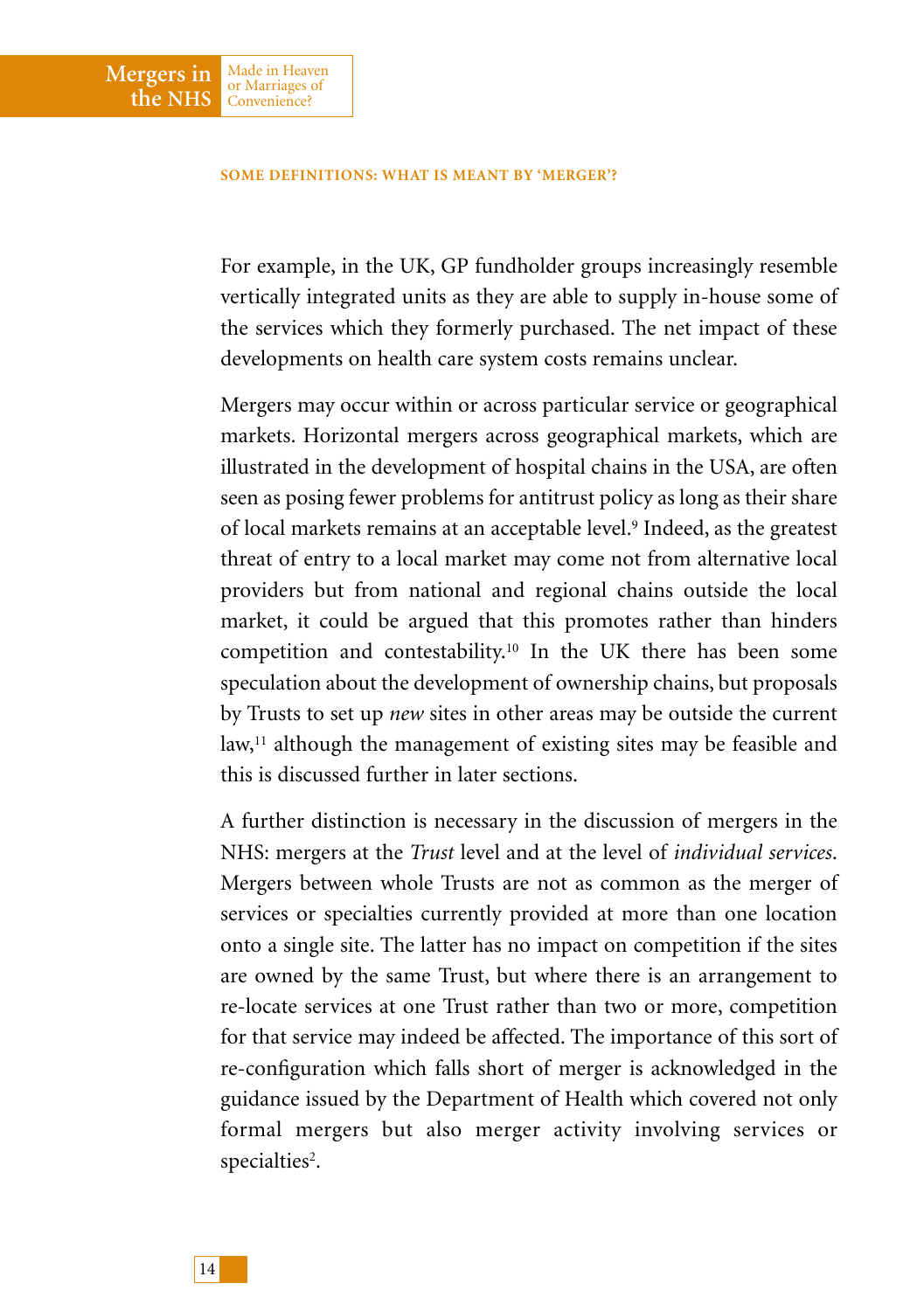# **WHY WORRY ABOUT MERGERS: THE ROUTE TO MARKET DOMINANCE?**

# **Economic theory**

Horizontal merger is one route through which a firm can acquire dominance over the supply of goods or services in a market. A dominant or monopolistic supplier may be able to restrict the volume of service or charge higher prices than those that would prevail in a more competitive environment.12 The structure-conduct-performance perspective which emphasises the link between the structure of the market and the conduct of those within the market was particularly popular in the 1950s and 1960s and influenced the development of competition policy aimed at combating the potentially adverse consequences of concentration.

The efficiency of the firm may also depend in part on the degree of competition faced by the decision-makers within the firm. A dominant firm will face poor incentives for efficiency and its key decision-makers may seek above all a quiet life, with a tendency to be slow to innovate  $13$ 

Williamson has advocated a welfare trade-off approach to the analysis of mergers, stressing the possible efficiency gains from merger which should be weighed against increases in market power.<sup>14</sup> This coincided with the Chicago school critique of the structure-conductperformance paradigm and a focus on concentration and high profits as a *consequence* of efficiency rather than stemming from market power.14 This insight is of less direct relevance to the UK health care sector in which existing NHS Trust financial rules do not generate incentives to make high profits.

The theory of contestable markets<sup>15</sup> stressed the importance of ease of entry rather than market structure *per se*. More recently, the New Institutional Economics approach has led to a re-evaluation of the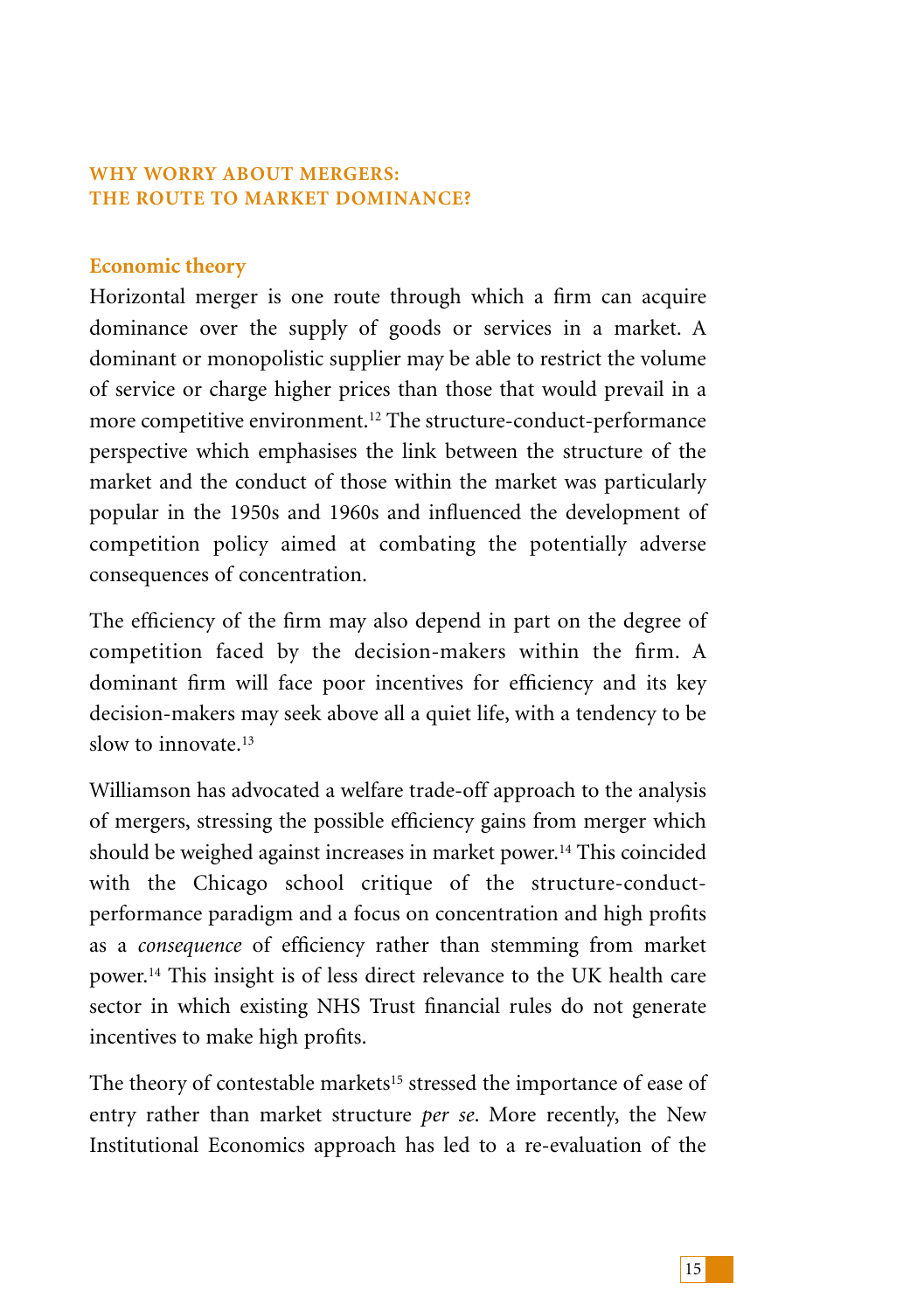#### **WHY WORRY ABOUT MERGERS: THE ROUTE TO MARKET DOMINANCE?**

Made in Heaven or Marriages of Convenience?

**Mergers in the NHS**

> circumstances in which monopoly provision may be an efficient way of organising production. The traditional view that hierarchies exist *within* firms and market mechanisms *between* firms has been challenged. For example, market mechanisms are increasingly perceived as useful within firms to create desired incentive conditions, while hierarchical links are often extended to inter-firm relations.16 A monopoly structure may therefore be consistent with efficient outcomes and requires a more sophisticated form of analysis than some conventional economic approaches.

> Although merger is one route through which market power can be created, market concentration and market power are by no means equivalent. The extent to which a dominant firm can maintain a price higher than the competitive level will also depend upon the responsiveness of purchasers and other suppliers to changes in relative prices. This will depend on factors such as the availability of realistic substitutes for the product or service in question, the level of spare capacity and ease of entry into the market.

> In markets where there are sufficient competitors to prevent the emergence of a single dominant firm, collusive behaviour may still be an issue. If merger activity creates a small number of relatively large firms within a market, there is a possibility that they will co-operate in order to produce non-competitive outcomes. The extent to which collusion in the health care sector leads to abuse of market power will again depend upon the responsiveness of demand to price changes, and on the behaviour of firms in terms of how they expect rivals to react to unilateral price changes.17

> It is clear from this brief summary of different approaches that no single theory or approach is sufficient to analyse the impact of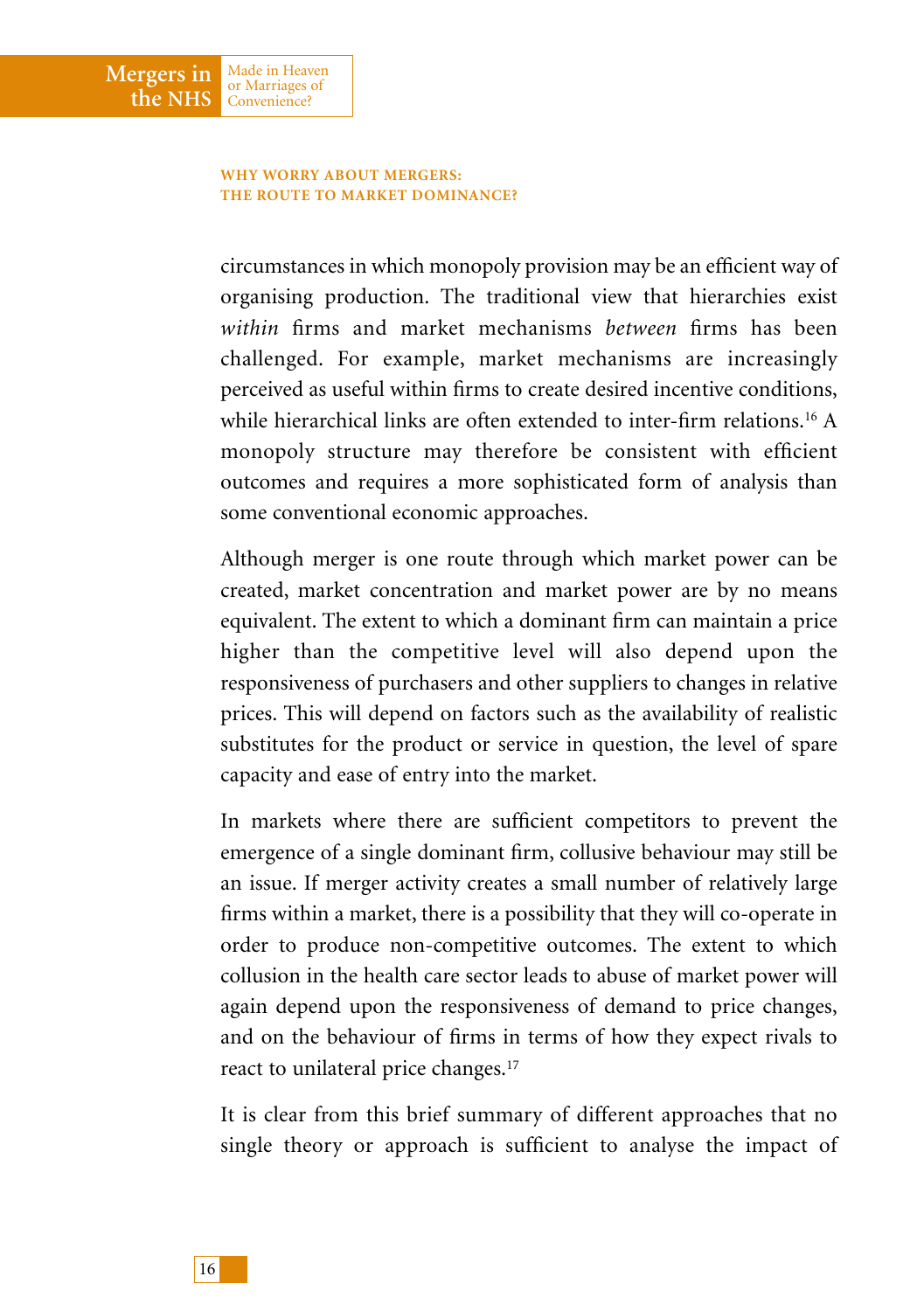mergers. Equal consideration must be given to the internal organisation and efficiency of firms as to the consequences of merger on market structure and inter-firm behaviour. The recognition of the 'fading boundaries of the firm'16 is an important insight when applying these theoretical principles to a complex sector such as health care.

# **Mergers in the health care sector: is economic theory relevant?**

To what extent are mergers, as one route to acquiring monopoly power, a potential problem in the health care system? Clearly they are considered to be an important issue in some countries and both the UK2 and USA<sup>9</sup> governments have set out policy on mergers in the hospital sector in the past.

Some would argue about the relevance of analysing health care markets using an economic framework based on traditional monopoly theory, pointing particularly to the nature of institutions and relationships in the NHS which suggests that competitive behaviour is either not possible or may be inefficient.18,19 However, whilst acknowledging the special nature of the market participants in the NHS and the fact that the stylised notion of perfect competition does not exist, this does not mean that monopoly power is an issue which can be ignored as it can give rise to potential inefficiency.

First, the existence of monopoly power can give poor incentives for management to take action in order to operate efficiently; instead they may prefer a quiet life. Implementing cost-saving mechanisms is likely to cause Trust management considerable time and effort, so the avoidance of such practices is likely to be attractive to Trusts enjoying a degree of market power. Additionally, the pricing regime in the NHS, which allows Trusts to cover costs plus an allowance for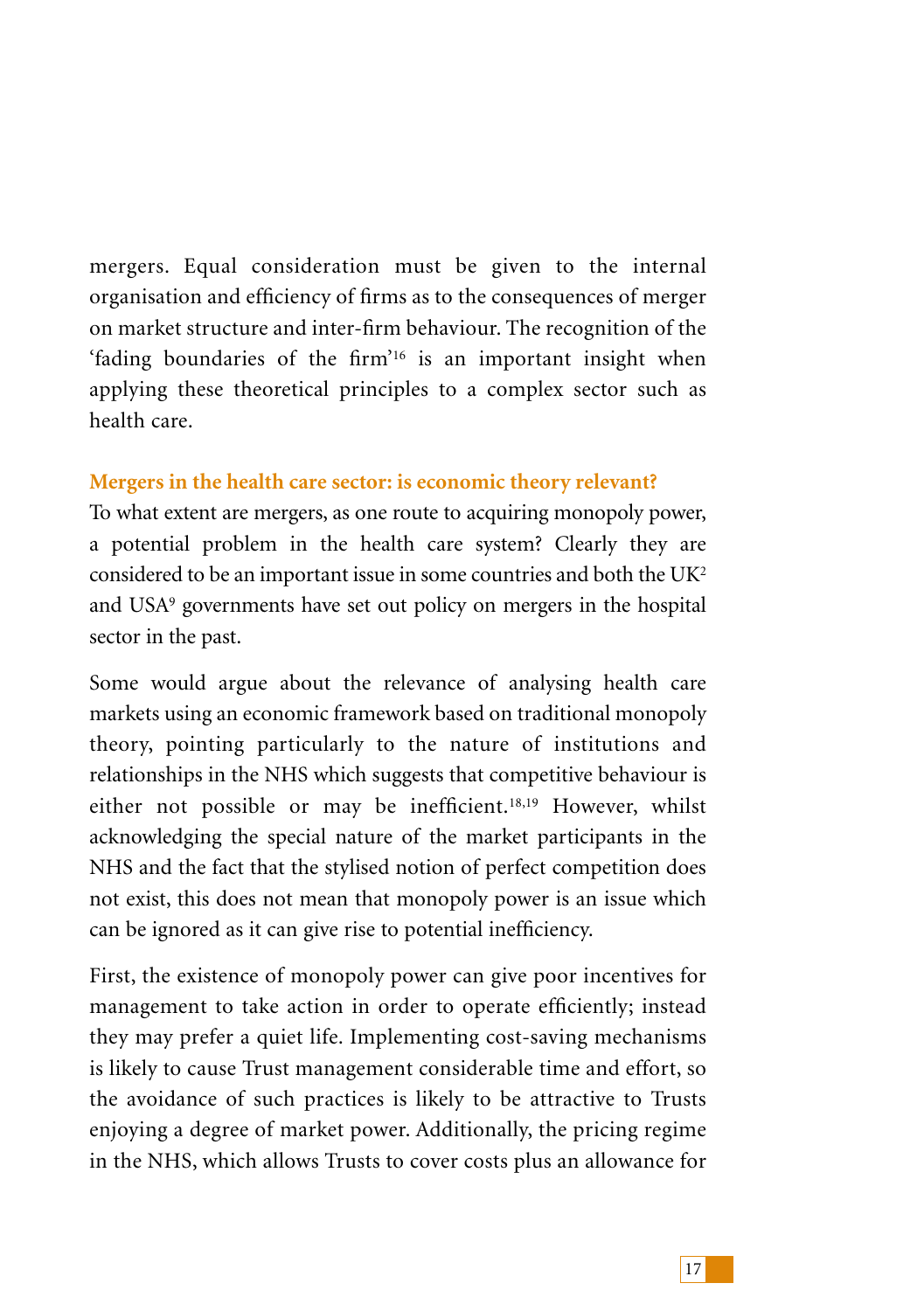#### **WHY WORRY ABOUT MERGERS: THE ROUTE TO MARKET DOMINANCE?**

Made in Heaven or Marriages of Convenience?

**Mergers in the NHS**

> rate of return on capital, provides further incentives for those in monopoly positions to put less effort into restricting costs, as they are able to pass cost increases directly onto purchasers in the form of higher prices.

> Where providers enjoy a dominant position for some services and not others, they have an incentive to load higher proportions of fixed costs onto those services in which they have a monopoly whilst pricing other services at a more competitive level. Although in theory such planned cross-subsidisation is not allowed, in practice there may well be scope to engage in such activities as accounting practices are not sufficiently sophisticated to allow detection. Unless it is argued that price has absolutely no impact on purchasing decisions, then policies which help to discourage this activity will be potentially beneficial. Thus even in the USA where anti-trust legislation is aimed mainly at profit-making enterprises, its policy on hospital mergers emphasises the potential problems associated with non-profit hospitals which have less incentive to reduce costs in order to reap larger profits.<sup>20</sup> This may be reflected not only in cost-reducing efforts but also in terms of lower quality and a lack of responsiveness and service innovation.

> The extent to which a dominant provider can abuse market power in the NHS will vary considerably between services. For those services where purchasers can shift some or all of their business as patients are more willing to travel, and where alternative suppliers may find it relatively easy to enter the market, even a dominant provider will find it difficult to maintain high prices and/or poor quality over time. For example, in the case of many elective services, a purchaser may choose to place contracts further away if a competitor offers a significantly lower price. In addition, private sector providers may be tempted into this market niche (at relatively low cost) to take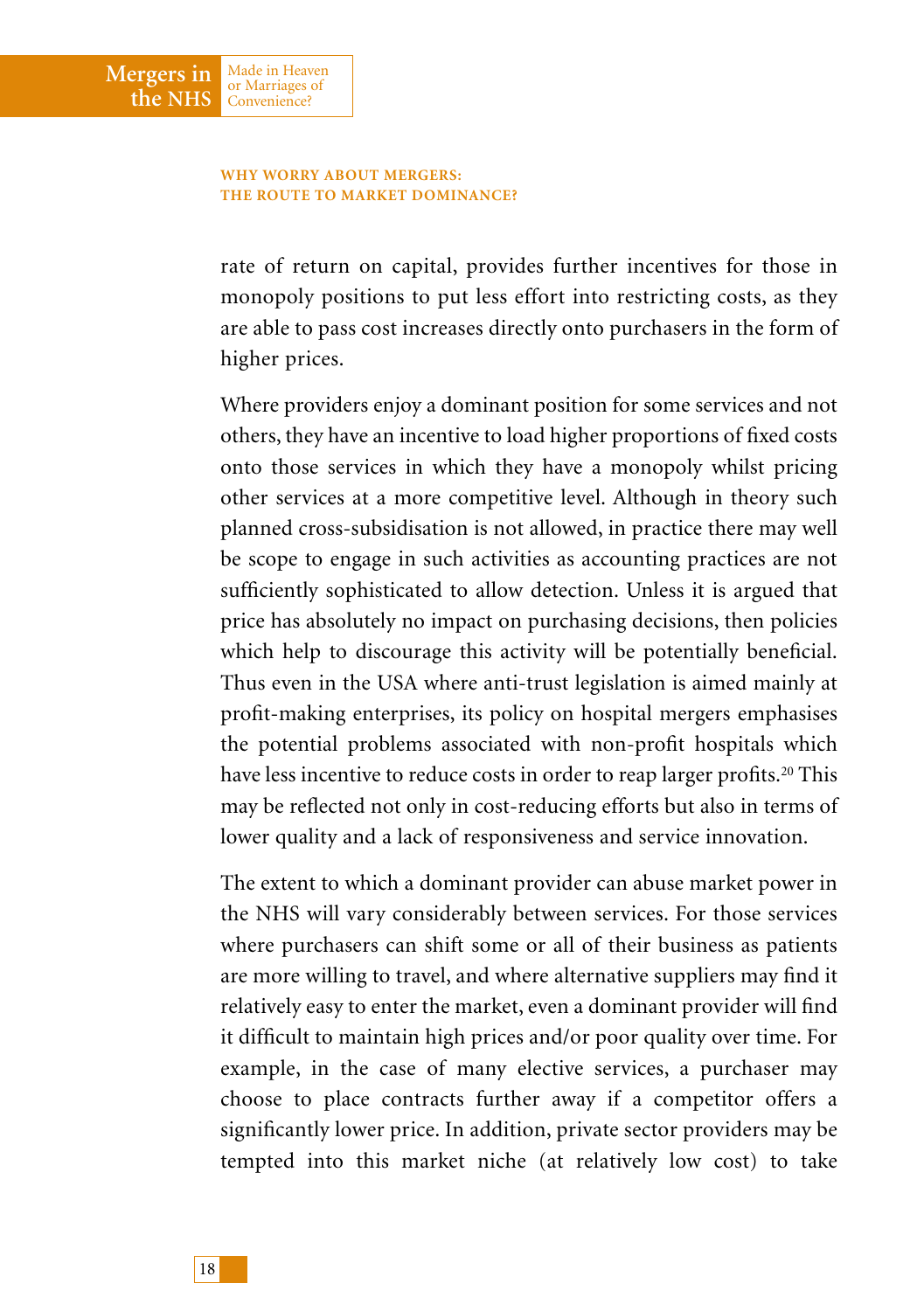advantage of relatively high prices. However, this is unlikely to be the case for services such as emergency care where providers are more easily able to take advantage of their dominance due to high entry costs and the importance of easy access.

Although quantitative evidence is not available, some purchasers attribute their success in achieving gains from the reformed NHS to their ability to switch business between providers, even if this concerns a relatively small proportion of overall business.<sup>21,22</sup> Indeed, even where geographical circumstances do not permit competition in the market, some purchasers have realised that their future leverage with providers depends upon the creation of contestability<sup>22</sup> where the threat of competition is used to encourage providers to perform well.

In addition, mergers which involve the re-configuration of services onto centralised sites and the closure of others will have implications for patients in terms of ease and cost of access. Although a recent review of available evidence on the link between distance and access was not definitive due to the poor quality of most studies, there was some evidence to support the hypothesis that those living further away from services make less use of prevention and screening services and have fewer outpatient follow-up visits for some services.<sup>23</sup>

Whether mergers can be expected to deliver benefits overall to patients depends largely on the incentives generated for improving efficiency. To this extent the insights of economic theory are essential to the analysis of the impact of mergers in the health care sector. Furthermore, the notion of contestability is of considerable importance in a market where set-up costs are high but entry is possible at least in the case of specific services. Creating the appropriate incentives for providers to be efficient is a necessary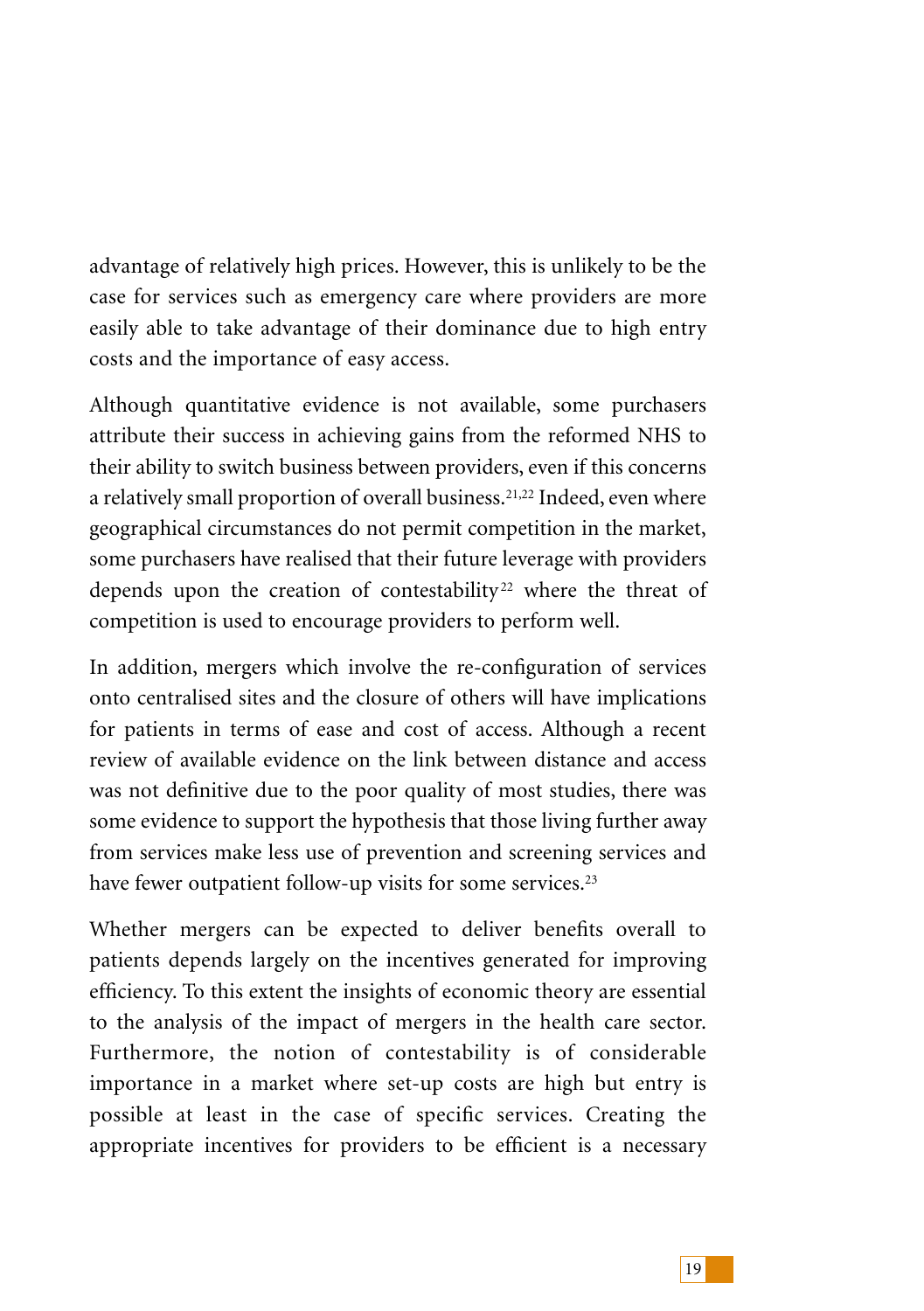#### **WHY WORRY ABOUT MERGERS: THE ROUTE TO MARKET DOMINANCE?**

Made in Heaven or Marriages of Convenience?

**Mergers in the NHS**

> requirement for purchasers to be able to achieve greater health benefits for a given level of resource. This in turn requires that providers' costs can be detected, so that any cost reductions are passed onto purchasers in the form of lower prices. More fundamentally, it is necessary to consider the perceived link between competition and efficiency gains.

## **The link between competition and efficiency in health care**

Most of the available published evidence on the impact of competition on costs, price and quality comes from the USA and Canada and is apparently contradictory. Work conducted in the 1970s and early 1980s showed that competition did not produce the expected benefits in terms of reduced costs and profits, but instead often resulted in competition in terms of enhanced facilities, greater range of services and service quality.24-27 Service and quality competition may be inefficient if it adds more to the cost of the service than it provides in benefits to patients. Thus competition became associated with the 'medical arms race' and wasteful duplication.

However, once account is taken of the financial environment operating at the time and the nature of demand, these results can be reconciled with later, apparently contradictory, findings. Hospitals responding to reimbursement from traditional health insurance companies based on costs or charges, where enrolees have a free choice of provider and limited co-payments, will have every incentive to enhance quality in order to attract patients and no incentive to control costs. With the introduction of prospective payment systems (PPS) and managed care, incentives to engage in price competition were sharpened and studies using data from the late 1980s onwards have illustrated the expected relationship between greater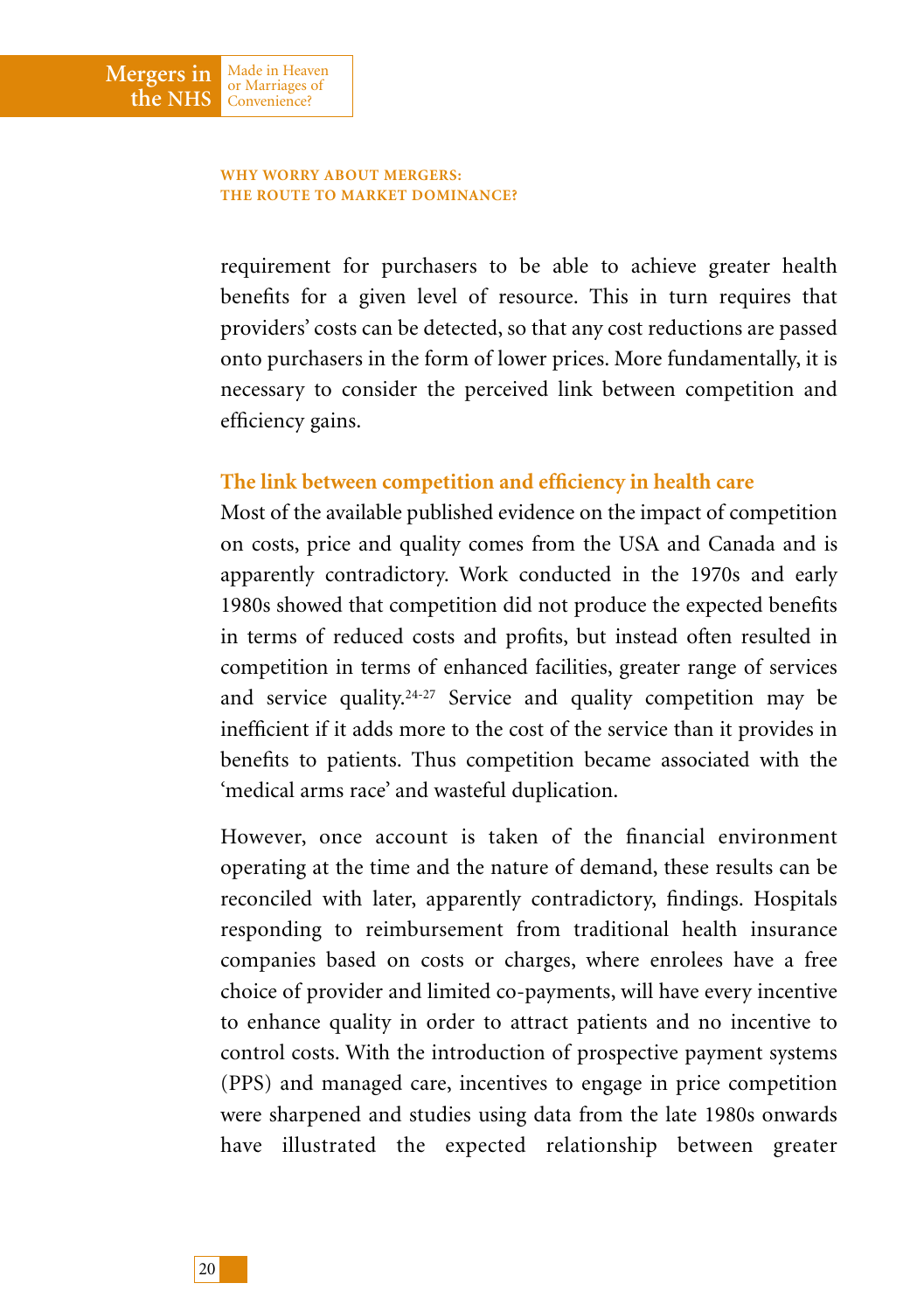competition and lower costs.28-31 The introduction of selective contracting by many managed care plans restricts patients to attending only those hospitals which have been chosen by the plan to cater for enrolees. The choice will be influenced by price as well as quality and managed care organisations which can choose from a number of providers could be expected to extract greater cost and quality advantages than if they faced a single supplier.

In the UK, very little empirical evidence on the link between competition and price or costs exists, mainly due to the paucity and difficult interpretation of data, but the available evidence supports the existence of a negative relationship between competition levels and costs. At present, the comparison of prices in the NHS is not straightforward as the relevant product is often difficult to identify and compare between providers. If providers progress towards pricing on the basis of costing standard activity units such as healthcare resource groups (HRGs), then this should pose less of a problem. Propper's study of the prices charged by Trusts for extra contractual referrals (ECRs) showed that market structure (measured very crudely) did have some impact on the prices charged, in the direction expected.<sup>32</sup> Similar analyses of the prices charged to GP fundholders revealed a weak negative relationship between the level of competition and price.33 An analysis of four years of hospital cost data from more than 200 providers found a significant relationship between measures of market concentration and costs: hospitals in more competitive areas had lower costs and this 'competition effect' seemed to intensify over time.<sup>34</sup>

It is not possible to provide definitive answers regarding the expected link between competition and efficiency, especially in the UK context. The authors are not aware of any research which has evaluated systematically the link between the degree of competition and contract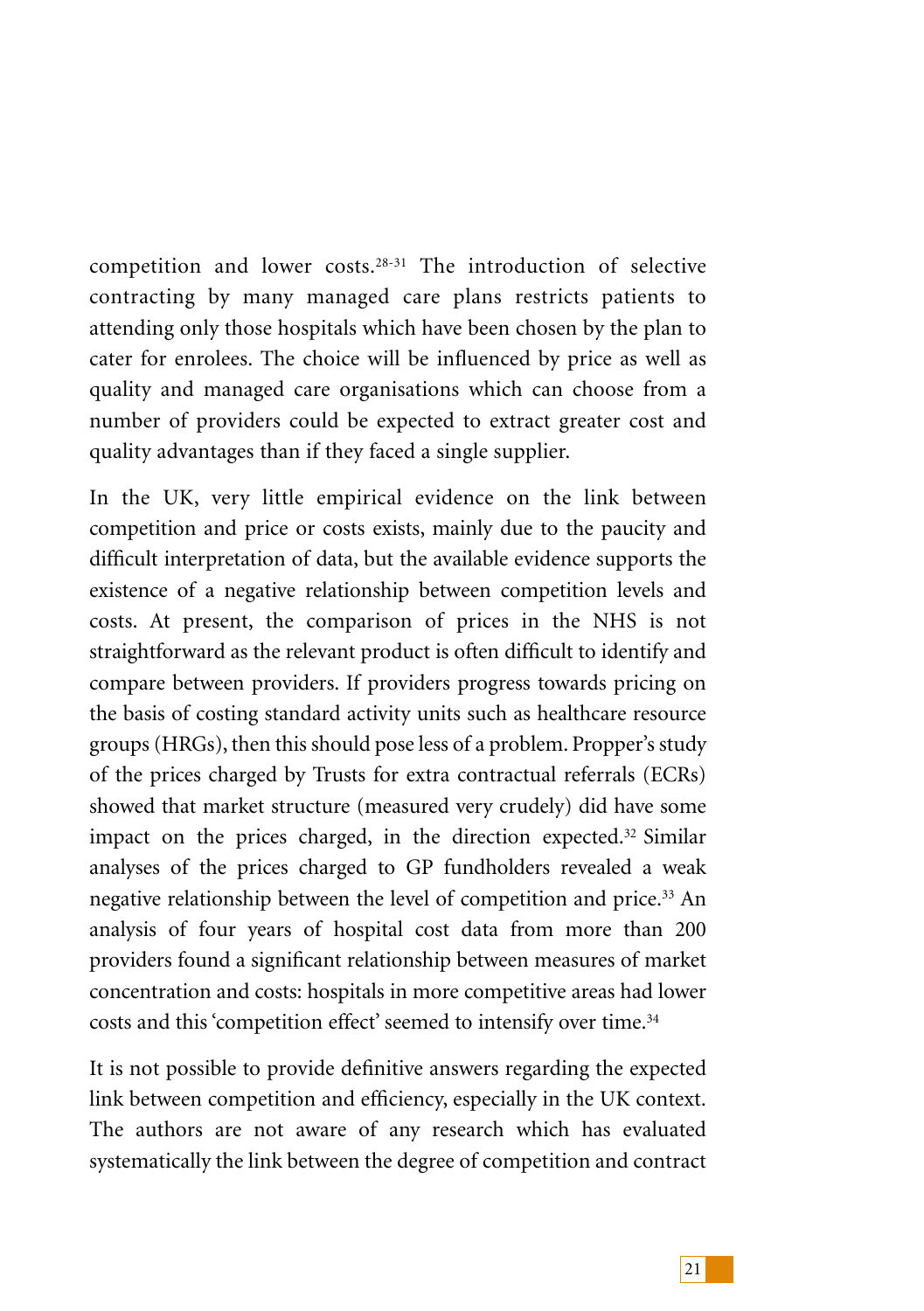

Made in Heaven or Marriages of Convenience?

**Mergers in the NHS**

> prices across a range of services. In addition, because providers have not yet had to set prices according to standardised units of activity, underlying costs across providers are in any case not comparable. (Even with standardised units of activity such as HRGs, it would be difficult to detect selective cross-subsidisation and costs/prices would remain difficult to compare.) In the UK context, the link between competition and efficiency, although not proven beyond doubt, appears to operate in the expected direction, reinforcing the need to evaluate the impact of hospital mergers carefully.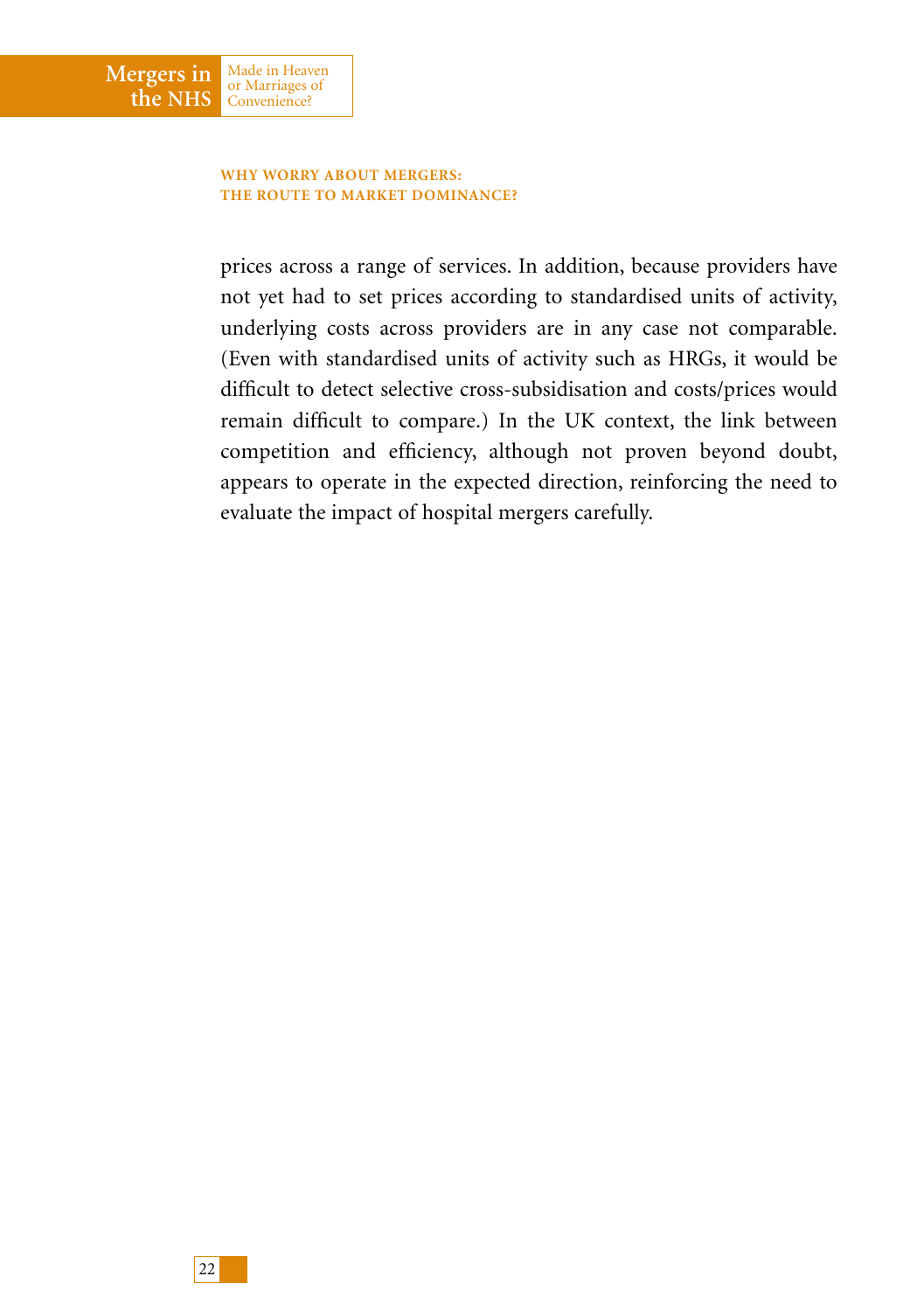## **TRENDS IN MERGER ACTIVITY IN THE HEALTH CARE SECTOR**

Mergers between NHS Trusts are recorded by the Department of Health where they require Ministerial approval. Since 1991, 13 mergers have been approved and undertaken; one has been approved and commenced in April 1997; consultation is currently underway for a further three (as at February 1997; personal communication, NHS Executive). These are shown in Table 1.

| <b>TABLE 1: Mergers between NHS trusts</b> |                                                                                                                                                                                                                                                  |  |  |  |  |
|--------------------------------------------|--------------------------------------------------------------------------------------------------------------------------------------------------------------------------------------------------------------------------------------------------|--|--|--|--|
| Region                                     | <b>Trusts</b>                                                                                                                                                                                                                                    |  |  |  |  |
| <b>South Thames</b>                        | Guys & St Thomas's Trusts<br>Homewood Trust & Weybourne Community Trust<br>Maidstone & Weald of Kent*                                                                                                                                            |  |  |  |  |
| <b>North Thames</b>                        | St Bartholomew's Trust, London Chest Hospital Trust<br>and Royal London Hospital<br>Harrow Community Trust & Hillingdon Community Trust<br>Royal Free Hampstead & Royal National Throat Nose & Ear Trust                                         |  |  |  |  |
| <b>South West</b>                          | West Dorset Community & Dorset Mental Health Trusts<br>Isle of Wight Community Trust & St Mary's Trust                                                                                                                                           |  |  |  |  |
| <b>North West</b>                          | <b>Mancunian Community Trust</b><br>& part of Central Manchester Community Trust<br>Royal Liverpool University Hospitals & Broadgreen Hospital Trusts<br>Wirral Community Trust & West Cheshire Trust*                                           |  |  |  |  |
| <b>Trent</b>                               | Lincoln Hospitals & Louth & District Healthcare Trusts                                                                                                                                                                                           |  |  |  |  |
| Northern &<br><b>Yorkshire</b>             | Newcastle Mental Health Trust & part of Newcastle General Hospital<br>South Durham Health Care Trust<br>& South West Durham Mental Health Trust<br>Hartlepool Community Trust & Hartlepool & Peterlee Trust<br>Pontefract & Pinderfields Trusts* |  |  |  |  |
| <b>West Midlands</b>                       | North East Worcestershire & South Worcestershire Community Trusts                                                                                                                                                                                |  |  |  |  |
|                                            | * Under consultation                                                                                                                                                                                                                             |  |  |  |  |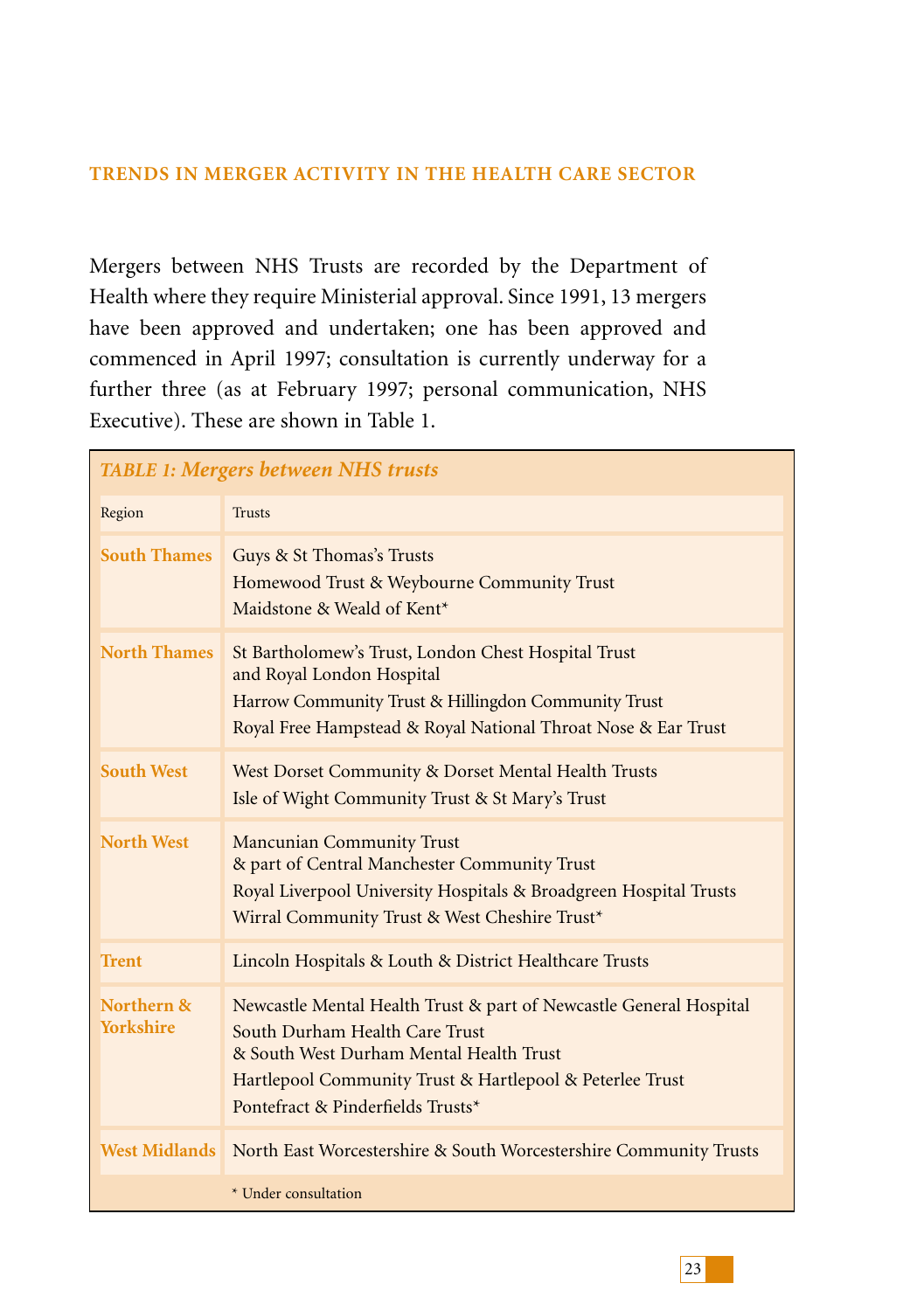#### **TRENDS IN MERGER ACTIVITY IN THE HEALTH CARE SECTOR**

The mergers differ in nature with some involving community and mental health services (e.g. West Dorset); others involving acute and community mergers (e.g. Isle of Wight Community and St Mary's acute); whilst others join together larger acute Trusts (e.g. Guys and St Thomas). However, these figures underestimate the true extent of merger activity in the NHS. Those which do not involve the dissolution of one Trust as part of the merger process do not require Ministerial approval so are not included. Thus the 'takeover' of smaller units by an established Trust will not appear (e.g. merger between Premier Health Trust in the West Midlands and five small acute hospitals). Neither will those mergers which occurred at the early stages of the reforms where a first or second wave Trust took over an existing Directly Managed Unit (DMU) (e.g. Northgate Trust with Prudhoe DMU in Northern and Yorkshire; Birmingham Heartlands with Solihull Hospital DMU). Also, merger activities below the level of the whole Trust which may involve significant re-configuration and concentration will not appear as they do not count as official mergers. The importance of these developments is acknowledged in the Department of Health's guidance on mergers which defines merger activity as relating to services and specialties as well as Trusts, but no formal record of these changes are kept, hence it is difficult to obtain an overall picture of how service concentration has changed. However, acute service reviews have been undertaken in almost every city and in many this has led to changes which have increased service concentration.35,36 A recent review of acute service re-configurations in twenty commissioning authorities reinforces the overall picture of increased concentration in services and specialties.<sup>37</sup>

Although increased concentration in the form of fewer and larger hospitals is not wholly attributable to merger activity, data showing the

**Mergers in the NHS**

Made in Heaven or Marriages of Convenience?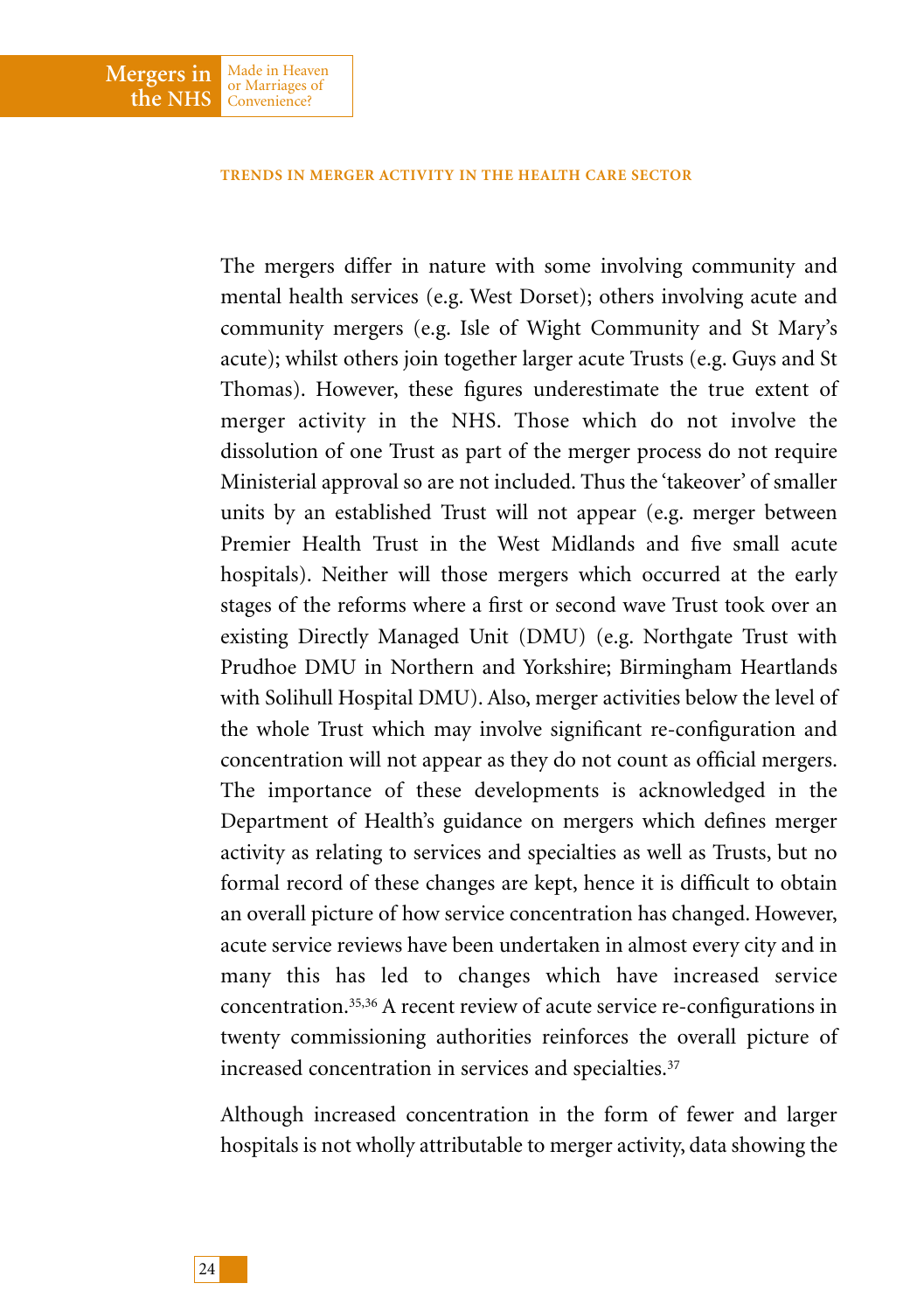growth of larger hospitals (apart from those in the 1,000 plus group) and the reduction in smaller ones can be revealing (see Table 2).

| <b>TABLE 2: Proportion of non-psychiatric</b><br>hospitals by size, England |      |      |         |  |  |
|-----------------------------------------------------------------------------|------|------|---------|--|--|
| $\frac{0}{0}$                                                               | 1959 | 1979 | 1989/90 |  |  |
| up to 50 beds                                                               | 42.7 | 37.4 | 35.5    |  |  |
| $51 - 250$                                                                  | 43.3 | 43.8 | 41.8    |  |  |
| $251 - 500$                                                                 | 10.1 | 11.8 | 13.7    |  |  |
| 501-1,000                                                                   | 3.6  | 6.4  | 8.9     |  |  |
| over 1,000                                                                  | 0.4  | 0.6  | 0.3     |  |  |
| Source: adapted from Harrison and Prentice <sup>3</sup>                     |      |      |         |  |  |

Whilst the previous government announced a commitment to small local hospitals (Press Release, 8th January 1996), emphasising their important role in the provision of NHS care, merger activity appears set to continue in the NHS, especially as almost every health authority and region is undertaking some sort of review of acute services capacity. Indeed, the recent review of acute services in Leeds concluded with a strong recommendation from the review team for a merger between St James and Seacroft Trust and United Leeds Trust, which would create the biggest Trust in the country.<sup>38</sup> A recent review of acute Trusts in Oxfordshire considered the need to reduce the number of Trusts from eight to around four.<sup>39</sup> Media reports constantly refer to proposals for new mergers or rumours about mergers in the pipeline and the new government has stated their intention of using Trust mergers as a route to reducing management costs.40-45

In summary, it is clear that mergers at all levels have been a dominant feature of the post-reform NHS and there are no signs that this activity is abating.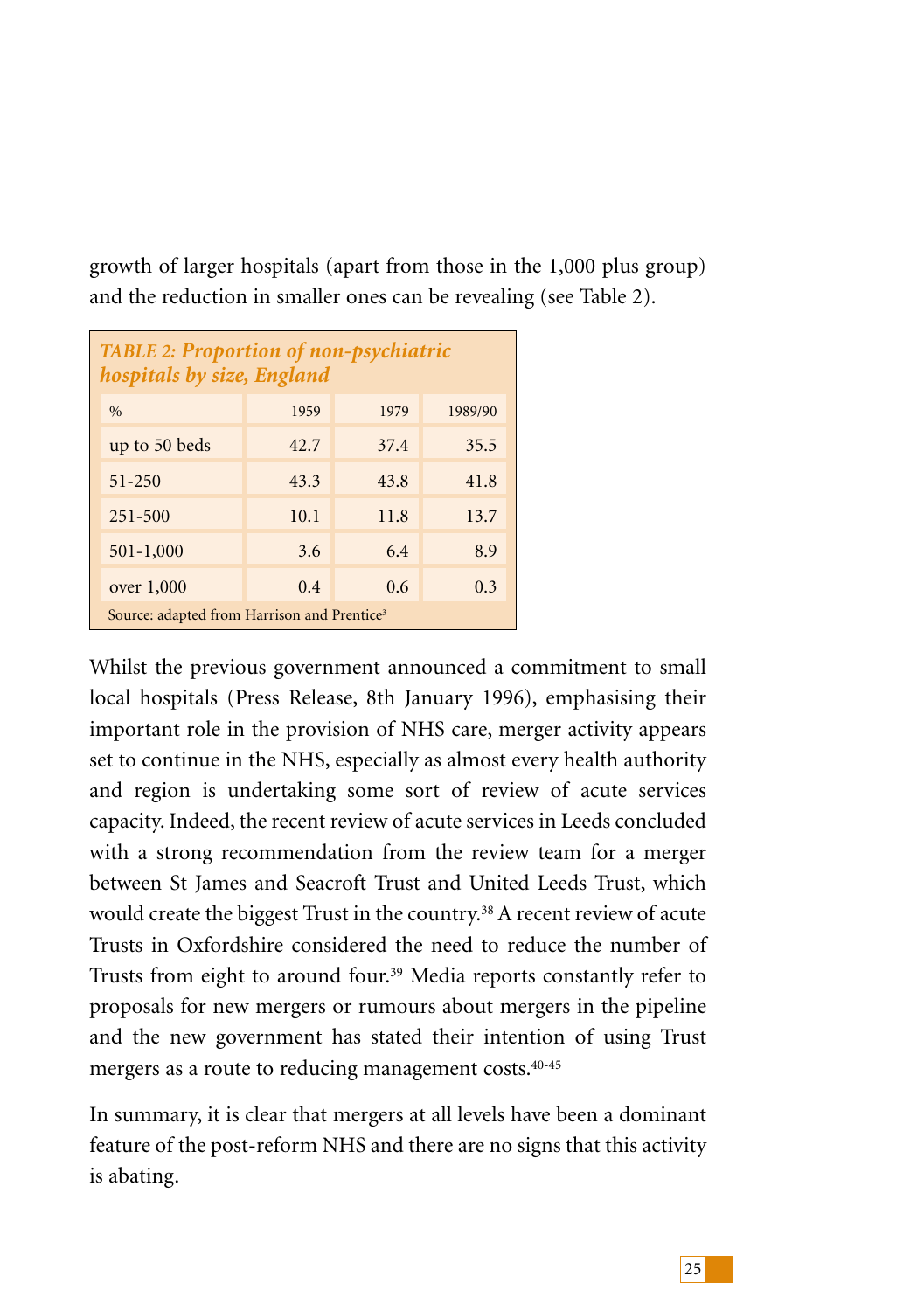### **WHY DO HOSPITALS MERGE?**

Made in Heaven or Marriages of Convenience?

**Mergers in the NHS**

> The theory of the dominant firm would predict that one reason for merger activity is the desire to acquire market power and take advantage of a monopoly position. However, whilst the creation of a dominant provider which can exercise market power may well be one *consequence* of mergers between hospitals, there is some evidence which suggests there may be more important drivers for mergers in the NHS other than the desire to exploit monopoly power.

### **Removal of excess capacity**

In the early years of the reforms, many of the re-configurations in the hospital sector were said to be due to the existence of spare capacity in the acute sector which needed to be dealt with in a planned way rather than being 'left to the market'. For example, it was argued in the Tomlinson Report on hospital services in London, that re-configurations were required due to a perceived mismatch between over-supply of secondary care (estimated to be between 1,365 and 7,200 'excess beds') and under-supply of good quality primary care.46,47

Where genuine over-supply exists (e.g. proxied by bed occupancy rates) and fixed resources are being under-utilised, mergers can produce short-run cash savings and reduce average costs through better utilisation of resources and reduction in duplication. In the USA, merger activity in the hospital sector has been strongly related to the existence of spare capacity and subsequent high unit costs which have encouraged hospitals to exploit the perceived efficiency gains from merger. A decline in hospital utilisation rates and length of stay, coupled with continued increases in input prices, has reduced hospital profits, with net patient revenue margins declining by 95% since 1987.48 The prospective payment systems introduced in the mid-1980s for Medicare patients and the expansion of managed care have added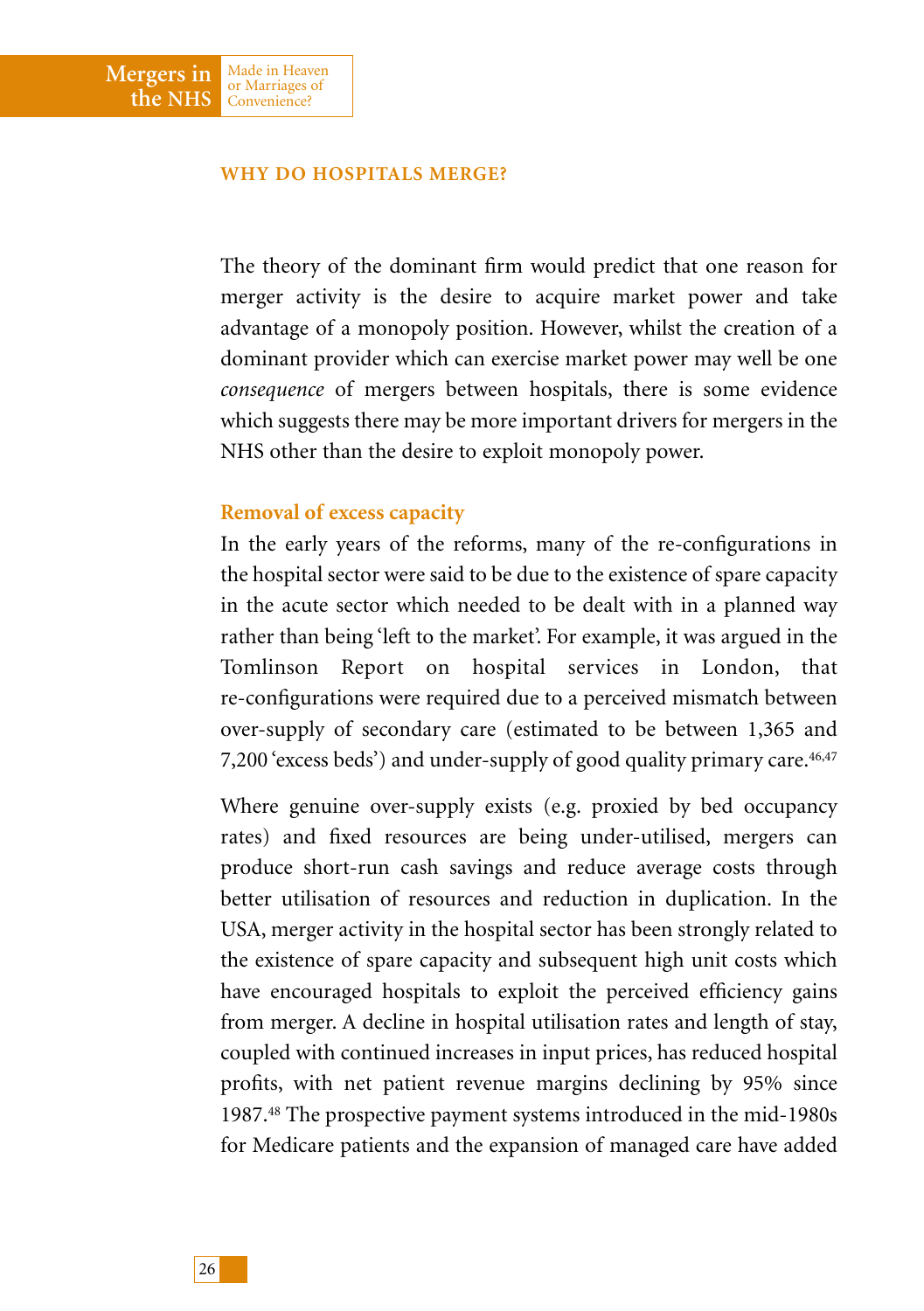to cost pressures in the USA. Faced with financial difficulties, merger may be the only alternative to closure for many hospitals struggling to remain viable. In a survey of merging hospitals in the USA, the reduction in duplication of services and staffing was cited most frequently as the reason for merging.<sup>49</sup> The avoidance of closure was also mentioned by one-third of respondents, with most respondents offering several reasons relating in general to efficiency motives.

Arguments about spare capacity have led to debate about the number of beds needed to meet demand. The UK has seen a consistent decline in the total number of hospital beds available since 1984, as illustrated in Table 3.

| TABLE 3: Average number of available daily in-patient beds<br>in all specialties (England) |      |         |         |         |         |         |         |
|--------------------------------------------------------------------------------------------|------|---------|---------|---------|---------|---------|---------|
|                                                                                            | 1984 | 1989/90 | 1990/91 | 1991/92 | 1992/93 | 1993/94 | 1994/95 |
| Number (000s)                                                                              | 335  | 2.70    | 255     | 243     | 232     | 219     | 212     |
| Rate per $1,000$<br>population                                                             | 7.1  | 5.7     | 5.3     | 5.0     | 4.8     | 4.5     | 4.3     |
| Source: Health & Personal Social Services Statistics                                       |      |         |         |         |         |         |         |

Simultaneously, the demand for hospital services has risen as measured by finished consultant episodes, and over one million people remain on waiting lists. In addition, there has been an acceleration in emergency admissions, the causes of which are still being debated. Increased activity rates have been accommodated by much more intensive use of acute beds, shorter lengths of stay and a large rise in day case activity (see Table 4 overleaf).

The existence of spare capacity is not necessarily a reflection of inefficiency as some level of planned reserve capacity is required if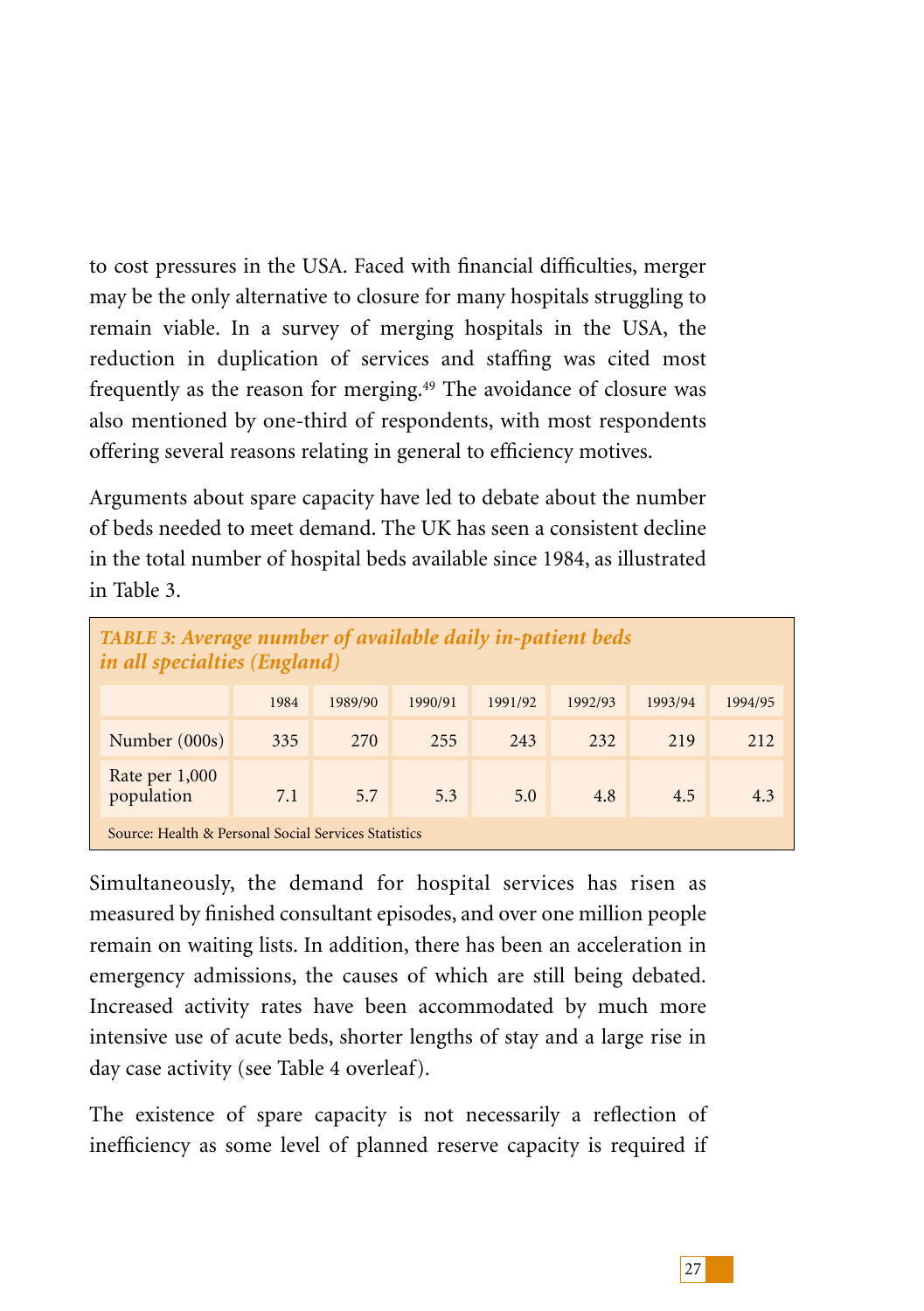

#### **WHY DO HOSPITALS MERGE?**

| <b>TABLE 4: Cases treated in all specialties (England)</b> |       |         |         |         |         |         |         |
|------------------------------------------------------------|-------|---------|---------|---------|---------|---------|---------|
| (000)s                                                     | 1984  | 1989/90 | 1990/91 | 1991/92 | 1992/93 | 1993/94 | 1994/95 |
| Inpatients                                                 | 6,867 | 7,477   | 7,524   | 7,755   | 7,828   | 7,988   | 8,065   |
| Day Cases                                                  | 903   | 1,163   | 1,261   | 1,547   | 1,808   | 2,106   | 2,474   |
| Source: Health & Personal Social Services Statistics       |       |         |         |         |         |         |         |

providers are to be able to respond adequately to changes in demand. The issue is whether there is still spare capacity in the acute sector beyond this 'optimum' level, which may lead to future merger activity, or whether it has reached some sort of critical level beyond which further reductions are not possible. This is not an easy question to answer and the use of 'bed norms' per thousand population, which were used in the past to guide planning in the NHS, is now not very relevant given the changes to the nature of medical technology and health care provision. Whilst some would argue that the reduction in spare capacity has gone too far too quickly without a commensurate expansion of primary care,<sup>50</sup> and many Trusts are now struggling to meet demand at peak periods, there may still be specific geographical areas in which the reduction of acute spare capacity has driven reconfigurations and mergers. This has been especially true of large urban conurbations served by a number of general hospitals, none of which could be sustained in their original forms in the face of the shifting emphasis to primary care. In the USA, where acute hospital care has been slashed, there is now debate about whether this 'obsessive quest to gut the hospital' has done anything to save money and may even have added to total health care costs.<sup>51</sup>

In conclusion, whilst it may be the case that specific geographical areas still face a degree of spare capacity which merger could potentially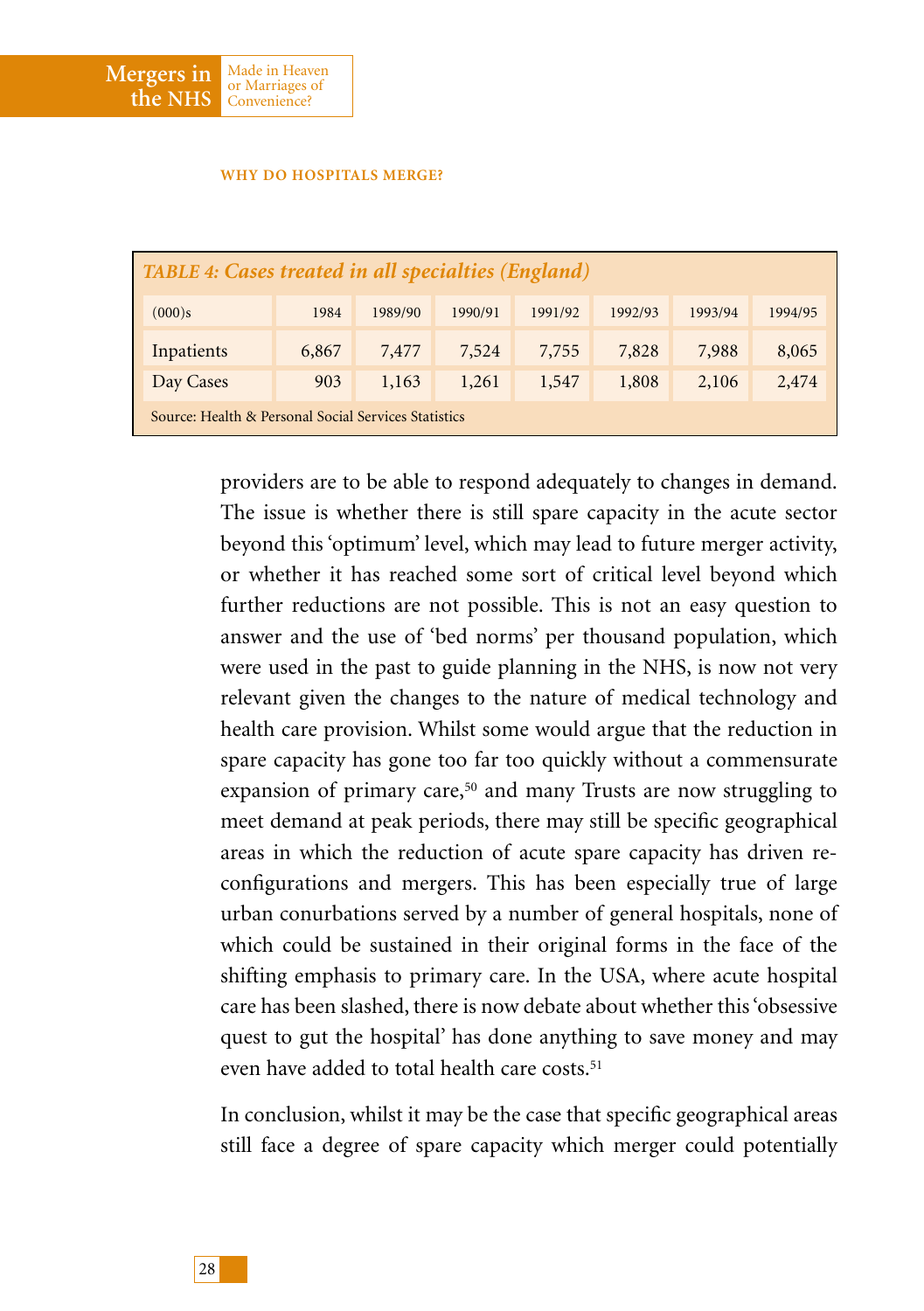eliminate, it is clear that there has already been a substantial reduction in apparent excess capacity in the acute sector and it is not clear how much further there is to go. Moreover, as the greatest resource savings will accrue where under-utilised capital is removed from the system following merger (both short-term cash gains and lower costs due to reduction in capital charges), those that do not result in closure of hospital sites and units will not realise such gains. Given the political and public emphasis on retaining access to local hospitals despite mergers aimed at consolidation of services (e.g. Solihull and Heartlands hospital merger in the West Midlands), it is possible that many mergers will fail to reap all the savings that might be predicted.

There remains, however, a countervailing argument that advances in medical technology may continue to lead to reductions in length of stay. If this is supplemented by appropriate developments in primary and community care, the level of excess capacity in the secondary care sector may increase over time. In this situation, there may be more benefits to reap from merger activity which reduces the level of spare capacity.

## **Economies of scale and scope**

Distinct from the savings brought about by combining hospitals where each is experiencing excess capacity which can be eliminated through concentrating a reduced level of total activity in one location, economies of scale refer to the benefits that can be achieved by operating efficiently at higher rather than lower levels of production. If these exist, mergers which combine two efficient smaller hospitals into a single larger unit will reap efficiency gains. What is often overlooked is that empirical work on this issue assumes that hospitals are operating efficiently, therefore the extent to which it can guide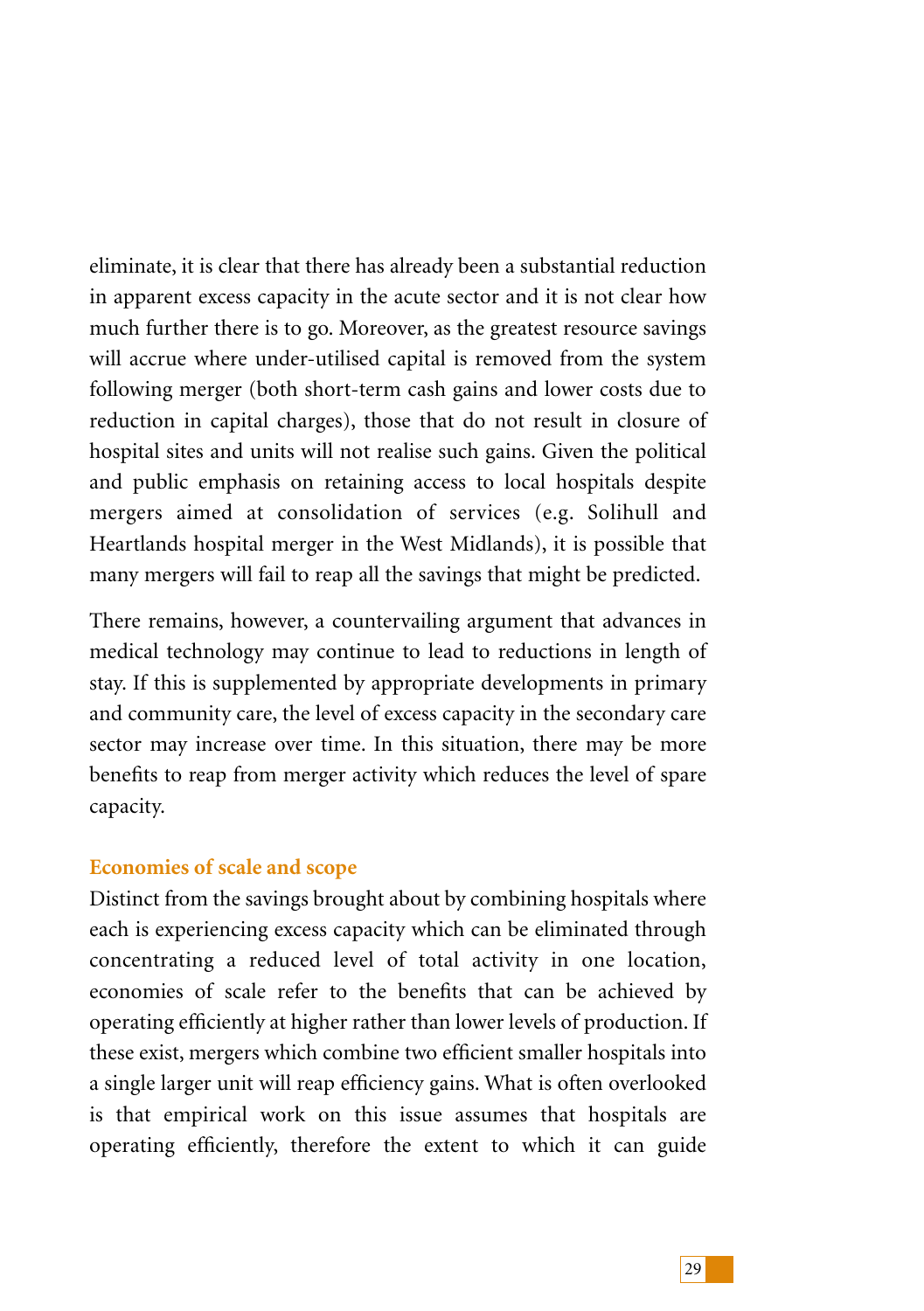#### **WHY DO HOSPITALS MERGE?**

Made in Heaven or Marriages of Convenience?

**Mergers in the NHS**

> decisions on mergers involving hospitals which are not doing so is rather limited.<sup>23</sup> Nevertheless, the claim that mergers will result in economies of scale is a frequent argument and is reflected in the UK policy guidance which includes a summary of the evidence for the existence of both economies of scale and scope.2 A US study found that the achievement of economies of scale was cited frequently by merging parties as a main reason for merger.49

> Economies of scale and scope can be analysed in relation to both cost savings and quality gains. Whilst the arguments relating to a negative relationship between long-run average costs and the scale or volume of production (economies of scale related to costs) is perhaps best known, the link between the range of services provided and costs (economies of scope in relation to costs) may be more important in the provision of hospital care. As treatment of a particular condition often requires an input from several specialties, it can be argued that having each specialty on one site will reduce costs (the impact on quality is discussed later). The desire to maintain or create links between specialties has indeed been offered as one reason for merger.52 In addition, this has been a powerful argument in the debate about the number and configuration of A&E departments in the UK as there are various views about the range of services required to support a functioning A&E department, relating strongly to perceived links between specialties.

> In relation to quality, the arguments for merger producing economies of scope again appear superficially strong. The emphasis on 'seamless care' for the patient and the benefits of having on a single site the full range of services which might be required for treatment has been used as a reason not only for merger of whole hospitals, but also for the realignment of services between Trusts. For example, in the Leeds acute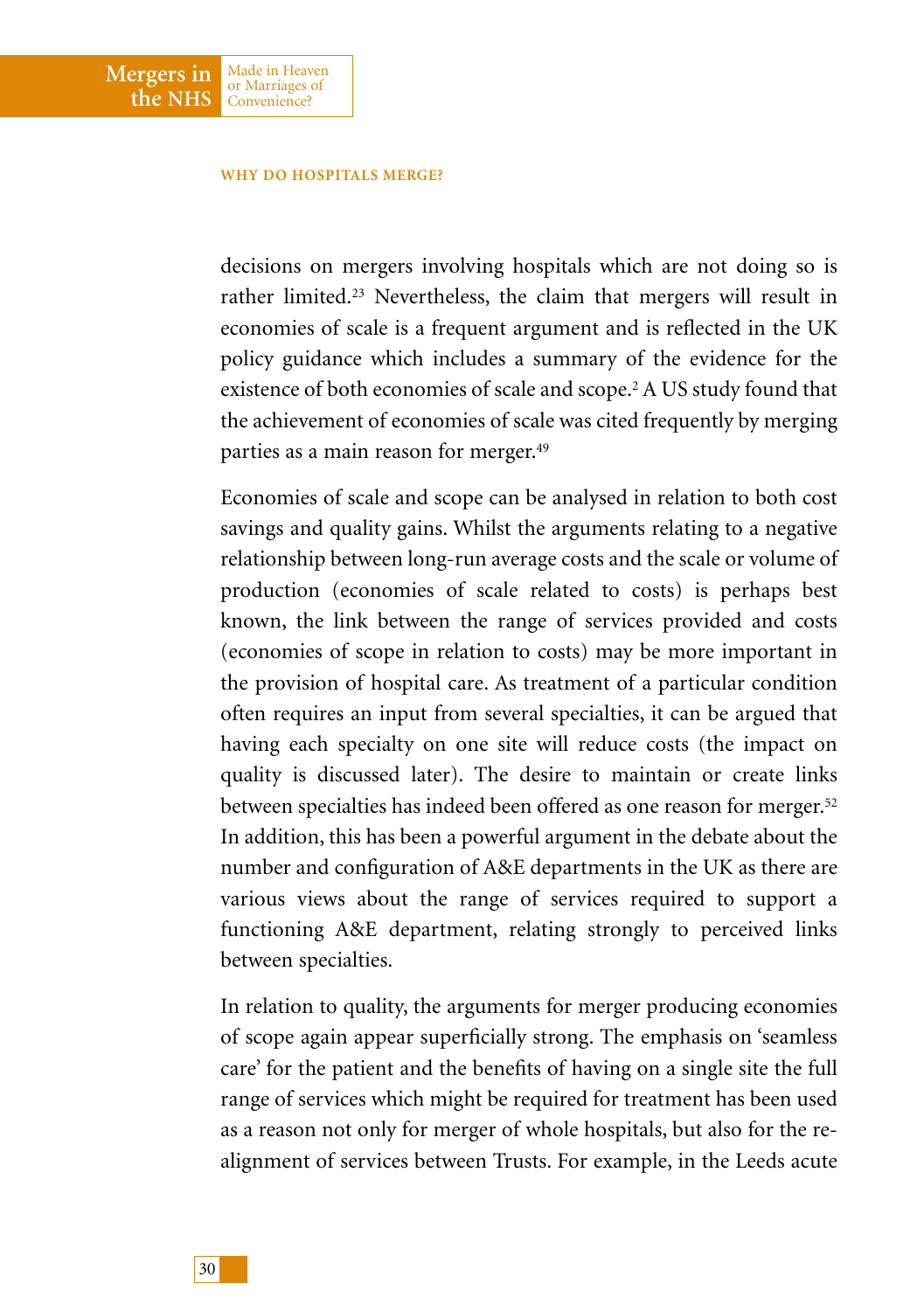services review, the argument for centralising many services on a single site was to ensure the availability of specialties with 'critical links' to each other.<sup>38</sup> The arguments concerning a link between volume and quality (economies of scale in relation to quality) have been put forward in most of the major re-configurations which have involved increased concentration of services.<sup>37</sup> Clearly, the belief in the existence of a significant link between greater treatment volumes and better outcomes has been a major driving force in many mergers.

# **Influence of professional guidance on service delivery**

The importance of a perceived relationship between volume or range of services and quality of care has been enhanced by the views of various professional groups which often put forward guidance on the organisation of service delivery. This may take the form of guidance on the composition of the clinical team, the minimum population to be served or links between different professionals and specialties within the unit. For example, the British Paediatric Association has published recommendations on the care of critically ill children<sup>53</sup> which have implications for the minimum size of a unit and the range of services required to ensure good quality care. Whilst these may be disputed by some commentators on the grounds of lack of good research evidence and reliance on expert opinion,<sup>54</sup> they remain influential in guiding purchasers' service specifications and in terms of the ability of Trusts to attract staff willing to work in units which do not conform to these standards.

A range of Royal College and other professional guidance was reviewed recently and the results published in a report which also included the outcome of interviews with representatives from Royal Colleges and senior managers from both Trusts and Health Authorities.<sup>55</sup> It was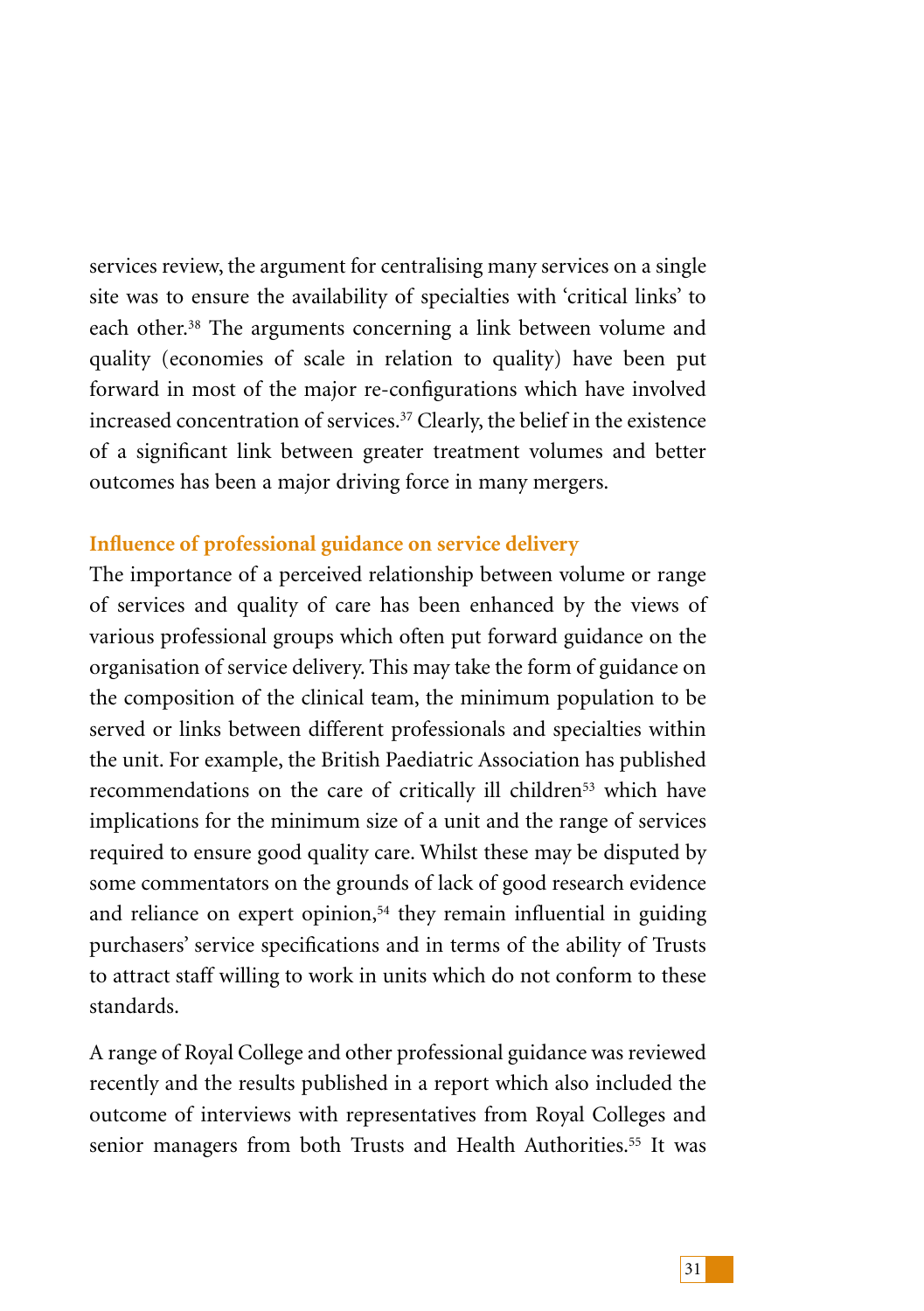#### **WHY DO HOSPITALS MERGE?**

Made in Heaven or Marriages of Convenience?

**Mergers in the NHS**

> found that very few guidance documents on service delivery cited published or unpublished literature in support of quality claims. However, a combination of minimum staffing numbers and consultant to population ratios based largely on belief lead to recommendations for a minimum acceptable size of population to be served by all the main specialties. For more specialised services such as renal transplantation and coronary angioplasty, these recommendations are exerting pressure for concentration.

> Whilst the guidance is just that  $-$  guidance  $-$  there is evidence to suggest that clinicians and managers feel these are strong drivers towards concentration and hence merger.37

## **Changes in training of medical staff**

There is evidence to suggest that some NHS managers consider that changes in policy relating to training are more influential than service delivery guidance in causing pressures to merge.<sup>55</sup> The Royal Colleges again play an influential role as they set out the requirements which a hospital must meet in order to achieve training accreditation. If these are not met to the satisfaction of the relevant College (and there is some discretion in how they are applied), the hospital will find it almost impossible to attract junior doctors (who will be reluctant to spend time in a hospital without it counting towards training requirements) and thus it will be difficult to provide a service at all.

The training requirements relate to areas such as the minimum size of the unit in which the trainees work, the composition of their workload in terms of the number and range of cases they see, consultant staffing levels and supervision, specified time set aside for training, and resources available (such as library facilities). The emphasis on the quantity and range of cases seen suggests a relationship between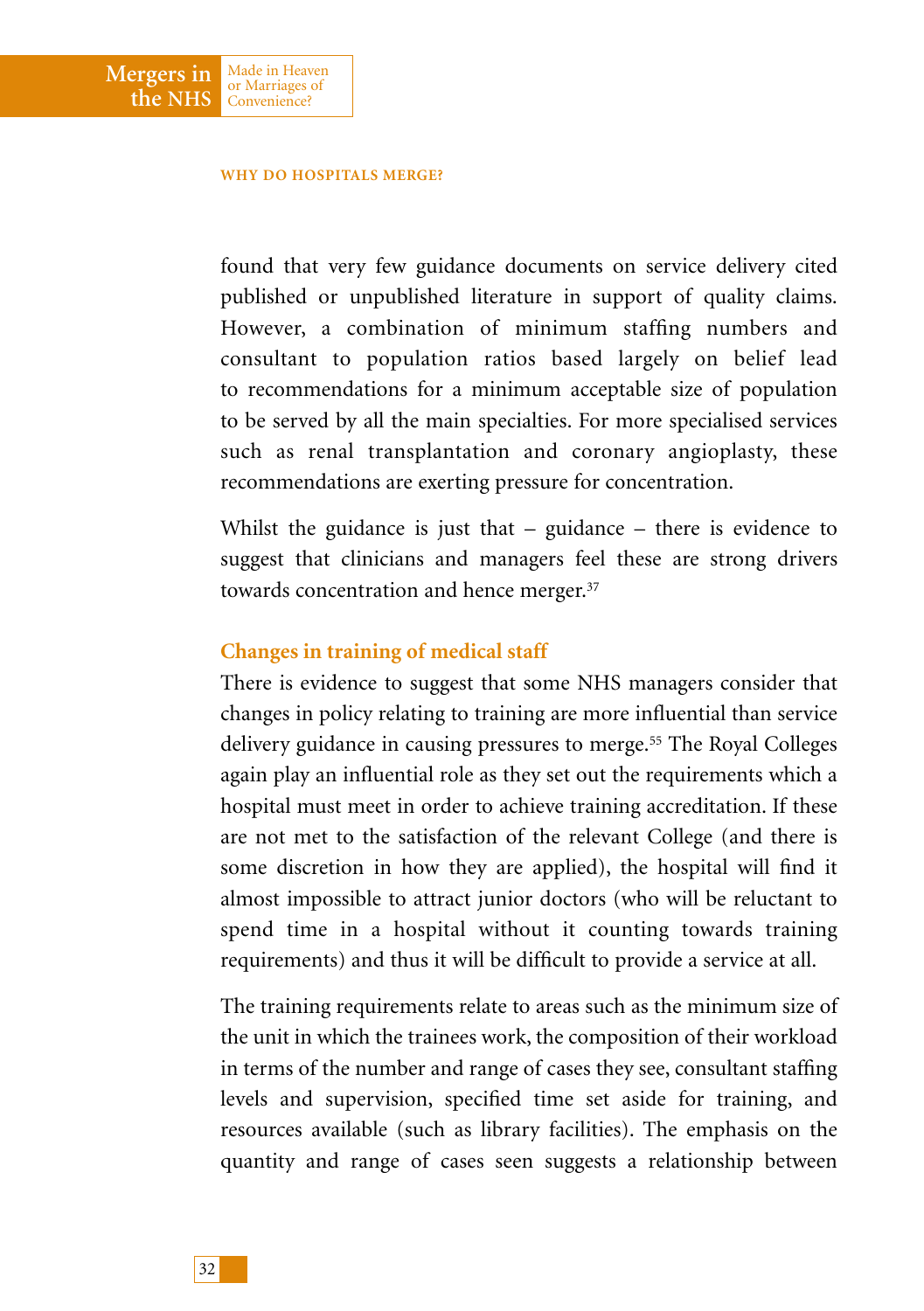workload and training outcomes, for which no evidence is cited, being based instead on professional opinion and experience.<sup>55</sup>

The main pressure for concentration results not just from the training requirements but from their interaction with the national policy of reduced hours of working for junior doctors (the 'New Deal' reforms). As the number of working hours permitted declines, the number of trainees required to provide the same service will increase and each of them will be able to see fewer cases during the training period. The implications of this are twofold. First, the organisation of on-call rotas will be made more difficult as junior doctors play a major role in staffing these; second, doctors will be able to see fewer cases during their working hours. If training requirements remain unchanged, larger volumes of service will be necessary in order to meet the minimum workload levels. Smaller departments which do not meet these levels may see merger with a department from another Trust as one option to avoid the possibility of not providing the service altogether.<sup>41,56</sup> Purchasers may encourage such developments in order to ensure they have access to the service in a particular geographical area. The Leeds Review provides a good example of how staffing and training requirements can drive merger proposals between sites in specialties such as paediatric surgery, vascular surgery, ENT and urology.38

Other national policies related to medical training are also likely to cause pressure for greater concentration of services and thus potential mergers at the specialty level. In particular, the reforms to specialist medical training which have recently been introduced<sup>57</sup> may affect the viability of small departments or small hospitals because of accreditation difficulties. This is largely because the reforms will reduce the length of the training period as well as requiring greater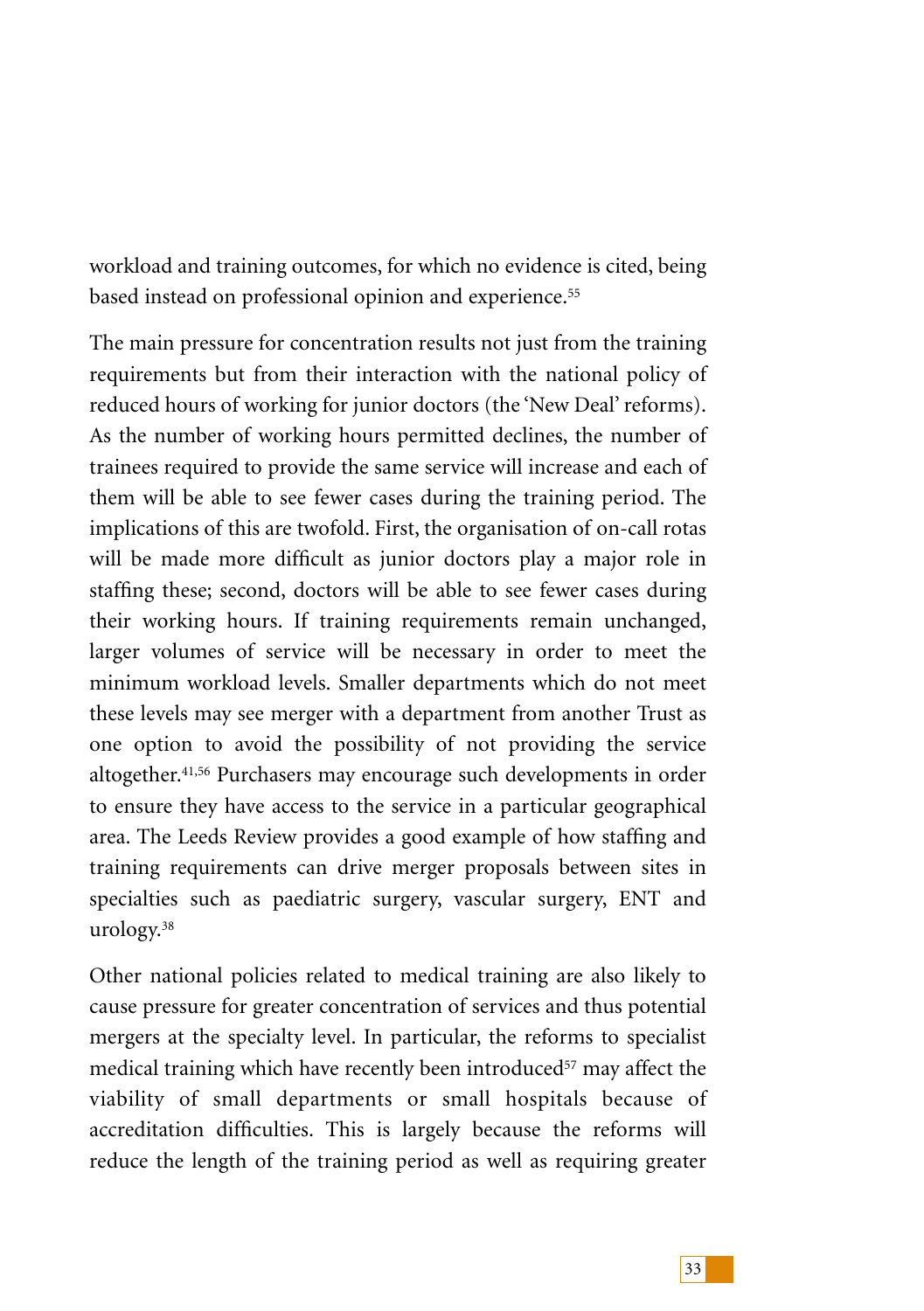Made in Heaven or Marriages of Convenience?

**Mergers in the NHS**

> supervision from consultants, together with a reduction in the amount of time which junior doctors spend contributing towards service provision.

## **Government policy on service delivery**

In some specific areas, government policy dictates the way in which services are to be provided by setting down the requirements for a good service. One recent example of this is the Calman reforms on the provision of cancer services.58 Although the Calman report highlights the need for networks of expertise with primary care as the focus of care, it also calls for the creation of designated Cancer Units and Cancer Centres. A natural response of Trusts is to form alliances to put together a case for designated Cancer Unit status, covering an explicit range of cancer sites. There are several factors underlying this, not least the belief that economies of scale will be achieved by concentrating activity. Also, the trend towards greater specialisation (even within particular types of cancer) is likely to lead to pressures to concentrate services, particularly if there is supporting evidence on a positive relationship between volume and quality. Such factors will almost certainly increase the pressure to concentrate expertise, despite the underlying philosophy of the Calman report which is to take services to the patient. Re-configurations of services, possibly involving Trust mergers or simply joint agreements to seek Cancer Unit or Centre status, will continue to take place to realise the perceived benefits of specialised cancer care.

### **Capital developments**

Individual Trusts may not be able to raise the necessary resources for modernisation or expansion of capital developments. The creation of a larger Trust offers several advantages to both providers and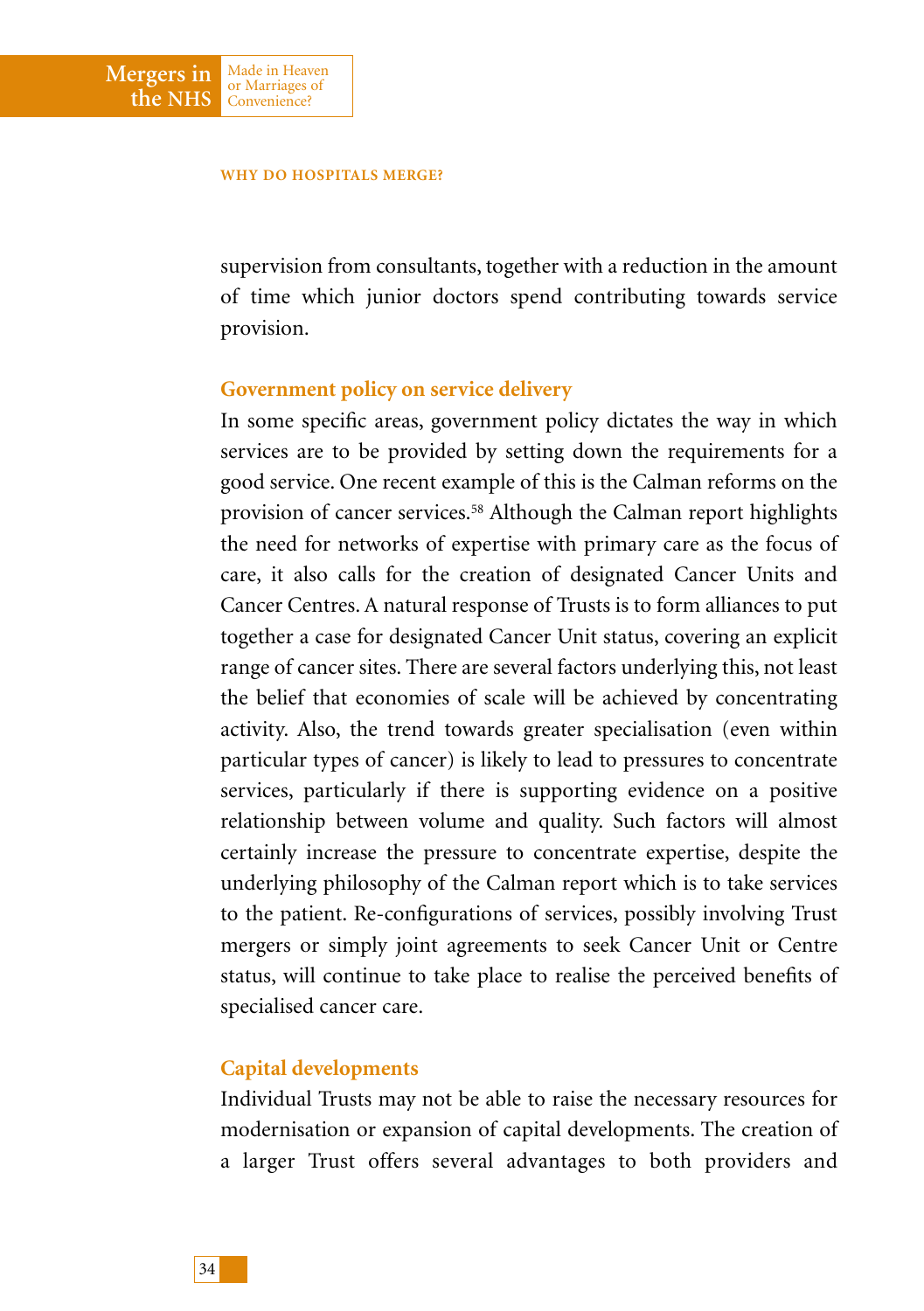purchasers. For instance, a merger would offer the opportunity to rationalise out-of-date facilities and build new developments which would not be viable for a single Trust due to insufficient demand. In addition, there may be a better chance of gaining purchaser support for such developments if they also offer a reduction in surplus capacity or duplication of services, helping to offset any increased short-term costs associated with the new development. Finally, a larger Trust offering a fuller range of services will be able to spread risk over a greater volume and range of activity. All these factors may be especially relevant where Trusts are seeking private sector finance.

# **Response to uncertainty**

Merger of Trusts or of specific services within Trusts may be a response on behalf of providers to perceived demand uncertainty. The greater the control a provider can exercise over its local market, the less it will be affected by changes in demand and contract conditions. Once the reforms had bedded down and purchasers began to make shifts in the traditional service locations, providers often felt threatened and merger may have been one route to establishing greater certainty in future levels and pattern of demand. The tendency for some GP fundholders to switch contracts around fairly frequently probably exacerbated the degree of uncertainty faced by Trusts as the growth of GP fundholding continued.

# **Rescue of a failing trust**

There are a number of reasons why a Trust might no longer be financially viable and therefore merge with another Trust. In the case of excess capacity arising from falling demand, if merger is seen as a more palatable alternative to closure, this implies that the failing hospital site will continue to provide services post-merger. This will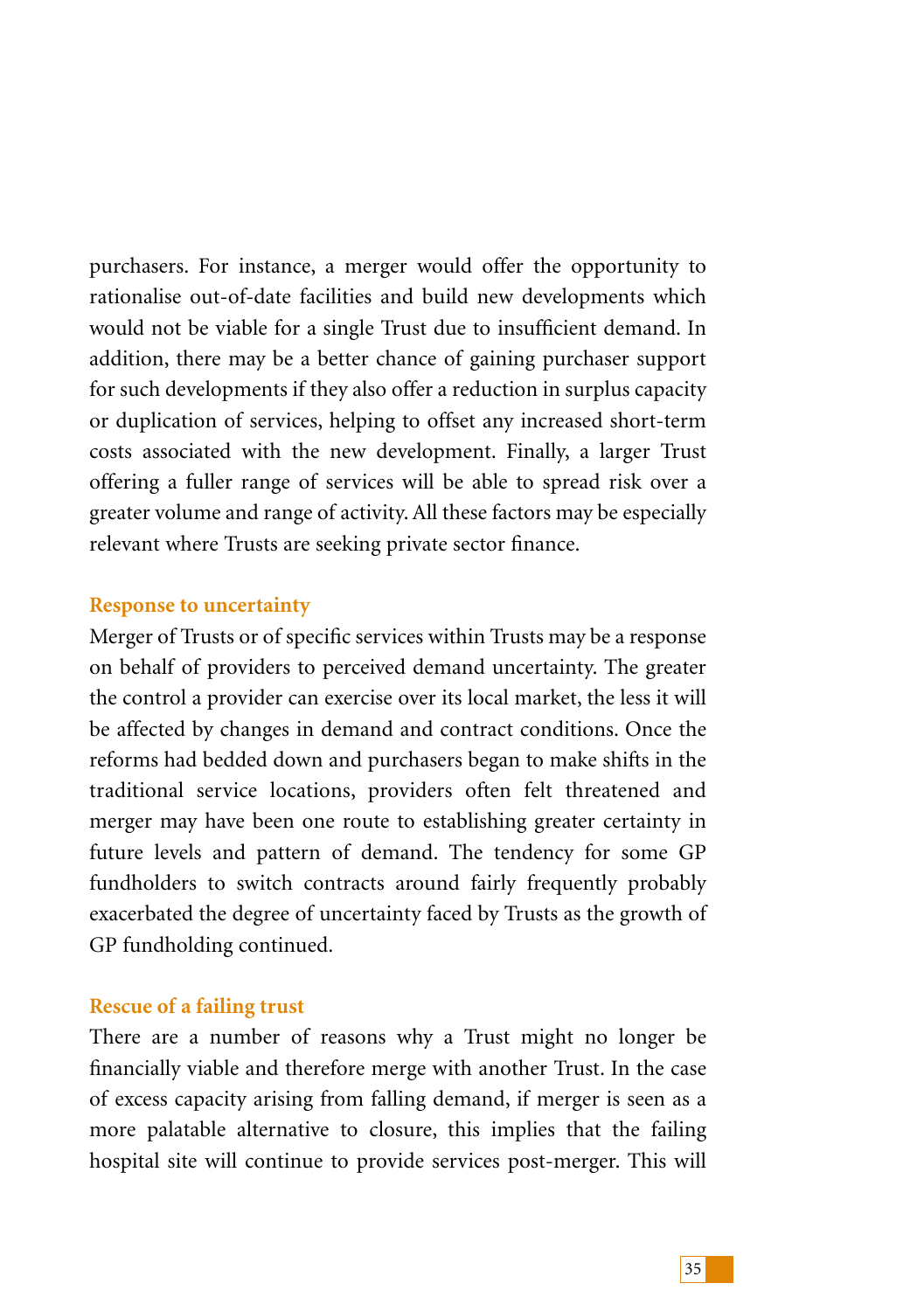#### **WHY DO HOSPITALS MERGE?**

Made in Heaven or Marriages of Convenience?

**Mergers in the NHS**

> reduce the extent to which efficiency gains can be made and possibly result in a poor service being provided at the site which faced insufficient demand. It may be possible to downsize rather than close the hospital or to re-organise services between the two sites in order to provide some minimum level at the site which has insufficient demand to support a full range of services.

> However, in other cases the underlying demand might be sufficient to support a hospital but due to bad management or clinical performance, the quality of service is so poor that purchasers have withdrawn their business. Whilst this has indeed been cited as a reason for merger,52 alternatives to rescuing such a Trust exist and merger might be a last resort rather than the best option.

### **Expansion of market power**

The desire to increase market share and market power may in itself be a driver in some circumstances, especially for profit-making organisations. Whilst it is unlikely ever to be singled out as the main reason for Trust mergers in the UK, it has been studied in the USA, although hospitals are still more likely to emphasise the potential efficiency gains from merger as they will be subject to antitrust challenges. However, evidence to support this strategy in practice has been found. In a longitudinal study of three communities in the USA,<sup>59</sup> the nature of competition within and between hospital markets was examined. In the most competitive area, the authors explored the emergence of mergers between some of the seven hospitals, none of which originally had any degree of market power. Following a period of expansion and diversification by some of the hospitals in order to carve a niche for their hospital, they became aware of the futility of their individual competitive strategies and various proposals for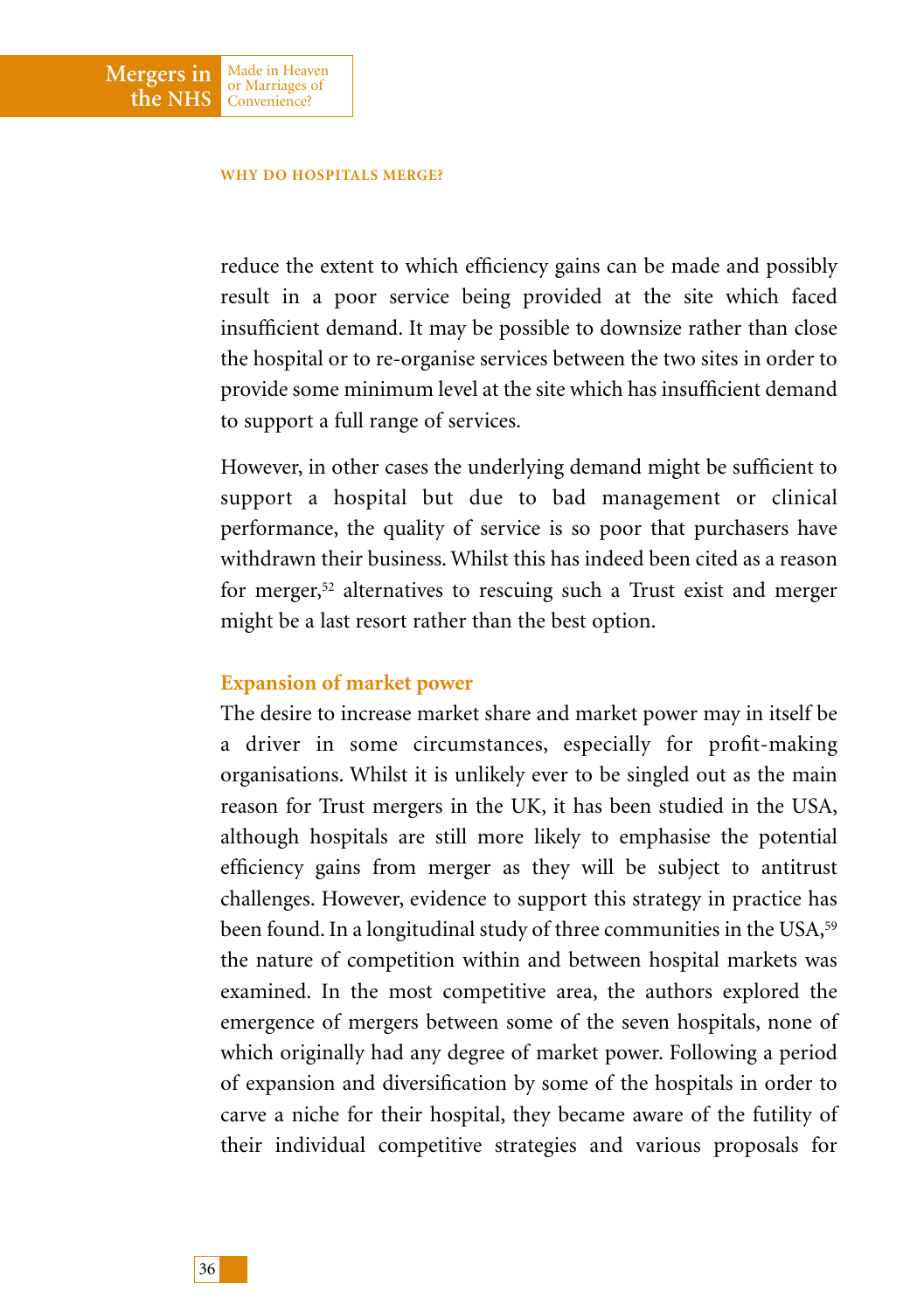merger arose. By the end of the study period (five years) after several mergers and re-configurations, the market was characterised by a small number of dominant firms and a substantial part of the total market was produced by four corporations. The authors concluded that in this case study, the strategy was certainly one of seeking to enhance market power: "…that of the numerous reasons advanced for mergers in industrial sectors and amongst hospitals in particular, a singular motivation was pursued in [this community]; in an era of increasing competition, the stronger hospitals moved with determination to reduce competition and establish domination. The fundamental motive was market control". <sup>59</sup>

By considering the impact of the announcement of hospital merger proposals and of antitrust challenges to mergers on the rates of return on competitors' stock, Woolley sought to distinguish between the traditional oligopoly theory of hospital behaviour (where merging parties seek to gain market power) and the efficiency rationale for merger.<sup>60</sup> He concluded that there is evidence to support the traditional oligopoly theory for merger. However, there are some flaws in the analysis (in particular the way in which Woolley identified the rival hospitals within the relevant market) and re-analysis of the data has suggested that they actually support an efficiency rationale for merger instead.61 This has been disputed by the original author who suggests that the efficiency rationale has to be stretched to accommodate the results; whereas they are mostly consistent with the oligopoly theory.62 It is probably wise to take note of the observation made by one of the authors, that Woolley's methodology often produces results which are consistent with more than one hypothesis.<sup>61</sup>

A study of the reorganisation of hospitals following merger revealed that over 57% of the 60 merger studies involved one partner not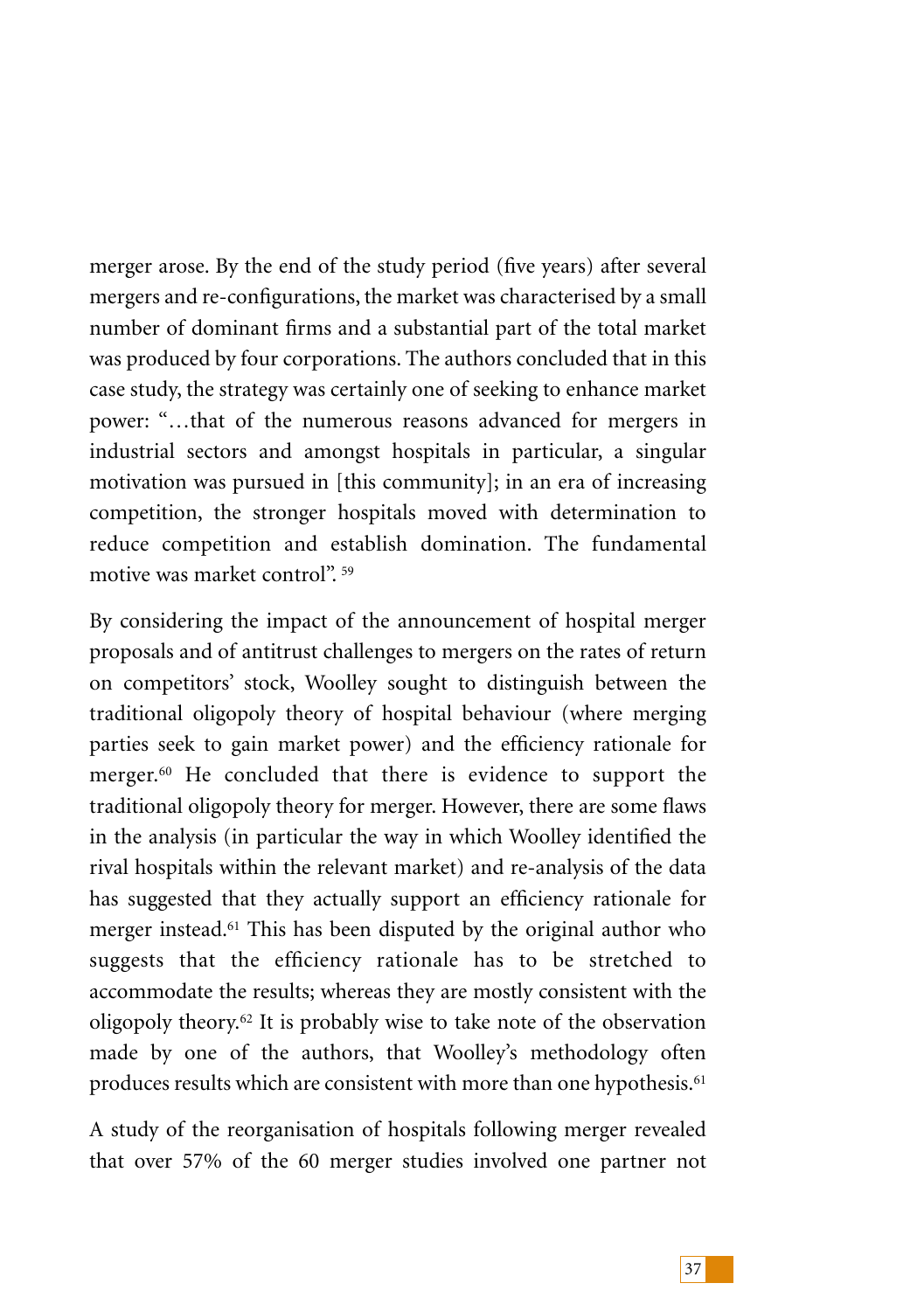#### **WHY DO HOSPITALS MERGE?**

Made in Heaven or Marriages of Convenience?

providing acute services post-merger, either because of closure or conversion to complementary activities.63 The authors claim that this supports the view that the purpose of merger was to eliminate competition rather than expand horizontal networks, although the removal of excess capacity might also provide an explanation for this pattern of change.

### **Summary**

**Mergers in the NHS**

> Clearly, there is unlikely to be a single reason for merger as it is a complex process involving the interaction of both economic and noneconomic factors. Detailed analysis of specific cases can illustrate the complexity of the merger process and the range of political factors which may also be important.<sup>64</sup> In the USA, the major 'selling point' used to convince local communities of the desirability of a merger between hospitals is savings to patients and businesses in the form of lower prices.<sup>65</sup> Some studies provide evidence to support the view that hospital mergers in the USA are largely concerned with increasing market power. In the UK, the major driving forces appear to be the removal of excess capacity, using merger as an alternative to closure and a way of reducing costs, alongside the impact of national and professional guidance on service delivery and training.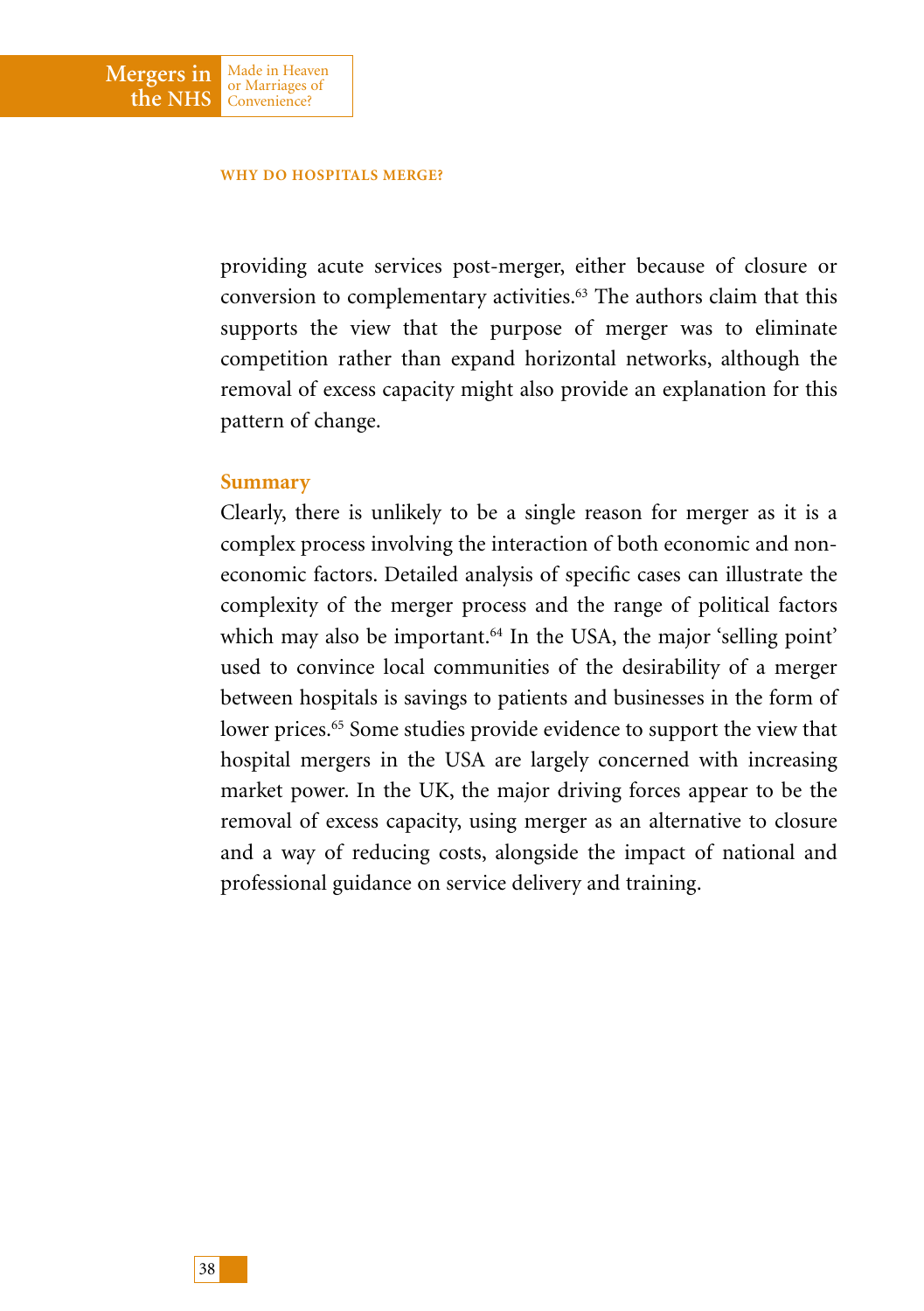Policy in both the UK and USA has been directed at assessing the expected impact of merger proposals by weighing up the likely costs and benefits in advance. However, what happens in practice once the merger has occurred is not well documented or understood. In the UK, no systematic evidence on post-merger performance or the impact of hospital mergers is collected and, as far as the authors are aware, no empirical work has been undertaken. Even in the USA where merger activity has been substantial, commentators have noted the dearth of empirical evidence relating to the gains from hospital merger.<sup>66</sup>

If the evidence from mergers in other sectors is used as a guide to what can be expected in the health care sector, then one would conclude that many of the gains claimed for mergers *ex ante* do not ever materialise. Comprehensive reviews of the literature in both the USA and UK suggest that efficiency actually declines post-merger in many cases, due to unforeseen problems in integration between the merging firms.<sup>14</sup>

## **Methodological problems**

In interpreting results based on post-merger performance, several methodological issues should be highlighted. The first relates to the nature of the comparisons made. Some studies adopt a before-and-after approach, comparing average values for the characteristics and performance variables for the pre-merger hospitals with the new postmerger entities as a group. Others work on a case-by-case basis and compare individual pre- and post-merger situations. Whilst both these offer an insight into how far the predicted benefits of merger have been achieved, they carry the risk of confounding by attributing changes in performance to the merger event rather than to changes in the external environment. An attempt to overcome this is made in some of the literature by choosing a control group of non-merging hospitals. If a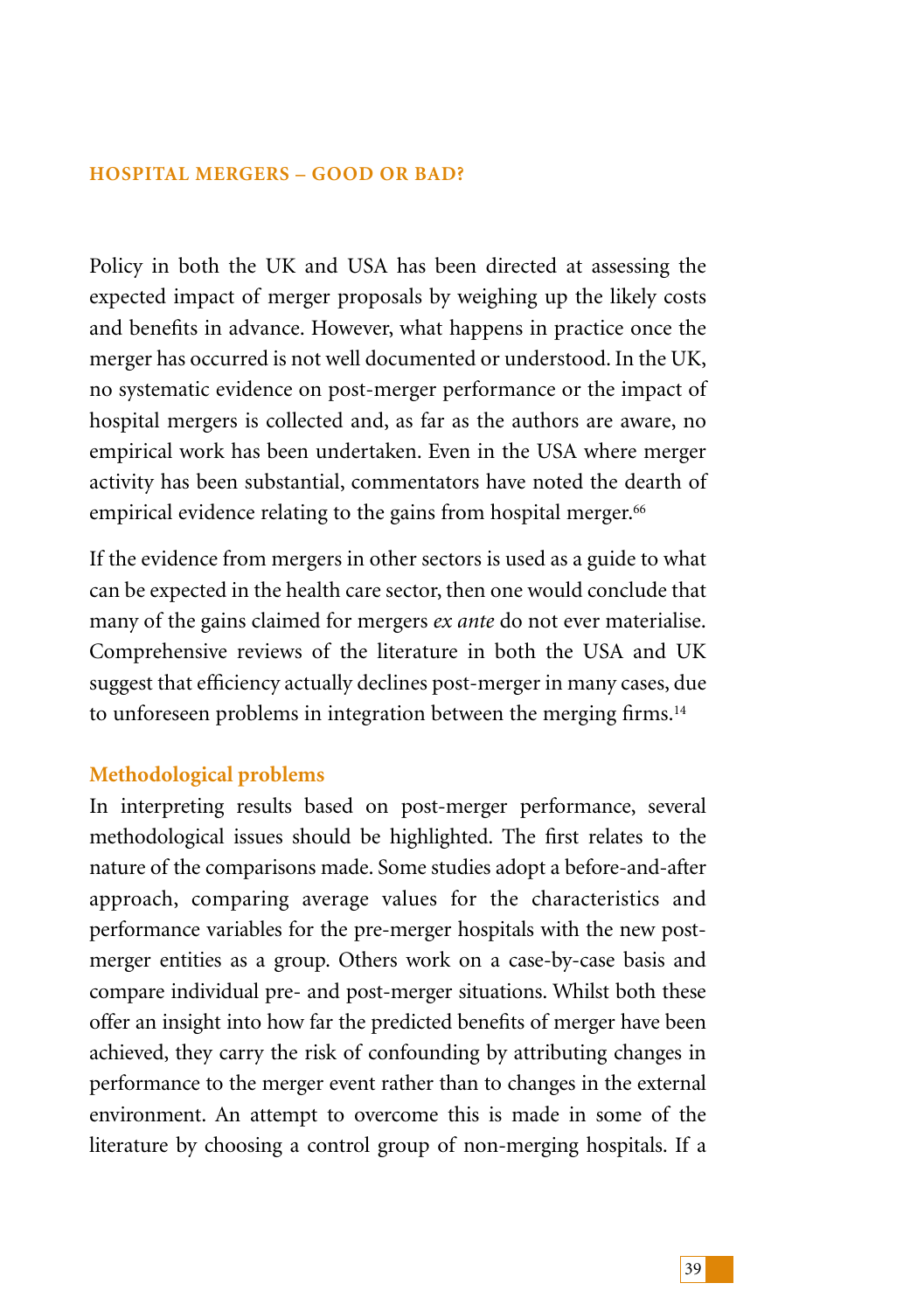Made in Heaven or Marriages of Convenience?

**Mergers in the NHS**

> baseline comparison is made between hospitals which merged and those which did not, a judgement can be made about the extent to which the merging hospitals differed significantly from non-merging hospitals. This is important as they are by definition a self-selecting group. Also, the inclusion of a control group helps to control the impact of changes in the external environment, for example where significant policy changes occurred during the period concerned.

> A further methodological difficulty relates to the time period over which changes are likely to develop post-merger. Studies which compare the performance of hospitals in the immediate period following merger will indeed capture the short-term impact but may miss longer-term developments. It is clear that the process of merger is not costless and many of these costs will be borne in the short term before it is possible to make more substantial changes which may reduce costs or improve efficiency in the longer run. Several of the studies discussed below attempt to take the longer term into account by making repeated observations for some years after the mergers have occurred. Unfortunately, one drawback of taking the longer-term focus is that it increases the chances that the external environment within which the hospitals operate has also changed. This makes it even more vital to include some form of control mechanism.

> Finally, the nature of the variables used to assess performance should be considered. Whereas most of the studies consider some financial measures, those that focus on costs rather than prices or charges do not present an accurate picture of the impact of the merger on consumers. Whilst merger may have the potential to produce reductions in unit costs (e.g. due to economies of scale and scope or removal of excess capacity), this will benefit consumers only if the reductions are passed on (via purchasers) in the form of reduced prices. If merger allows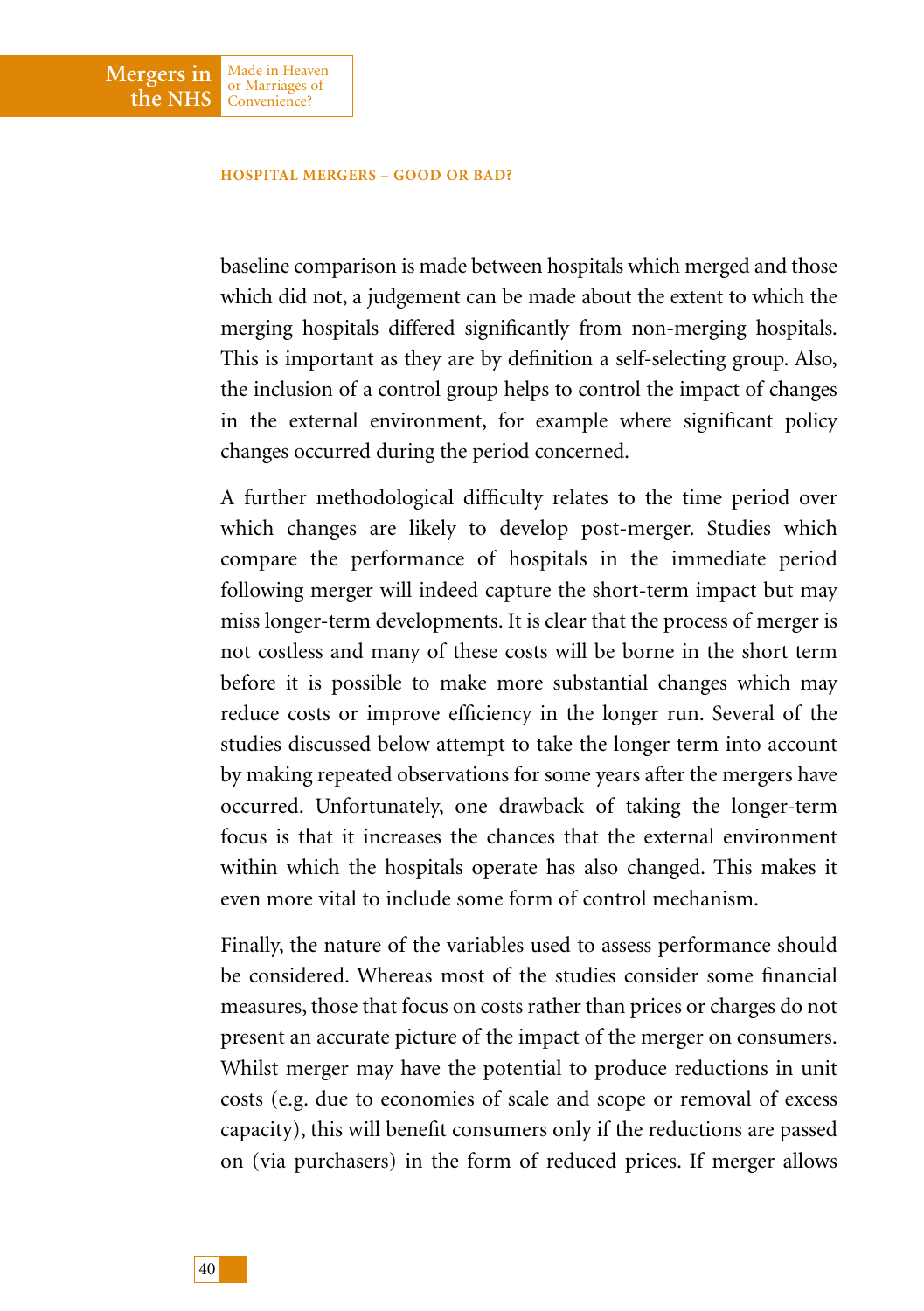providers to take advantage of their monopoly position through charging higher prices (and the evidence reviewed earlier suggests this may indeed happen even in the UK), then hospitals may find it relatively easy to retain efficiency gains in the form of higher profits. Thus in order to conclude that financial savings are a beneficial outcome of merger, close attention needs to be given to what happens to these savings once they have been made.

# **Direct evidence on hospital mergers**

The author of one of the earliest studies examined 32 mergers of nonprofit hospitals occurring between 1956-70.67 The dominant acquiring hospital was matched with a non-merging hospital (matching factors included location, size, type and range of services offered) and published data were used to create indicators of efficiency (which included cost measures, lengths of stay, occupancy rates, staff/patient ratios, labour productivity, bed numbers) and indicators of effectiveness (included measures of the scope of services offered, labour intensity, output as indicated by patient days). Mean values for groups of merging and matched non-merging hospitals were calculated and their performance was compared in terms of the average change or mean difference in each indicator. Data were collected for the year before the merger and then for three, five and seven years post-merger which gave an opportunity to capture longerterm effects. The results indicated that the merging hospitals experienced a significant and ongoing increase in average cost per case, average cost per day and total expenditure.

Whilst the authors suggested that a short-term increase would be expected due to predicted costs (i.e. acquiring the organisation, updating facilities etc.), the longer-term picture did not suggest that these were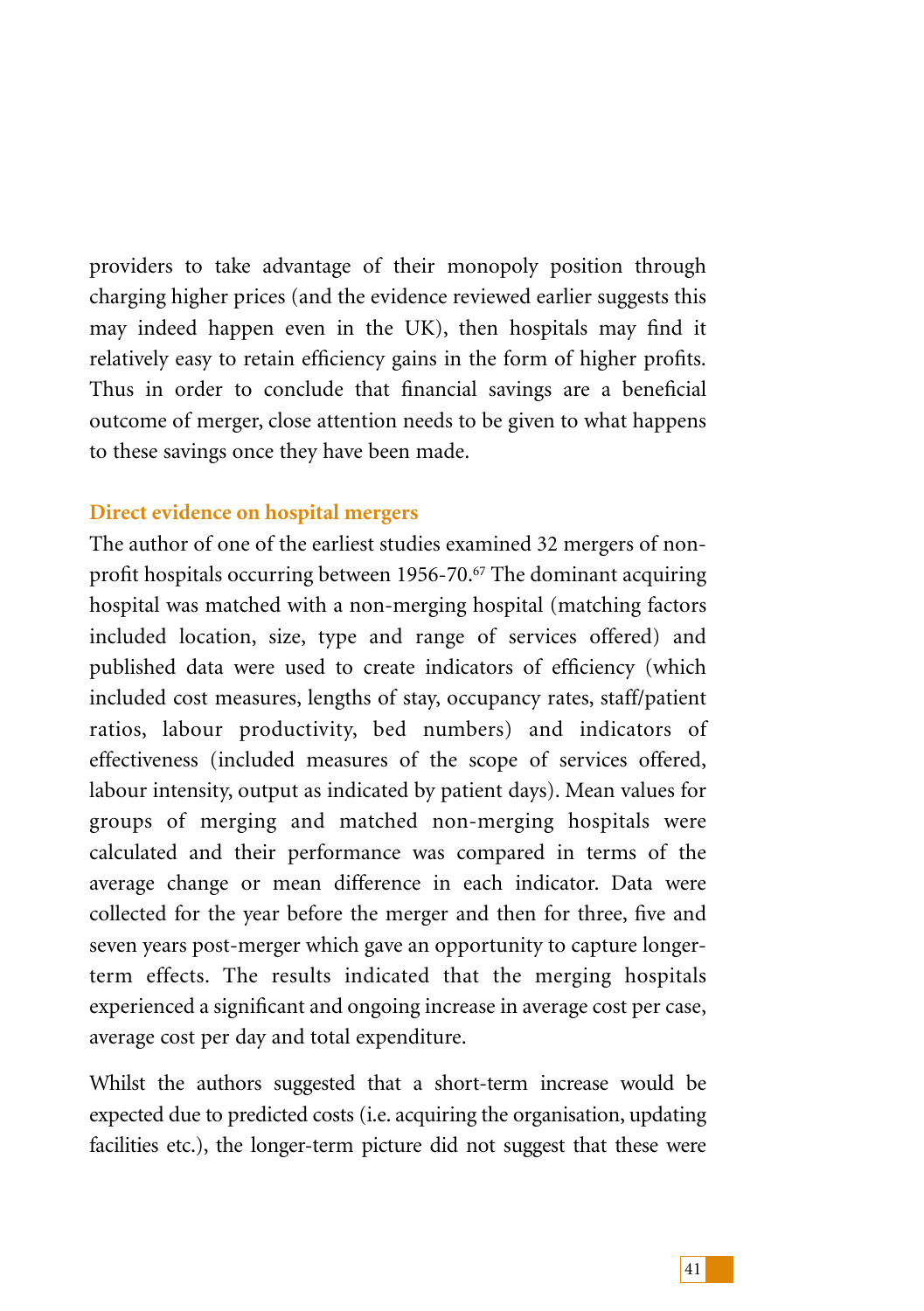Made in Heaven or Marriages of Convenience?

**Mergers in the NHS**

> offset by efficiency gains. Merging hospitals did not expand in terms of bed numbers as fast as their non-merging pairs, although reductions in bed numbers were rare. In terms of effectiveness indicators, the merging hospitals produced a greater range of services than their counterparts. The evidence on all other variables was inconclusive.

> The most important aspect of this analysis is revealed by sub-analysis of hospitals based on their size and whether they are located in a rural or urban area. Small hospitals (< 300 beds) and hospitals in more rural areas performed well on the indicator of labour intensity which suggested that they had been able to attract more personnel. The authors interpret this as a positive sign given that small and rural hospitals often found it hard to recruit and hold qualified personnel. Additionally, rural hospitals (all of which had < 300 beds) were the only ones which achieved a reduced average cost per case, reduced length of stay and higher occupancy rates over time than the nonmerging counterparts.

> Thus the authors conclude that mergers appear to be viable for small rural facilities but that the benefits for larger and for urban hospitals are more questionable and cast doubt on the economies of scale argument for merger. Indeed they state that: "Mergers of the other large, urban hospitals should … be viewed with caution…. Although they succeed in increasing the service capability of the hospitals involved, the evidence suggests that such service achievements were gained only with a concomitant increase in costs and expenses. Merger does not appear a promising answer to the financial problems of urban hospitals".

> During the 1980s, the US health care environment changed substantially and it is possible that mergers occurring in later years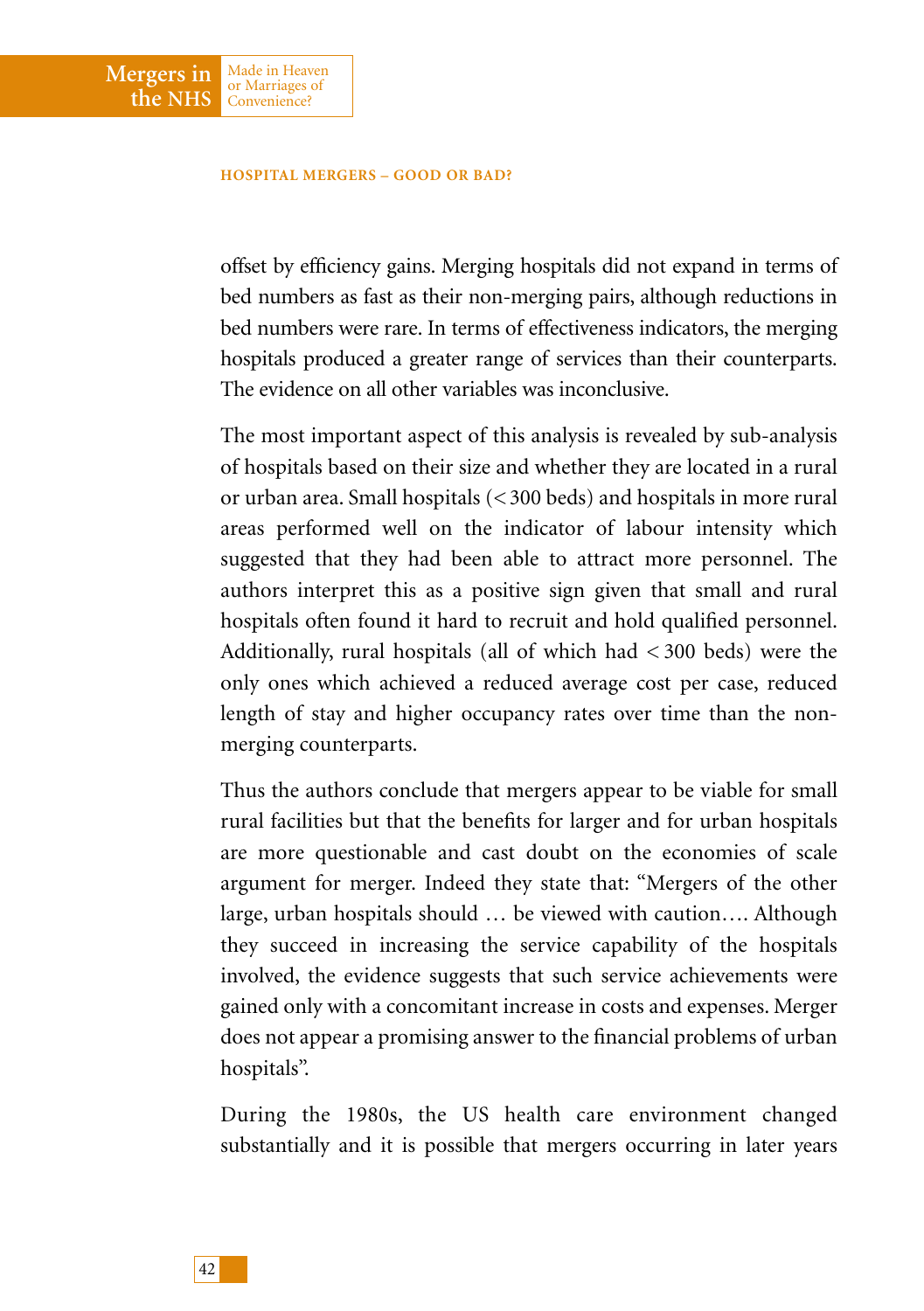would have a different impact. Several studies have examined mergers which occurred during this period. One such study<sup>68</sup> considered the impact of mergers during the period 1980-85, distinguishing between acquired hospitals (55), acquiring hospitals (45) and those which consolidated by forming a new entity (62 hospitals forming 32 new entities in total). Data were collected from published sources for each merging hospital for the year prior to merger and for each consolidated entity for one year before and one year after the consolidation. These were compared with data for all other hospitals in the USA at the midpoint of the study. Measures of institutional characteristics included size, type of service, ownership and occupancy rate.

Most mergers involved a larger hospital acquiring a smaller one and most of the acquiring hospitals had above-average occupancy rates. Location characteristics included metropolitan versus non-metropolitan area and size of the community in which the merger occurred. A large proportion of merged and consolidated hospitals were in metropolitan areas. Financial characteristics included measures of short-term liquidity and overall profitability which were calculated for the five years preceding merger and up to four years afterwards, standardised to control for changes in the hospital industry over time. These indicated that hospitals involved in either merger (or consolidation) were financially close to the industry averages and that no clear financial gains or losses characterised those hospitals either before or after merger (or consolidation). However, the use of financial ratios has been criticised on the grounds that these may hide offsetting financial effects which leave the ratio unchanged.69

Greene reports on a survey of 36 hospitals which merged into 18 institutions between 1985 and 1987.<sup>65</sup> Data on operating and financial characteristics were analysed for two years prior to merger, the merger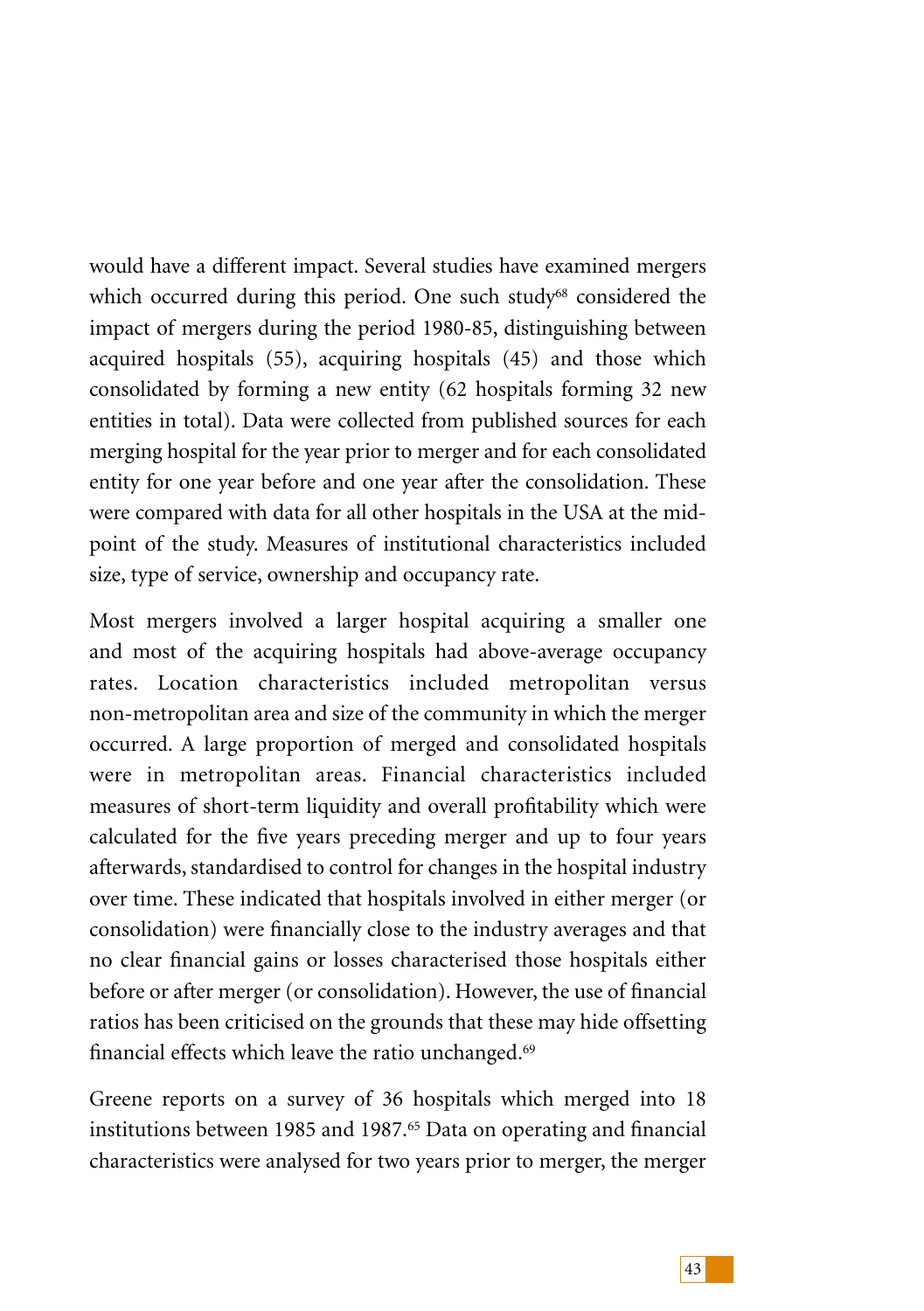Made in Heaven or Marriages of Convenience?

**Mergers in the NHS**

> year and two years following merger. The revenue and expenditure figures were adjusted for geographical variations in labour costs and case-mix differences, but no attempt was made to provide data on industry averages or matched comparisons to control for changes in the external environment. One interesting feature of this survey was the distinction between costs and charges which can indicate whether any efficiency savings achieved by merger actually reduce costs to purchasers and consumers. Immediately following the merger, most financial indicators illustrated a downturn which was attributed to the problems of aligning cultures, dealing with poor staff morale and strained relations with the community.

> Financial prospects improved one and two years following the merger, but although expenditure was reduced, the study found that charges were increased (this was measured by the mark-up on ancillary services). This, along with higher patient revenues, increased profitability by around 4% over two years. Reductions in the number of staff per bed and a greater number of admissions per bed contributed towards lower cost per admission. The author concludes that these findings appear to contradict the hospital industry's claim that mergers can help to reduce health care costs to consumers. The survey responses suggest that merger proposals should place less emphasis on financial benefits to the community, especially in the short term, and more on quality and innovation. Large financial benefits appear to be achievable only if one facility closes or is converted to a non-acute use, but due to the unpopularity of such proposals amongst staff and the public, these options are rarely stated in merger plans. However, this survey noted that in order to cope with some of the financial problems appearing immediately after merger, many boards actually reversed their stated policies and closed down one of the merging hospitals or converted it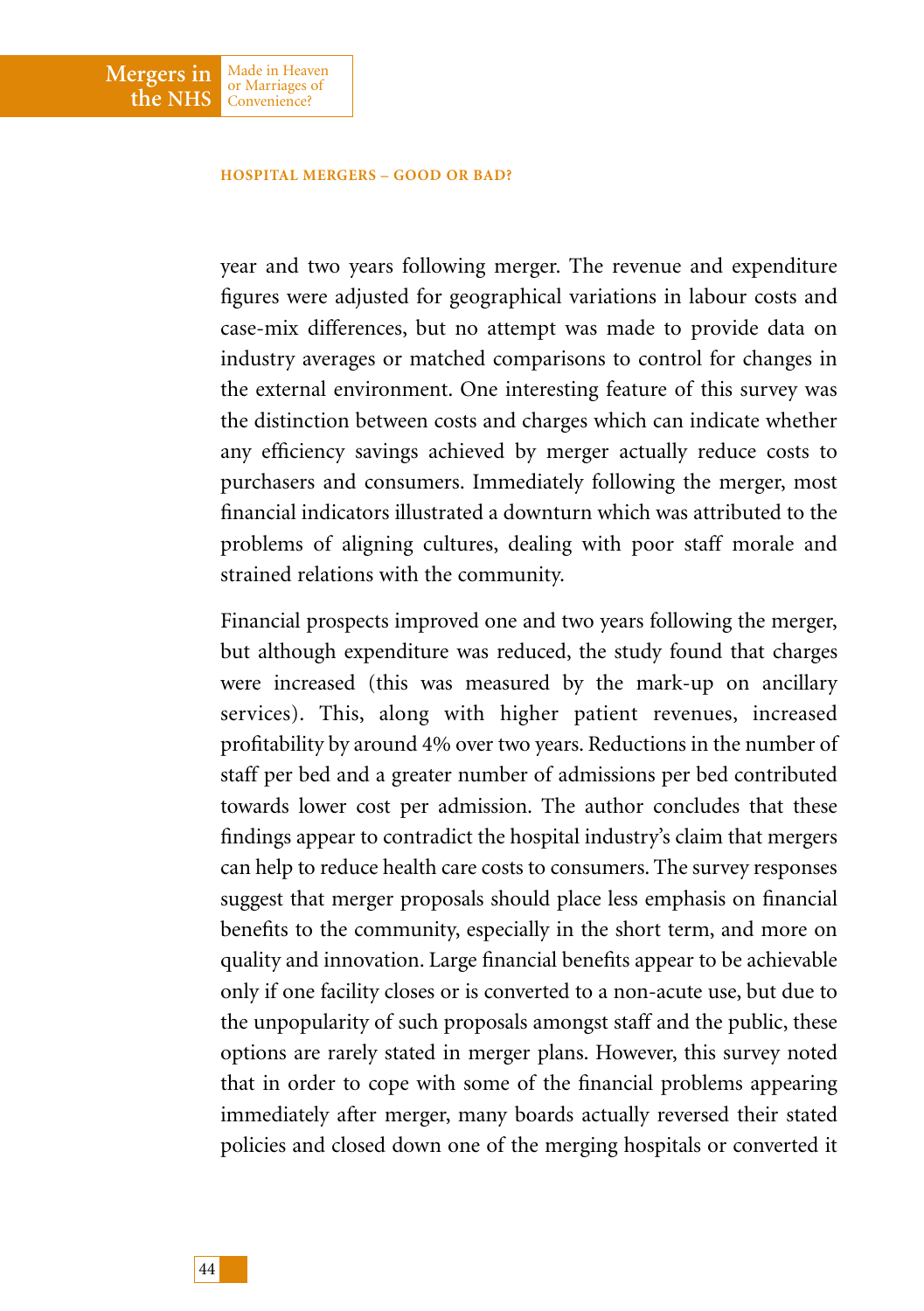to non-acute care uses. This does raise some potentially adverse consequences in terms of accessibility.

A similar picture regarding financial impact emerges from a survey undertaken of mergers occurring between 1985 and 1990<sup>49</sup> in which financial data from 28 acute hospitals which merged into 14 facilities were analysed. Data were examined for three years before and four years after merger and were compared with the industry average during the relevant time period. The merging hospitals were able to reduce the growth in costs by almost 2% over the four years; by year four post-merger, the annual growth in cost per case was just over 2%, compared with their average of 7% in the years prior to merger and over 6% in the industry as a whole. This slower growth in costs was attributed mainly to reducing bed numbers or closing or converting facilities, improving occupancy rates and reducing administrative costs through staff layoffs. However, during the post-merger period, prices also increased with annual price increases in real terms rising from 8.33% before merger to 9.42% after merger. The largest price rises were in the year following the merger, but the increases had slowed by the fourth year. An interview survey also revealed that consolidation of previously competing services ended the local medical arms race. However, the addition of tertiary services to larger, newly merged organisations, unintentionally triggered a regional medical arms race as hospitals in the surrounding areas built up services in order to compete with their new and stronger competitor.

The short-term effects of 92 hospital mergers which took place between 1982-89 were examined in a study which controlled for secular trends by using a random group of non-merging hospitals for comparative purposes.70 A matched group of hospitals was not considered necessary as the study was concerned with a before-and-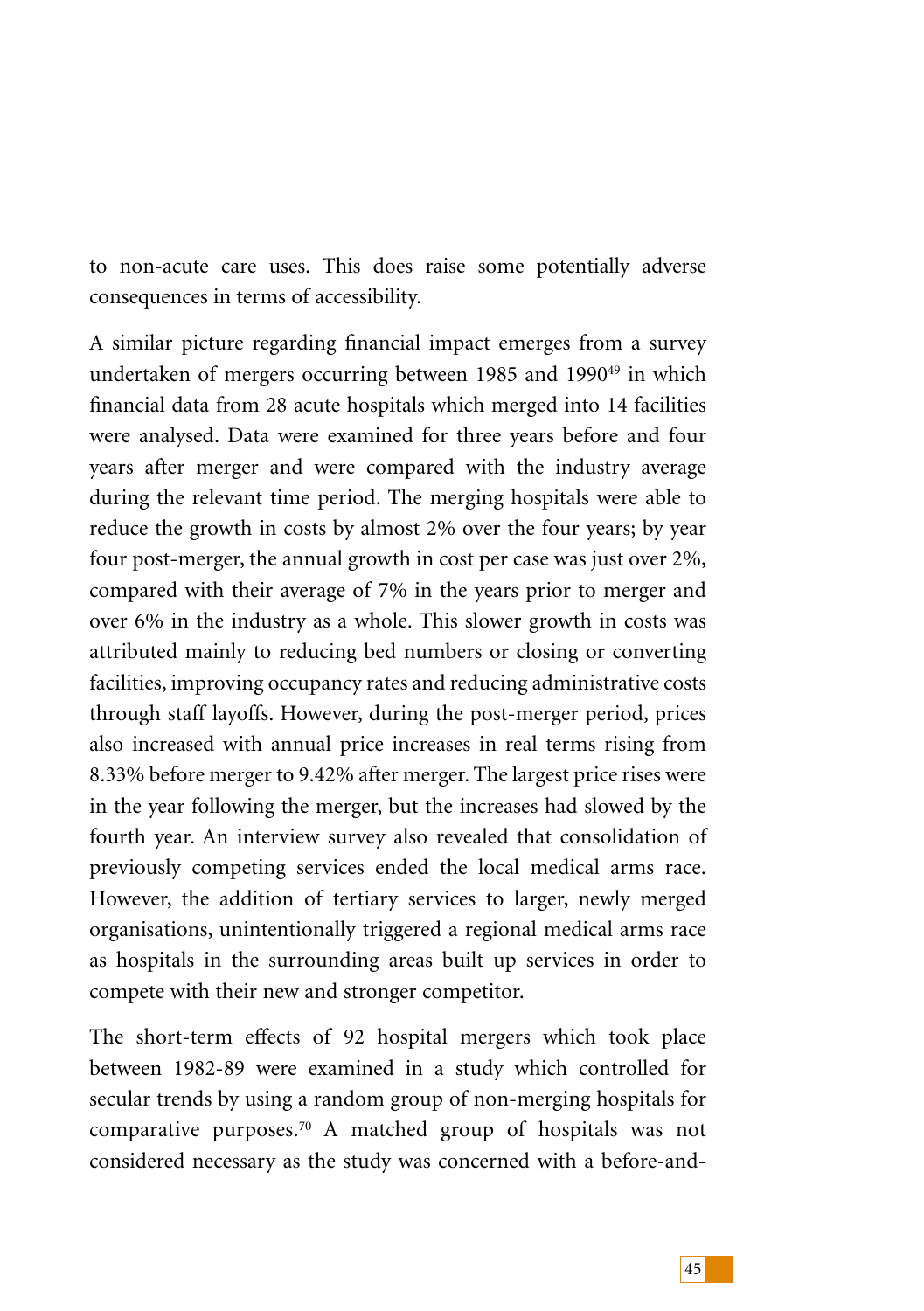Mergers in Made in Heaven

Convenience?

**the NHS**

after comparison of merging hospitals rather than with merged versus non-merged hospitals. The authors chose a random sample within which to investigate trends in the environment which might affect all hospitals over the time period. Published data were used to consider the impact of merger on three areas of operation:

- ◆ scale of activity (measured by numbers of staffed beds and admissions);
- ◆ staffing practices (measured by total number of personnel and number of nurses);
- ◆ operating efficiency (measured by occupancy rates and total expenses per admission).

Data from the three years before and after merger were used to calculate mean values of each variable and rates of change were also examined. The authors stratified mergers by three categories: size similarity, ownership similarity and period of merger. It could be expected that changes in operational variables would be more evident where:

- ◆ merging hospitals are of dissimilar size (as the dominant hospital would be able to force changes on the smaller one);
- ◆ ownership is similar (as common ownership status may reflect similar values and orientation which facilitates change); and
- ◆ mergers occur more recently (as they face greater financial pressures from PPS).

The results show that the greatest impact is on operating efficiency rather than the other variables. Although occupancy rates fell after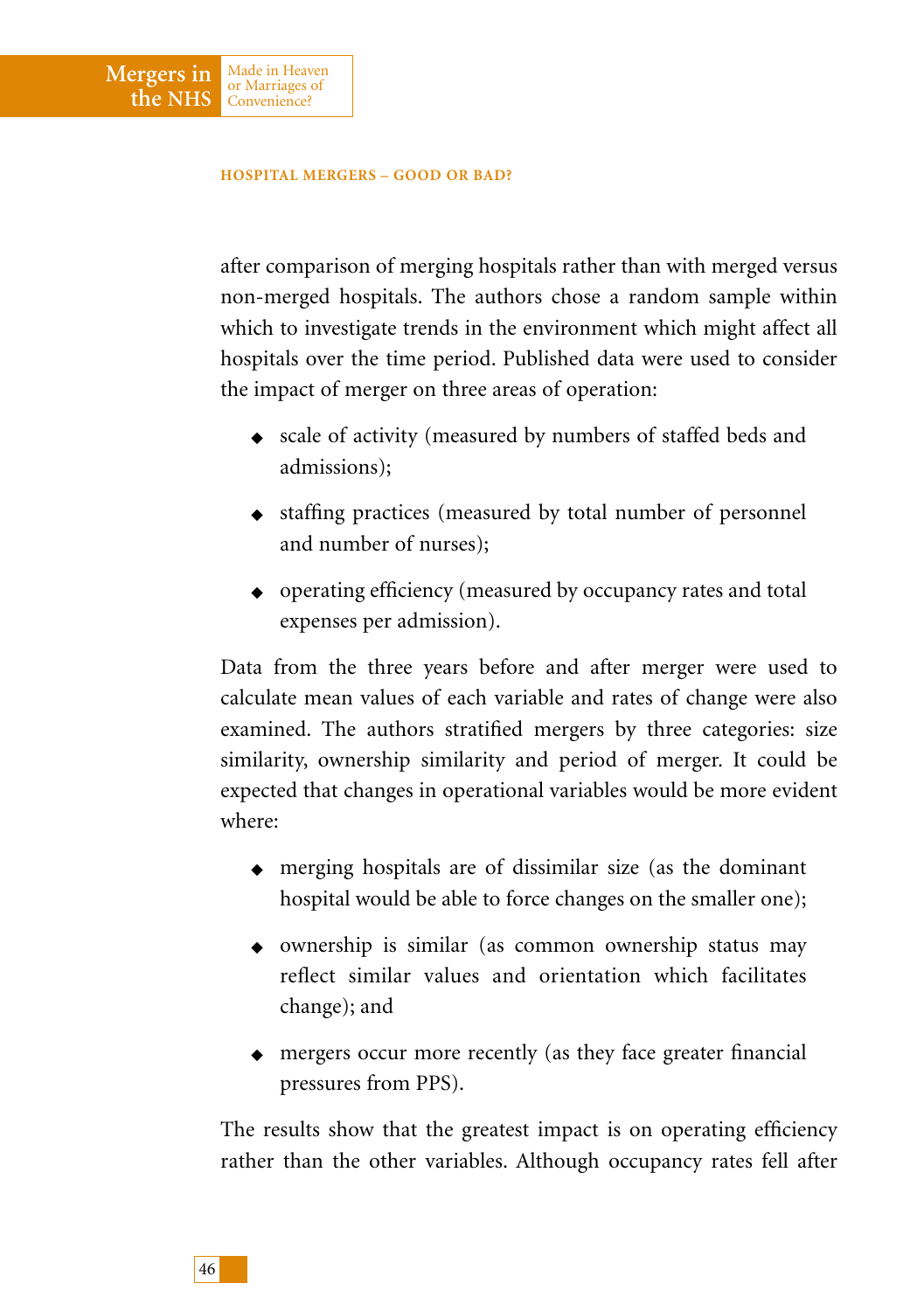merger, the rate of change was significantly lower in the merging hospitals than elsewhere. Similarly, increases in expenditure per admission were seen after merger but these were less than the increase in non-merging hospitals. It is suggested that the merged hospitals were able to improve operating efficiency relative to non-merging hospitals by slowing the trends towards higher costs and lower occupancy rates that were occurring in the industry as a whole. This improvement was not, however, apparent in terms of before-and-after comparisons of the merging hospitals.

The other areas investigated showed no significant differences which could be attributed to merger rather than to initial differences between groups or to changes in the external environment. The sub-group analysis produced a significant finding only for the blunting of a trend towards increasing ratios of nurses per bed in mergers between hospitals with different ownership. All other differences were attributable to pre-existing trends. Mergers occurring during later periods produced more pronounced changes in operating variables as predicted.

Anderson adopted a case study approach of four US mergers from the 1980s and 1990, in which chief executives were interviewed about their experience with mergers.<sup>71</sup> It should be noted that the reported claims relating to costs were not supported by published data and there is no control for changes attributable to factors other than the merger itself. Each merger arose from different sets of circumstances but in each case some level of savings was established (following initial difficulties in some as the unanticipated costs of merger became apparent). The merger between two hospitals which both faced reduced demand led to closure of one facility but after several years some specialised services had been re-opened at the original site. Two neighbouring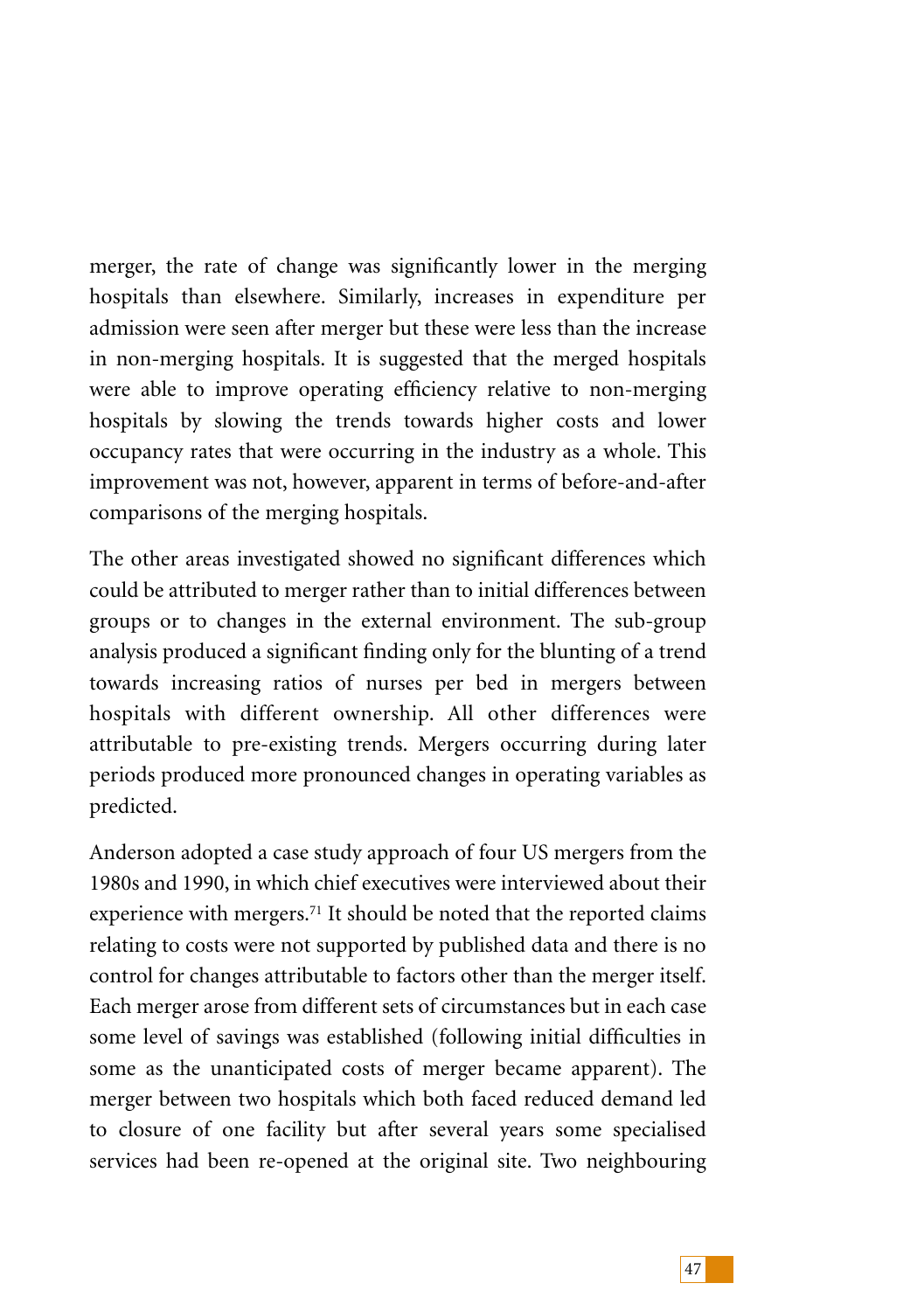Made in Heaven or Marriages of Convenience?

**Mergers in the NHS**

> hospitals opted to keep both sites open as they perceived that each served different markets.

> A more technical approach to the evaluation of efficiency gains or losses from merger considered 79 mergers occurring between 1980 and 1988 in the USA, attempting to measure productive and scale efficiencies using data envelopment analysis (DEA).72 For each merger case, aggregate pre-merger and post-merger efficiency indices were created and compared. The study used three types of returns to scale scenarios and various specifications of input and output. Using published data, the authors concluded that of the 53 mergers on which they had sufficient post-merger data, 39 of them experienced an average post-merger gain in productive efficiency of 9.8%; 12 experienced an average loss of 9.41% and two neither gained nor lost. This suggests a 5% net efficiency gain from mergers compared to their predicted efficiency had they not merged.

> Lynk considers the impact of mergers at the level of clinical departments, focusing on an area which is often overlooked in studies of efficiency gains in hospitals.73 He investigates the ability of clinical departments which are physically located on a single site to manage the volatility in demand for services. Estimates are made of the cost savings which could be achieved by combining separate sites, arising largely through reductions in the level of staffing required for handling peak-load periods of demand. The average potential cost reduction from consolidation, estimated across clinical services, is 8.8% of the total costs associated with providing staffed beds.

> Investigation of the outcome of hospital mergers in the context of multihospital systems has been undertaken in one study<sup>74</sup> which defines systems as two or more physically separate hospitals sharing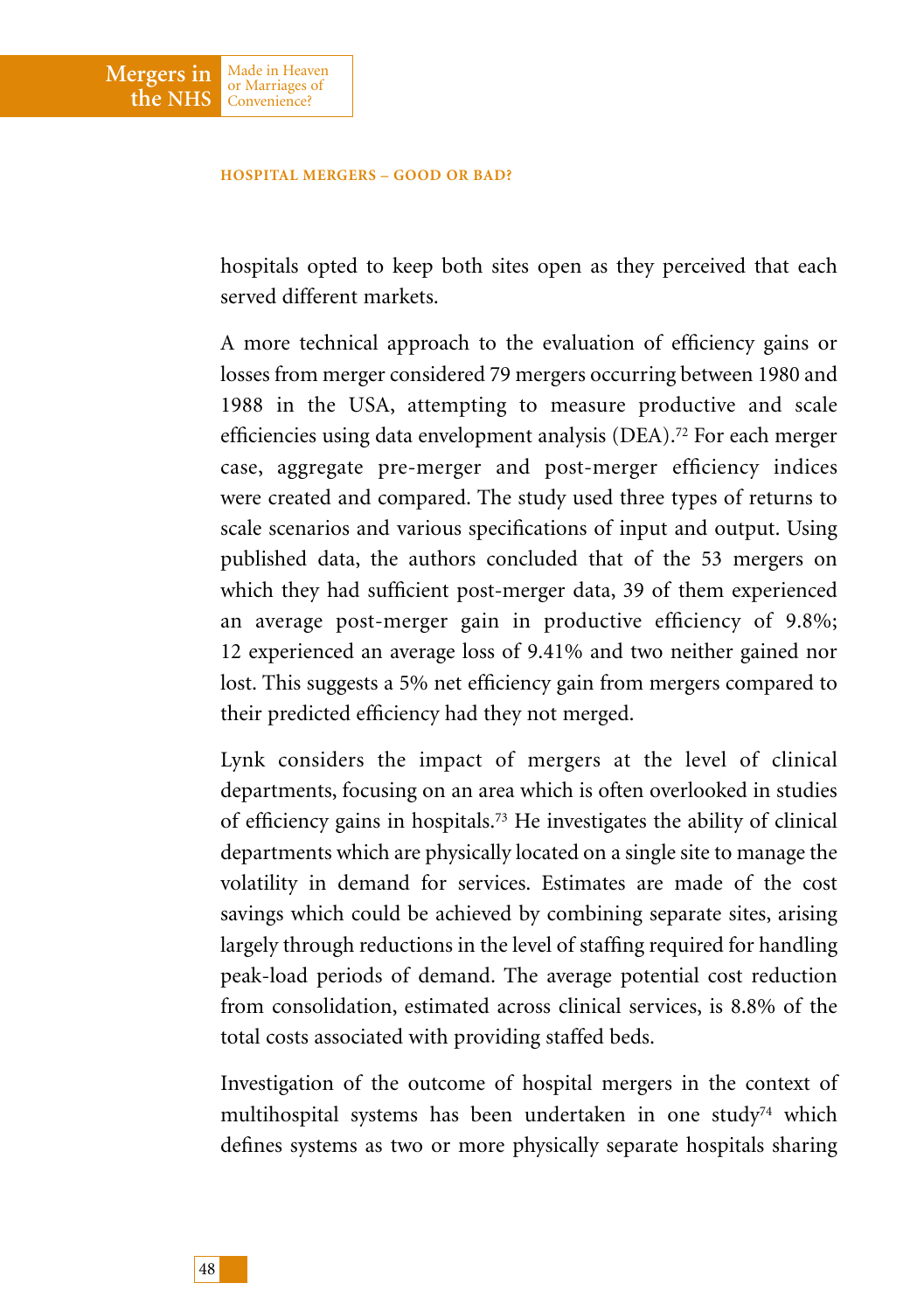common ownership. This study considers the characteristics of 13 local hospital systems and compares them with non-system hospitals. A Monte Carlo approach is taken to choose the latter group, ensuring that they contain the same number of hospitals and comparable numbers of beds to those in the systems. The hypothesis being tested is that system hospitals may be able to reduce costs and achieve reputation benefits through the exploitation of economies of scale and scope. The authors conclude that whilst their analysis provides some support for the existence of reputation benefits linked to marketing strategies, it does not support the view that significant cost reductions accrue from hospital merger through the exploitation of other economies of scale. The authors also summarise previous empirical research on hospital chains and conclude that this has produced mixed results.

# **Summary of direct evidence**

The research highlights the distinction between location and ownership which needs to be considered in determining the impact of mergers. Hospital chains are becoming more common in the USA but are less relevant to the UK health care sector at present as the ownership (or, more accurately, the management) of NHS Trusts is limited to the hospitals within a local area and a single Trust. Thus spatial monopoly is the focus within the NHS. However, where hospital chains are local, the findings are more relevant as they at least suggest that there may be potential benefits from consolidating physical plant.

However, overall the results from these studies are clearly not conclusive. Those which attempt to control for confounding variables are likely to be the most methodologically sound and their results can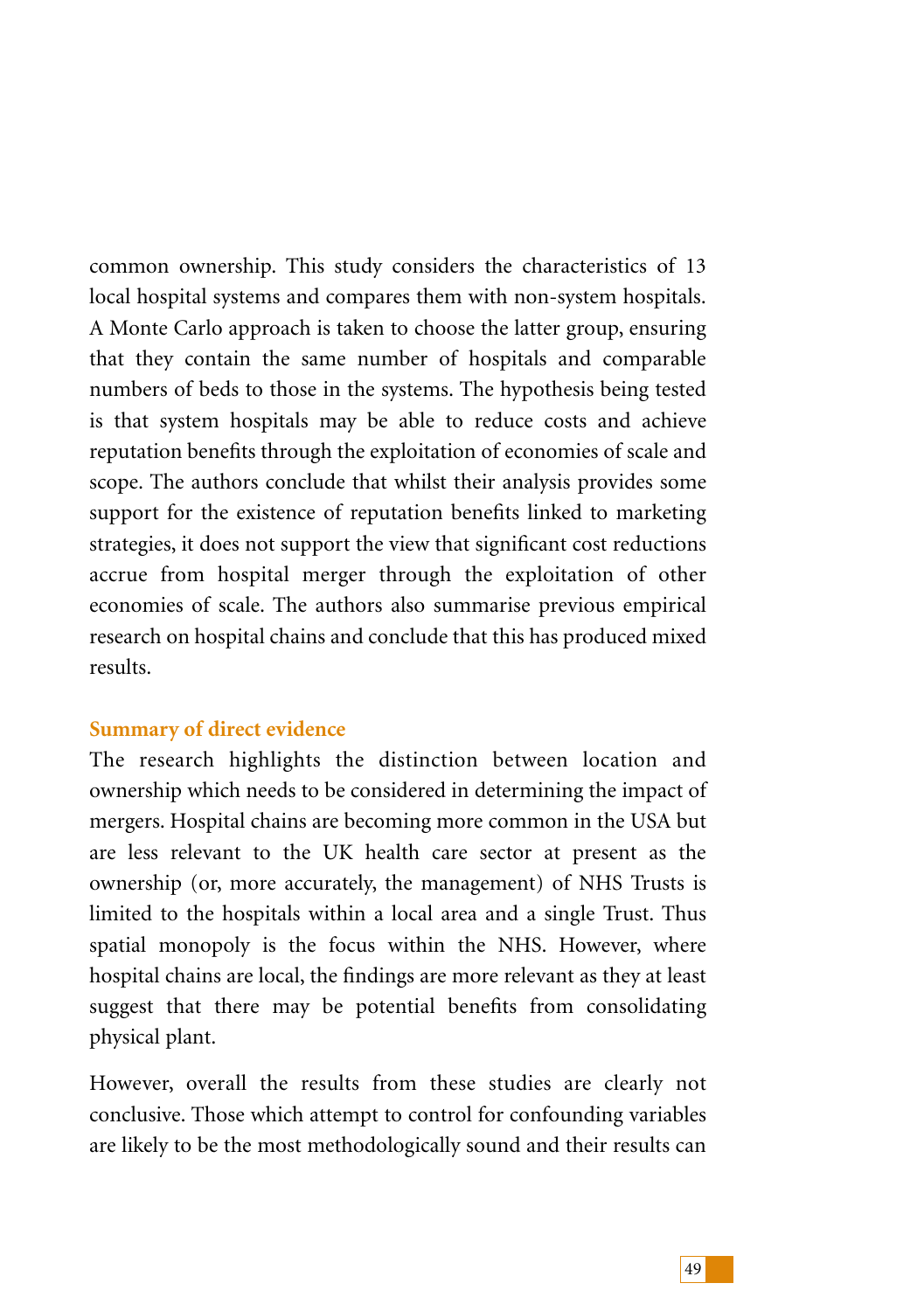Made in Heaven or Marriages of Convenience?

**Mergers in the NHS**

> be given more weight. The results remain unconvincing, suggesting that the predicted efficiency gains of merger do not always appear and that unexpected costs often arise. Although additional costs can be expected in the shorter term, especially where new capital developments are undertaken as part of the process, the unexpected costs are usually associated with difficulties in integrating systems and personnel from two different organisations. For example, some case studies have noted the need to make adjustments both to incompatible information systems and to salaries in order to maintain parity.71 Most studies have focused on financial variables and changes in the range of services offered, due to the difficulties associated with measuring other variables such as quality of services, especially over relatively short time periods.

### **Other relevant evidence**

The perceived importance of economies of scale and scope is clearly a driver for much of the merger activity in the NHS. There is a body of literature on these issues which, although it does not address hospital merger specifically, explores the link between scale of activity and costs or quality in the health care sector. In cases where merger results in higher levels of concentration, this literature provides useful evidence to assess claims that merger will produce cost and quality benefits due to increased scale of activity.

Although several reviews of available evidence have been undertaken,<sup>75</sup> none of them has been comprehensive. However, more recently, a systematic review of the literature relating to economies of scale and scope has been undertaken, and represents the most up-to-date and comprehensive summary available.23 The review took into account the methodological problems associated with interpretation of the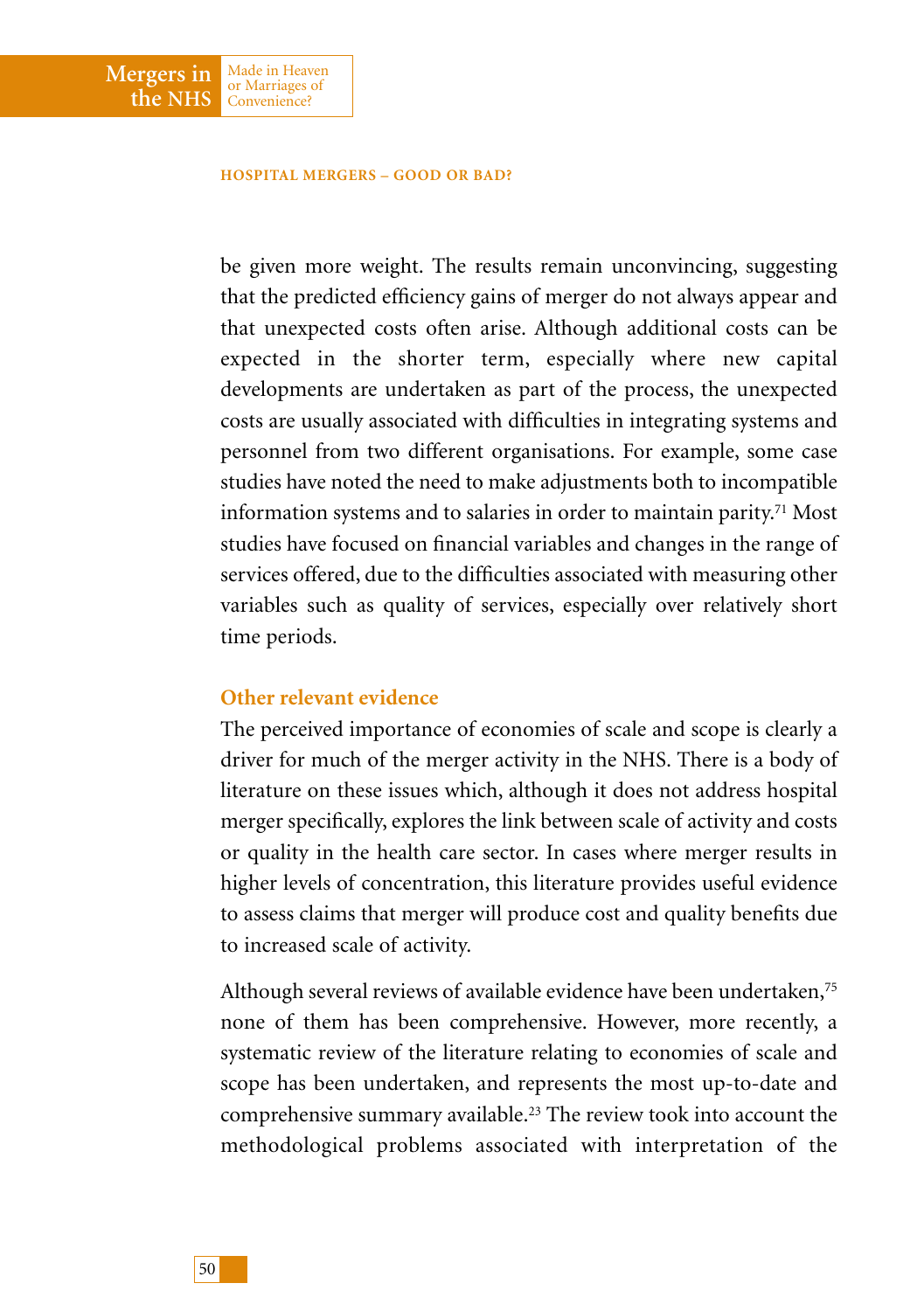literature, particularly the quality of the statistical techniques used and the failure of many studies to adjust for case-mix.

The authors reviewed a range of different types of study which investigated the link between the volume and scope of hospital activity and costs. The overall conclusion on scale and cost was that: "…the more reliable [flexible econometric cost] studies find constant returns or even diseconomies for the average hospital, the latter being defined as one with roughly 200-300 beds," and "…[DEA techniques] reinforce the view that economies can be exploited only up to a hospital size of about 200 beds. It also suggests that hospitals larger than 650 beds are scale-inefficient". These findings echo some of the specific research on mergers which suggested that only mergers amongst small rural hospitals achieved reduced average costs.<sup>67</sup> This is further reinforced by the findings of two recent studies which investigated economies of scale in Health Maintenance Organisations (HMOs) in the USA.<sup>76,77</sup> In both studies, economies of scale were found for small HMOs, but were exhausted relatively quickly and thus the authors concluded that mergers of large HMOs could not be justified in terms of economies of scale.

Examining the link between volume and quality, once account is taken of the lack of case-mix adjustment in the majority of studies, the evidence to support this relationship becomes less clear. Whilst volume effects are apparent in some of the better studies, these usually appear at the level of specific procedures and are exhausted at relatively low levels of activity. The authors recommend that any claims for such benefits through concentration should be explained further by those proposing change, especially in terms of the process through which gains will be achieved.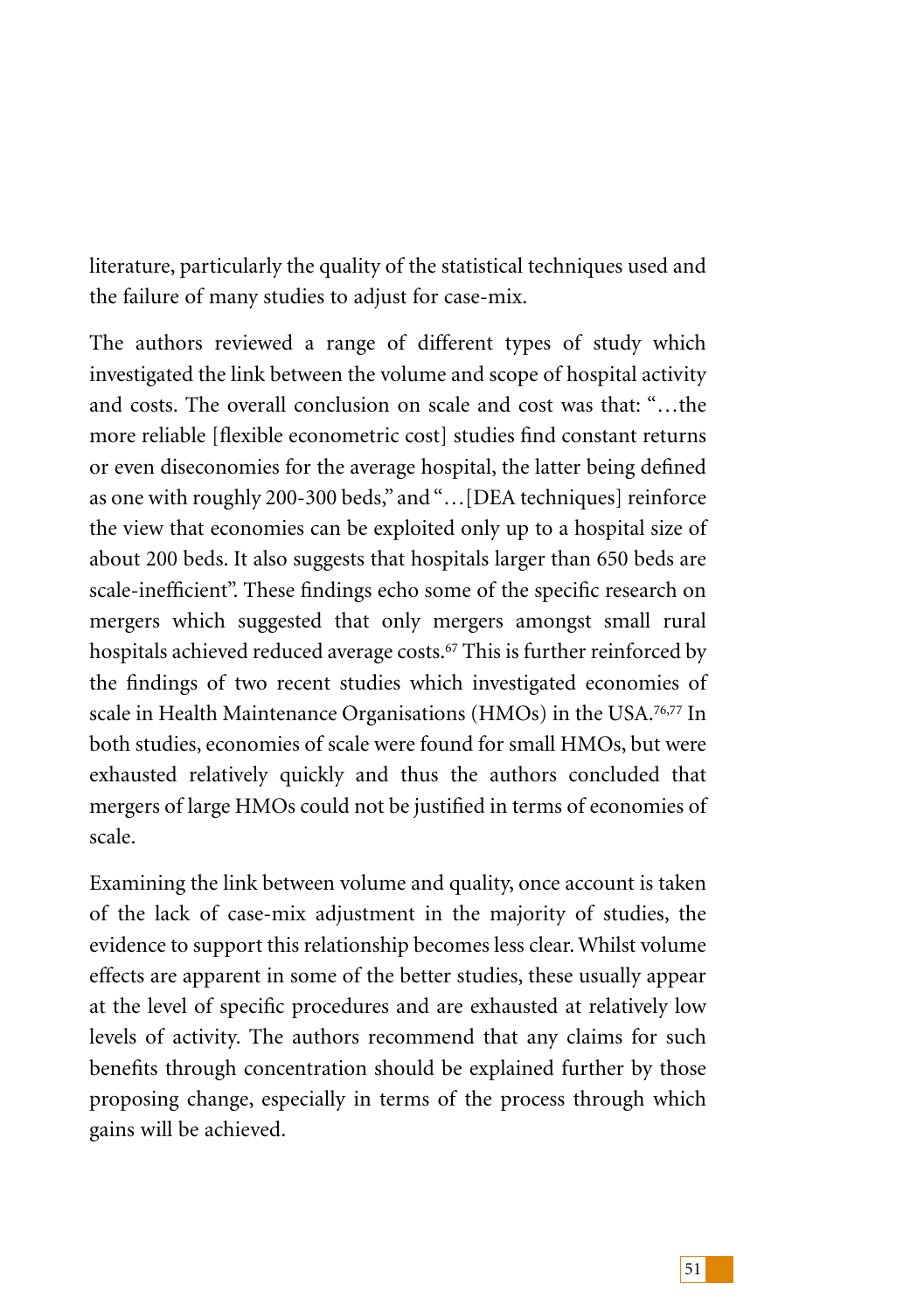Made in Heaven or Marriages of Convenience?

**Mergers in the NHS**

> What are the implications of these findings in relation to mergers in the NHS? Firstly, merging hospitals which are *not* currently operating at maximum efficiency may be able to realise economies of scale despite the findings of the empirical work, as the latter assumes hospitals are already operating efficiently. Secondly, some of these benefits may be achieved through routes other than merger: for example, if the volume-quality link is at the level of the clinician and is largely due to manual dexterity and experience, this may be achieved through specialisation of tasks within a clinical team, rather than through merger of the whole service. Thirdly, although merger *may* lead to savings in management or overhead costs, there is no automatic presumption that it will reduce average *total* costs. It is not even clear that mergers will result in more efficient management practices: it is possible that more management is required to run a large organisation than two small ones<sup>23</sup>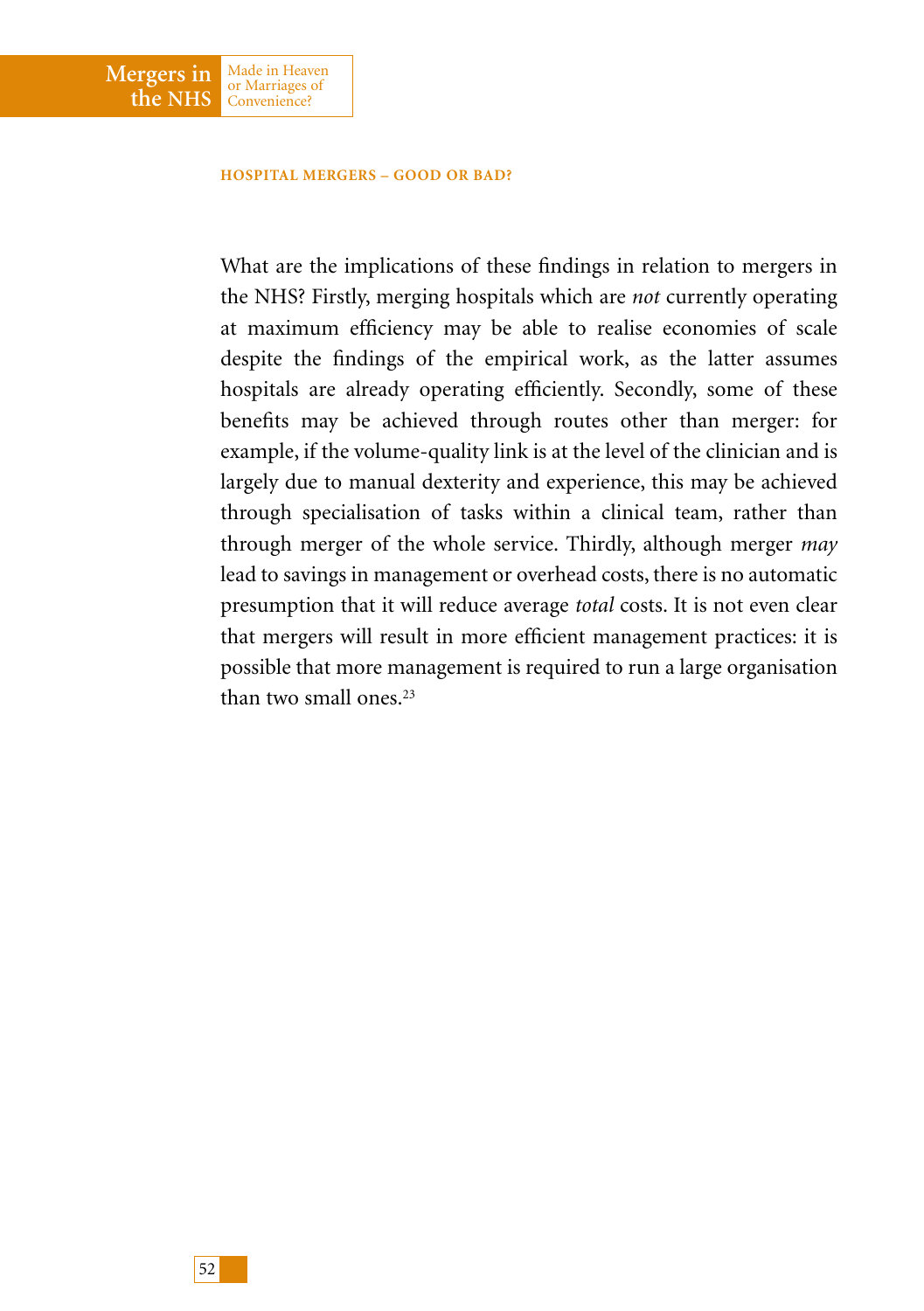# **MERGER POLICY**

### **UK policy – description**

Although the framework for dealing with mergers in the wider economy is contained within existing legislation in the form of the powers of the Monopolies and Mergers Commission to investigate and make a recommendation to the Secretary of State for Trade and Industry on merger proposals,78 the Department of Health chose to develop its own guidance (with no legal status) for the NHS in 1994.<sup>2</sup> This decision seems to have been prompted by recognition of the fact that the sort of service and specialty mergers covered by Department of Health guidance are unlikely ever to be picked up by the Secretary of State for Trade and Industry and referred to the Monopolies and Mergers Commission as the subject of a full investigation and evaluation (personal communication, NHS Executive 1997).

The Department of Health's policy on provider mergers in England covers mergers between whole Trusts and those at the service or specialty level.<sup>2</sup> The stated goal of the policy is to allow mergers or joint ventures with net beneficial effects to go ahead, but to ensure that proposed mergers/joint ventures do not lead to the acquisition and abuse of monopoly power. A local decision limit, defined by market share (for mergers) and size (for joint ventures) is set out with the aim of allowing mergers which fall into this category to proceed without investigation as they are unlikely to have a significant effect on competition. For specialties which account for more than 5% of any of the merging parties' total activity, the decision limit excludes any merger which will lead to joint market share in excess of 50% of total market activity. Where the merger would impact on accident and emergency services, the 50% market share rule also applies. For joint ventures, if the value of the shared equipment or technology is over £1 million, then unless the parties can show that none of them could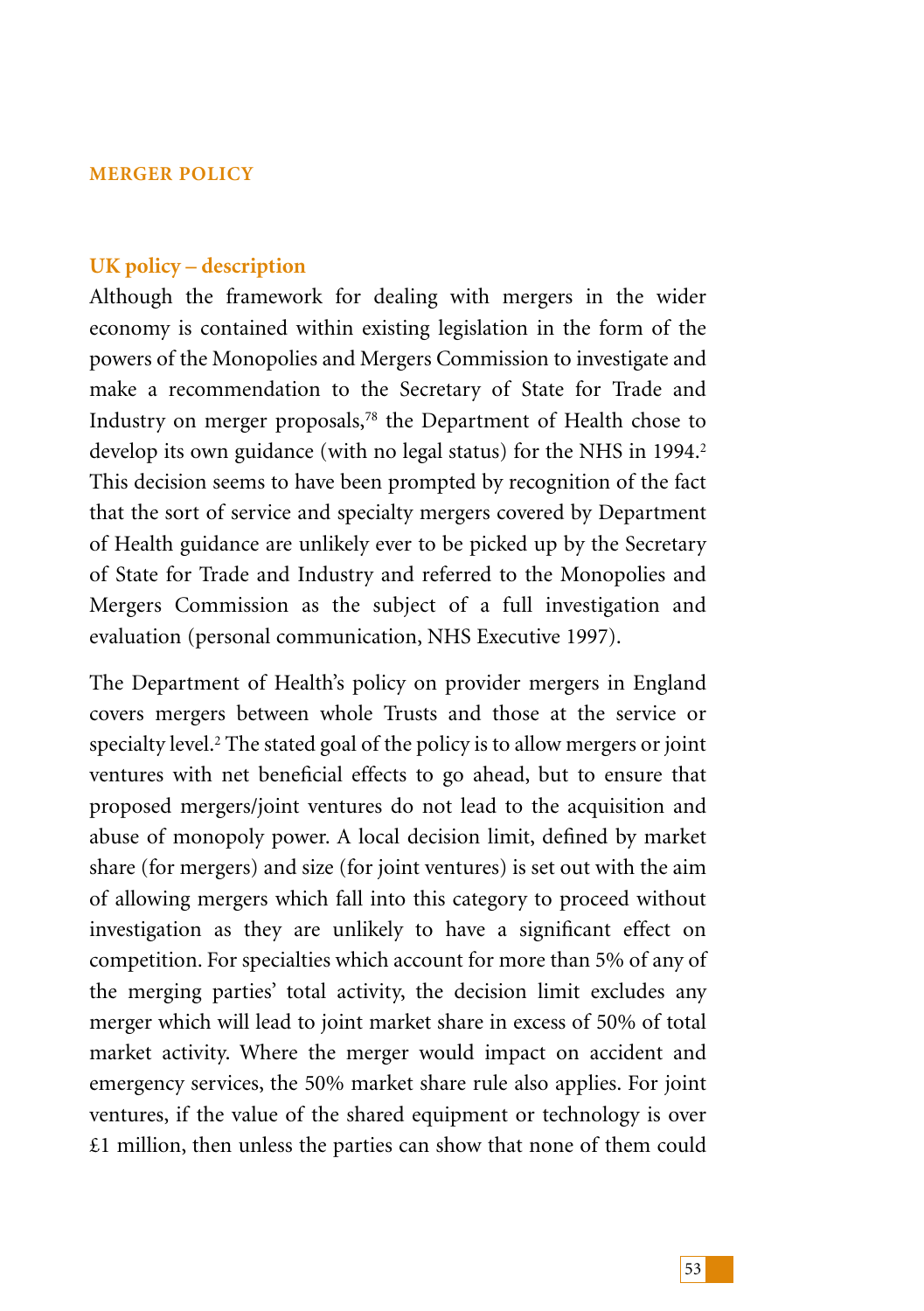

Made in Heaven or Marriages of Convenience?

**Mergers in the NHS**

> support the venture alone, the venture falls outside the limits and would be investigated. Other policy-specific clauses are added to exclude particular activities from the decision limit, for example mergers between acute and community Trusts.

> The guidance outlines the nature of the assessment process for merger activity which falls outside the limits and which is subsequently investigated. The aim is to quantify the impact on competition and, in cases where this is likely to have a negative effect, to assess whether any offsetting economic or non-economic factors are sufficient to outweigh the competitive effects. The steps in the assessment of merger proposals are as follows:

**1) Measuring the impact on competition.**

This is divided into three sub-sections:

- (a) defining the service and the market.
- (b) measuring the extent of concentration in that market.
- (c) assessing the probability of entry by other suppliers.
- **2) Estimation of other benefits.**
	- (a) economic benefits.
	- (b) non-economic benefits.

Step 1 involves the definition of the economic market which is normally required for the calculation of concentration levels using some form of index. In the UK guidelines, the use of concentration indices is not advocated. However, as some indication of market share is required, it is still necessary to define the relevant market in which this should be calculated. There is an ongoing debate in the literature (and in the USA courts) about how to define health care markets and many methods require data which are not available routinely in the UK. Rather than entering into this debate, the UK guidance advocates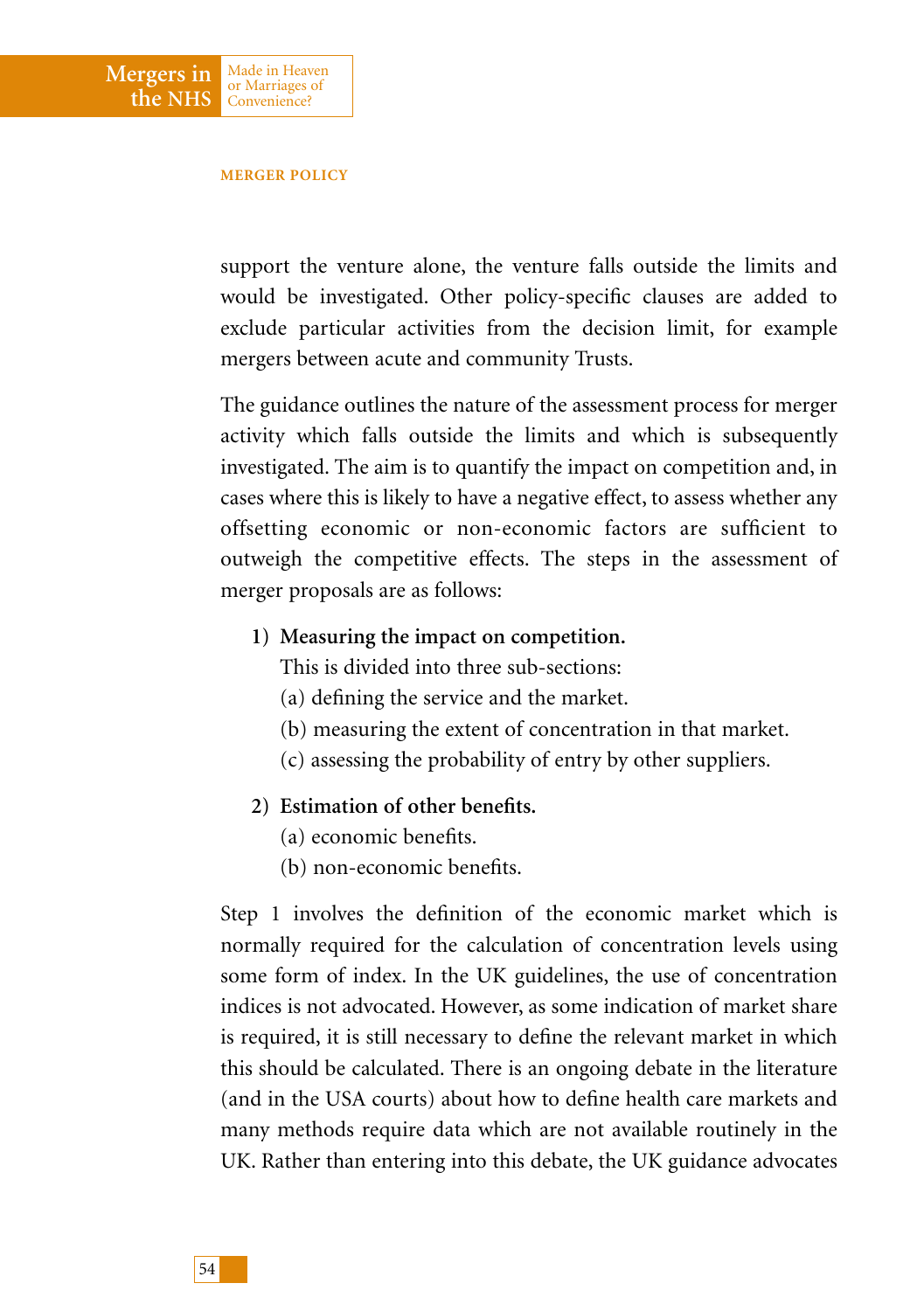an approach based on defining travelling time zones around each provider as the starting point for definition of the market. For A&E services, the definition is based on a 14 or 19 minute travel time zone (urban and rural areas respectively) according to Patient's Charter standards for ambulance response times; for other services, the zone is set at 30 minutes. Although the use of distance and location has been advocated as an appropriate way of defining markets, there are still many unresolved methodological issues which arise from these conceptually simpler approaches.26,79-81 The UK guidance also attempts to incorporate some aspects of a market definition based on price increases, by including some of the suggested sources of evidence from the USA antitrust guidelines. For example, consideration is given to whether purchasers have previously switched providers in response to price or other factors.

Following the decision to adopt simple methods of defining markets, it is not surprising that the UK guidelines do not attempt to outline methods for calculating concentration which would rely on detailed market share information. Indeed, the issue of how concentration will be calculated and interpreted is left open to interpretation and it is not clear how the guidance has been used in practice. It states that concentration will be defined in terms of the number of providers and the proportion of activity that they account for in a given geographical area: in other words, on the basis of market share, but with no subsequent calculation of indices. Cut-off points are to be used to define areas of low, medium and high concentration and these are to be a function of the maximum travel times recommended for certain services. The guidance concludes that in certain cases a judgement of the size of the market will need to be made by the Regional Office.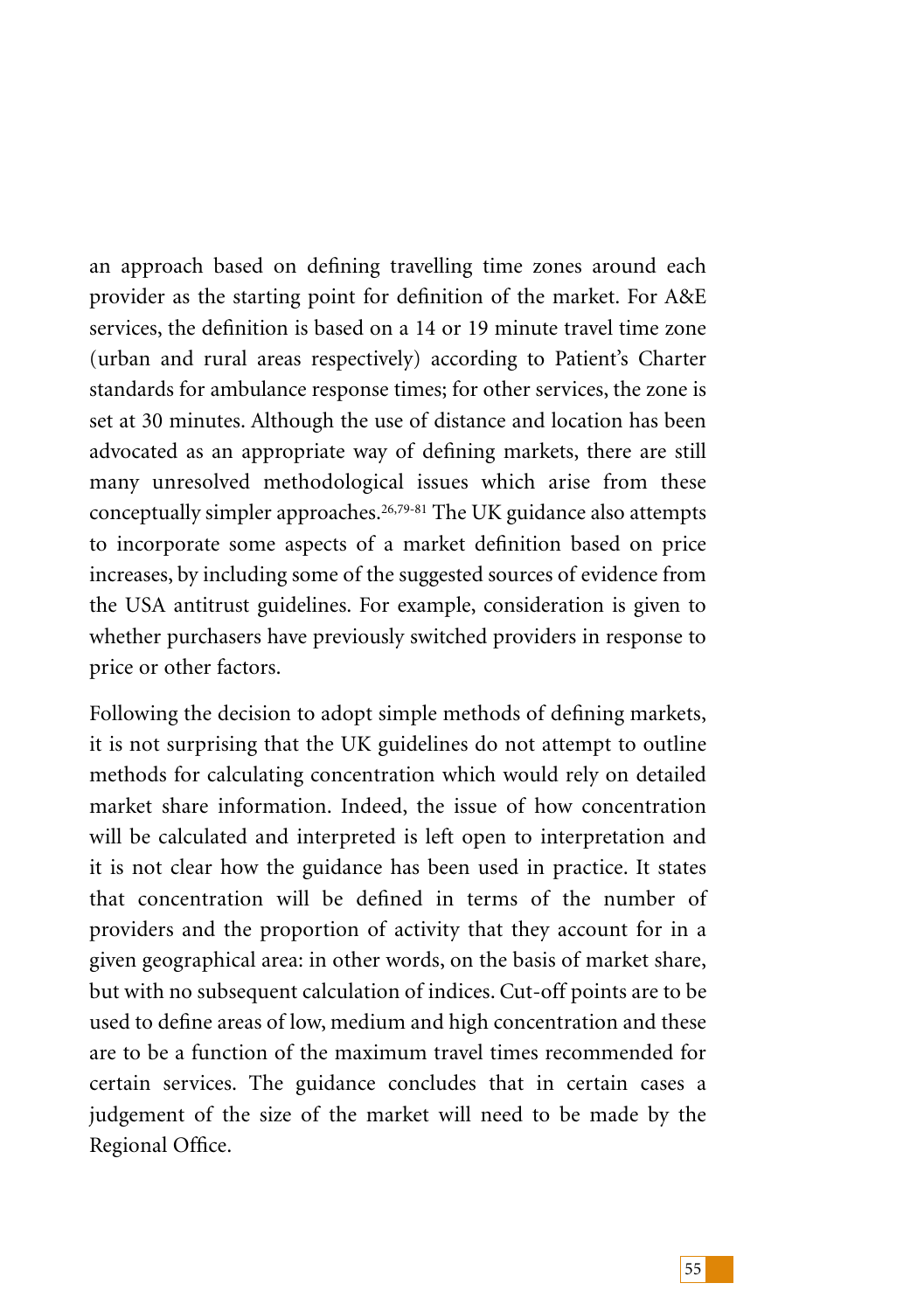

#### **MERGER POLICY**

Assessing the probability of entry is required as if entry is easy and likely to occur in a timely way in response to the exercise of monopoly power, then the market is contestable even if it is dominated by one or few providers. The guidance notes that entry is likely to be higher where sunk costs are low and the time taken to enter is short, and lists some factors to be considered in making an assessment on entry (e.g. possibility of other Trusts having spare capacity, entry from the private and voluntary sector).

Step 2 considers the potential benefits from merger which may offset any loss of competition. The economic benefits relate to the efficiency arguments for merger and are listed as economies of scale and scope in relation to both costs and quality of service. Some examples of situations in which efficiency may be enhanced are listed: e.g. services where a minimum throughput is required in order to utilise expensive capital equipment or specialised labour; services which have large overhead costs; or services where there is a positive relationship between volume and outcomes.

The guidance also summarises the published literature relating to economies of scale and scope. Evidence on economies of scale in relation to costs is reported to be mixed and subject to substantial methodological problems, and it is recommended that it would be "…unwise to base decisions on the organisation of hospital services on the basis of this literature alone." <sup>2</sup> Similarly, in relation to quality, the evidence is limited and "…is strongest for only a limited number of procedures and services". Again there are several methodological issues (in particular lack of case-mix adjustment) which lead the Department of Health to conclude: "it is … not advisable to use this evidence as the sole justification for decisions about the optimum way of organising services".2 The summary of evidence on economies of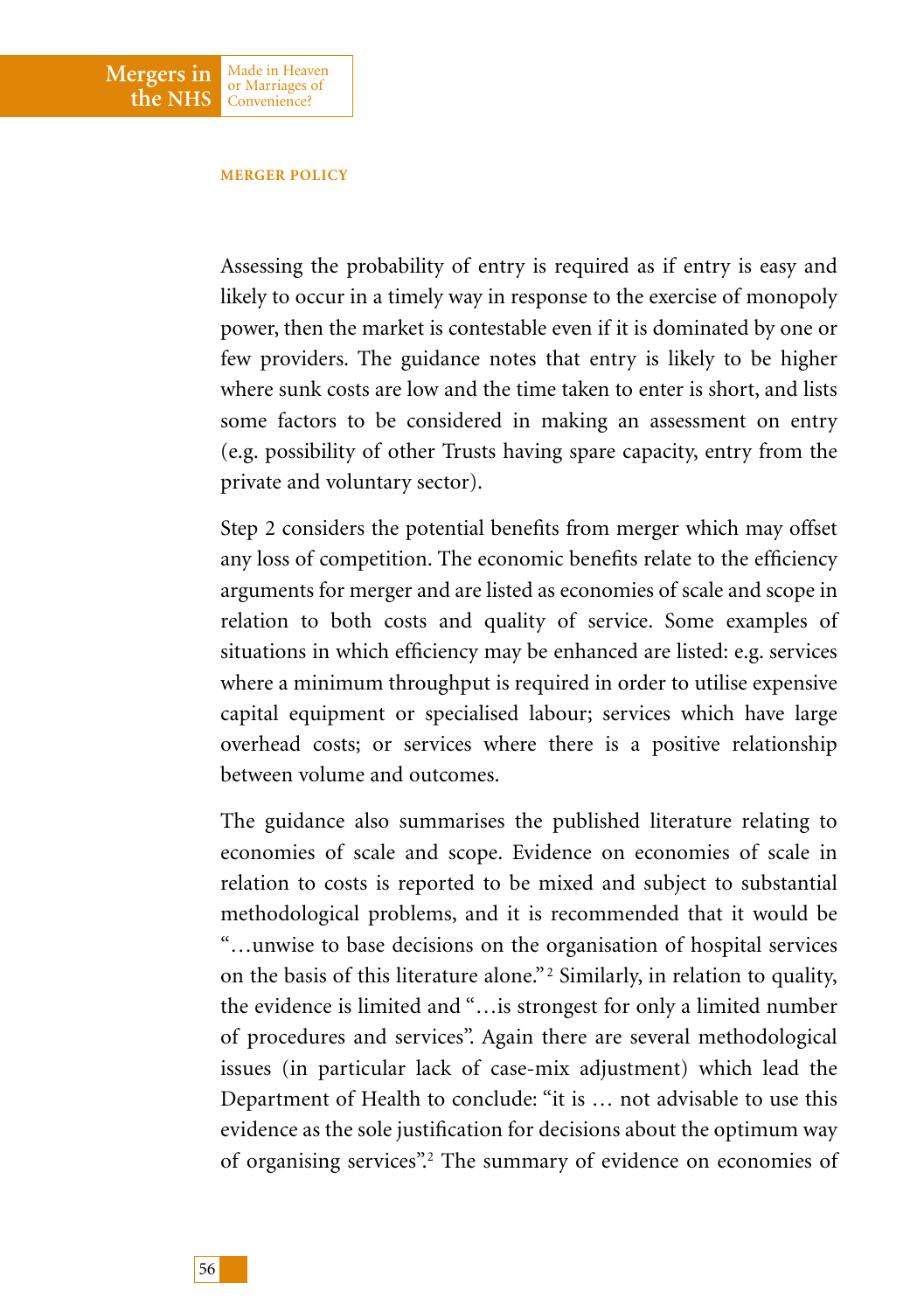scope is equally cautious. The non-economic benefits are given less weight in the assessment process and include the creation of employment opportunities and the implications of closure of new units or of those popular with the public (this assumes that merger is acting to prevent failure in some circumstances, an issue covered in the UK guidance in relation to the financial viability of Trusts).

The responsibilities of various parties are listed, with the Regional Office taking the main role in assessment and decision-making and the burden of proof for the benefits of merger resting with the merging parties.

# **USA policy – description**

In the USA, the number of hospital mergers has accelerated sharply in recent years, involving acquisitions by large chains as well as mergers within the non-chain profit-making sector and also those involving the not-for-profit hospitals. Twenty-three hospital mergers were recorded by the American Hospital Association in 1991; 15 in 1992 and 18 in 1993. However, in 1994, more than 10% of American hospitals (674) were involved in some form of merger.<sup>82</sup> Whilst half of these were merged into for-profit chains, 301 non-chain hospitals were involved in 176 transactions. The growth of for-profit chains has been phenomenal and is illustrated by the experience of Columbia/HCA corporation which in 1988 owned four hospitals with 511 beds; by 1995 this had grown to 332 hospitals and over 61,000 beds, representing one-and-three-quarter million admissions.<sup>83</sup>

The Department of Justice and Federal Trade Commission published Horizontal Merger Guidelines in 1992<sup>9</sup> which updated its 1984 policy, largely making technical changes and explaining some of the analytical processes in more detail. The broad framework and policy emphasis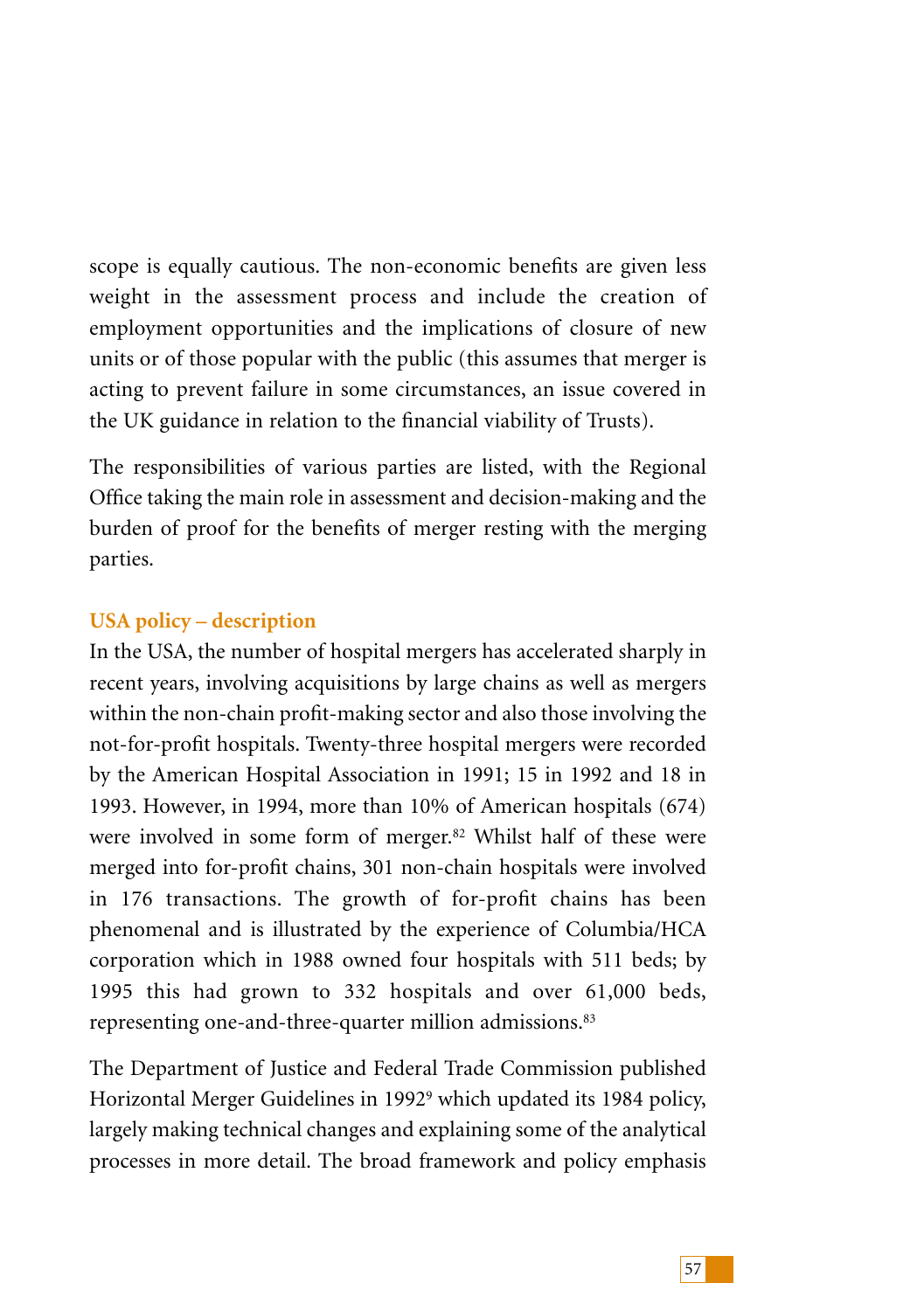

#### **MERGER POLICY**

remained the same: to prevent anti-competitive mergers yet avoid deterring the larger universe of pro-competitive or competitively neutral mergers, and to allow greater predictability of merger challenges, enabling the business community to avoid antitrust problems when planning mergers. The guidelines outlined the steps that would be taken in order to determine whether the government would challenge a horizontal merger, noting that the standards would be applied reasonably and flexibly depending on the particular circumstances of each case. The steps are as follows:

- 1) Will the merger significantly increase concentration and result in a concentrated market?
- 2) Will the merger, in the light of concentration and other factors that characterise the market, raise concern about potential adverse competitive effects?
- 3) Will entry be timely, likely and sufficient either to deter or counteract any adverse competitive effects?
- 4) What are the efficiency gains which cannot reasonably be achieved by the parties through other means?
- 5) If the merger did not occur, would either party fail and exit the market?

These are used to answer the ultimate question: namely, whether the merger is likely to create or enhance market power, again taking a welfare trade-off approach to the evaluation of mergers. These steps are very similar to those employed by the Department of Health with the exception of the failing party argument which is not used explicitly in the UK guidance on mergers.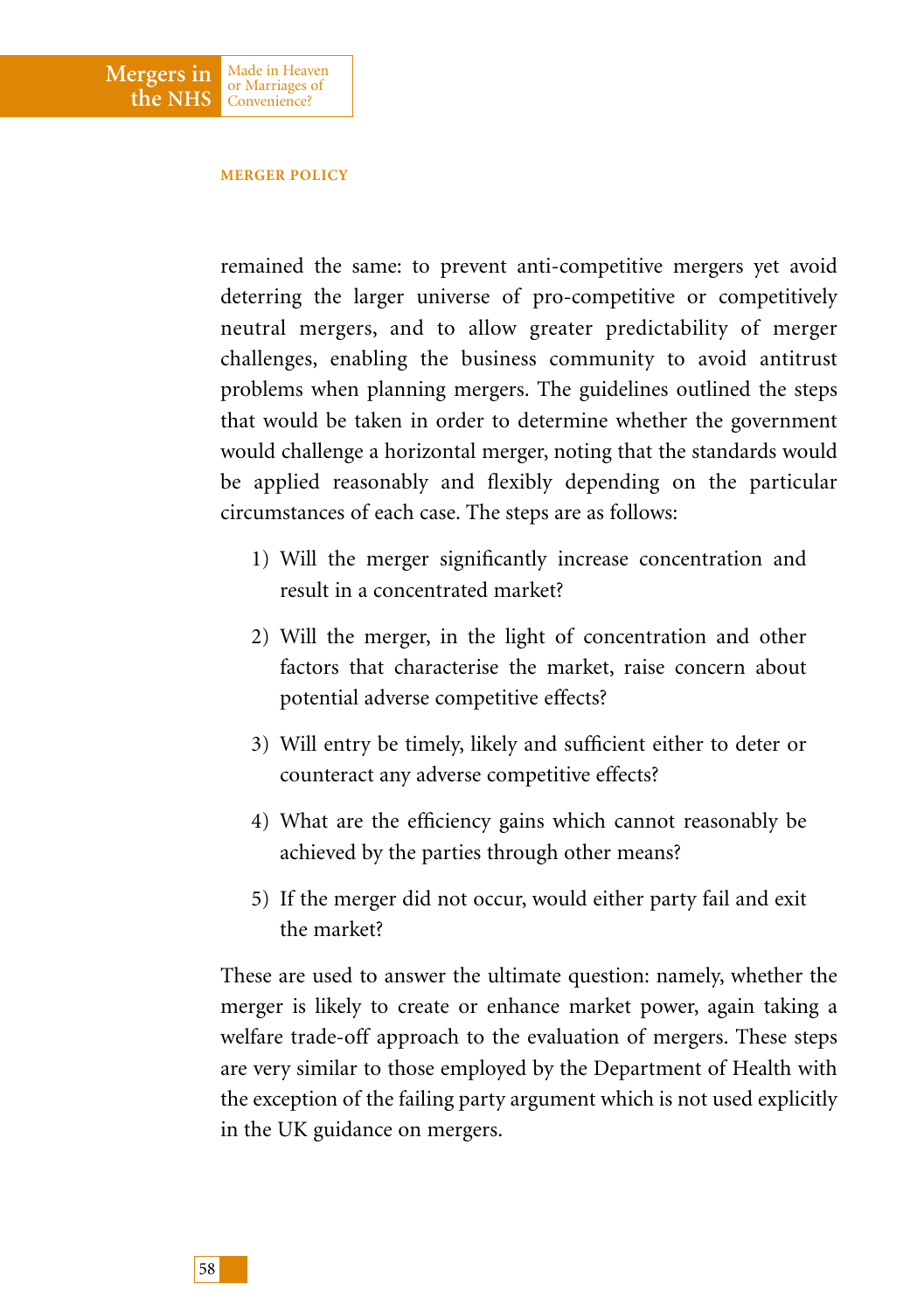Market concentration is measured using the Herfindahl-Hirschman Index (HHI) which equates to the sum of the squared market shares of all providers operating in the relevant market. The guidance is specific about the levels considered to indicate a concentrated market and therefore raise competitive concerns. It takes into account both the absolute post-merger level of concentration and the change in concentration brought about through merger. A post-merger HHI of below 1,000 is regarded as signalling an unconcentrated market, so mergers within such markets are considered unlikely to have an adverse impact on competition and do not usually require further investigation. A post-merger HHI of between 1,000 and 1,800 is regarded as 'moderately concentrated'. In these markets, mergers which produce an increase in the HHI of less than 100 points are considered unlikely to have adverse effects; but those producing an increase of more than 100 points, 'potentially raise significant competitive concerns' and additional factors affecting competition will be explored. A post-merger HHI of above 1,800 signifies a highly concentrated market and mergers producing an increase in HHI of more than 50 points are regarded as potentially serious in terms of their impact on competition. A 'safety zone' is defined (similar to the DH 'local decision limits') for cases which would not be challenged (except in exceptional cases) even if merger resulted in HHI levels outside these thresholds. Mergers in which one party had fewer than 100 beds and an average daily inpatient census of less than 40 patients over a three-year period would not be challenged. This reflects the belief that there are economies of scale which are likely to offset anticompetitive effects at low volumes of beds.

Other factors which characterise the market are considered and the guidelines contain a list of the type of factors involved. This includes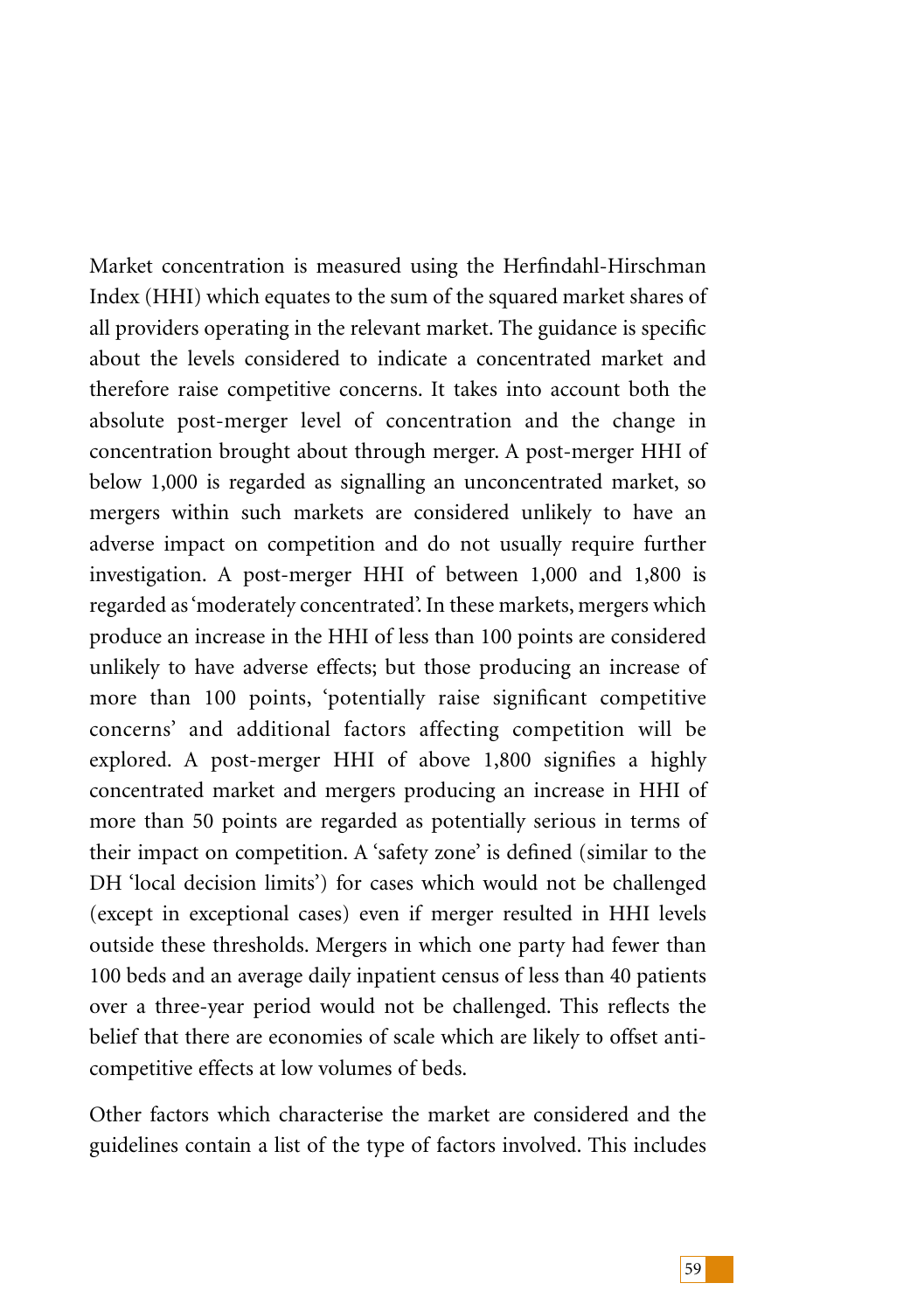#### **MERGER POLICY**

Made in Heaven or Marriages of Convenience?

**Mergers in the NHS**

> the extent to which market conditions are conducive to co-ordination between parties; the ease of detection and punishment of collusion; and the degree to which buying power is concentrated in the market, as this may offset anti-competitive behaviour.

> Ease of entry is also included as an important step in the assessment: where entry is considered easy, the merger is viewed as having no antitrust concern and is thus not analysed further. Easy entry is defined as passing the three tests of timeliness, likelihood and sufficiency. Unlike the UK guidance which makes only passing reference to entry, the US guidance is specific about definitions and the type of information required to assess each factor. Entry is regarded as timely if it can be achieved within two years from the initial planning stage to having a significant market impact. The guidance also notes that where the relevant product is a durable good for which consumers may defer purchases in response to a significant commitment to entry, the competitive effects may be counteracted over this period. Hence entry which occurs beyond the two-year period may still be considered.

> This point seems particularly relevant to the health care sector as although entry may not be possible in the short-term, purchasers can choose not to make significant investments in the development of existing services if they are aware that new services are planned by other providers. For entry to be a likely response to merger, it must be profitable and potential entrants will need to be sure that long-term profitability is sufficient to outweigh the investment risk. This would be possible if the entrant could secure the pre-merger prices, so it would need to take into account the effect of increased supply on prices.

> Detailed guidance is given on the estimation of expected revenues and the entrant's share in anticipated growth. In the UK, capital projects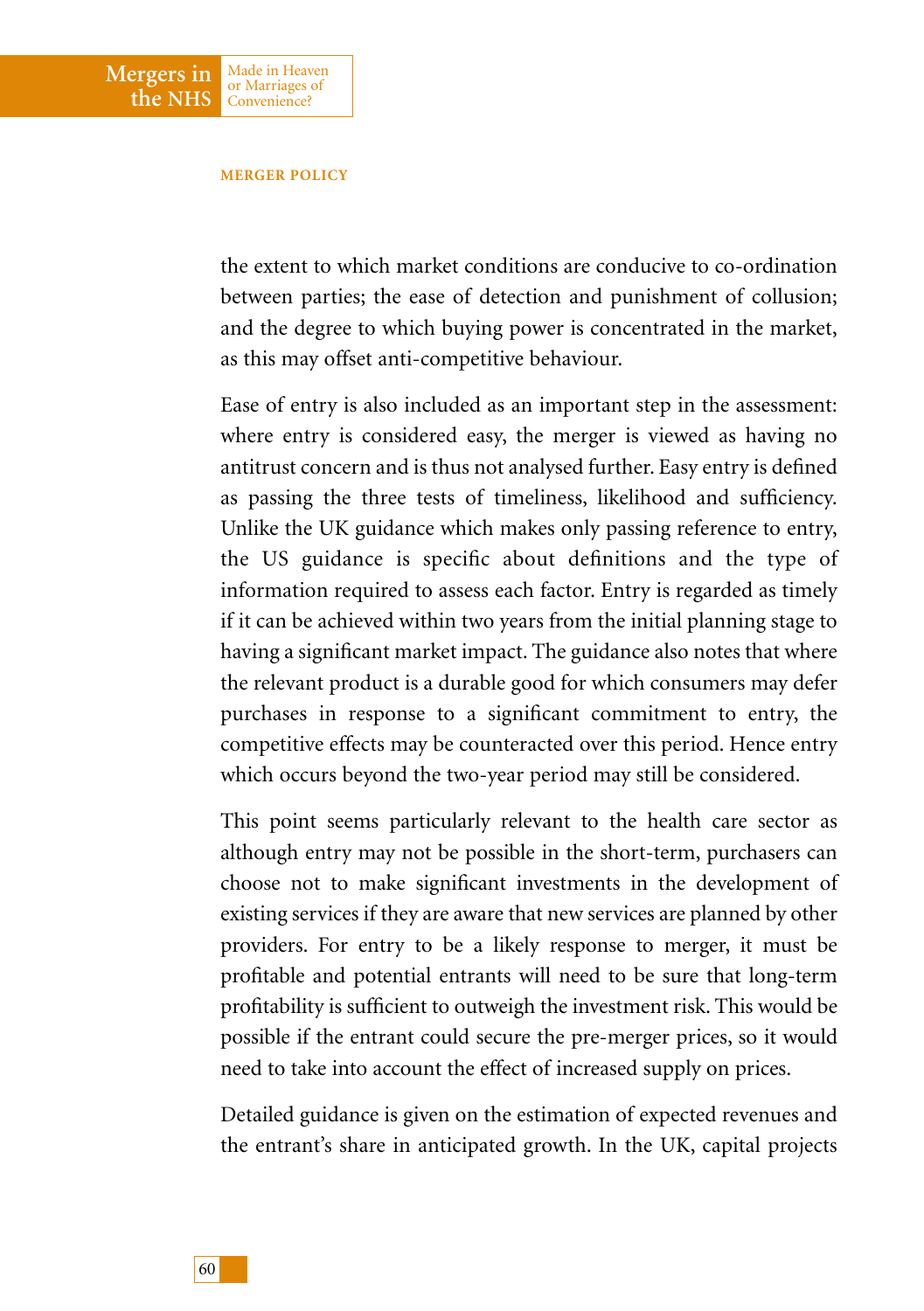funded with private sector finance should take into account such issues and the risks in terms of sunk costs are less of a problem for the NHS partners. The notion of 'sufficient' entry refers to the magnitude, character and scope of entry. Even if entry is likely, it may not be sufficient to deter anti-competitive concerns, especially if the incumbents exercise control over the assets required for entry.

Efficiency gains which could not be achieved other than through merger are considered as potential offsetting benefits, as in the case of the UK guidance where the focus is on economies of scale and scope. The US version notes that general reductions in administrative or overhead expenses may be difficult to demonstrate unless they are related to specific operations of the merging parties. Again, in the health care sector where merger proposals are usually accompanied by claims for reductions in management costs, it is important to be clear about exactly how such gains are to be achieved.

The 'failing firm' defence considers a situation where one merging party would exit the market if the merger did not occur. Here, the competitive impact of the merger would be negligible and thus of no concern to antitrust law. However, the term 'imminent failure' is defined carefully and it is clear that there must have been demonstrable efforts to dispose of the assets of the failing firm. Also, if the merger did not go ahead, the assets of the firm would be expected to exit the market altogether.

## **Comparison of UK and US merger policy**

The UK and USA guidance both have similar policy goals and assessment processes which reflect the welfare trade-off approach to the evaluation of mergers. The main difference in content lies in: (a) the more detailed process (e.g. defining levels of concentration,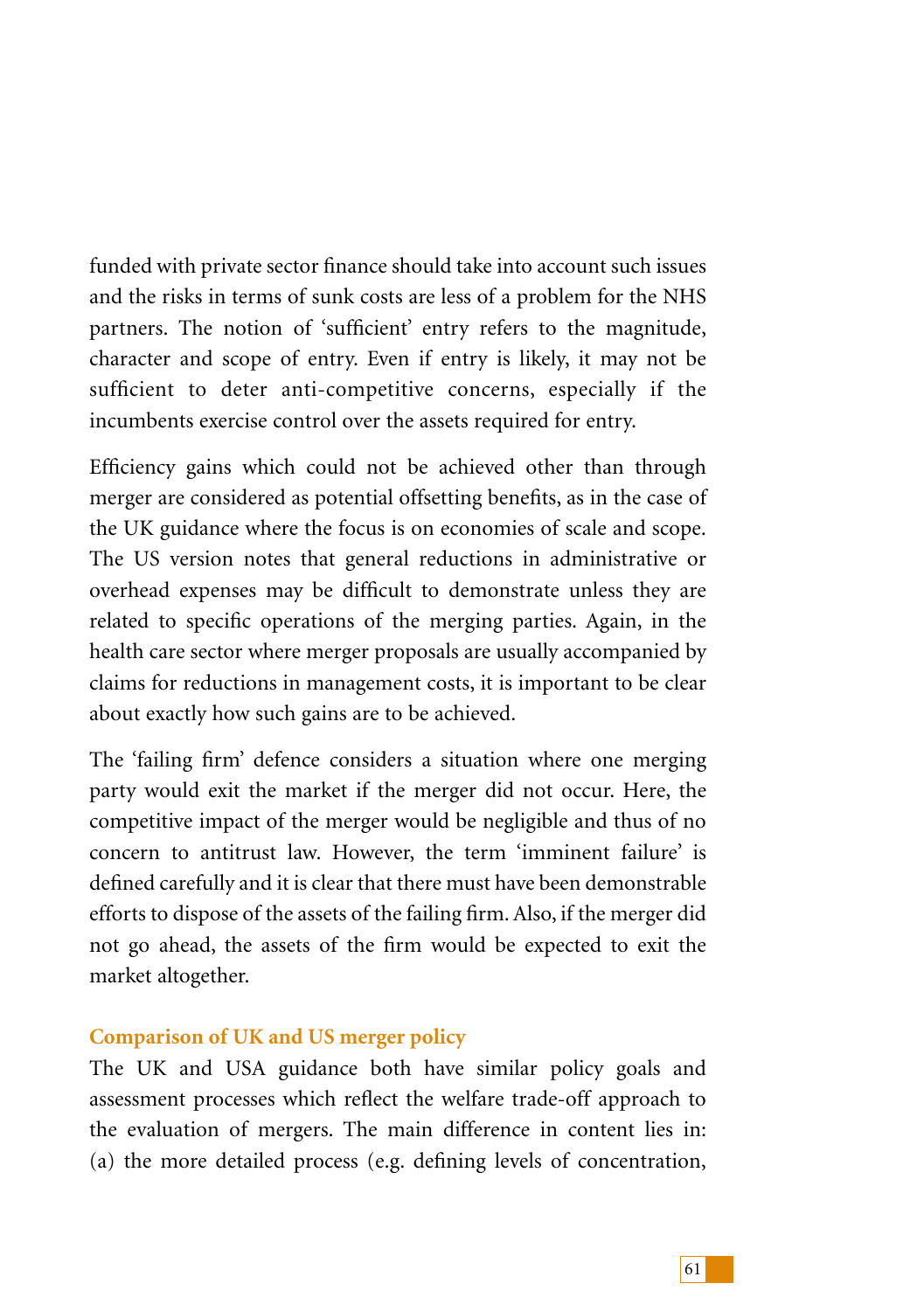#### **MERGER POLICY**

Made in Heaven or Marriages of Convenience?

**Mergers in the NHS**

> assessment of entry) which is described by the USA guidance, and (b) the extent to which the guidance is specific about the sources of data for establishing each step. The 'failing firm defence' does not appear in the UK guidelines but it is possible that one of the noneconomic benefits mentioned in the merger assessment process – the implications of closing a unit popular with the public or in which there has been recent investment – is actually a coded way of considering the 'failing firm' defence. This may in part be due to sensitivities around the failure of Trusts in the NHS and a reflection of the fact that in a managed market like the NHS, political expediency will play as important a role as economic factors in major decisions affecting healthcare service provision. Indeed, the highly regulated nature of the UK healthcare sector<sup>84</sup> accounts for much of the difference in policy emphasis between the UK and US.

> In addition, the USA guidelines are used to enforce antitrust policy through the courts and have resulted in a number of decisions opposing mergers where they were found to have anti-competitive effects. In contrast, the UK guidance has no such standing and it is not clear how it is being used in practice.

> Although this suggests that the US policy is more thorough, systematic and far-reaching than the UK approach, there is one respect in which the UK guidance goes further and has potentially more impact on the structure of the market. This lies in the inclusion of mergers of services and specialties below the level of whole hospital mergers. Whilst the US rules cover joint ventures in terms of purchase of equipment, they do not specify that their rules apply specifically to service-level mergers. In practice it is likely that hospitals will develop monopolies in particular services and locations, even if alternative providers exist for some of the other services they provide. Since this sort of activity is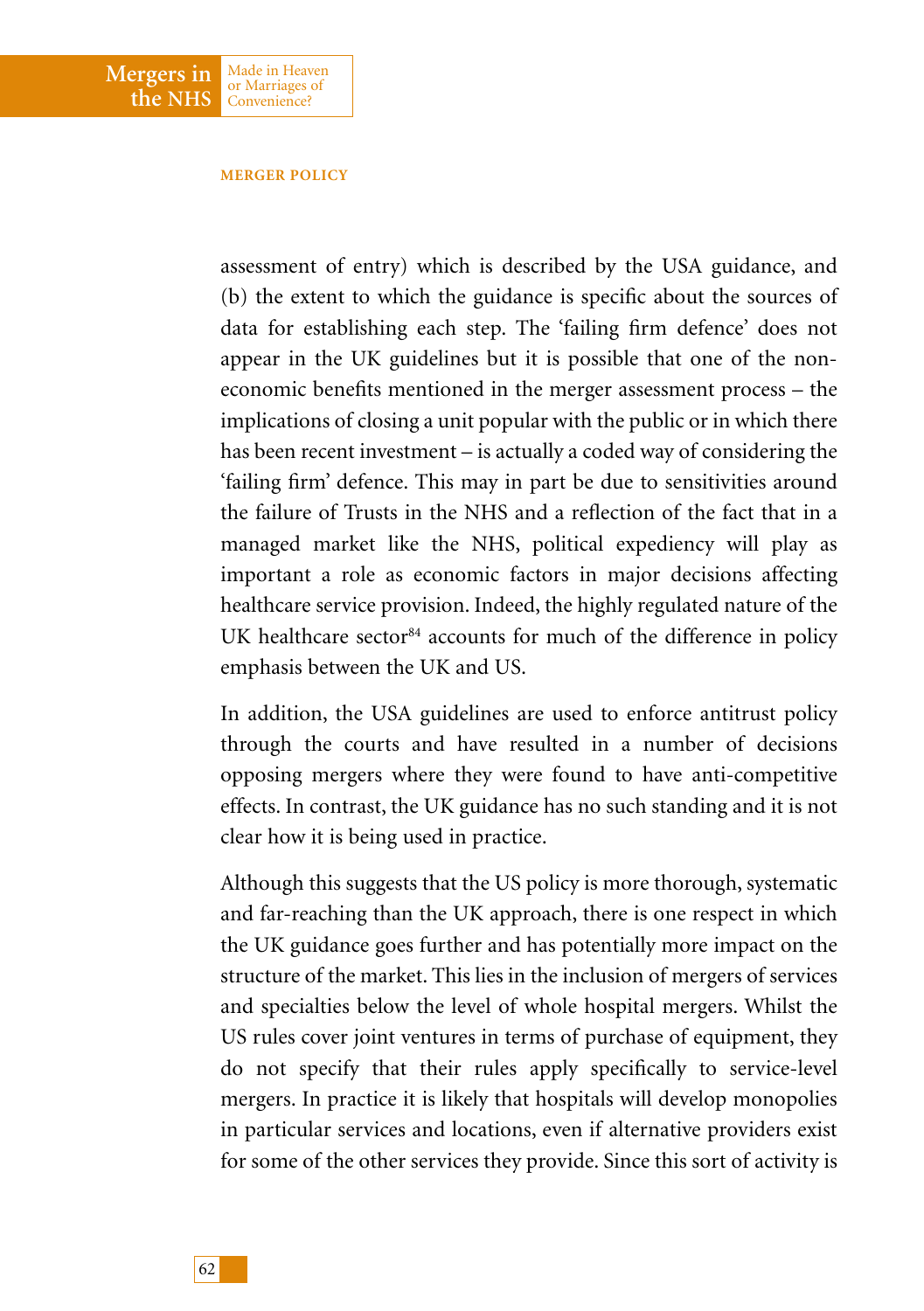far less likely to attract the attention and analysis which may accompany the merger of two Trusts, and as subsequent service mergers may take place and lead eventually to complete merger, it could be argued that it is at this level that merger policy is most needed. Indeed, some have argued that the US policy needs to recognise that in the current climate, "…market power [of hospitals] ultimately emanates from actions at the clinical service level rather than at some broader institutional level." <sup>85</sup>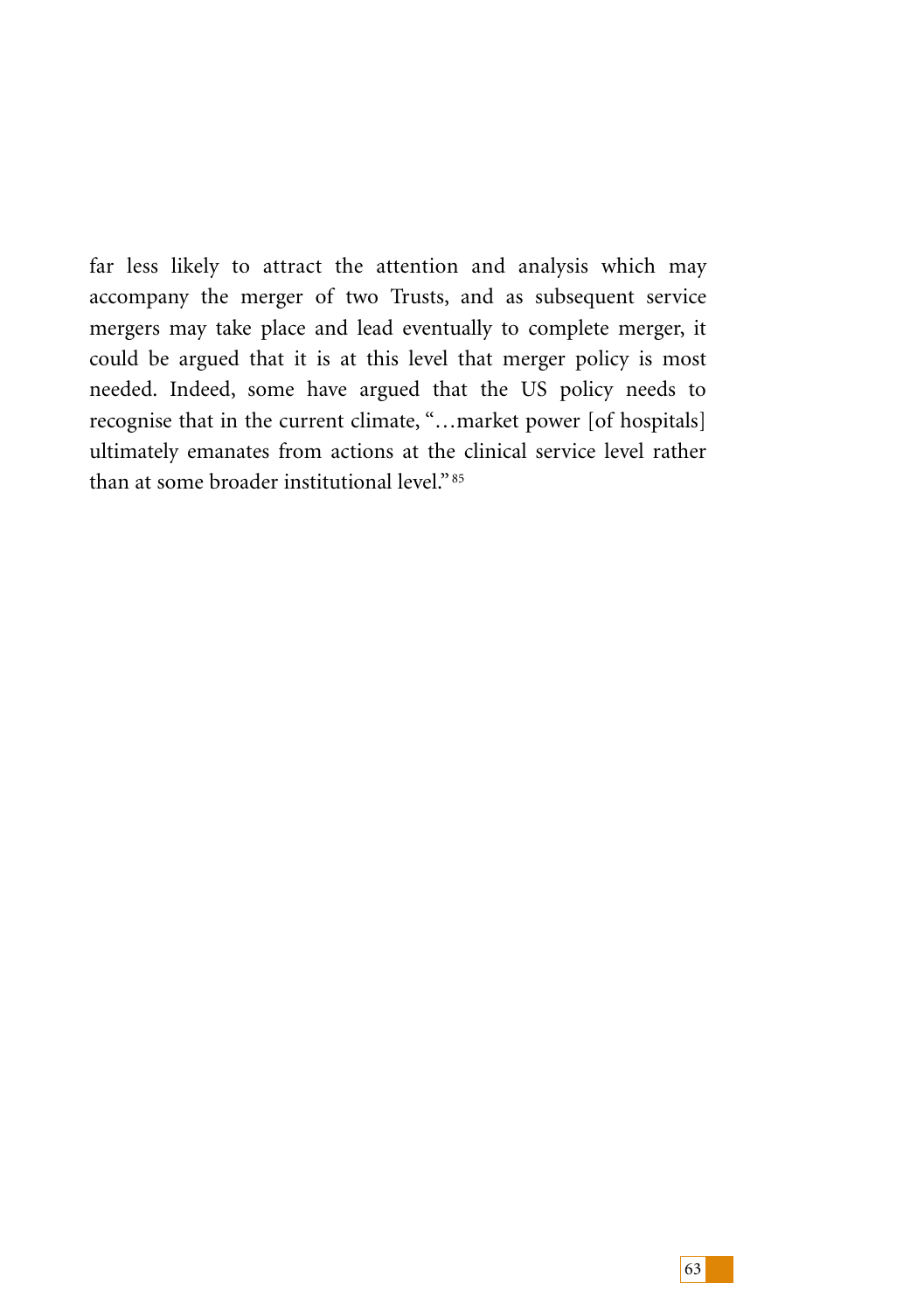**Mergers in the NHS**

Made in Heaven or Marriages of Convenience?

It is not straightforward to explore how the UK policy has been applied as much of the data and evidence used in the assessment and decisionmaking processes do not appear in the public domain. This is especially true when the merger is below the level of the whole Trust or does not require one Trust to be dissolved, since no Ministerial approval is needed in such cases. Moreover, as the guidance is exactly what it says – 'guidance' – the Regional Offices which are responsible for implementing most of the processes are not obliged to undertake the assessments as described, and it is not clear whether they would be challenged if they failed to do so.

# **Assessing the effect on competition**

In order to calculate the impact of the merger on the market, both the UK and US policy require identification of the market within which the merging parties operate. Two aspects of the market need to be defined: the product (or service) market and the geographical market.

The *product* market is defined in the US guidelines as a set of services such that, if hospitals within the market were to raise their prices collectively for these services, purchasers would not divert sufficient demand to other services to make that price increase unprofitable. Thus the sellers would be able to raise the price significantly and permanently within the market. The service or set of services defined as a product market will be those for which there are no close substitutes. However, data are unlikely to be available to estimate how the demand for one service is likely to change in response to changes in the price of other services, and it is not even clear which sort of prices should be used in such an analysis.80

The UK guidance therefore reproduces some of the suggested sources of evidence from the USA guidelines in order to estimate the likely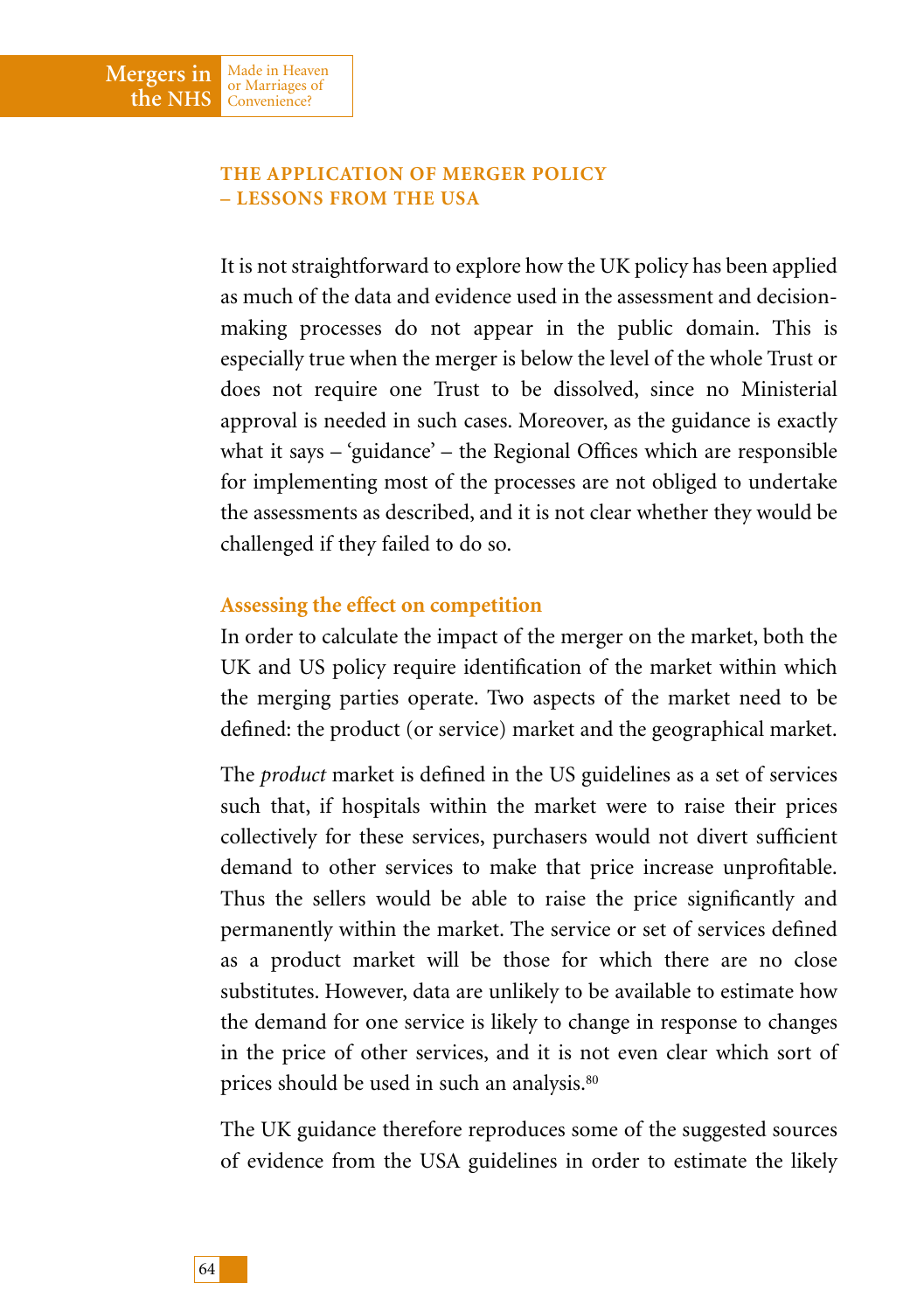reaction of buyers to a price increase. For example, consideration should be given to whether the provider takes into account purchaser substitution between services when making business plans, and whether purchasers have considered switching services before in relation to relative price and other factors. Other indicators suggested in the USA include industry or public recognition of a market as an entity, together with persistent and sizeable disparities in price between the product and other products. In addition, the potential for supplyside substitutes<sup>20</sup> tends to be judged on the basis of potential for entry and the extent to which facilities are unique to the production of the service in question. The problem in defining the product market in health care is that hospitals provide a range of services for different markets. Whilst it is clear that the competitive analysis can be undertaken using several different markets, what has caused debate in the USA is the tendency of the antitrust law to take a 'cluster of services' approach to hospital markets. In particular, the agencies have normally defined the relevant product market to be the group of services that constitute acute inpatient hospital care, treating them all as a single product market.<sup>86</sup> The justification for this is that although individual services within the group may not be substitutes from the point of view of patients (e.g. maternity versus orthopaedic services), if a purchaser contracts for this set of services at a hospital then it is a product market as long as a collective price increase for these services would be profitable.

The FTC specifically acknowledged this approach during a case involving American Medical International (AMI) acquisition of another hospital in 1979 which was overturned as being in violation of antitrust laws.85 In this case, AMI had argued unsuccessfully that the relevant product market should include any supplier of services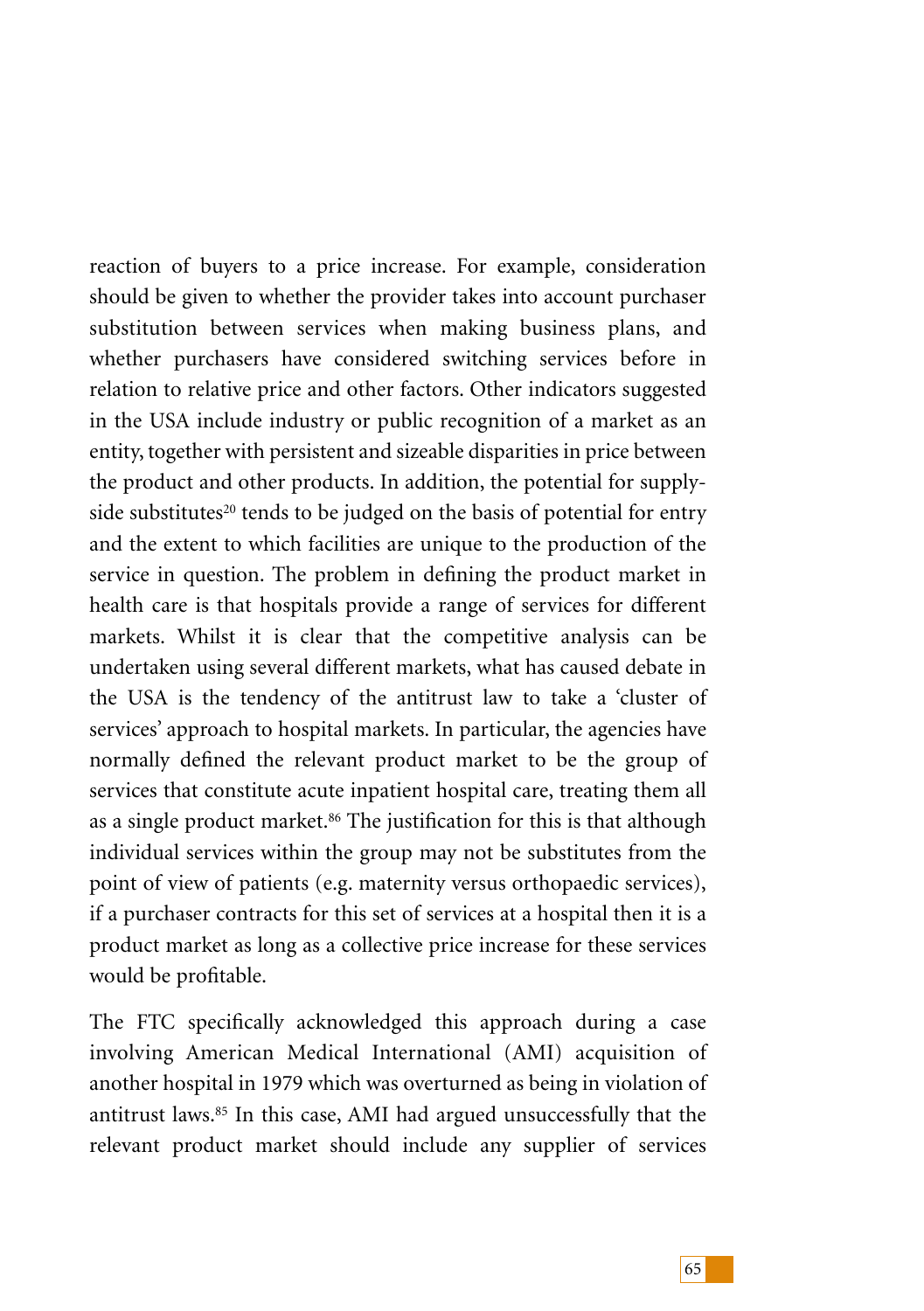### **THE APPLICATION OF MERGER POLICY – LESSONS FROM THE USA**

Made in Heaven or Marriages of Convenience?

**Mergers in the NHS**

> offered by hospitals whether these services were supplied on an inpatient or outpatient basis or by a hospital or other type of provider. As outpatient care increasingly substitutes for inpatient services and as providers other than traditional hospitals start to compete in the acute care sector, the cluster approach may be less pertinent. Indeed, in a later case involving the Hospital Corporation of America (HCA), the court agreed with HCA's assertion that the product market for acute services should include the services wherever and whoever provided them, and thus agreed that outpatient as well as inpatient care should be included in the cluster of services used to define the product market.

> Clearly this is an important issue as the wider the definition of the product market, the more likely it is that merging parties can identify competitors and this will mitigate the extent to which the merger increases market concentration. Whilst some argue that the changing nature of the hospital market suggests the need for narrowly-defined markets,<sup>85</sup> others have suggested that one way of informing decisions is to consider the stance of the purchaser.<sup>20</sup> Thus if the purchaser is willing to contract separately for individual services within the cluster and to have contracts with different providers for services within the set, then a collective price increase within the bundle of services would not be profitable for hospitals within that market. For instance, if a purchaser is willing to contract separately for organ transplants or heart surgery then these may belong in a different product market from other inpatient services. This seems a particularly useful approach for the UK situation where purchasers do indeed sometimes contract separately for individual services rather than write general contracts for all inpatient care. In cancer services for instance, a purchaser may not identify separately cancer patients within a general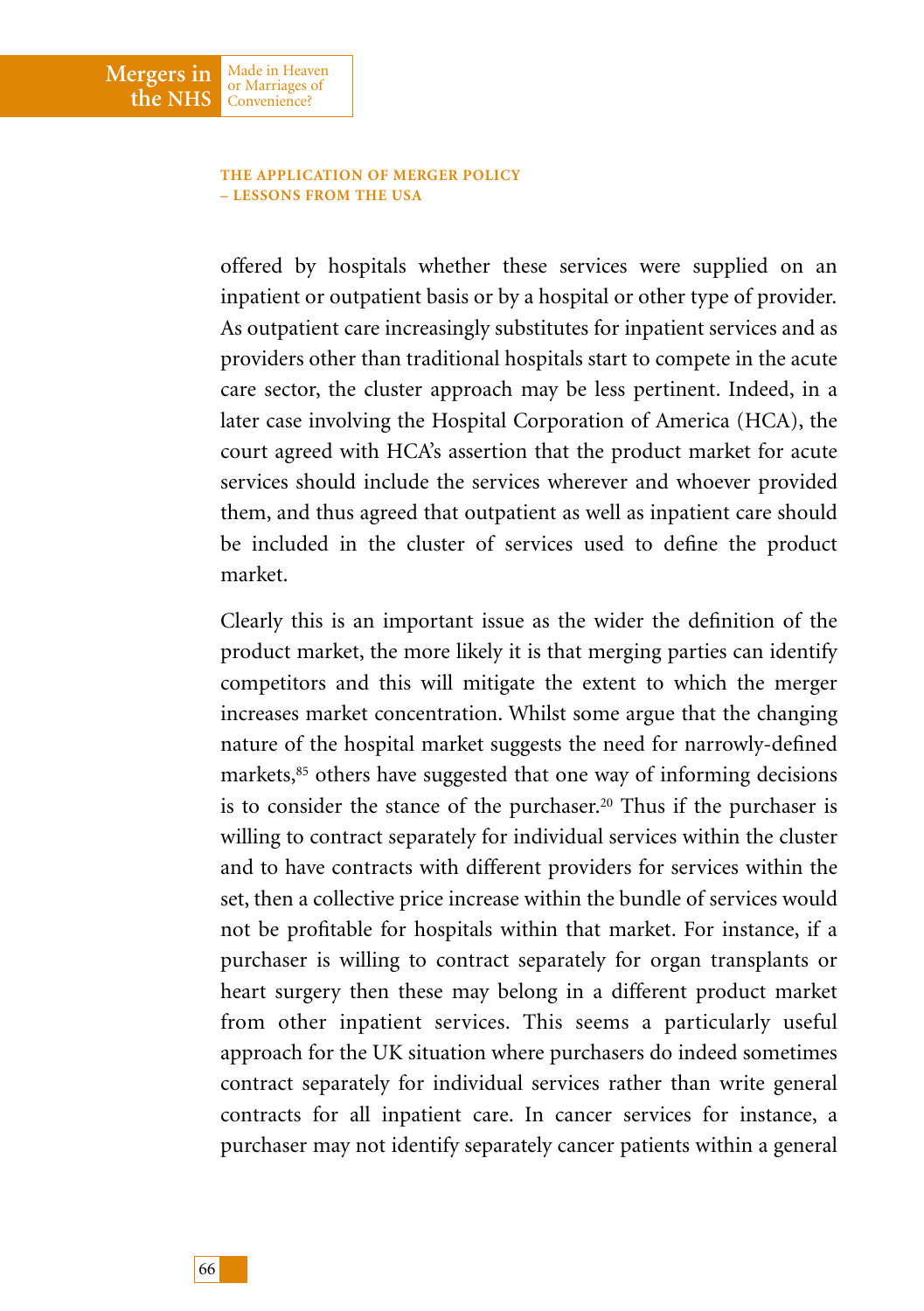surgery and gynaecology block contract, but may contract separately for more specialised cancer services such as radiotherapy.

In the UK guidance there is also an added caveat in relation to the quality of the service: the guidance notes that if quality is sufficiently different between providers then a service could be perceived as being a different product. This has been echoed in some of the US decisions in which, for example, state-owned psychiatric hospitals were excluded from the product market for a merger of private psychiatric hospitals on the grounds of "testified differences in quality, scope of services...".85

The *geographical* market consists of the smallest area such that, if the hospitals imposed a small but significant increase in price, purchasers could not divert sufficient business to hospitals located outside that area to make the price increase unprofitable. Geographical markets are likely to differ depending on the product as the market for specialised services and elective care will be larger than that for general and emergency services. Thus in the HCA merger case, the courts recognised that depending on the service, the relevant geographical market could vary from the single county involved in the merger, the six-county metropolitan statistical area (MSA) or the thirteen-county health service area. Evidently, the larger the market, the less likely it is that a merger will produce levels of concentration sufficient to warrant a challenge.

The main problem in defining such boundaries is the extent to which geopolitical boundaries such as MSAs or DHAs or LAs represent meaningful ways of defining alternatives available to patients. Geographical markets depend on the willingness of purchasers to switch to hospitals outside the market and this depends in turn both on perceptions of quality and reputation and also upon the willingness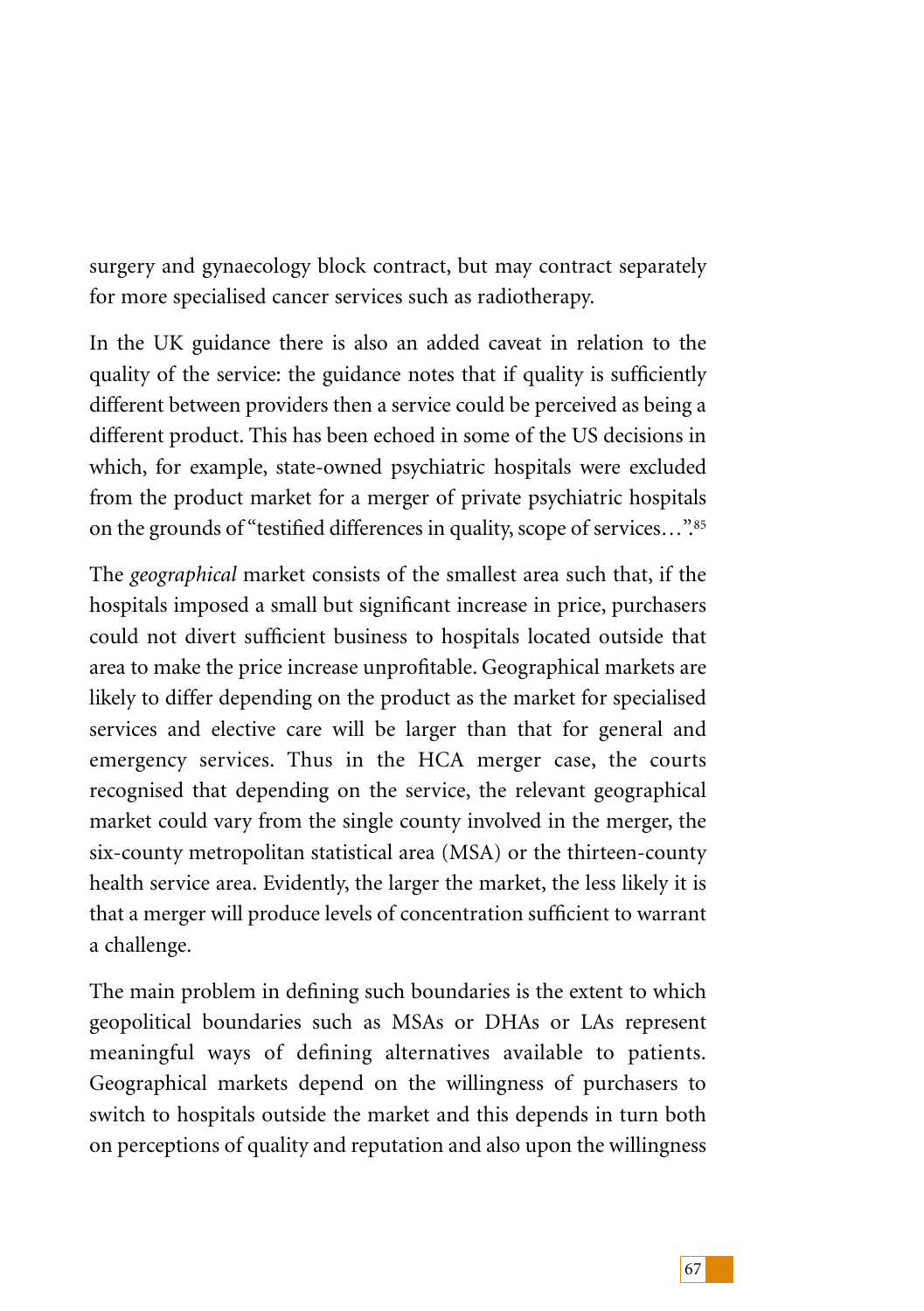### **THE APPLICATION OF MERGER POLICY – LESSONS FROM THE USA**

Made in Heaven or Marriages of Convenience?

**Mergers in the NHS**

> and ability of patients to be treated at other hospitals. In order to reflect this, most of the analysis of hospital markets in the USA has focused on patient migration data which considers flows between hospitals and patients. Measures such as the Elzinga-Hogarty (EH) test use two criteria to judge where the boundaries of a market should fall. The first is the little in from outside (LIFO) standard which measures the volume of services that are both locally produced and consumed as a percentage of total local consumption; the second is the little out from inside (LOFI) standard which measures the volume of services that are both locally produced and consumed as a percentage of total local production. Large values for LIFO and LOFI statistics indicate that relatively little output is imported or exported from a particular area. In the case of hospital care, the EH statistics are constructed using patient flow data which give the locations of hospitals where patients are treated and are usually based on patient days or numbers of admissions and discharges.

> The use of such methods for defining markets is not straightforward and many have criticised the arbitrary cut-off points which are used.81,87 In addition, these measures are limited as they reflect only what is currently happening and cannot be taken to signify that other patients from a particular area would be willing to switch hospitals or that purchasers would make such a switch in response to price changes. Factors other than residence of the patient will influence the willingness of purchasers to switch, including travel times and transport facilities and the extent to which they view local hospitals as part of their community.80,87 In the UK, switches in response to price changes will be feasible only if the HA can secure GPs' agreement to refer the majority of their patients to an alternative hospital. Although ECRs will always allow for some flexibility, HAs will place contracts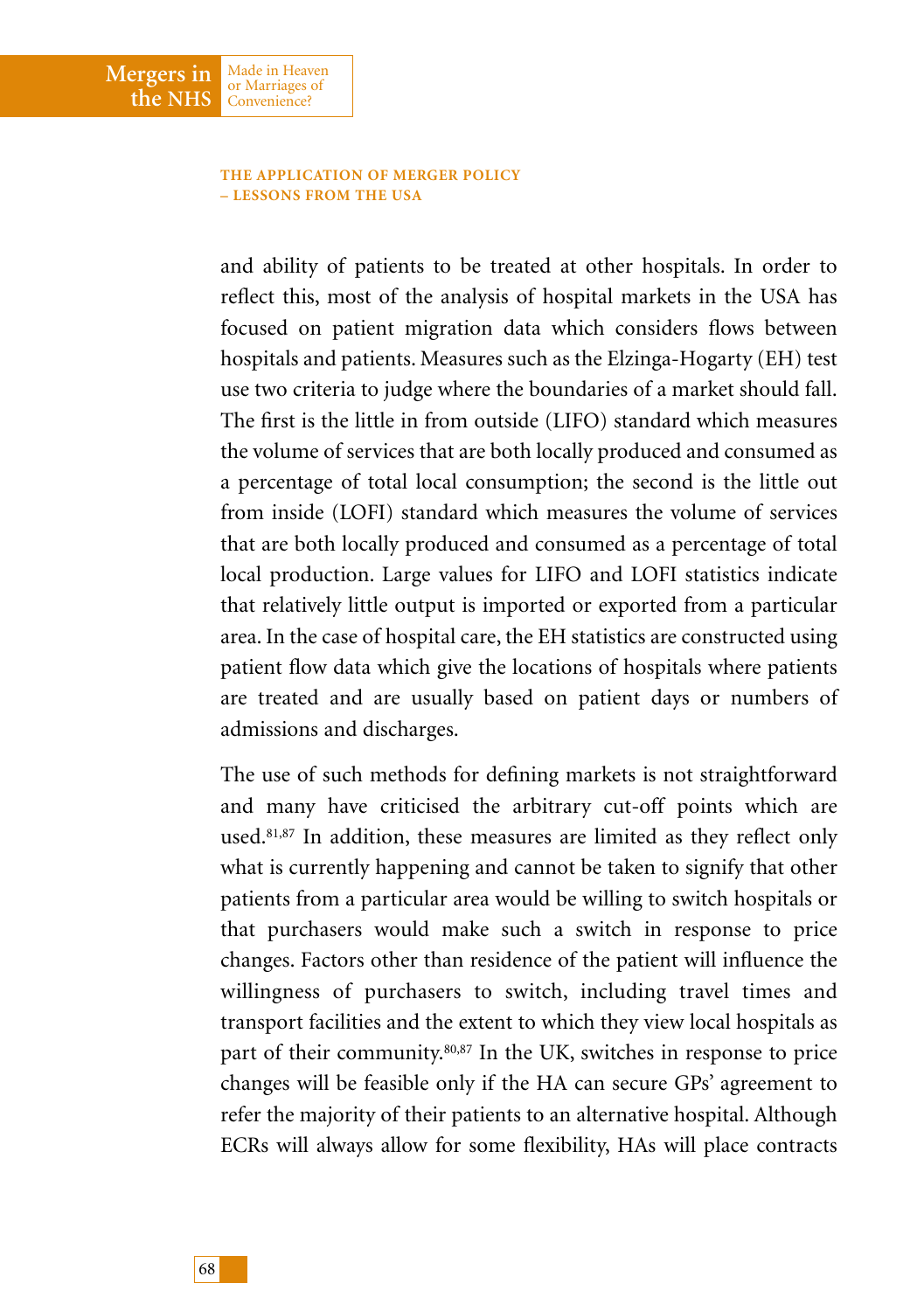only with hospitals which they are confident GPs will use. The views of GPs in turn are likely to be influenced by their opinions of individual consultants within the hospital and the reputation of particular services. These important qualitative features need to be considered alongside attempts to define markets using quantitative techniques.

# **Inconsistency in measuring market concentration**

In the light of the difficulties associated with defining both the product and geographical markets and the range of approaches possible, it is not surprising that the measurement of concentration using HHIs is not straightforward. The use of different market definitions will alter the results of HHIs: narrower definitions of both the product and geographical market will tend to produce higher values for measures of concentration.

Wilder and Jacobs use alternative definitions of the product and geographical market to illustrate the range of HHIs possible in a rural and metropolitan area in the USA and at the level of specific surgical procedures.88 They find that measures of concentration made at a very general level, similar to those used in previous merger challenges, disguised what was happening at a more disaggregated level. Indeed, overall measures of concentration were very similar in both types of market, despite the fact that the rural area consisted of a county with a single hospital and the metropolitan area covered two counties and had four hospitals. However, once the HHIs were calculated for specific procedures, the picture became much more complex and the degree of concentration varied widely.

Merger proposals between two hospitals in Illinois (Rockford Memorial and Swedish American) were thwarted when the Justice department calculated that the HHI would increase from 2,584 to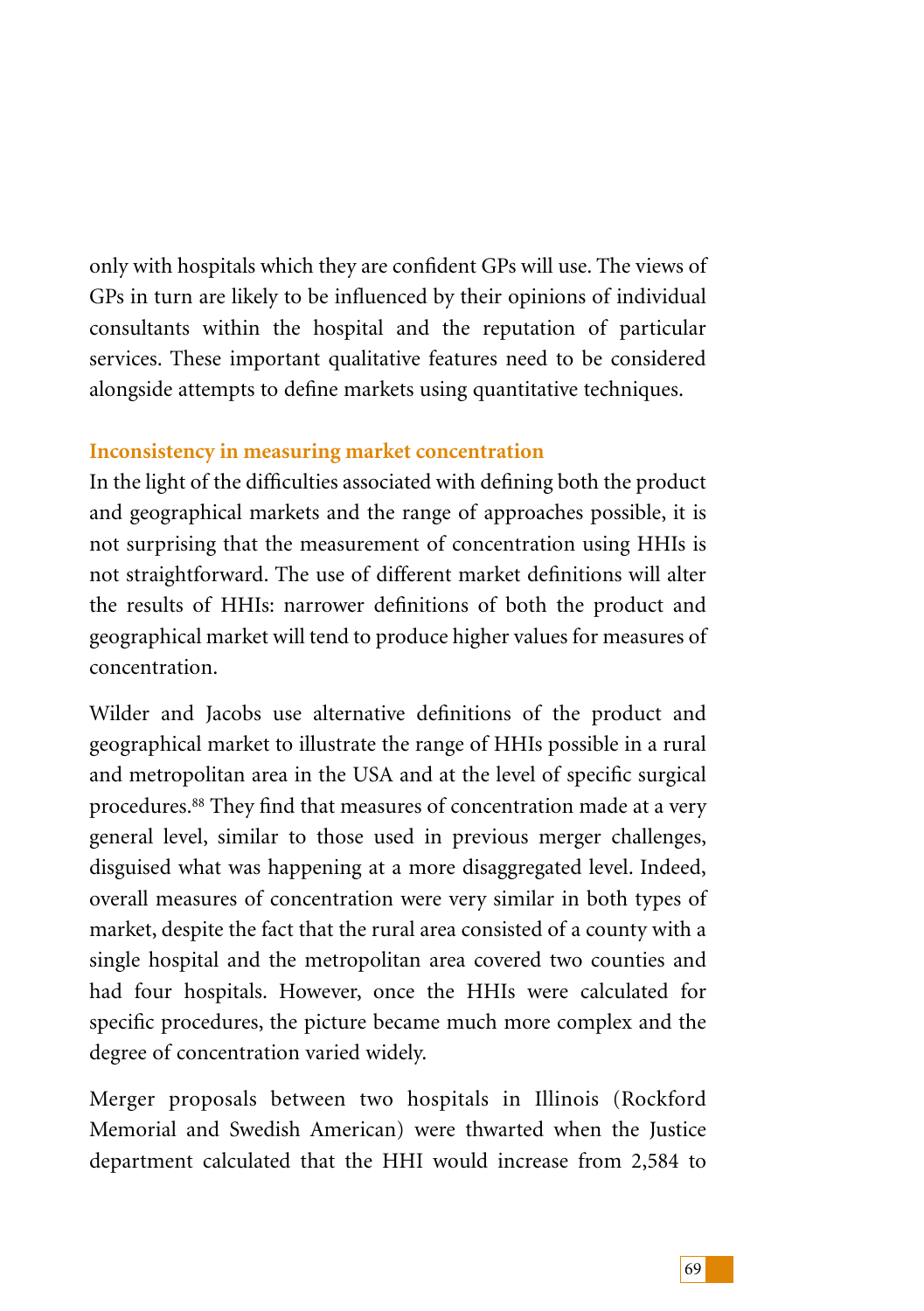### **THE APPLICATION OF MERGER POLICY – LESSONS FROM THE USA**

Made in Heaven or Marriages of Convenience?

**Mergers in the NHS**

> 5,976 if the merger were allowed.89 This was on the basis of considering the relevant product and geographical market to be general acute care hospitals in the Rockford area. The merging parties contested the definition and in particular claimed that the geographical market was composed of at least ten counties, which would have lowered the HHI values.

> In response to criticism that the application of HHIs can be misleading, policy-makers in the US have responded by noting that the HHIs and changes in HHIs are used as a 'preliminary screen' for testing for competitive effects and can be used to predict whether or not an investigation is opened.20 However, they are not used mechanistically and once the decision to investigate is made, the process will use additional information to take into account the significance of the concentration results.

# **Interpretation of the 'other' market factors**

Clearly the calculation of quantitative measures such as concentration levels is problematic and open to interpretation in terms of the definition of the relevant markets. Equally, when the assessment process in both the UK and US guidelines focuses upon other less quantifiable factors, problems of interpretation are even more apparent.

### *Efficiency gains*

Consideration of the efficiencies resulting from merger is one area in which quantitative data could potentially be used to provide more objective measures. The US guidelines are clear that the efficiency gains must firstly be well documented and specific rather than related to general reductions in costs or savings in administrative overheads;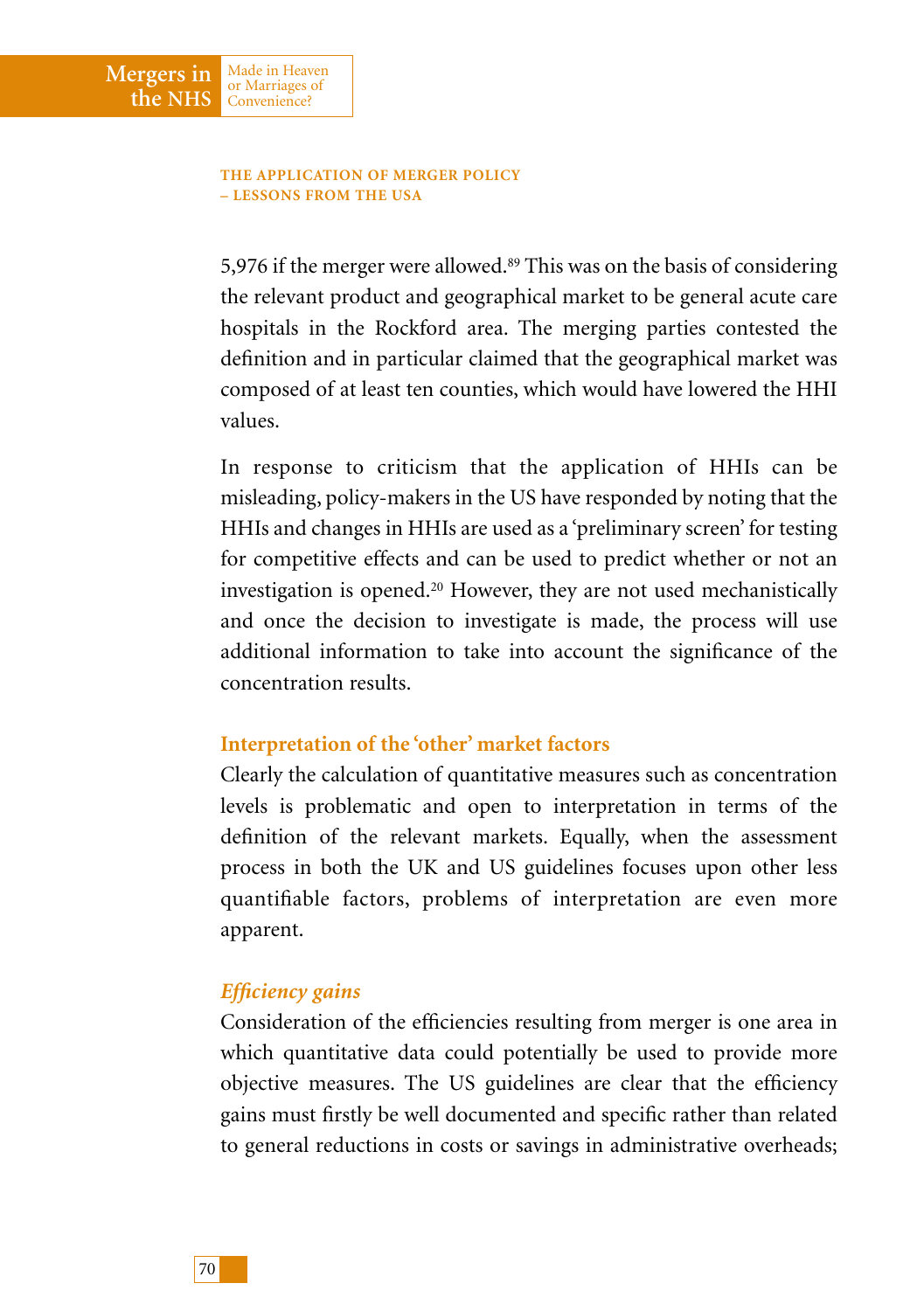secondly that it should be clear that the gains will be passed on to consumers in the form of lower prices; and thirdly that the efficiencies could not be gained through routes other than merger (a joint venture for example). The UK guidance places much emphasis on the lack of published evidence for the existence of economies of scale and scope, but says little about any shorter term cash gains which could accrue from merger, especially where rationalisation of sites or reduction in spare capacity are likely.

Experience in the USA shows that the Justice Department has often ruled that the efficiency gains put forward by merging parties are insufficiently convincing, for example in the case of University Health Inc.90 Efficiency gains were emphasised more in the 1992 guidelines, but even so, in three out of the four merger cases decided after litigation, in which potential efficiencies were a significant issue, the arguments of the parties were rejected on the grounds that they were factually unpersuasive.<sup>91</sup> In a case involving Rockford Memorial and Swedish American, the hospitals also claimed substantial efficiency gains, projecting cost savings of \$43 million in the first five years. However, as the two hospitals were not located near each other, the evidence for such huge savings was not considered persuasive.

In the AMI case, the parties involved argued that the merger would save \$1.2 million in annual operating savings and capital savings of \$12.2 million, the former arising from the decision to locate almost all the medical services at the hospital with a lower unit cost.<sup>89</sup> However, the courts decided that they had failed to establish the existence of cost savings, and pointed out that as the merger had taken place 17 months before the court action, they would have expected to see evidence of consolidation already occurring in order to reap the efficiency gains. This in fact had not occurred, which led the court to believe either that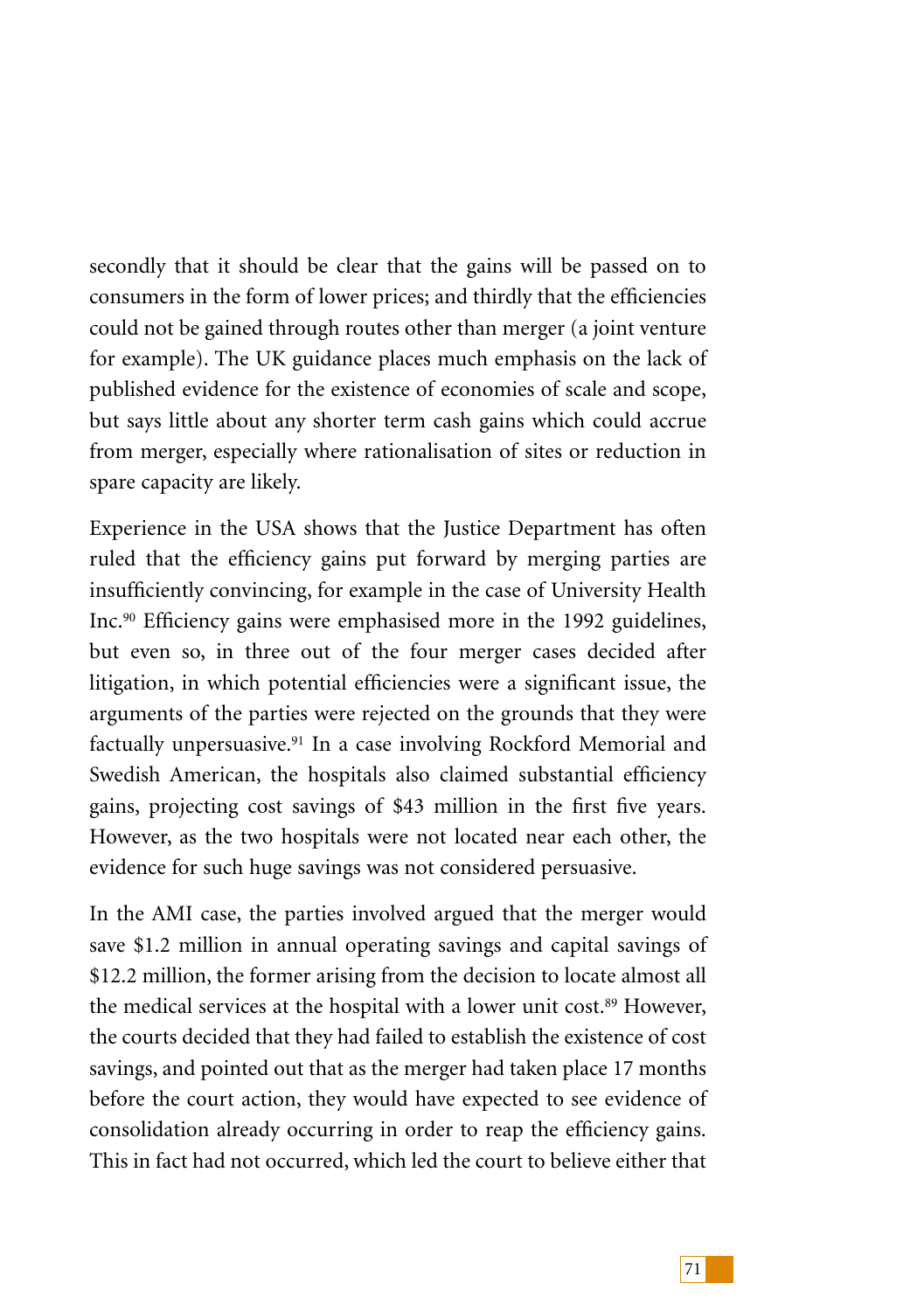the efficiencies did not exist or were small, or that the level of postmerger market power held by AMI meant they had little incentive to exploit the gains.

The US decisions appear to suggest an awareness that the market conditions post-merger will affect the extent to which such gains are likely to be exploited and passed on to consumers. Those facing little competition will find less incentives to cut costs and offer innovative services, and this may be particularly true for non-profit making hospitals.

# *Quality gains*

Made in Heaven or Marriages of Convenience?

**Mergers in the NHS**

> The UK guidance places a lot of emphasis on potential quality gains from merger and includes economies of scale and scope in terms of quality as one way in which mergers may enhance efficiency. This is probably a reflection of the fact that many recent NHS re-configurations have been driven by perceived quality gains from concentrating services, or by guidance on best practice issued by various professional bodies. Whilst the emphasis thus seems appropriate, what is much less clear from the guidance is the sort of evidence which will be considered valid. The literature review included in the guidance<sup>2</sup> and subsequent evidence<sup>23</sup> suggest that Trusts are unlikely to be able to cite published evidence to support their claims. Supporting evidence is therefore likely to comprise professional views and opinions of those involved in the merger or, in some cases, the views expressed by working parties or groups from outside the area involved in the merger. Evidence relating to quality gains seems to receive little weight in the decision-making processes in the USA as it is less amenable to quantification and authentication.<sup>86</sup>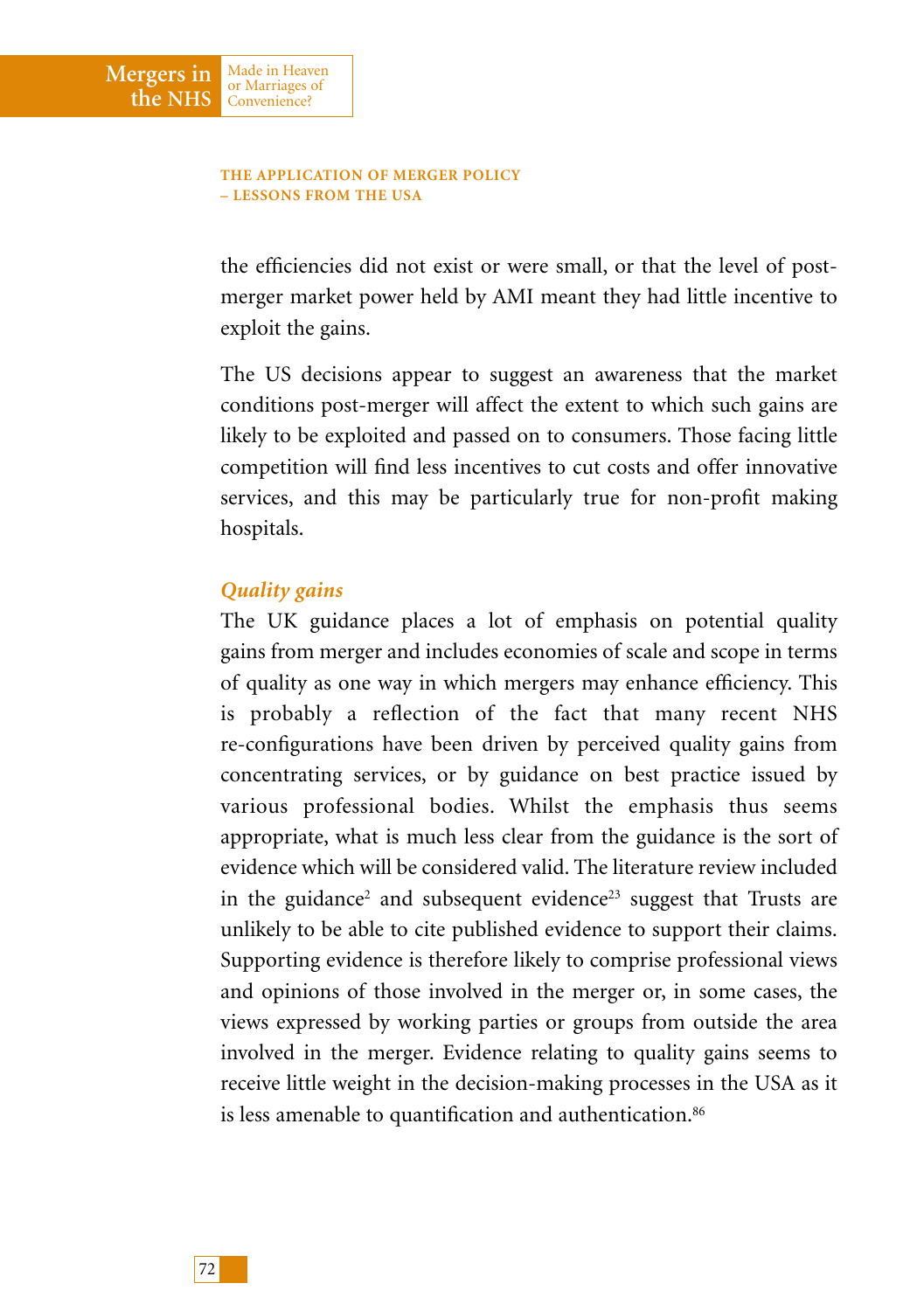# *Entry*

Attempts have been made in the USA to be precise in terms of what constitutes easy entry. It is more difficult in the UK context to assess the likelihood of entry given that there is no definition of what might be defined as entry and no cut-off point beyond which entry is considered to be unlikely.

# *Failing firms*

The failing firm defence in the USA has been used to apply the merger guidelines less stringently in cases where the merger involves a hospital in financial difficulty.92 However, despite the fact that it has been demonstrated that mergers involving a financially weak hospital are indeed less likely to be challenged, a counter-argument has been put forward to explain why this does not represent variation in how the failing firm defence is interpreted or applied.<sup>20</sup> Hospitals in a weak financial situation but which are not expected to exit the market in the near future are not treated as failing firms as they do not meet the relevant criteria, but they are likely to be of minimal competitive significance. This means that they will have been considered in the analysis of the competitive effects of merger and as they offer little competitive threat, their acquisition by another hospital is unlikely to raise significant competitive concerns.

# *Non-economic benefits*

Some of the additional non-economic benefits which are included in the UK guidance are also likely to be open to interpretation and, apart from a general statement that most weight should be given to the economic benefits, there is no indication of how important these noneconomic benefits have to be in order to be considered valid. The allencompassing nature of some of the factors make it unlikely that a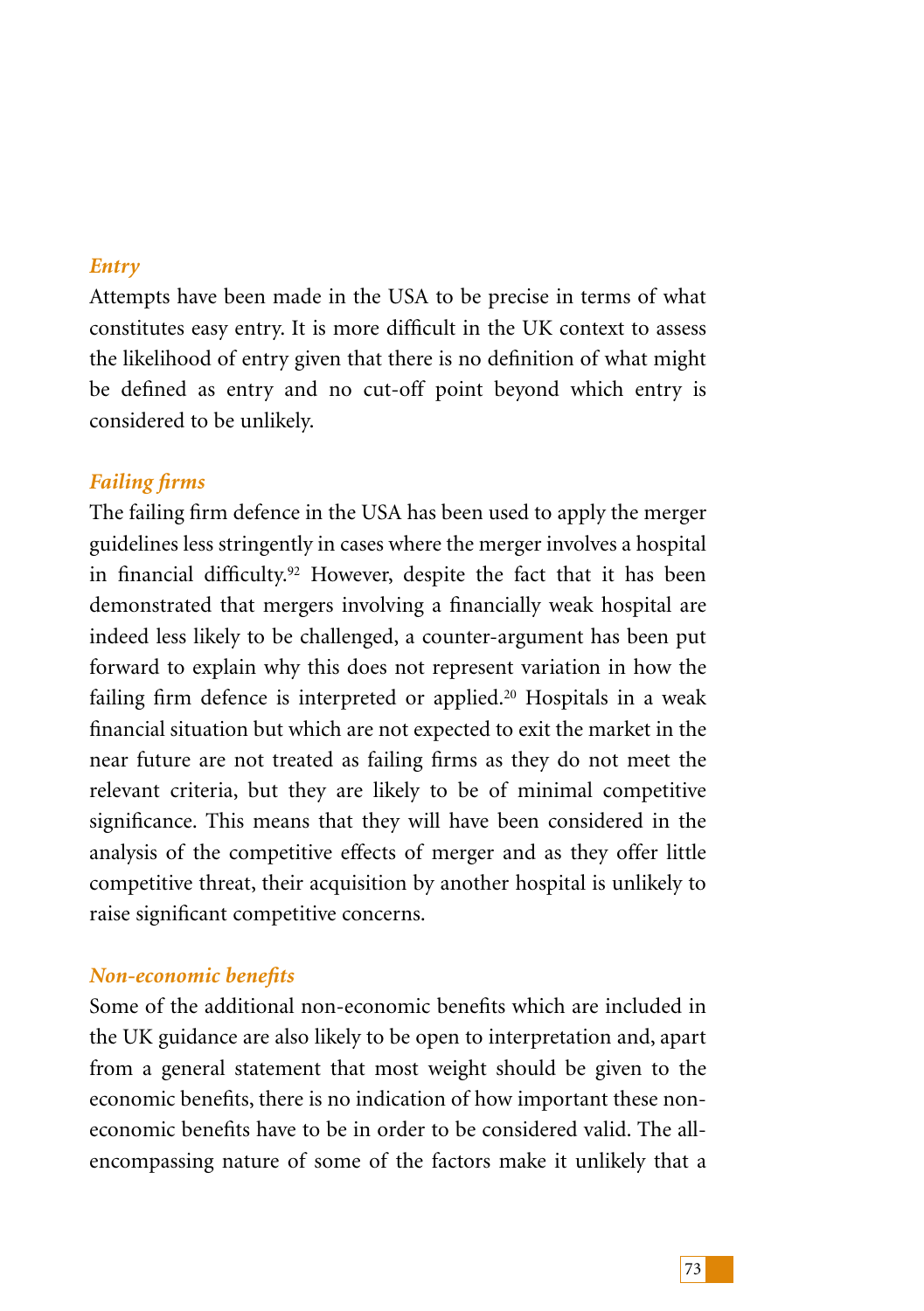Made in Heaven or Marriages of Convenience?

**Mergers in the NHS**

> merger would ever be challenged in some circumstances. For example, if merger is used as an alternative to closure of a unit, then one of the non-economic benefits includes consideration of the implications of closure of a unit which is popular with the public. As hospital closures are inevitably unpopular, mergers will always proceed unless limits are placed on the weight to be given to this factor.

> In summary, the USA guidelines, even though they are quite clearly outlined and contain very specific definitions of particular terms, have been problematic when applied to particular merger cases. The degree of openness in interpretation of aspects of the UK guidance is likely to lead to similar problems.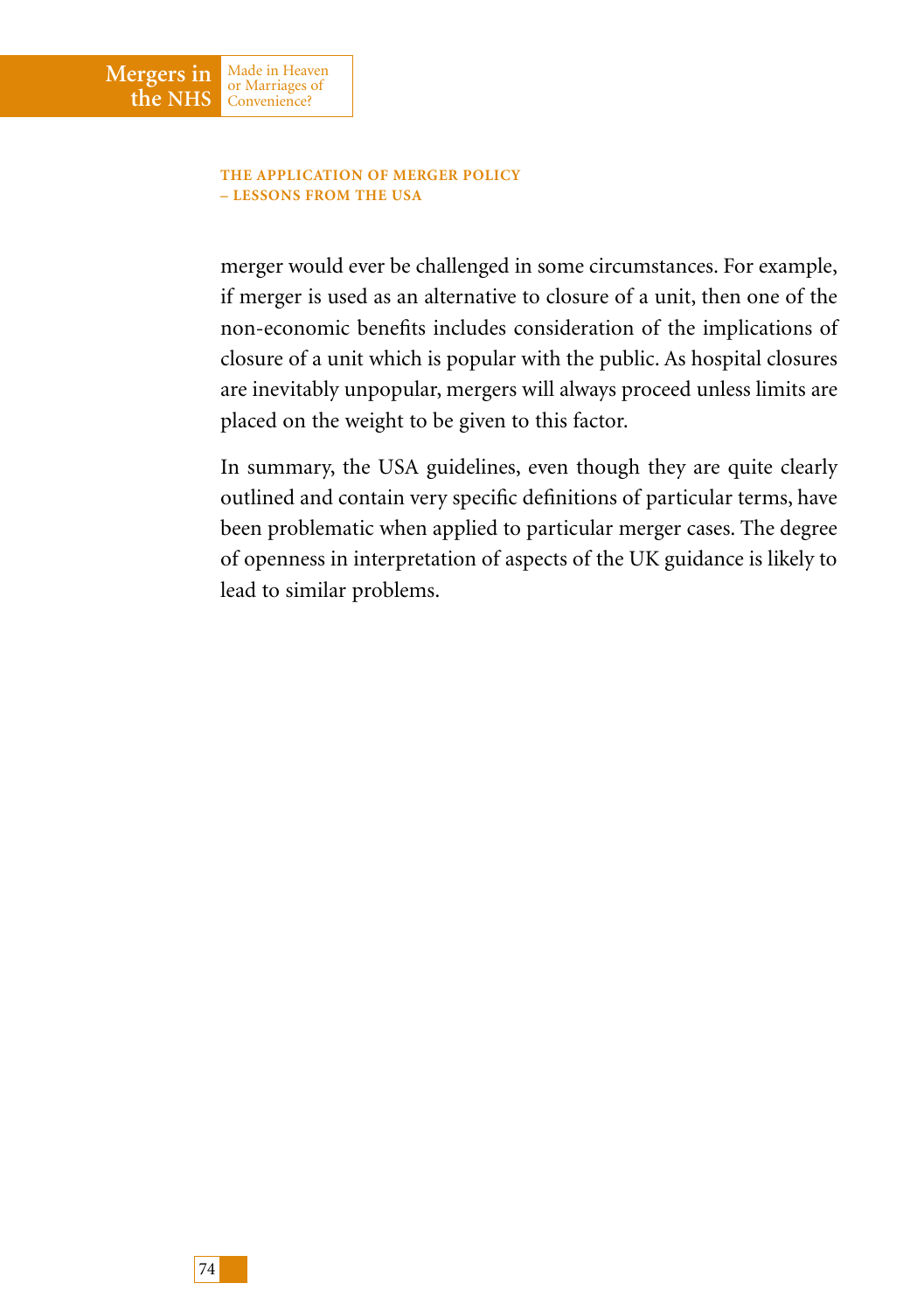A more fundamental issue is whether merger policy is appropriate for the NHS at all. The Department of Health appears to base its merger policy on the belief that preserving competition between providers will lead to efficiency gains and that substantial structural changes which might reduce the degree of competition should therefore be investigated in order to ensure that there are compensating benefits. The Department of Health has therefore chosen to follow the type of economic regulation used in other markets in the UK and in the health care sector in other countries, in order to preserve a degree of competition on the supply side. The merger policy is therefore consistent with the stated aims of the NHS reforms. Of course, the new government is likely to stress rather different aims in designing any future merger policy.

One of the key points in any regulatory regime is the extent to which each of the different components of the regime work consistently together towards the stated policy goal. The UK merger guidance was not published in isolation and other sections of the guidance cover purchaser mergers, collusion and the management of providers in difficulty. However, as the foreword to the guidance notes, there are many other forms of regulation which are applied to the NHS: the management relationship between purchasers and the NHS Executive; the public accountability and probity standards applied to Trusts; and the selfregulation of the many professionals involved in the delivery of health care. In addition, it is clear that the NHS retains some of the planning and central management functions which existed prior to the NHS reforms and which are operated alongside the market-orientated mechanisms.

It is necessary to consider whether there are aspects of the *current* regulatory regime or features of the health care market which clash with the principles underlying the merger guidance. Equally, it is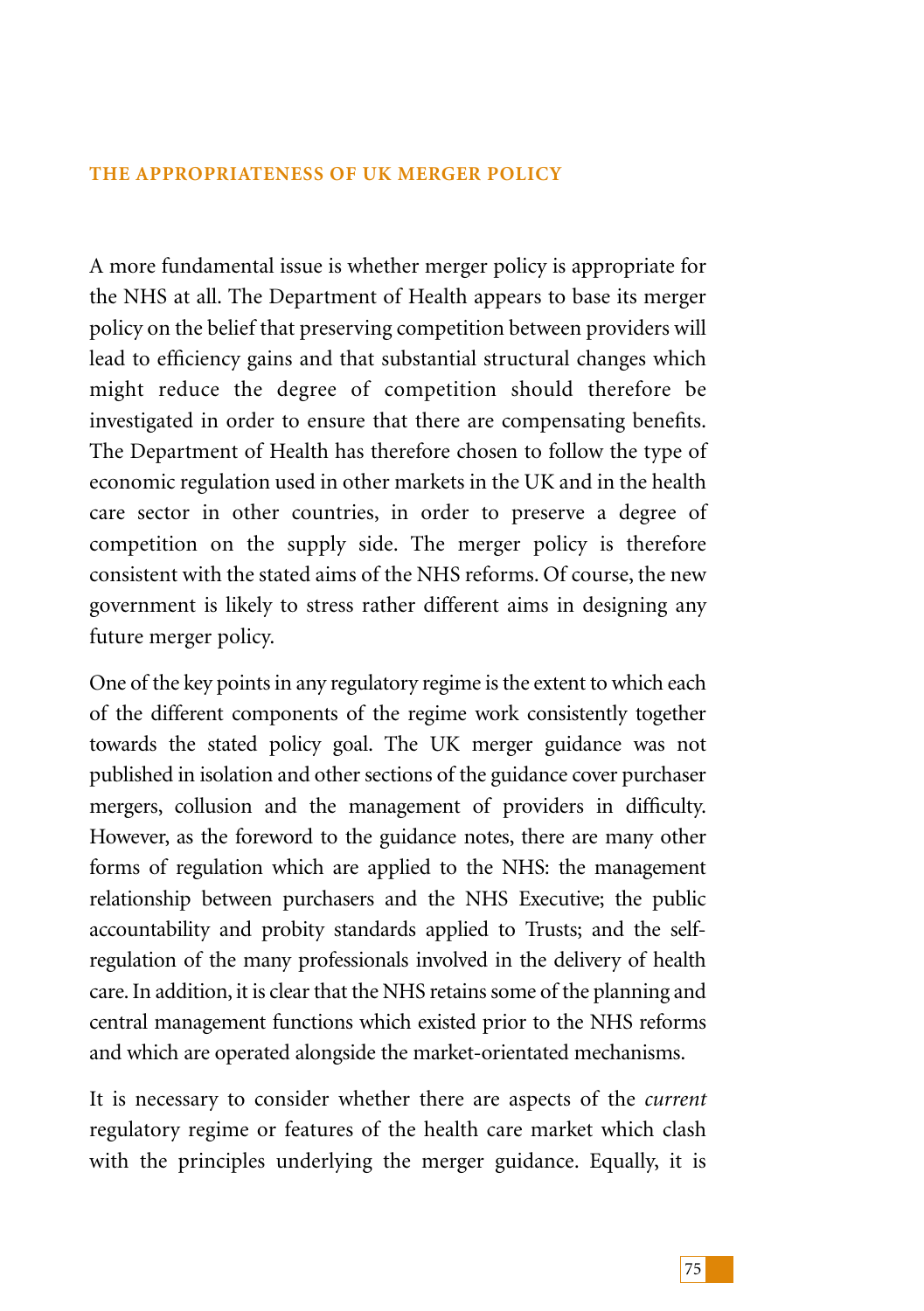important to assess whether proposed changes in the health care market might also affect the appropriateness of current policy.

## **Role of entry in the NHS**

Made in Heaven or Marriages of Convenience?

**Mergers in the NHS**

> The US guidance emphasises the potential for entry to offset the competitive concerns raised by mergers, and defines quite clearly what is to be considered 'easy entry'. In contrast, the UK guidance is rather more vague. Dawson has criticised the UK merger guidelines for the role given to potential entry from Trusts with existing spare capacity and from other providers, such as the private or voluntary sector and primary care providers.19 It is argued that the rules which apply to other aspects of Trust behaviour will limit the extent to which they can compete for market share, other than in temporary ways such as using spare capacity to meet extra demand from waiting-list initiatives. For the signal from a potential supplier to be credible, Dawson argues that capital commitment is usually required. However, since access to public funding for capital (beyond a minimum level) is centrally controlled, it is unlikely that the Department of Health will allow Trusts to borrow capital in order to mount a threat to an incumbent Trust in another location. Thus she predicts that GPs and the private sector are likely to be the only credible entrants. As they are unlikely to have an interest in the full range of acute care, competition will be selective and based on differential regulation rather than economic efficiency.

> This underplays the potential for Trusts to compete in terms of new entry for a number of reasons. There are some services for which access to capital will not be required in order to compete. Although Dawson asserts that the use of spare capacity will be limited as purchasers will not be prepared to make a major change of provider based on possible temporary capacity, there are many cases where spare capacity of capital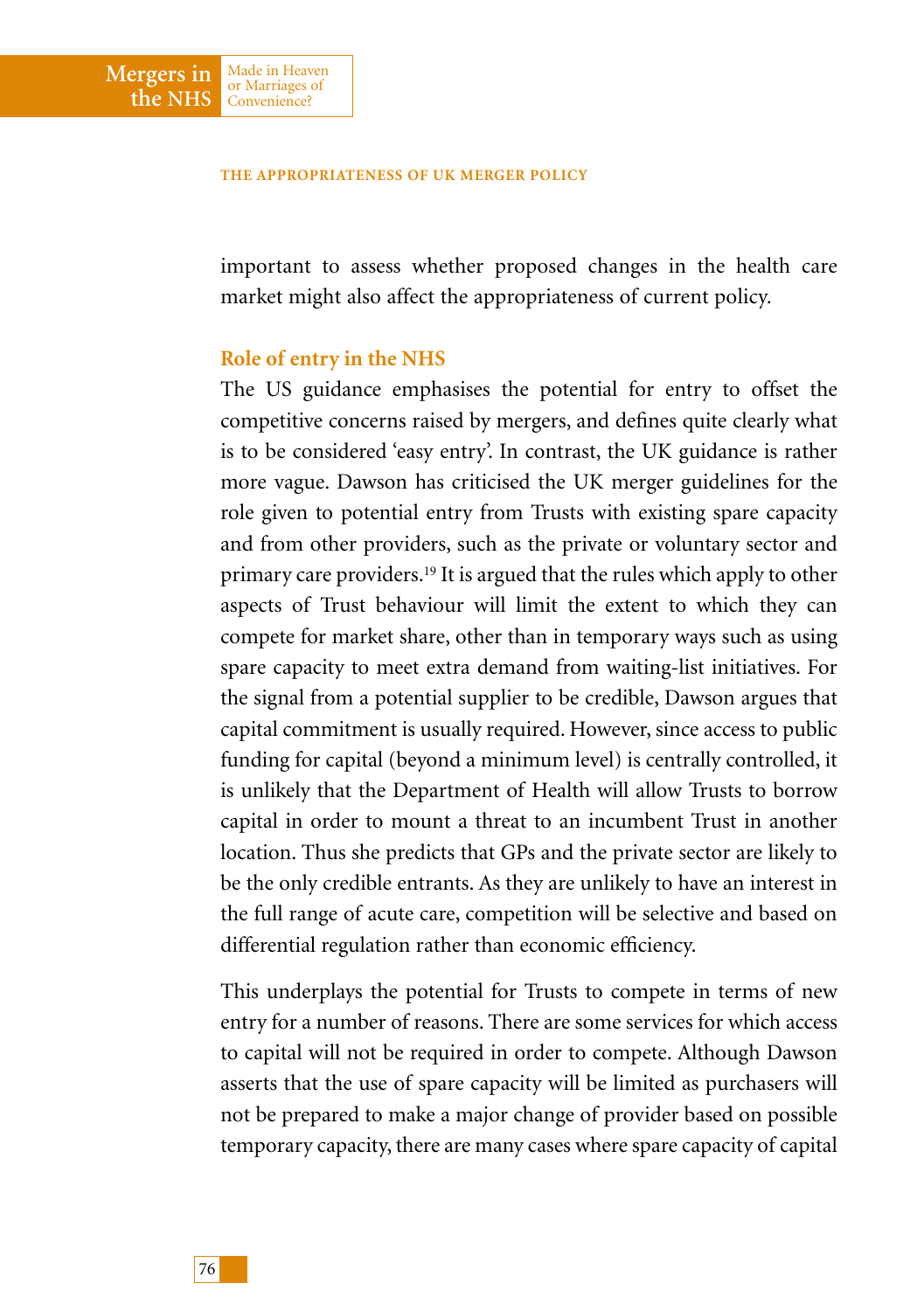is unlikely to be temporary and can be dealt with either by selling buildings or by using them to develop and expand new services. In the latter case it becomes more important to identify other inputs (apart from capital) which are needed to set up a service.

Where substantial capital is required, it is true that the need to fulfil the requirements of the Department of Health and Treasury in order to gain access to public capital funding does provide a barrier to Trusts wishing to develop new services. The central administration of capital resources is aimed not only at ensuring consistency in allocating funds but also avoiding wasteful duplication. Providers requesting capital funds are required to demonstrate that the scheme represents value for money and that they have support from purchasers. Whilst some purchasers would be in a position to confirm that they would be willing to switch business away from a current provider in order to support the new provider (especially if quality was an issue), there are cases where this is unlikely to occur and entry will be limited in these cases.

Similar arguments have been forwarded in the USA where Certificate of Need (CON) laws exist in most States in an attempt to avoid duplication of facilities and over-supply of beds which may increase costs and hence prices. Commentators have highlighted the tension between such laws and the focus on competition which is embodied in the merger guidelines.<sup>48</sup> Similarly, the existence of entry barriers in the form of past CON denials for new bed capacity in a particular geographical area has formed an important part in decisions to turn down merger proposals.<sup>89</sup> Of course, the previous UK government saw a much smaller role for public sector capital in the NHS through increasing use of the Private Finance Initiative (PFI) which might, in theory, have reduced the barriers to entry. However, progress on major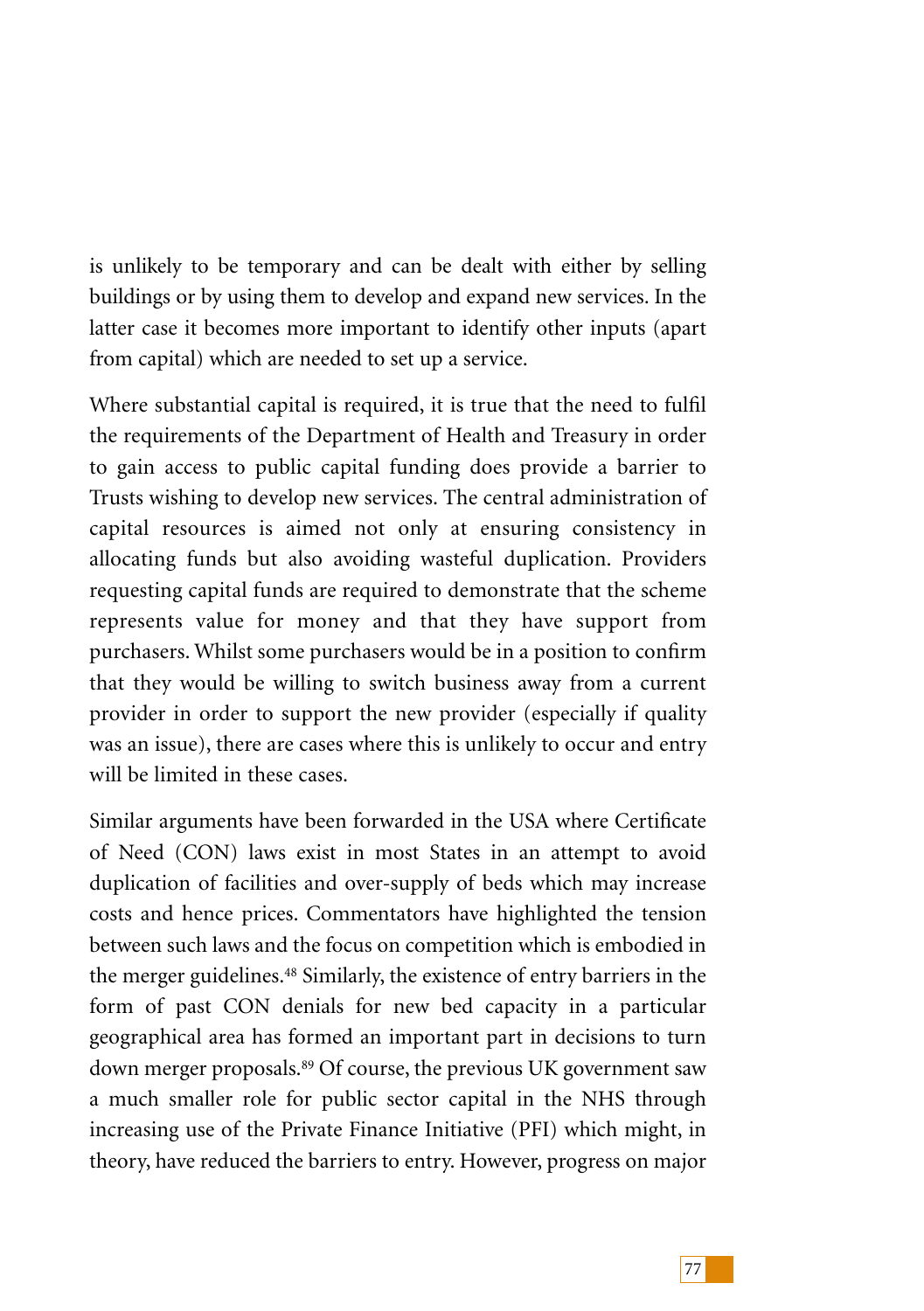**Mergers in the NHS**

Made in Heaven or Marriages of Convenience?

privately financed capital projects in the NHS appears to be very slow and it is not clear how successful the new government will be in speeding up existing proposals nor indeed how the initiative will be used in the future.

More importantly, the threat of entry could be enhanced by the Department of Health if the ownership and operation of assets in the NHS were clearly separated. For example, a purchaser who is dissatisfied with the way in which the A&E service is being provided at the local hospital has little leverage, since the local provider will have an effective monopoly which cannot be contested. However, if it was possible to force the incumbent provider to lease or rent the assets associated with the A&E service to another Trust (if poor management is the problem) or to allow alternative groups of doctors to use the assets (where clinical quality is an issue), then the threat of entry becomes credible. This could in theory apply at all levels, from access to a single machine or operating theatre through to the total assets of the Trust.

Indeed, the Department of Health suggests this course of action (in a rather guarded manner), not within the guidance on mergers, but in the section covering the management of Trusts in difficulty. It is acknowledged in the guidance that there may be a difference between financial viability of the Trust in its current form and viability under a different management. The Regional Offices are in a position to advise the Trust chairman where 'management appears to be poor but the Trust appears to be viable in the long term'. Although there is no legal impediment to this separation as the Secretary of State ultimately owns all assets, strong professional and practical barriers make this an option which is difficult to achieve in practice. Whilst there are some examples of this occurring in the NHS at present (e.g. where one Trust might allow doctors from other Trusts to use facilities) these seem to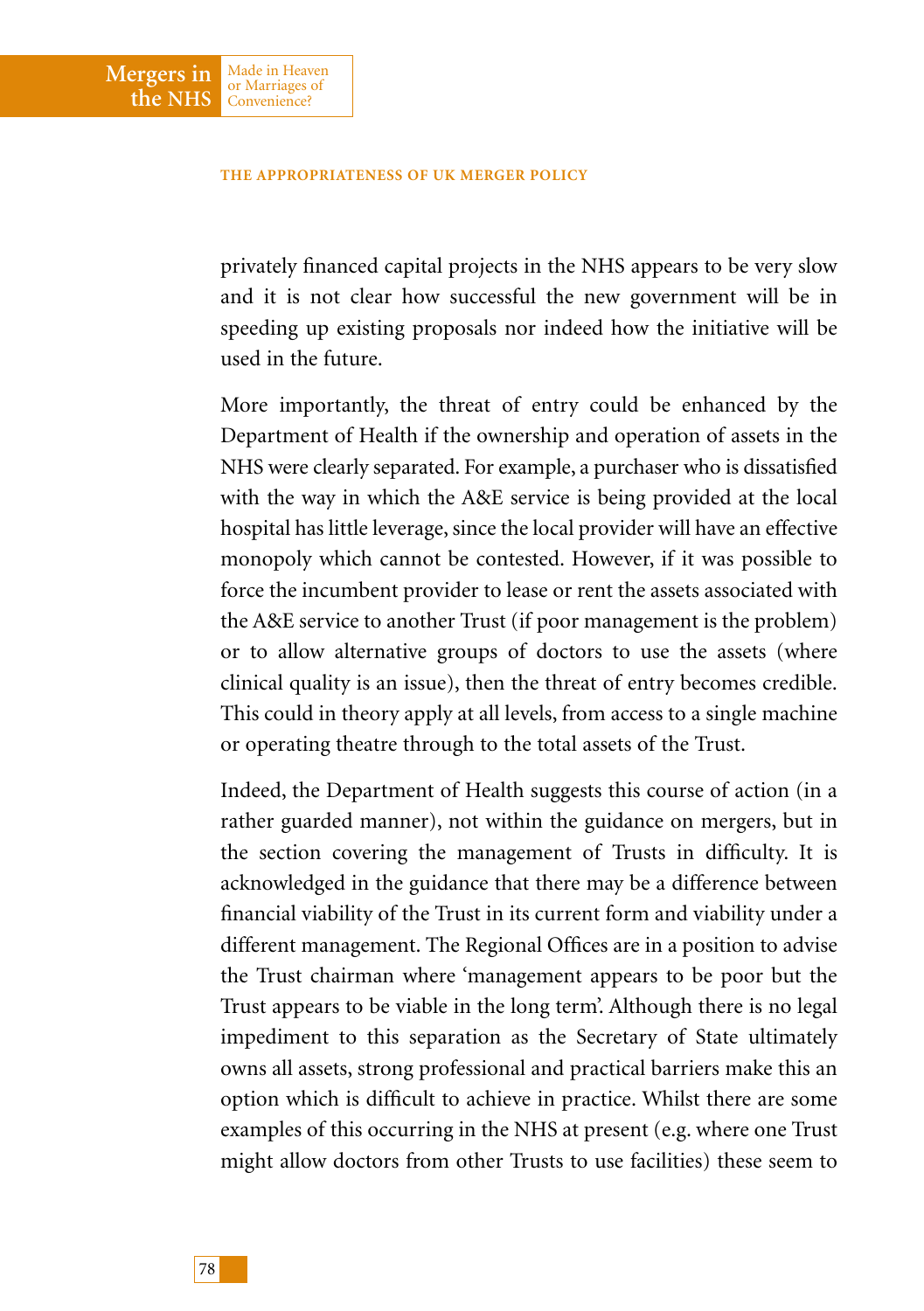be restricted to cases where all parties are gaining from the arrangement and enter into it willingly; it would be far more difficult to achieve if the incumbent Trust was losing business. Professional ties amongst groups of medical staff would also make it difficult for Trusts to gain co-operation for such ventures. At present one Trust in Scotland appears to be close to losing its whole management board, which may set a precedent for future actions.<sup>93</sup>

In summary, there is at least some potential for increasing the extent to which the threat of entry could be used as a method of enhancing competition in the NHS, thus offsetting the effects of merger and monopoly power and increase the extent to which the regulatory regimes work in harmony.

# **Structure of the supply side of hospital markets**

Another accusation levelled against the application of merger policy towards the health care sector relates to the basic structure of hospital markets. The cumulative effect of alleged economies of scale and the existence of barriers to entry suggest that hospital markets are inevitably highly concentrated except in the most urban areas, hence policy which focuses largely on concentration measures is unsuitable and irrelevant to health care. In the USA, a study which computed the HHIs for hospital markets in 1983 and 1988 found that the majority of markets lay in the range defined as highly concentrated.<sup>92</sup> By calculating changes in HHI levels for hypothetical mergers in each market, the authors concluded that more than two-thirds of all potential mergers – and more than half the mergers involving the smallest hospitals in a market – could prompt regulatory concern using the US guidelines. Thus they argue that, due to the nature of the health care market, the guidelines are not sufficiently discriminatory.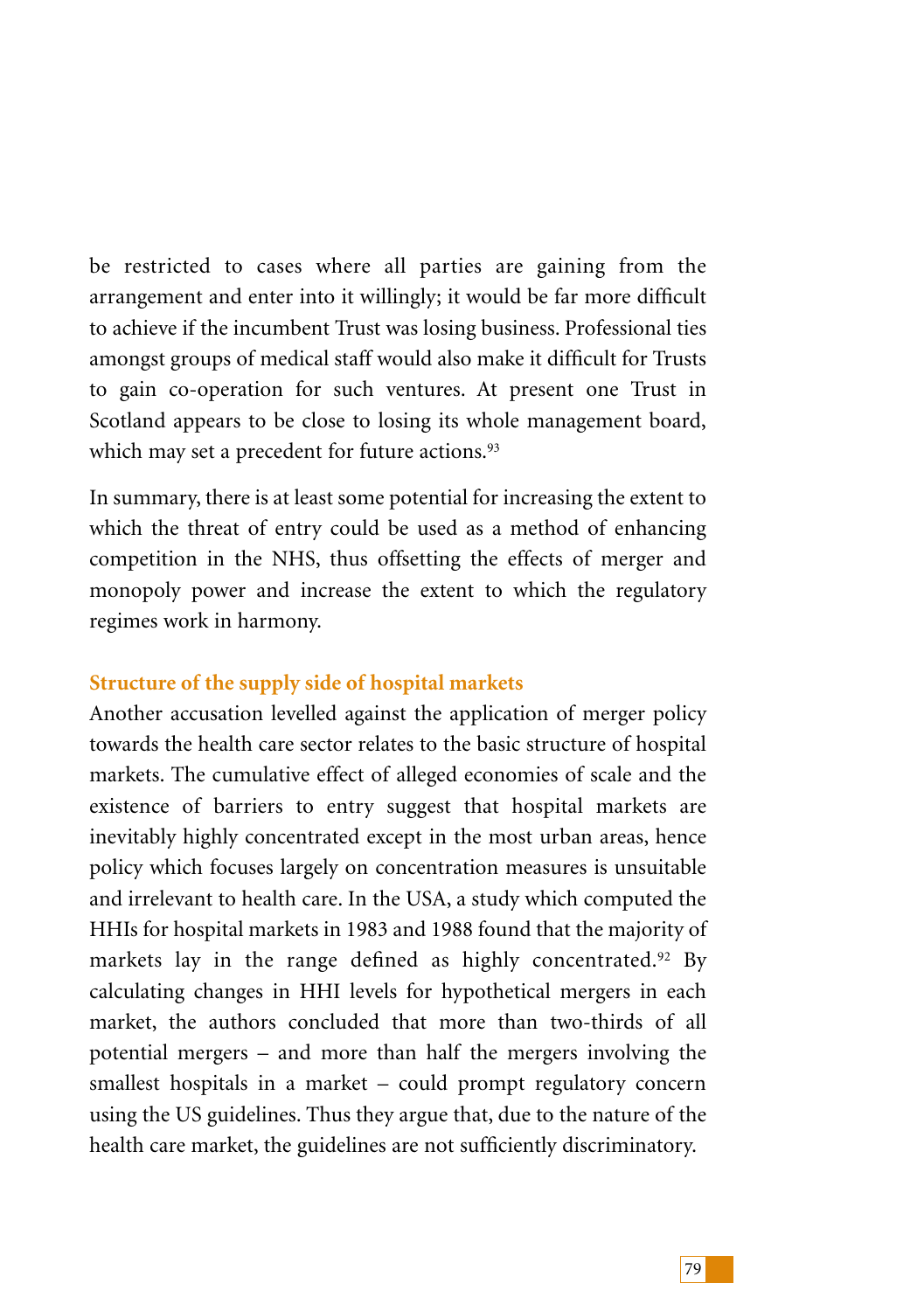**Mergers in the NHS**

Made in Heaven or Marriages of Convenience?

This limits the predictability of merger policy as the analysis suggests that the merging parties in a large number of cases could expect to be challenged under the HHI rules. Although this has been contested on the grounds that the calculation of HHIs undertaken by the authors may be suspect, and more importantly, that they have been too mechanistic in their interpretation of concentration measures,<sup>20</sup> predictability remains a key issue in the design of regulatory policy.

The UK guidance also emphasises that a key policy aim is to clarify in what circumstances providers can expect to operate freely and when they can expect intervention from the centre (hence the title of the guidance: *Local Freedoms, National Responsibilities*). The 'local decision limits' are set at a level likely to prompt a large number of assessments if the guidance is followed to the letter. For example, the range of services to fall outside the limit if combined market share is over 50%, includes all those which constitute more than 5% of a Trust's total activity. This is likely to include all the key specialties in most general hospitals, although sub-specialties may well be excluded. Market shares are much less likely to fall outside the limits when they involve Trusts specialising in different services, but the main contenders for such partnerships – acute and community mergers – are excluded from the guidance as a special case. There is no evidence available to assess the extent to which mergers have fallen outside the local decision limits since the guidance was published. The Department of Health does note that the guidance is to be kept under review, so presumably the impact of the local decision limits is being assessed and may be subject to change.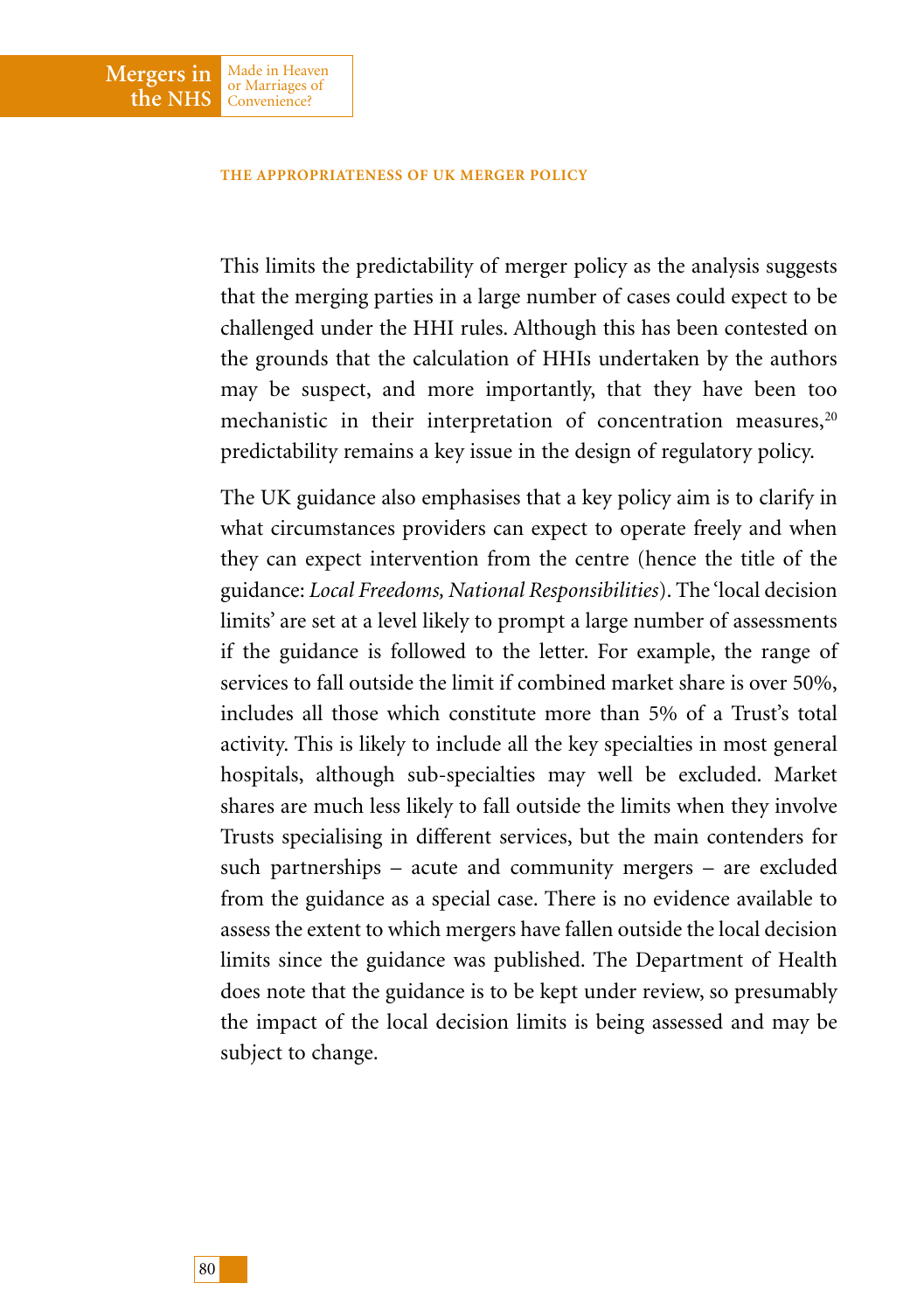# **Policy for the failing firm**

Another feature of the hospital market which may affect the relevance of merger policy is the nature of the demand conditions experienced in the past and expected trends. The demand for acute beds has fallen both in the UK and USA and changes in medical technology (e.g. more day case surgery) and an increasing focus on community and primaryled care may signify a continuation of this trend. As some commentators have noted,<sup>19</sup> the need to reduce excess capacity is probably the main reason why many mergers in the NHS have been allowed to proceed without question and have indeed been actively encouraged both by purchasers wishing to share in the expected savings and by the Department of Health's wish to avoid the potential closure of hospitals.

The same tendency has been suggested by a comparison of challenged and unchallenged mergers in the USA, in which the authors claim that the merger guidelines have been applied less stringently in markets facing falling admission rates and sharper population decreases.<sup>92</sup> Although the US policy provides for a 'failing firm' defence, this is very carefully defined and failing hospitals may be unlikely ever to meet the criteria: for example, non-profit hospitals will appeal to charitable sources and even for-profits rarely close.94 However, Bazzoli *et al* argue that this criterion has been applied less stringently in conditions where hospitals are faced with financial distress due to falling demand.<sup>92</sup> Although this has been contested, policy-makers have on occasion suggested that due to the public health implications of a failing hospital, they may be willing to allow a merger where a hospital is 'ailing' rather than failing.<sup>48</sup>

If it *is* the case that in both the UK and USA, mergers are more likely to be allowed in areas where hospitals are facing excess capacity, is this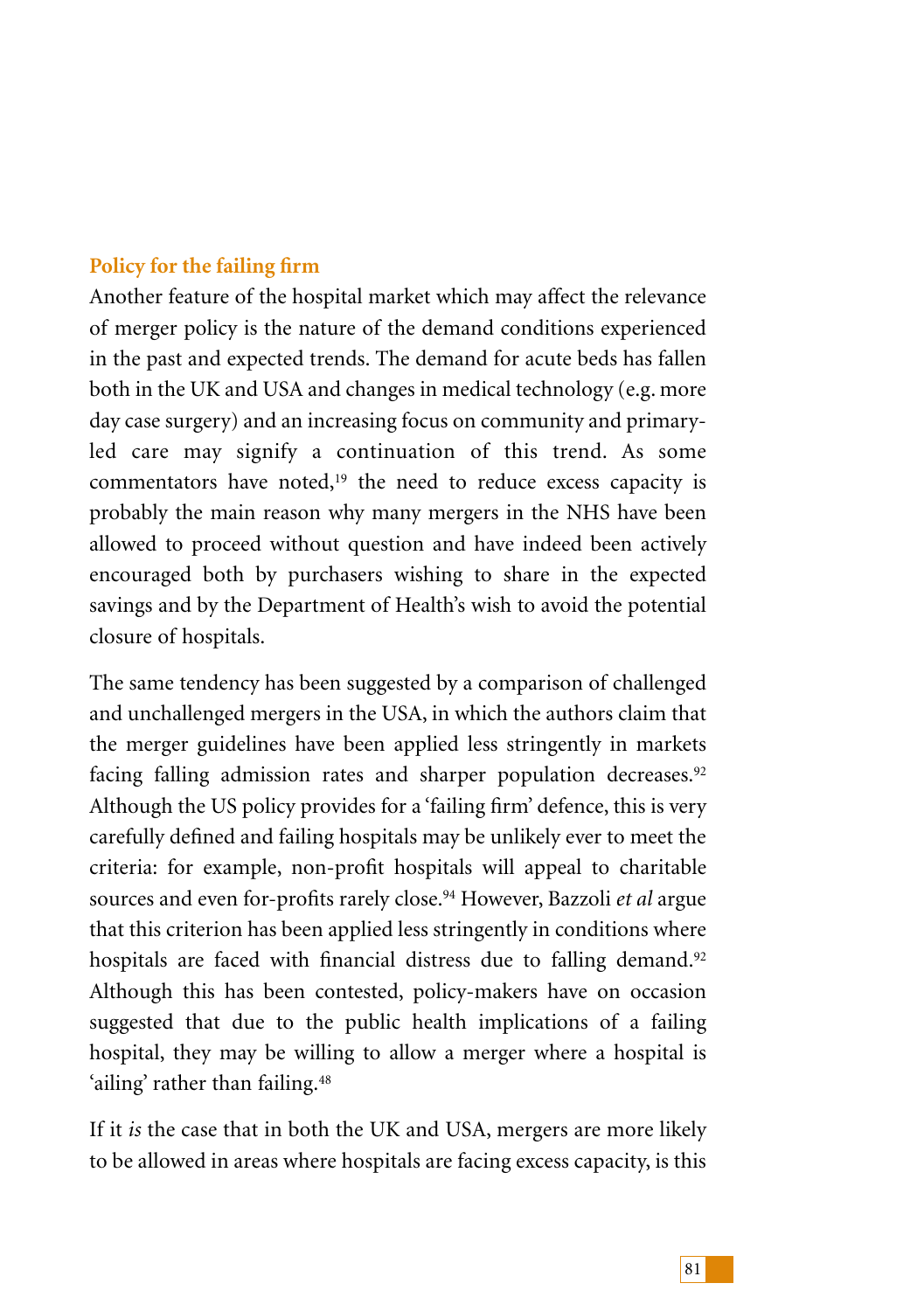**Mergers in the NHS**

Made in Heaven or Marriages of Convenience?

at odds with a merger policy based on preserving competition? If the reduction in excess capacity could be achieved through another route, such as downsizing or re-configuration of services, the USA guidelines suggest that the merger should not be allowed. The UK guidance, however, does not mention this caveat and this would be a useful addition to policy. It would emphasise the need to consider more carefully the potential alternatives to merger where a Trust is facing financial difficulties. What is clear from the earlier discussion on excess capacity is that the *cause* of failing demand needs to be established: if the Trust is failing to attract demand because of poor quality or badly run services, then the problem may be more appropriately attributed to management deficiencies. In this case merger may not be the only, or indeed the correct, approach. If hospitals which fail due to poor management or clinical quality are 'rescued' through merger, this does not promote appropriate incentives to other providers. Where there are simply insufficient patients in an area to warrant the presence of the hospital then closure may be preferable to merger as the latter will need to involve closure of sites anyway. There are signs that the Department of Health recognises the importance of establishing the reasons for Trusts' failure and the need to have a more explicit exit regime.<sup>95</sup>

## **Changing nature of the market**

The changing nature of both the supply and demand side of the market has implications for the future of merger policy. On the supply side, the focus of such policy in the UK and USA has been on the ownership and transfer of services. In the USA, commentators have called for the broadening of merger policy to allow consideration of the anti-competitive effects of other relationships between hospitals and doctors, as provider networks which do not involve cross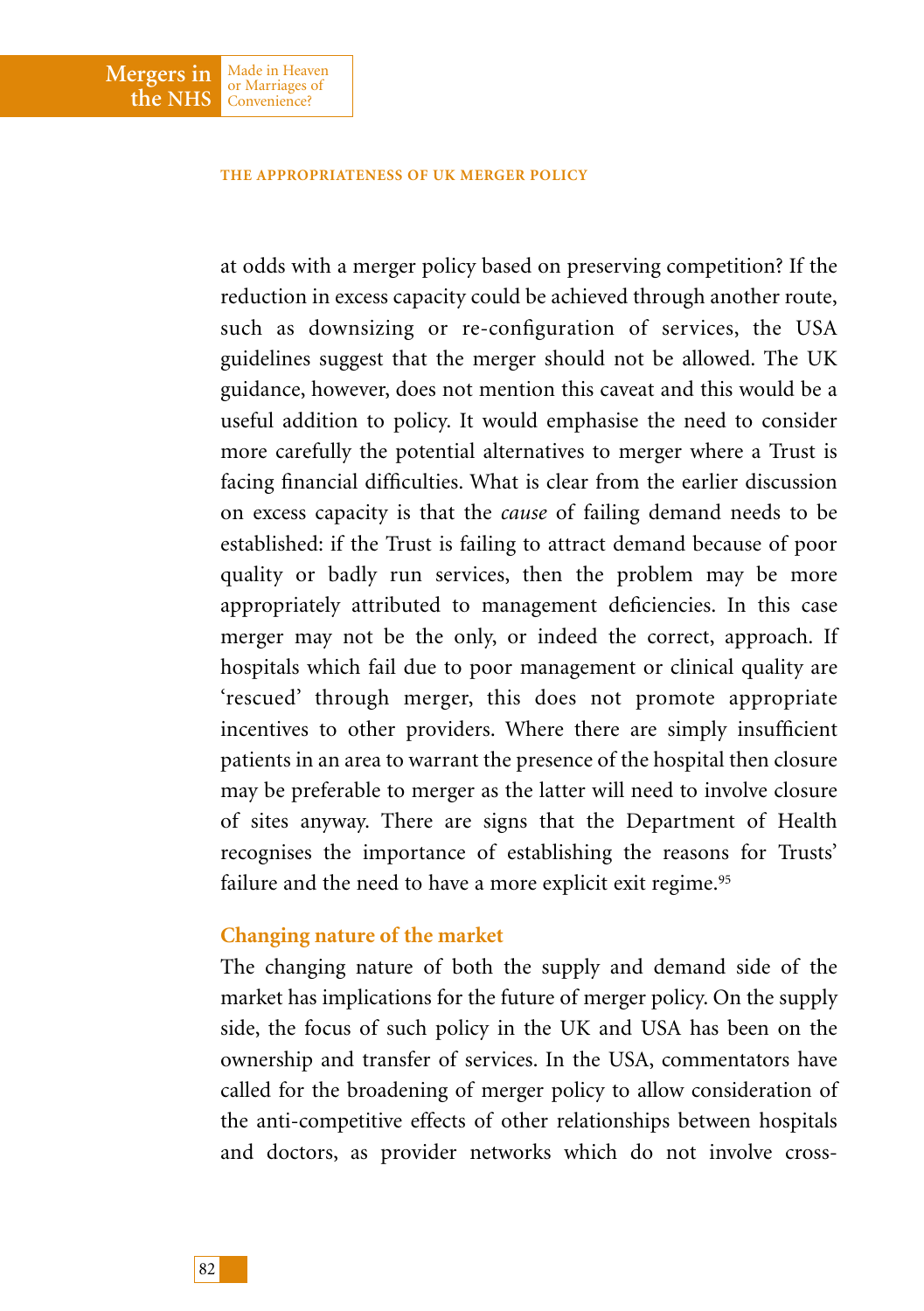ownership become more common.96 In the UK, although the merger policy focuses both on mergers between whole Trusts and those involving the transfer of services or specialties to another Trust, the guidance also recognises the potential for collusive behaviour between providers. However, as the Department of Health itself acknowledges in the guidance, the nature of health care provision will inevitably involve a degree of collaboration between Trusts and it is therefore not appropriate to apply strict rules discouraging co-operation or collaboration in all circumstances. Whilst UK policy therefore acknowledges the existence of arrangements which do not rely on common ownership, there remains the problem of how to collect evidence of anti-competitive behaviour and enforce the guidance. It has been suggested that in the USA, implementation would have to rely upon complaints from affected parties and this is probably applicable also for the UK.

On the demand side, the ability of purchasers to use their countervailing monopsony power is a key issue. As Dawson notes, the US experience with managed care has illustrated how the emergence of large, strong purchasers through the growth of managed care had a significant impact on costs and prices.<sup>19</sup> Thus it may be desirable to encourage the development of purchaser power, not solely in terms of size, but also improving the availability and quality of information on which they base decisions. The UK guidance contains a section on purchaser merger but the focus is largely on ensuring that larger purchasing organisations remain sensitive and responsive to their populations (i.e. on the nature of the agency relationship between consumers and purchasers), rather than on their bargaining power in relation to monopoly providers.

The development of GP fundholding could be interpreted as a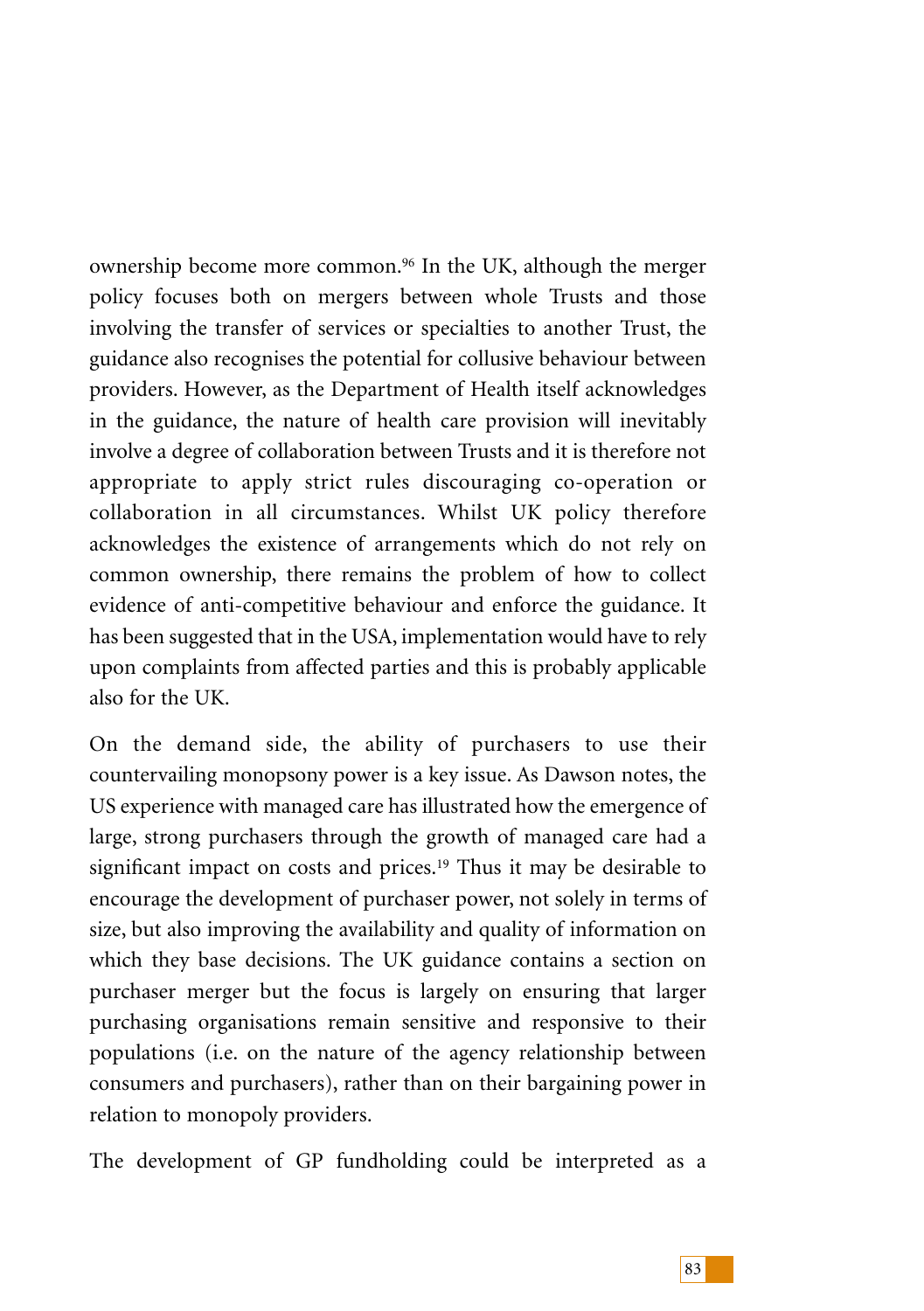fragmentation of the purchasing function which may allow monopoly providers to exploit their position in relationships with fundholders, whose purchases account for a much smaller proportion of Trust income than those of larger commissioning authorities. However, the development of GP consortia and multifunds has enhanced the market power of fundholders and in the UK there are at least 16 multifunds covering over 3 million patients.<sup>97</sup> Indeed, Trusts appear keen to ensure that even individual fundholders are content. Although early evidence suggested that fundholders were willing to switch between providers (usually on quality grounds),<sup>98,99</sup> a more recent Audit Committee report suggests that the majority of fundholders have made no major changes to where they refer.100 The shape of purchasing may evolve further under the pre-election proposals put forward by the current government and it is possible that the leverage of purchasers will be enhanced. This could occur through the merger of Health Authorities to create fewer but larger purchasers and through the creation of local commissioning groups to include all GPs working in co-operation with Health Authorities.<sup>101</sup>

## **Conclusion**

**Mergers in the NHS**

Made in Heaven or Marriages of Convenience?

The evidence on the impact of mergers in the health care sector is inconclusive and suggests that the expected benefits from merger often do not materialise. Current UK policy is open to a large degree of interpretation and some elements clash with other aspects of the regulatory regime in the NHS and with potential changes in the health care market. A cautious approach to merger activity and an explicit framework for assessment is therefore needed.

Even the most vehement critics of the relevance of USA merger policy in the health care sector do not recommend that it is abandoned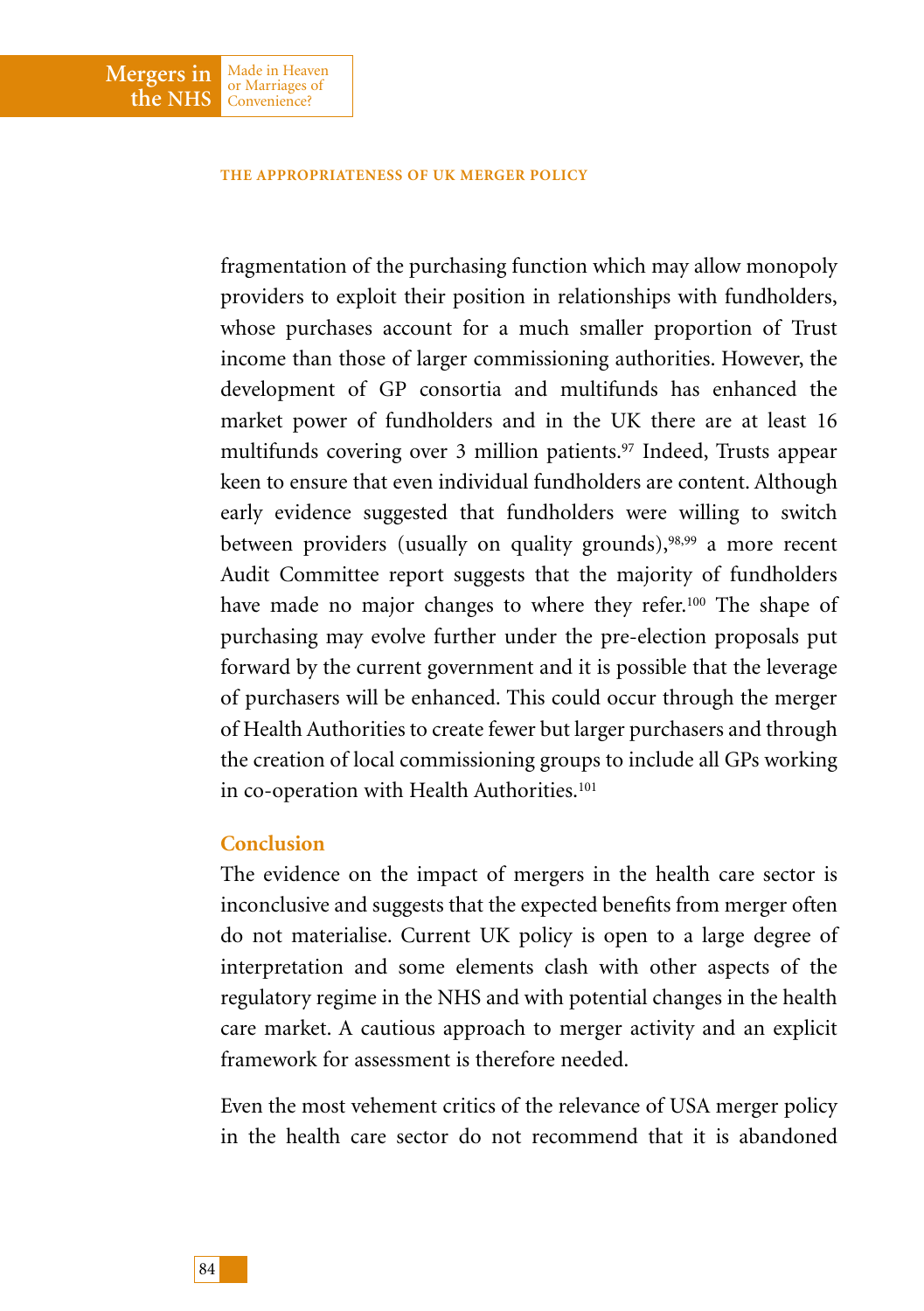completely and many argue for a review of the adequacy of current regulation on the grounds that it may need to be further tightened.<sup>66</sup> When the UK guidance was published, one commentator noted that: "…detailed examination of costs and benefits [of merger] should be welcomed…" as Health Authorities were often "unduly impressed" by the claims of merging providers.102

In considering the future of merger policy in the UK, there are some fundamental political considerations as the new Labour government will not to wish to emphasise the role of supply-side competition, instead their focus is on co-operation and collaboration. However, although the emphasis may change, merger proposals are always likely to raise issues relating to their impact on costs and quality, the potential for longer-run economies of scale and scope, and noneconomic factors such as public opinion. Having a framework within which to assess the costs and benefits of the proposals is therefore likely to offer a useful management tool, whatever the political context.

The need for a more explicit framework is further strengthened by recent reports<sup>5,6</sup> that the new government will look to mergers between hospitals as a way of achieving significant health care cost savings. It is not at all clear from the evidence whether such marriages are 'made in heaven' or are simply politically convenient as a perceived 'quick fix' which ultimately deflects attention from difficult choices about health care priorities.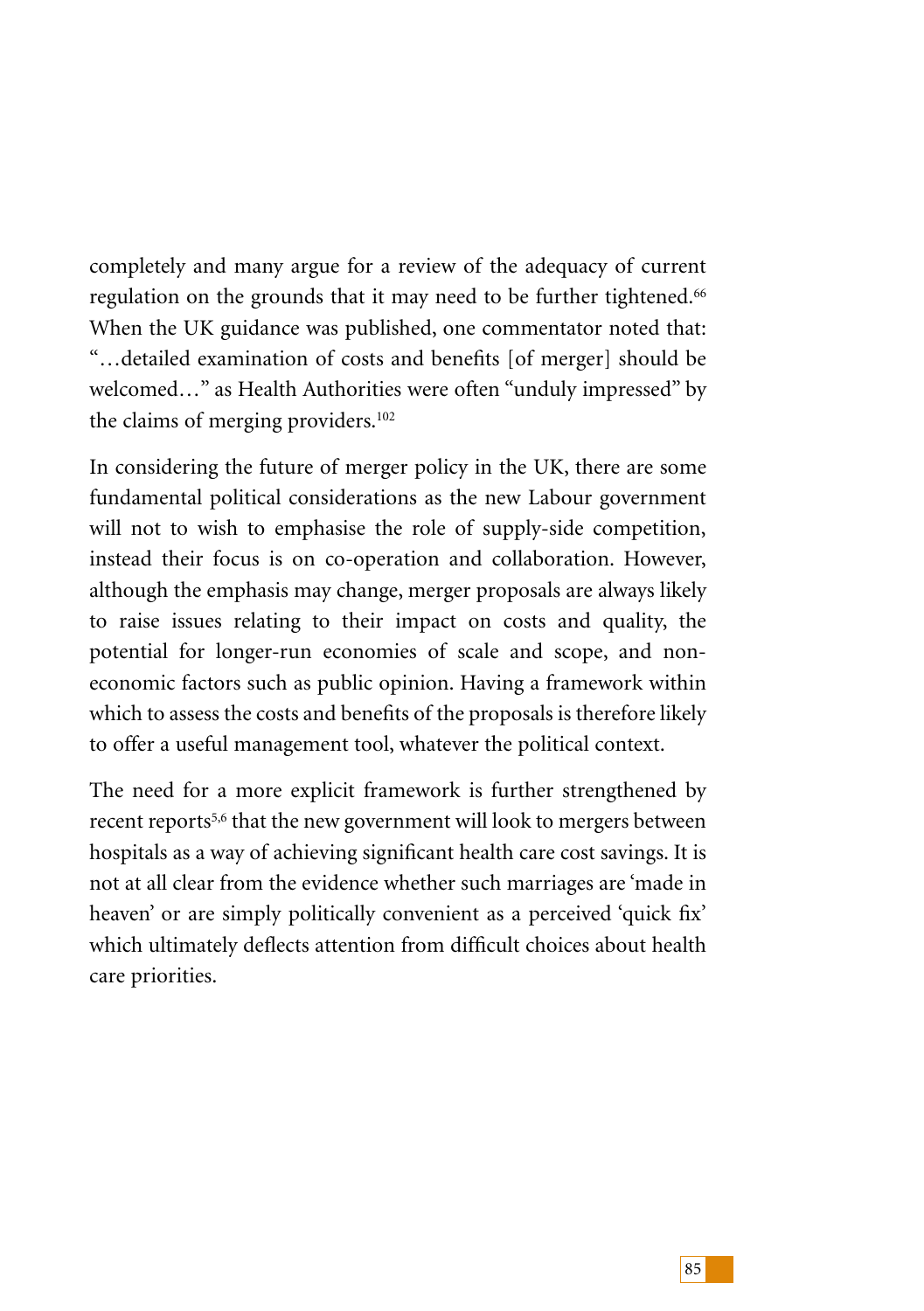- 1 Department of Health. *Working for Patients.* HMSO, London, 1989.
- 2 NHS Executive. *The Operation of the NHS Internal Market: Local Freedoms, National Responsibilities.* HMSO, London, 1994.
- 3 Harrison A and Prentice S. *Acute Futures.* King's Fund, London, 1996.
- 4 *The Future of Provider Services: Trusts Mergers and De-Mergers.* NAHAT, Birmingham, 1994.
- 5 The Independent. 24 March 1997.
- 6 NHS Executive. *Changing the Internal Market.* EL(97) 33.
- 7 Hospital Volume and Health Care Outcomes, Costs and Patient Access. *Effective Health Care Bulletin.* December 1996.
- 8 Lazerus, A. The effect of mergers and acquisitions on behavioural health care. *Medical Interface* 1995; 8: 103-106.
- 9 Department of Justice and Federal Trade Commission (DOJ/FTC). *Statement Accompanying Release of Revised Merger Guidelines.* 2 April 1992, Washington.
- 10 Robinson J and Casalino L. Vertical integration and organisational networks in health care. *Health Affairs* 1996*;* Spring: 7-21.
- 11 Trusts will break law in tendering for hospital sites. *Health Services Journal.* 4 August 1994, 7.
- 12 Vickers J and Hay D. *The Economics of Market Dominance.* In: Hay, D. and Vickers J (eds.). *The Economics of Market Dominance.* Blackwell, Oxford 1987.
- 13 Vita MG, Langenfield J, Pautler P and Miller L. Economic analysis in health care antitrust. *Journal of Contemporary Health Law and Policy* 1991; 7: 73- 115.
- 14 Mueller DC. Lessons from the United State's antitrust history. *International Journal of Industrial Organisation* 1996; 14: 415-445.
- 15 Baumol W. Contestable markets: an uprising in the theory of industrial structure. *American Economic Review* 1982; 72: 1-15.
- 16 Picot A, Ripperger T and Wolff B. The fading boundaries of the firm: the role of information and communication technology. *Journal of Institutional and Theoretical Economics* 1996; 152: 65-88.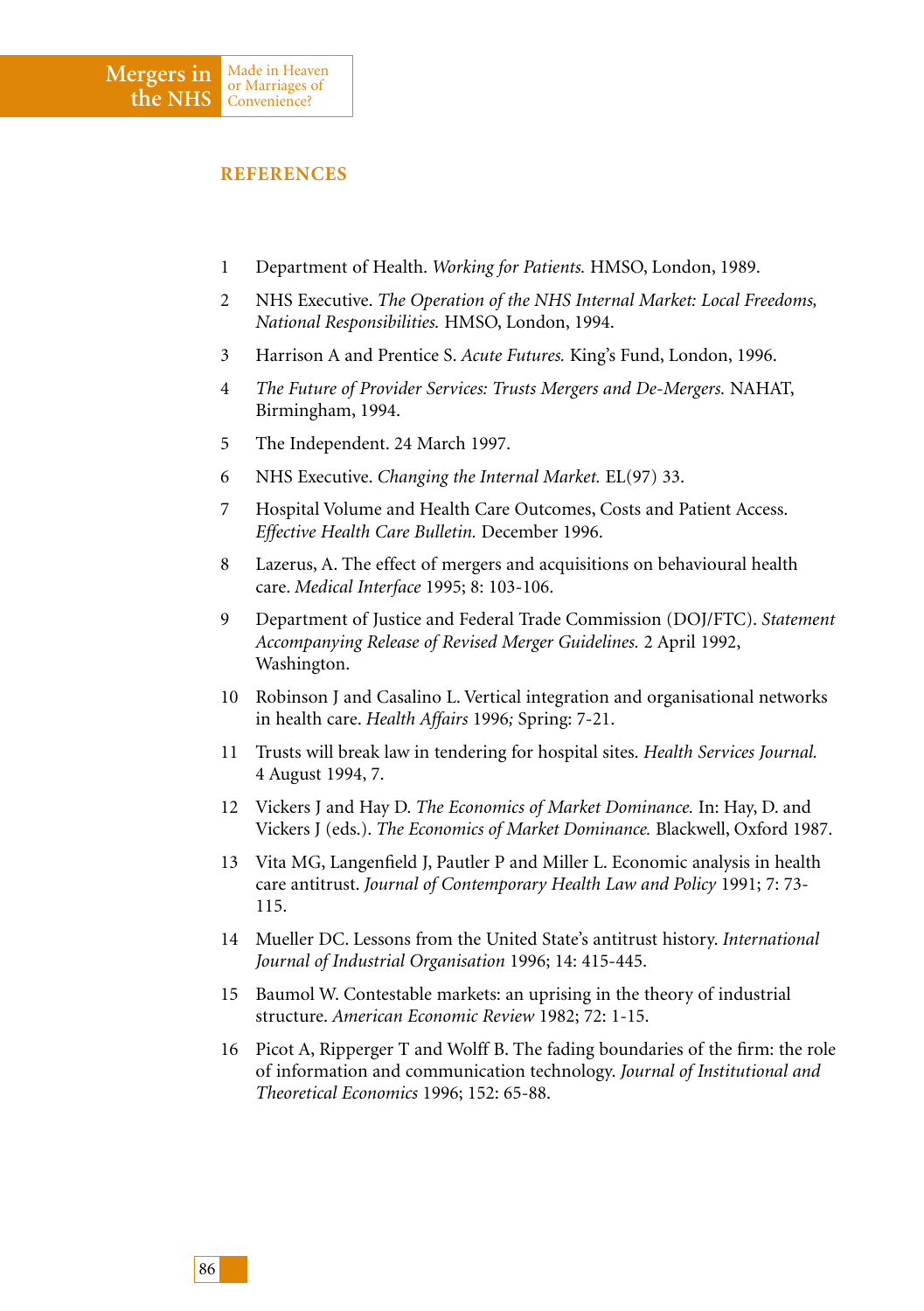- 17 Ferguson B and Posnett J. Pricing in the NHS internal market. *Health Economics* 1994; 3: 133-136.
- 18 Craig N and Forbes J. Blind Choice or Informed Faith? Cognitive Dissonance and Competition in Health Care. *Paper to Health Economists Study Group*, January 1996.
- 19 Dawson D. *Regulating Competition in the NHS: The Department of Health Guide on Mergers and Anti-Competitive Behaviour.* University of York Discussion Paper 131, 1995.
- 20 Vistnes G. Hospital mergers and antitrust enforcement. *Journal of Health Politics, Policy and Law 1995*; 20: 175-190.
- 21 Redmayne S. *Reshaping the NHS, Strategies, Priorities and Resource Allocation.* NAHAT, Birmingham. 1995.
- 22 Redmayne S. *Small Steps, Big Goals: Purchasing Policies in the NHS.* NAHAT, Birmingham. 1996.
- 23 Ferguson B., Sheldon, T. and Posnett, J. *Concentration and Choice in the Provision of Hospital Services.* Summary Report to NHS Executive, October 1996.
- 24 Joskow P. The effects of competition and regulation on hospital bed supply and the reservation price for quality. *Bell Journal of Economics* 1980; 11: 195-211.
- 25 Luft H and Maerki S. Competitive potential of hospitals and their neighbours. *Contemporary Policy Issues* 1984; 3: 89-102.
- 26 Robinson J and Luft H. The impact of hospital market structure on patient volume, average length of stay and the cost of care. *Journal of Health Economics* 1985; 4: 333-56.
- 27 Robinson J and Luft H. Competition and the cost of hospital care, 1972-1982. *Journal of the American Medical Association* 1987; 27: 3241-45.
- 28 Zwanziger J and Melnick G. The effects of hospital competition and the Medicare prospective payment system on hospital cost behaviour in California. *Journal of Health Economics* 1988; 7: 301-20.
- 29 Robinson J and Luft H. Competition, regulation and hospital costs, 1982 to 1986. *Journal of American Medical Association* 1988; 260: 2676-81.
- 30 Dranove D, Shanley M and White W. Price and concentration in hospital markets: the switch from patient-driven to payer-driven competition. *Journal of Law and Economics* 1993; 36: 179-204.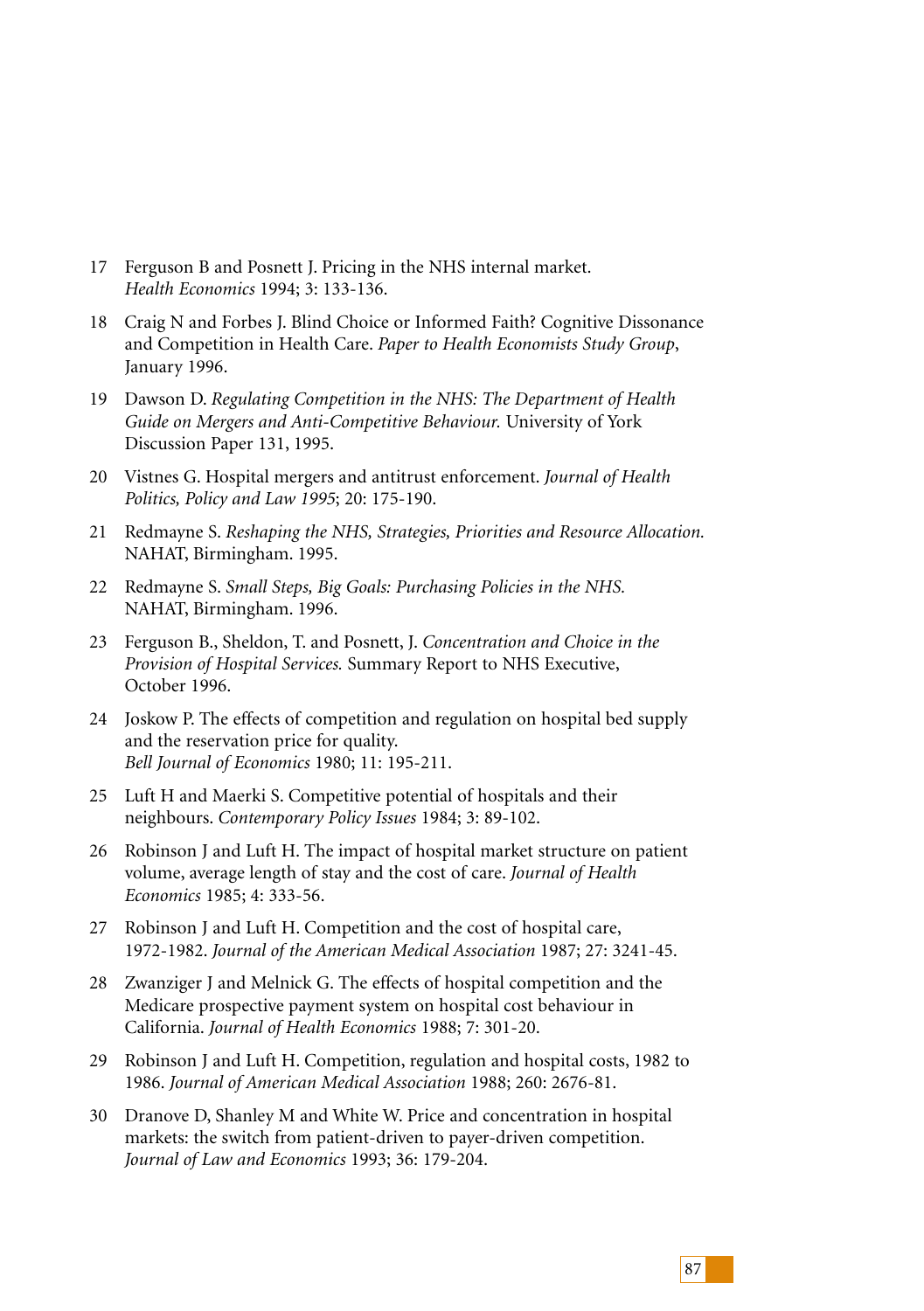- 31 Melnick G, Zwanziger A, Bamezai A and Pattison R. The effects of market structure and bargaining position on hospital prices. *Journal of Health Economics* 1992; 11: 217-33.
- 32 Propper C. Market structure and prices: the responses of hospitals in the UK NHS to competition. *Journal of Public Economics* 1996; 6: 307-35.
- 33 Propper C and Wilson D. Price and Competition in the Internal Market in GP Fundholder Procedures. LSE WSP/120, *Welfare State Programme*, London. 1996.
- 34 Csaba I. Hospital Costs, Organisational Slack and Quasi-Markets. *Paper presented to Health Economists Study Group*, January 1997.
- 35 Turner J. *Current Issues in Acute Care: Re-configuring Acute Services I*. IHSM, London. 1994.
- 36 Turner J. *Current Issues in Acute Care: Re-configuring Acute Services II*. IHSM, London. 1995.
- 37 Turner J. *Current Issues in Acute Care: Re-configuring Acute Services III*. IHSM, London. 1996.
- 38 Leeds Review Task Force. *The Leeds Review of Acute Hospital Services.* Final Report 1996, Leeds.
- 39 Oxfordshire Health Authority. *The Number of NHS Trusts in Oxfordshire*. A report to the Authority, paper 96/68, December 1996.
- 40 Welsh Hospitals faced with Closure or Radical Change. *Health Services Journal*. 11 July 1996: 5.
- 41 In Brief Pembrokeshire and Derwent Trust interested in Merger. *Health Services Journal*. 18 July 1996: 6.
- 42 Trust Merger Mooted to End Funding and Staff Problems. *Health Services Journal*. 18 July 1996: 9.
- 43 HA Aims to Cut County's Seven Trust to Three. *Health Services Journal*. 15 August 1996: 5.
- 44 Trust Chiefs Clash Over Merger Plan. *Health Services Journal*. 31 October 1996: 8.
- 45 Birmingham Hospitals in Merger Ruckus. *Health Services Journal*. 23 January 1997: 4.
- 46 Tomlinson B. *Report of the Inquiry into London's Health Service, Medical Education and Research*. HMSO, London. 1992.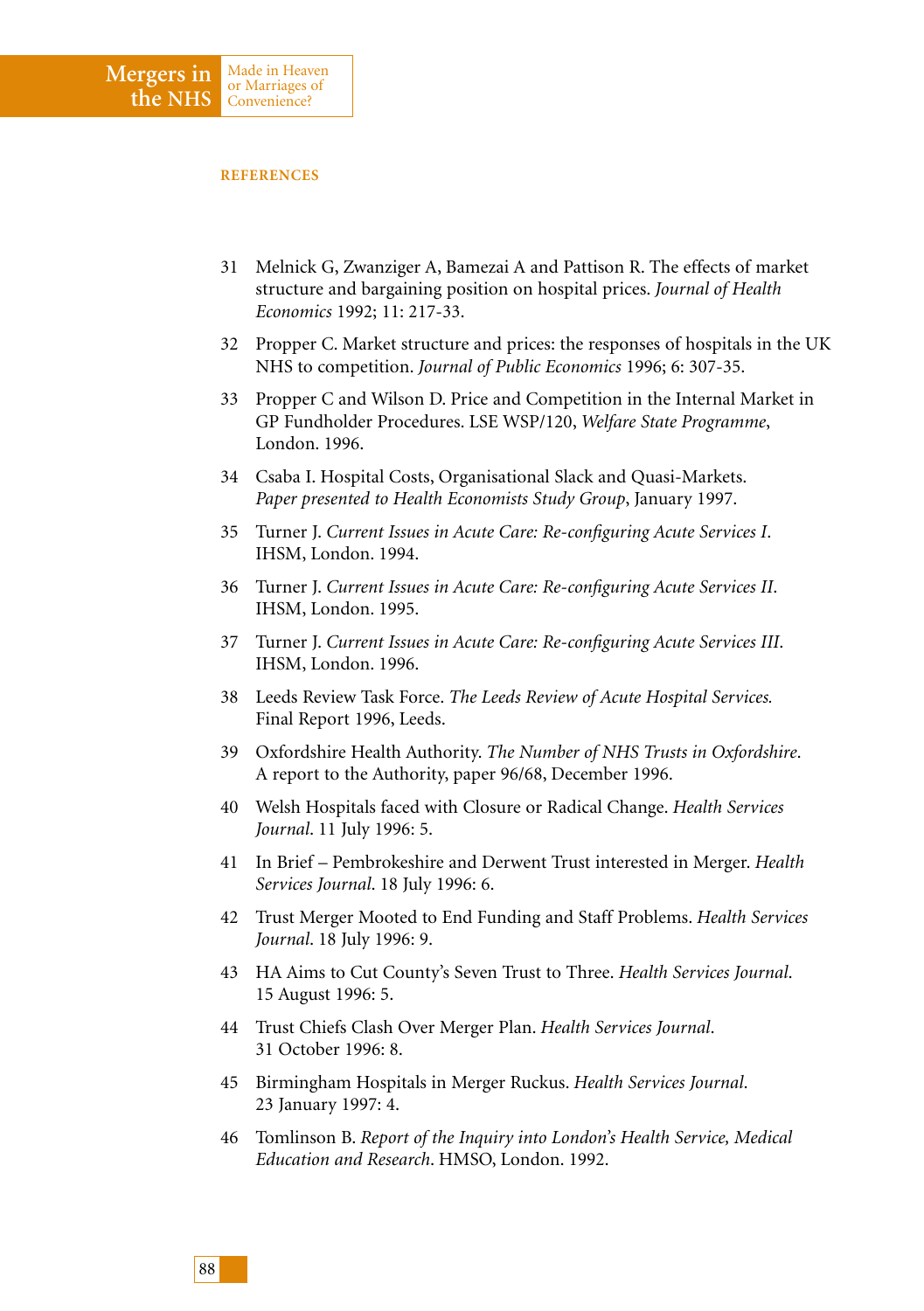- 47 Department of Health. *Making London Better*. HMSO, London. 1993.
- 48 Kopit WG and McCann RW. Toward a definitive antitrust standard for nonprofit hospital mergers. *Journal of Health Politics, Policy and Law* 1988; 13: 635-662.
- 49 Greene J. The costs of hospital mergers. *Modern Healthcare*. 3 February 1992: 36-43.
- 50 Jarman B. Is London overbedded? *British Medical Journal* 1993; 306: 979-982.
- 51 Reinhardt UE. Spending more through 'cost control:' Our obsessive quest to gut the hospital. *Health Affairs* 1996; 15: 145-154.
- 52 Haggard L. Smooth moves IN managing mergers. *Health Services Journal* 1995.
- 53 British Paediatric Association (BPA). *The Care of Critically Ill Children*. Report of a Multidisciplinary Working Party on Intensive Care. 1993.
- 54 NHS Centre for Reviews and Dissemination. *Which Way Forward for the Care of Critically Ill Children?* CRD Report 1, University of York. 1995.
- 55 Dowie R and Sykes D. Concentration and Choice in the Provision of Hospital Services – Content of Recommendations of Royal Colleges and Professional Associations and their Implications for Configuration of Services. *Review of Documents and Interviews with Colleges and Associations* 1996, Technical Appendix 4 (1).
- 56 Merger no Solution to New Deal. *Health Services Journal*. 3 August 1995: 6.
- 57 Calman K. *Hospital Doctors: Training for the Future*. Department of Health, London. 1993.
- 58 Department of Health. *A Policy Framework for Commissioning Cancer Services. A Report by the Expert Advisory Group on Cancer Services to the Chief Medical Officers of England and Wales*. HMSO, London. 1995.
- 59 Starkweather DB and Carman JM. Horizontal and vertical concentrations in the evolution of hospital competition. *Advances in Health Economics and Health Services Research* 1987; 7: 179-194.
- 60 Woolley JM. The competitive effects of horizontal mergers in the hospital industry. *Journal of Health Economics* 1989; 8: 271-291.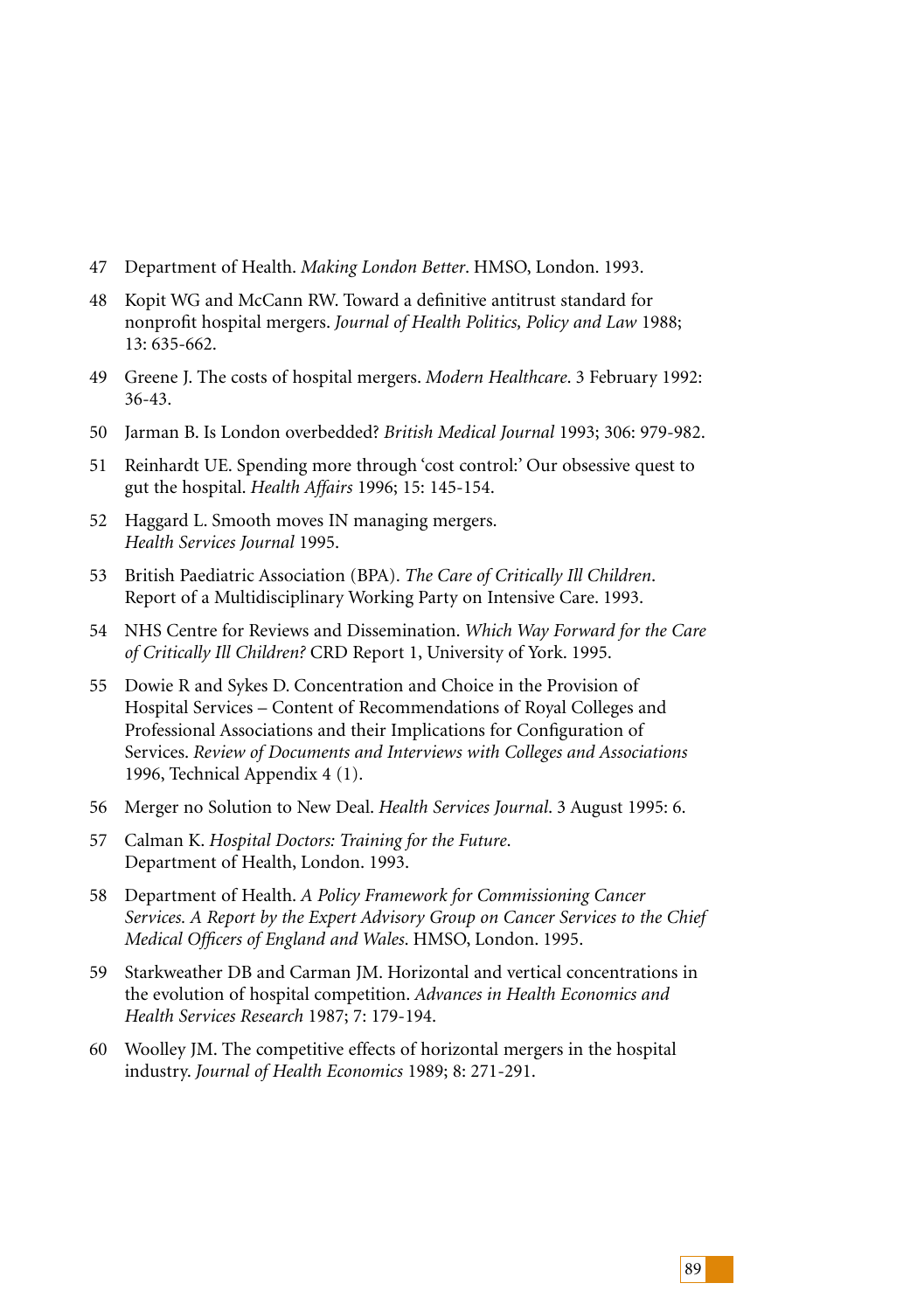- 61 Vita MG and Schumann L. The competitive effects of horizontal mergers in the hospital industry: a closer look. *Journal of Health Economics* 1991; 10: 359-372.
- 62 Woolley JM. The competitive effects of horizontal mergers in the hospital industry: an even closer look. *Journal of Health Economics* 1991; 10: 373-378.
- 63 Bogue RJ, Shortell SM, Sohn M, Manheim LM, Bazzoli G and Chan C. Hospital reorganisation after merger. *Medical Care* 1995; 33: 676-686.
- 64 Denis J, Champagne F, Contandriopoulos A and Cazale L. Determinants of a merger in a publicly-funded health system: a political-economy perspective. *International Journal of Health Planning and Management* 1992; 7: 79-101.
- 65 Greene J. Do mergers work? *Modern Healthcare* 1990;19 March: 24-33.
- 66 Kassirer JP. Mergers and acquisitions who benefits? who loses? *The New England Journal of Medicine* 1996; 334: 722-723.
- 67 Treat TF. The performance of merging hospitals. *Medical Care* 1976; 14: 199-209.
- 68 Mullner RM and Andersen RM. A descriptive and financial ratio analysis of merged and consolidated hospitals: United States, 1980-1985. *Advances in Health Economics and Health Services Research*. 1987; 7: 41-58.
- 69 Woodward A. Comments on ratio analysis of merged hospitals. *Advances in Health Economics and Health Services Research*. 1987; 7: 115-117.
- 70 Alexander JA, Halpern MT and Lee SD. The short-term effects of merger on hospital operations. *Health Services Research*. 1996; 30: 827-847.
- 71 Anderson HJ. Hospitals face tough issues in years following mergers. *Hospitals*. 1991; 65: 24-32.
- 72 Fried HO and Yaisawarng S. *Hospital Mergers and Efficiency*. Seminar Paper No. 12/95, Monash University. 1994.
- 73 Lynk WJ. The creation of economic efficiencies in hospital mergers. *Journal of Health Economics.* 1995; 14: 507-530.
- 74 Dranove D, Durkac A and Shanley M. Are multihospital systems more efficient? *Health Affairs*. 1996; 15: 100-104.
- 75 Black N and Johnston A. Volume and outcome in hospital care: evidence, explanations and implications. *Health Services Management Research*. 1990; 3: 108-114.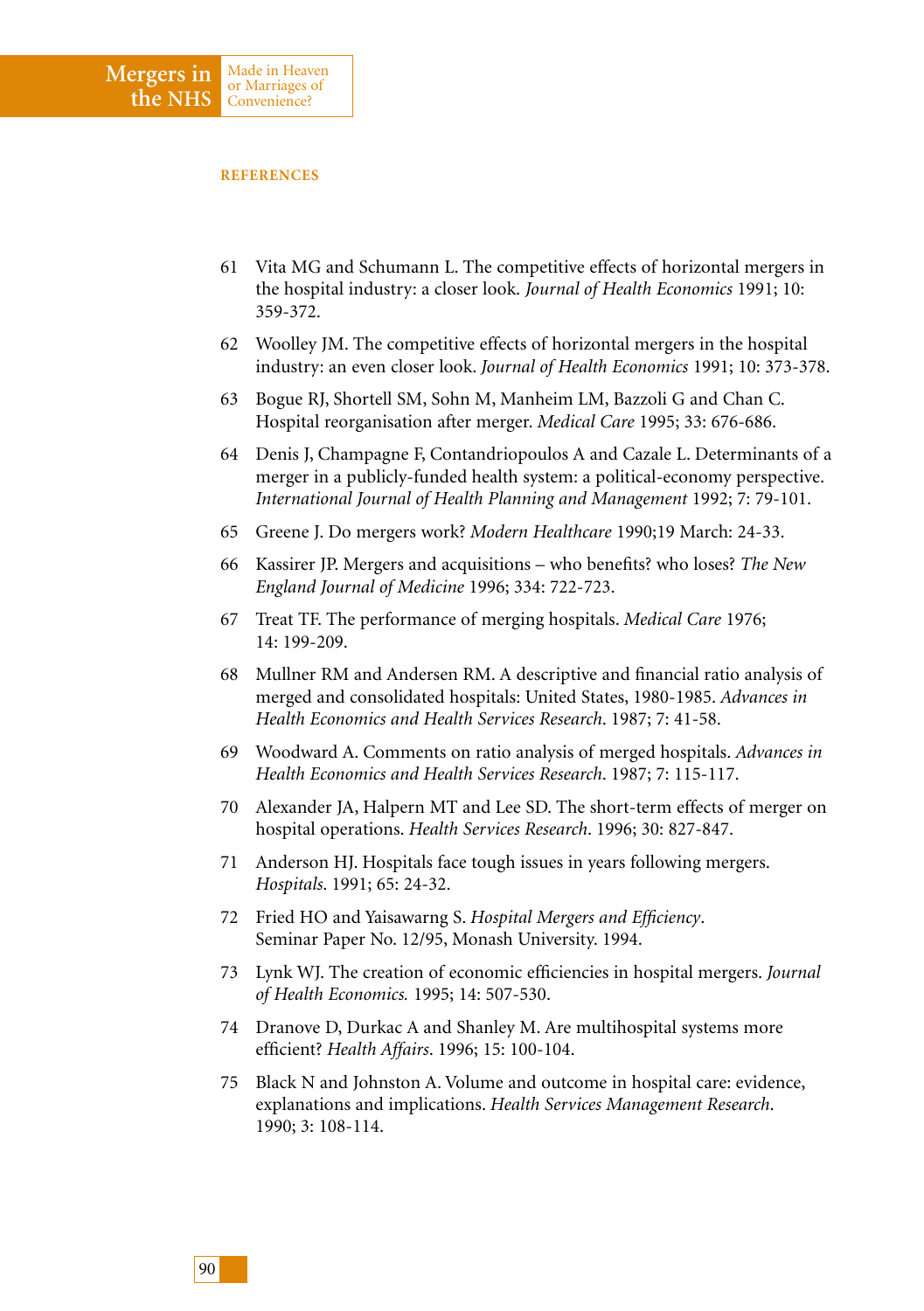- 76 Wholey D, Feldman R, Christianson J and Engberg J. Scale and scope economies among Health Maintenance Organisations. *Journal of Health Economics* 1996; 15: 657-84.
- 77 Given R. Economies of scale and scope as an explanation of merger and output diversification activities in the HMO industry. *Journal of Health Economics* 1996; 15: 685-713.
- 78 Williams ME. The effectiveness of competition policy. *Oxford Review of Economic Policy* 1993; 9: 94-112.
- 79 Dranove D and Shanley M. A note on the relational aspects of hospital market definitions. *Journal of Health Economics*. 1990; 8: 473-478.
- 80 Luft HS, Phibbs CS, Garnick DW. and Robinson J.C. Rejoinder to Dranove and Shanley. *Journal of Health Economics*. 1990; 8: 479-83.
- 81 Phelps CE. A welfare-based approach to analysing markets and mergers. *Journal of Health Economics*. 1990; 8: 464-72.
- 82 Coile RC. Assessing healthcare market trends and capital needs: 1996-2000. *Healthcare Financial Management*. 1995; August 60-65.
- 83 Kuttner R. Columbia/HCA and the resurgence of the for-profit hospital business. *The New England Journal of Medicine* 1996; 335: 446-451.
- 84 Ham C and Maynard A. Managing the NHS market. *British Medical Journal* 1994; 308 845-47.
- 85 Klingensmith JM. Applying antitrust concepts to the acute care hospital industry: defining the relevant market for hospital services. *Journal of Health Politics, Policy and Law*. 1988; 13: 153-165.
- 86 Whitesell SE and Whitesell WE. Hospital mergers and antitrust: some economic and legal issues. *American Journal of Economics and Sociology*. 1995; 54: 305-21.
- 87 Werden GJ. The limited relevance of patient migration data in market delineation for hospital merger cases. *Journal of Health Economics*. 1989; 8: 363-376.
- 88 Wilder RP and Jacobs P. Antitrust considerations for hospital mergers: market definition and market concentration. *Advances in Health Economics and Health Services Research*. 1987; 7: 245-262.
- 89 Blackstone EA and Fuhr JP. Hospital mergers and antitrust: an economic analysis. *Journal of Health Politics, Policy and Law*. 1989; 14: 383-403.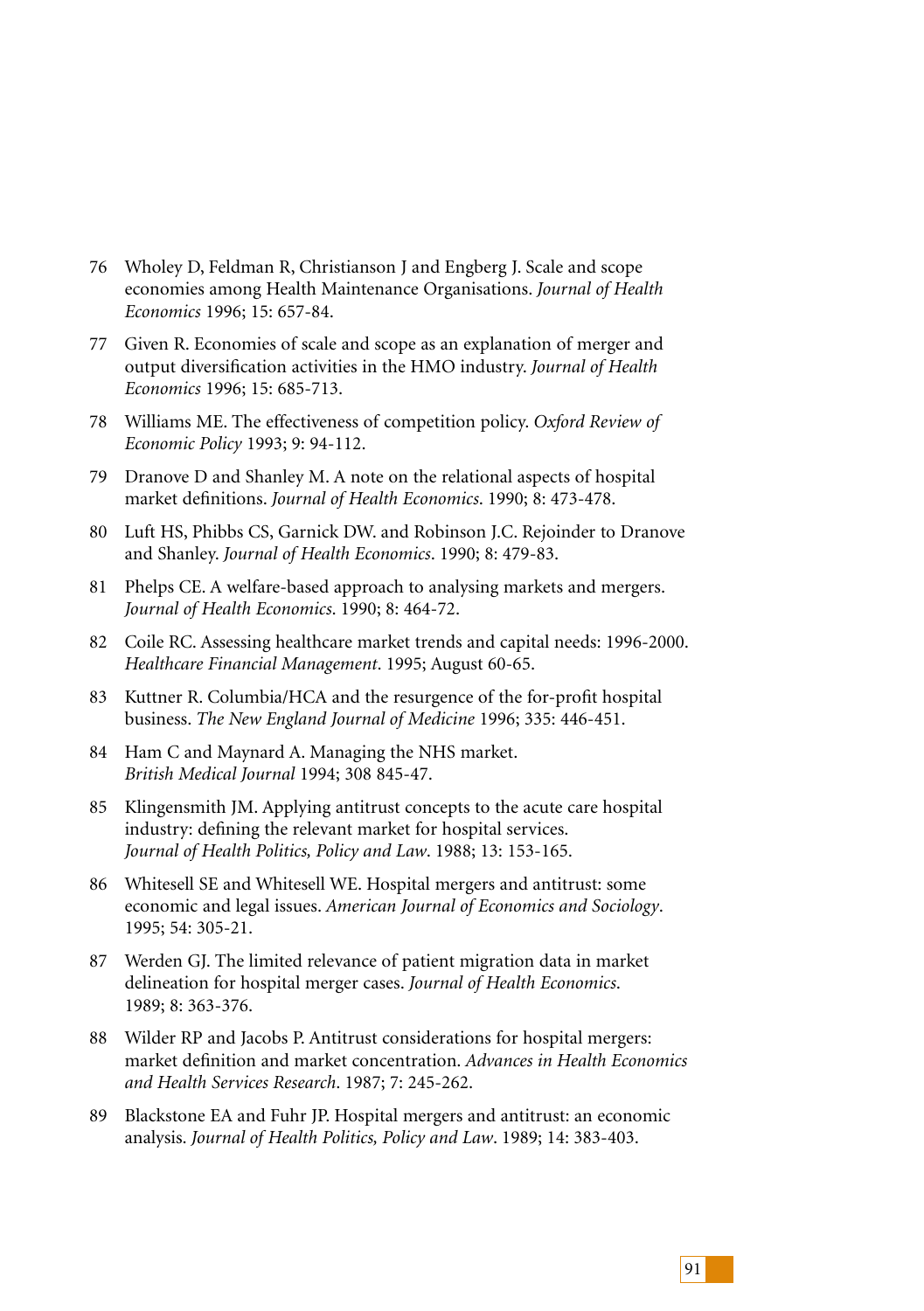- 90 Horoschak MJ. *An Overview of the Federal Trade Commission's Health Care Antitrust Program. United States of America Federal Trade Commission*. 1993, Washington DC.
- 91 Egan JC. *Prepared Testimony of the Federal Trade Commission before the Subcommittee on Investment, Jobs and Prices Joint Economic Committee U.S. Congress*. 24 June 1992.
- 92 Bazzoli GJ, Marx D, Arnould RJ and Manheim LM. Fit for the hospital industry? *Journal of Health Politics, Policy and Law*. 1995; 20: 137-169.
- 93 Scots missed? *Health Services Journal*. 23 January 1996: 15.
- 94 Duffy S and Friedman B. Hospitals with chronic financial losses: what come next? *Health Affairs*. 1993; 12: 151-163.
- 95 NHS Executive. *Review of the Trust Financial Regime*. Press Release 8 January 1996.
- 96 Zwanziger J. The need for an antitrust policy for a health care industry in transition. *Journal of Health Politics, Policy and Law*. 1995; 20: 170-173.
- 97 Mays N. and Dixon J. *Purchaser Plurality in UK Health Care*. Kings Fund, London. 1996.
- 98 Glennerster H, Matsaganis M, Owens P and Hancock S. GP Fundholding: Wild Card or Winning Hand? In: Robinson, R. and Le Grand, J. (eds.) *Evaluating the NHS Reforms*. Policy Journals: Newbury, 1994.
- 99 Mahon A, Wilkin D and Whitehouse C. Choice of Hospital for Elective Surgery Referrals: GP's and Patients' Views. In: Robinson R. and Le Grand J (eds.). *Evaluating the NHS Reforms*. Policy Journals: Newbury, 1994.
- 100 Audit Commission. *What the Doctor Ordered*. Audit Commission, London. 1996.
- 101 Labour Party. *A Health Service for a New Century*. Speech given by Chris Smith MP. 3 December 1996.
- 102 Le Grand J. Internal market rules OK. *British Medical Journal*. 1994; 309: 1596-97.